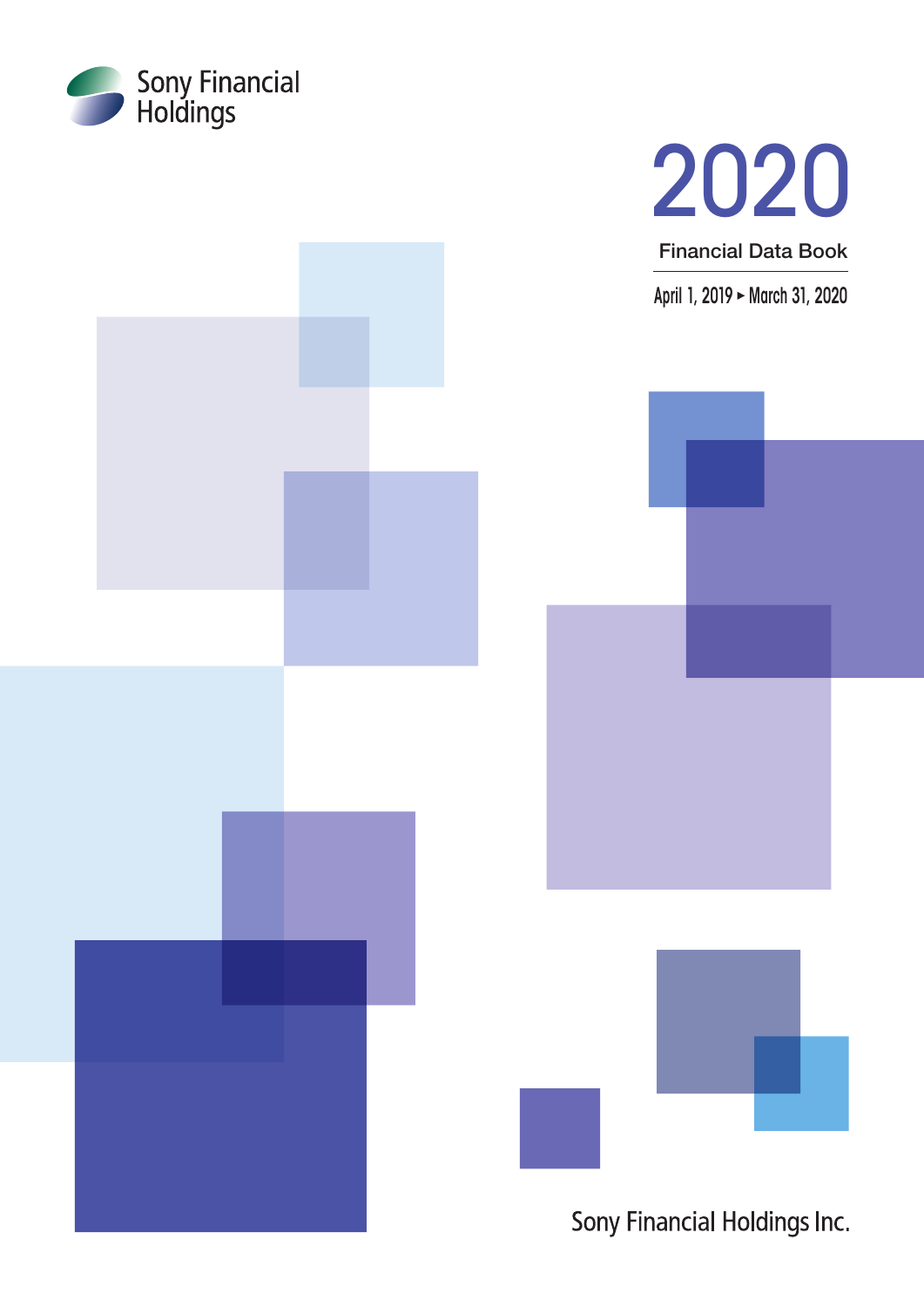### **SFH Financial Data (Consolidated)**

- Principal Indicators of Operating Performance
- 2 Consolidated Balance Sheets
- 4 Consolidated Statements of Income and
- Consolidated Statements of Comprehensive Income
- 7 Consolidated Statements of Changes in Net Assets
- 9 Consolidated Statements of Cash Flows

### Sony Life Financial Data (Non-consolidated)

- 10 Balance Sheets
- 12 Statements of Income
- 15 Statements of Changes in Net Assets
- 19 1. Loans by Borrower Category
- 19 2. Risk-monitored Loans
- 19 3. Accounting Indicators
- 24 4. Reconciliation to Core Profit and Non-consolidated Ordinary Profit
- 26 5. Fair Value Information on Securities (General Account)
- 31 6. Fair Value Information on Securities (Company Total)

### **Sony Life Financial Data (Consolidated)**

- 37 Consolidated Balance Sheet
- 38 Consolidated Statement of Income

#### ■ Sony Life Performance Indicators (Non-consolidated)

- 39 1. Key Performance Indicators for Past Five Years<br>40 2. Key Performance Indicators
- 2. Key Performance Indicators
- 47 3. Indicators for Insurance Policies
- 48 4. Indicators Related to Asset Management (General Account)
- 56 5. Status of Insurance Claims Paying Ability
- 57 6. Balance of Separate Account Assets
- 57 7. Investment Progress of Separate Account Assets in Individual Variable Life Insurance and Individual Variable Annuities
- 59 8. Status of Individual Variable Life Insurance and Individual Variable Annuities
- 60 9. Number of Agencies
- 61 10. Number of Employees and Recruits
- 61 11. Average Salary



The Financial Data Book and Annual Report are available only on SFH's website.

Annual Report

[https://www.sonyfh.co.jp/en/financial\\_info/annualreport](https://www.sonyfh.co.jp/en/financial_info/annualreport)

- Unless otherwise indicated, figures less than the indicated unit in this material have been truncated, while ratios and percentage changes have been rounded off.
- Fiscal 2018 and fiscal 2019 represent the fiscal years ended March 31, 2019 and 2020, respectively.

### **Sony Assurance Financial Data**

- 62 Balance Sheets
- 64 Statements of Income
- 65 Statements of Changes in Net Assets
- 67 Statements of Cash Flows
- 69 1. Loans by Borrower Category
- 69 2. Risk-monitored Loans
- 69 3. Assets and Liabilities
- 72 4. Profit and Loss
- 74 5. Fair Value Information, etc.

### ■ Sony Assurance Performance Indicators

- 75 1. Principal Indicators of Operating Performance
- 76 2. Underwriting Performance
- 78 3. Asset Management
- 80 4. Non-consolidated Solvency Margin Ratio

### ■ Sony Bank Financial Data (Consolidated)

- 82 Consolidated Balance Sheets
- 83 Consolidated Statements of Income
- 83 Consolidated Statements of Comprehensive Income
- 84 Consolidated Statements of Changes in Net Assets
- 86 Consolidated Statements of Cash Flows

### **Sony Bank Financial Data (Non-consolidated)**

- 87 Balance Sheets<br>89 Statements of In
- 89 Statements of Income<br>90 Statements of Change
- Statements of Changes in Net Assets
- 93 1. Loans by Borrower Category<br>93 2. Risk-monitored Loans
- 2. Risk-monitored Loans
- 93 3. Profit and Loss
- 97 4. Fair Value Information

#### **Sony Bank Performance Indicators (Non-consolidated)**

- 101 1. Key Performance Indicators
- 101 2. Status of Operations (Deposits)
- 102 3. Status of Operations (Loans)
- 104 4. Status of Operations (Securities)

### Sony Life MCEV

106 MCEV Results for Sony Life as of March 31, 2020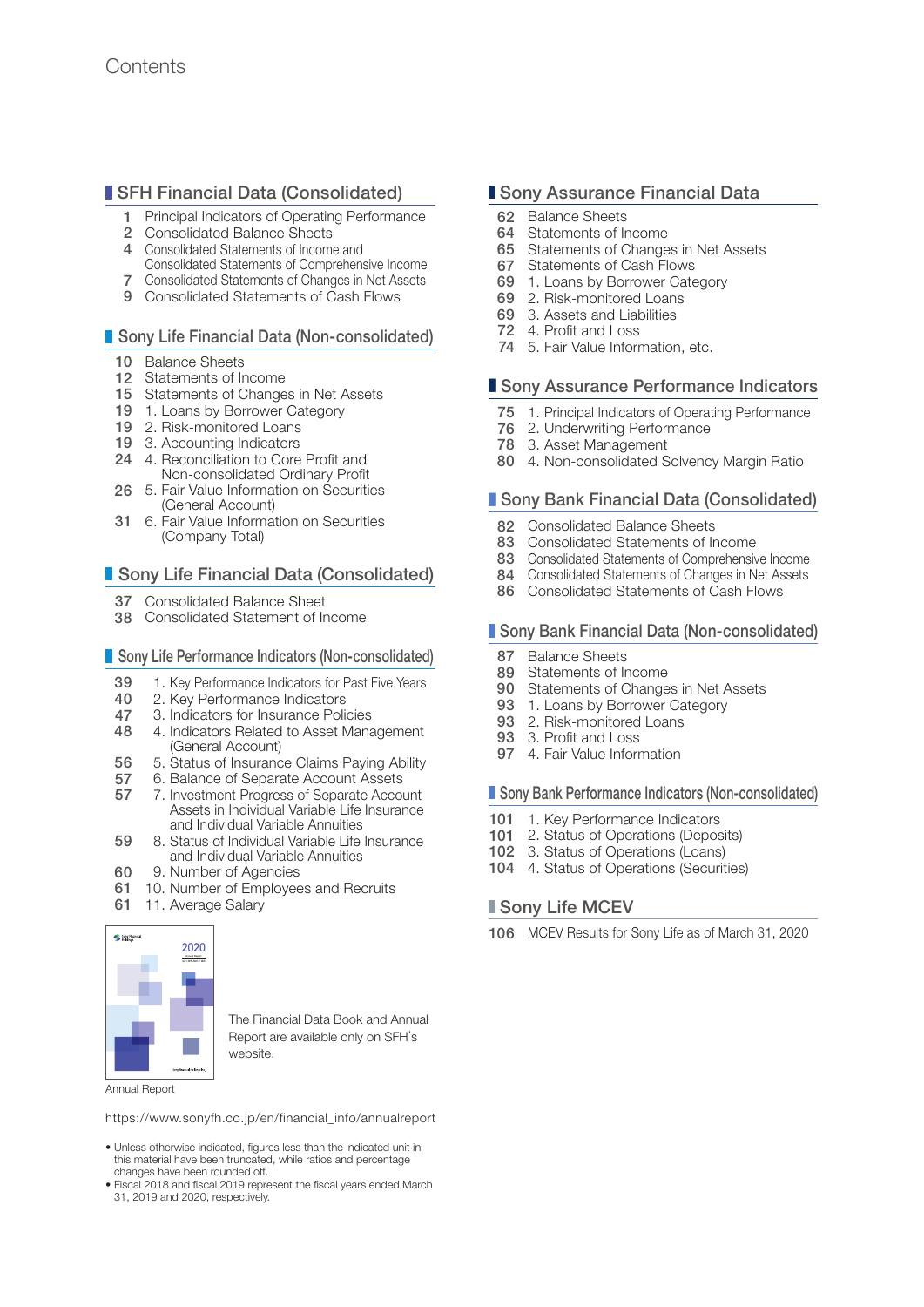# Financial Data (Consolidated) ■ SFH

## Principal Indicators of Operating Performance

Sony Financial Holdings Inc.

For the years ended March 31,

| For the years ended March 31,                      |            |            |            |            | Millions of yen |
|----------------------------------------------------|------------|------------|------------|------------|-----------------|
|                                                    | 2016       | 2017       | 2018       | 2019       | 2020            |
| Ordinary revenues                                  | 1,362,044  | 1,381,667  | 1,503,630  | 1,629,182  | 1,781,420       |
| Ordinary profit                                    | 71.103     | 66.326     | 66.843     | 93.856     | 111,880         |
| Profit attributable to owners of the parent        | 43.355     | 41.621     | 51.895     | 62.074     | 74,429          |
| Comprehensive income                               | 71,105     | 21,433     | 52,207     | 57,415     | 62,192          |
| Net assets                                         | 604.377    | 601.139    | 625,406    | 656,846    | 691,978         |
| Total assets                                       | 10.352.114 | 11.471.845 | 12.401.446 | 13,468,215 | 15,125,710      |
| Net assets per share (yen)                         | 1.386.32   | 1.378.63   | 1.433.73   | 1.505.20   | 1,584.90        |
| Net income per share (yen)                         | 99.67      | 95.69      | 119.30     | 142.69     | 171.09          |
| Diluted net income per share (yen)                 |            | 95.68      | 119.29     | 142.67     | 171.04          |
| Cash flows from operating activities               | 602,475    | 692.445    | 819.721    | 802.921    | 878,726         |
| Cash flows from investing activities               | (558, 825) | (624, 749) | (680, 845) | (659, 815) | (810, 444)      |
| Cash flows from financing activities               | (17, 437)  | (34,057)   | (14, 496)  | (26, 645)  | (27, 707)       |
| Cash and cash equivalents at the end of the period | 233,620    | 268,381    | 393,133    | 509,594    | 549,964         |
| Number of employees                                | 9,029      | 9,739      | 10,719     | 11,055     | 11,487          |

Note: Diluted net income per share for the year ended March 31, 2016 is not shown because there are no dilutive shares.

For the years ended March 31,

|                               |      |      |      |      | <b>7</b> |
|-------------------------------|------|------|------|------|----------|
|                               | 2016 | 2017 | 2018 | 2019 | 2020     |
| Sony Life's core ROEV         | 5.0  | 3.6  | 5.9  | 6.4  | 4.9      |
| Sony Assurance's adjusted ROE | 13.3 | 14.4 | 16.1 | 15.2 | 14.7     |
| Sony Bank's ROE               | 5.0  | 4.1  | 5.5  | 7.3  | 7.8      |
| Consolidated adjusted ROE     | 52   | 3.9  |      |      | 5.3      |

Each ROE is calculated as follows:

Sony Life's core ROEV

New business value + Expected existing business contribution

MCEV\* as of the beginning of the fiscal year less dividends paid plus MCEV\* as of the end of the fiscal year, divided by two

Sony Assurance's adjusted ROE

Net income (loss) + Provision amount for catastrophe reserve

and its provision amount for reserve for price fluctuations, in each case after taxes

The average amount of net assets plus the sum of catastrophe reserve

and its reserve for price fluctuations during the fiscal year, in each case after taxes

Sony Bank's ROE

Profit (loss) attributable to owners of the parent The average amount of net assets during the fiscal year

Consolidated adjusted ROE

Consolidated adjusted ROE = Consolidated adjusted profit divided by consolidated adjusted capital

Sony Life: New business value plus expected existing business contribution

+ Sony Assurance: Net income (loss) plus provision amount for catastrophe reserve and its provision

amount for reserve for price fluctuations, in each case after taxes + Sony Bank: Profit (loss) attributable to owners of the parent

Sony Life: MCEV\* as of the beginning of the fiscal year less dividends paid plus MCEV\* as of the end of the fiscal year, divided by two

+ Sony Assurance: The average amount of net assets plus the sum of catastrophe reserve

and its reserve for price fluctuations during the fiscal year, in each case after taxes

+ Sony Bank: The average amount of net assets during the fiscal year

Note: Sony Life has changed its formula for calculating the numerator (adjusted profit) from fiscal 2016, whereby core ROEV rather than adjusted ROE is used as an indicator for calculating consolidated adjusted ROE. Meanwhile, as of fiscal 2016 Sony Life's MCEV is calculated by using the ultimate forward rate. Consolidated adjusted ROE for fiscal 2015 was recalculated based on these changes. However, Sony Life's core ROEV was partially calculated by the simplified method.

Sony Life discloses Market Consistent Embedded Value ("MCEV"). Sony Life's MCEV is calculated in compliance with the European Insurance CFO \*\*<br>Forum Market Consistent Embedded Value Principles©\*\* ("MCEV Principles"), the i Forum comprising CFOs from major insurance companies in Europe.

\*\* Copyright © Stichting CFO Forum Foundation 2008

 $O<sub>2</sub>$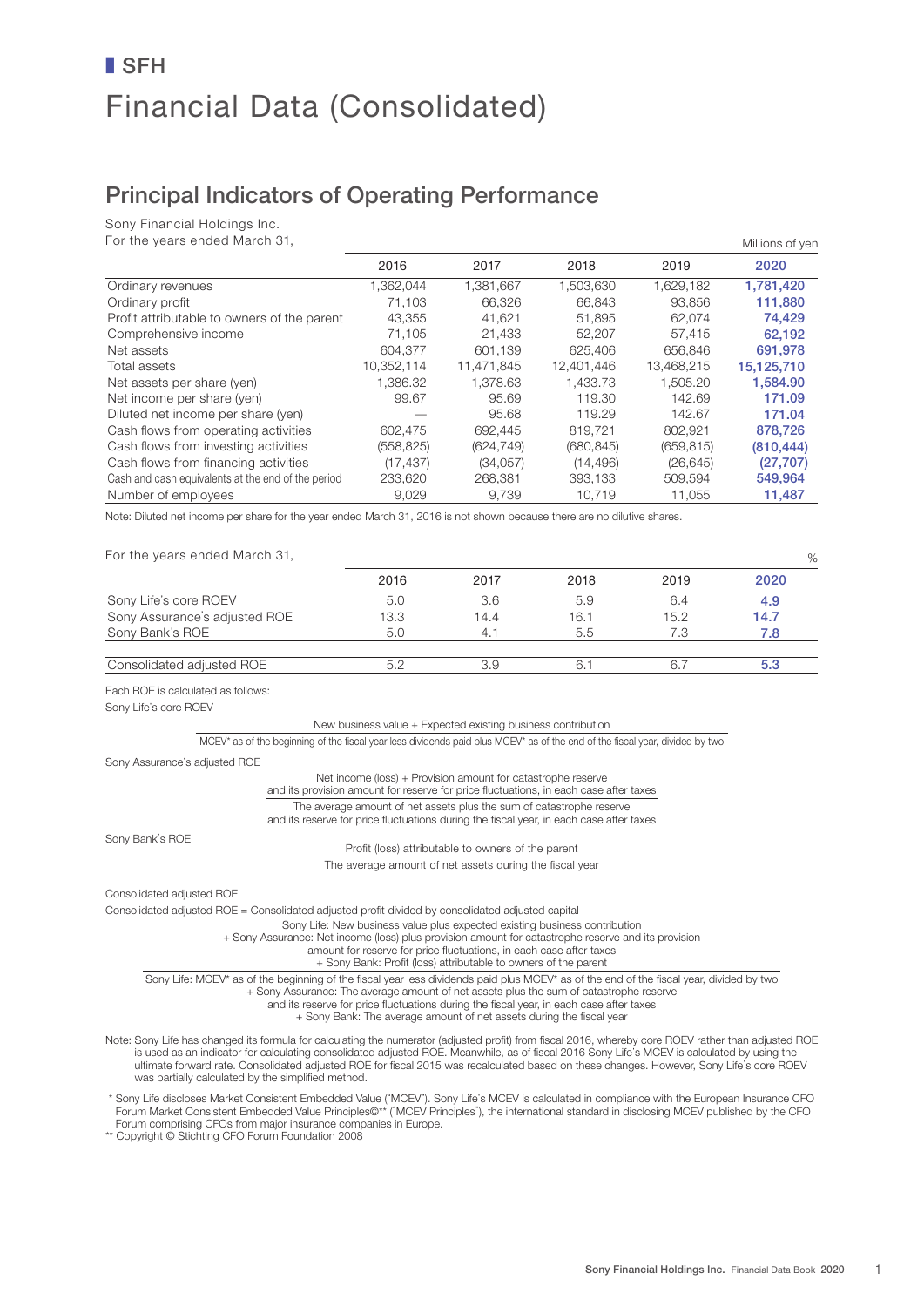## Consolidated Balance Sheets

Sony Financial Holdings Inc. As of March 31, 2019 and 2020

|                                  | 2019       | 2020       |
|----------------------------------|------------|------------|
| <b>Assets</b>                    |            |            |
| Cash and due from banks          | 415,894    | 549,964    |
| Call loans and bills bought      | 93,700     |            |
| Monetary claims purchased        | 4,916      | 6,006      |
| Money held in trust              | 291,324    | 38,067     |
| Securities                       | 10,373,188 | 11,909,172 |
| Loans                            | 1,942,546  | 2,187,792  |
| Tangible fixed assets            | 104,128    | 109,372    |
| Land                             | 63,106     | 65,562     |
| <b>Buildings</b>                 | 30,899     | 30,072     |
| Leased assets                    | 6,536      | 10,669     |
| Construction in progress         | 77         | 66         |
| Other tangible fixed assets      | 3,508      | 3,002      |
| Intangible fixed assets          | 43,909     | 54,590     |
| Software                         | 43,327     | 50,461     |
| Goodwill                         | 551        | 4,097      |
| Other intangible fixed assets    | 30         | 32         |
| Due from reinsurers              | 1,341      | 4,936      |
| Foreign exchanges                | 8,471      | 3,019      |
| Other assets                     | 159,361    | 221,762    |
| Net defined benefit asset        | 3,476      | 3,391      |
| Deferred tax assets              | 27,556     | 39,210     |
| Reserve for possible loan losses | (1,602)    | (1, 575)   |
| <b>Total Assets</b>              | 13,468,215 | 15,125,710 |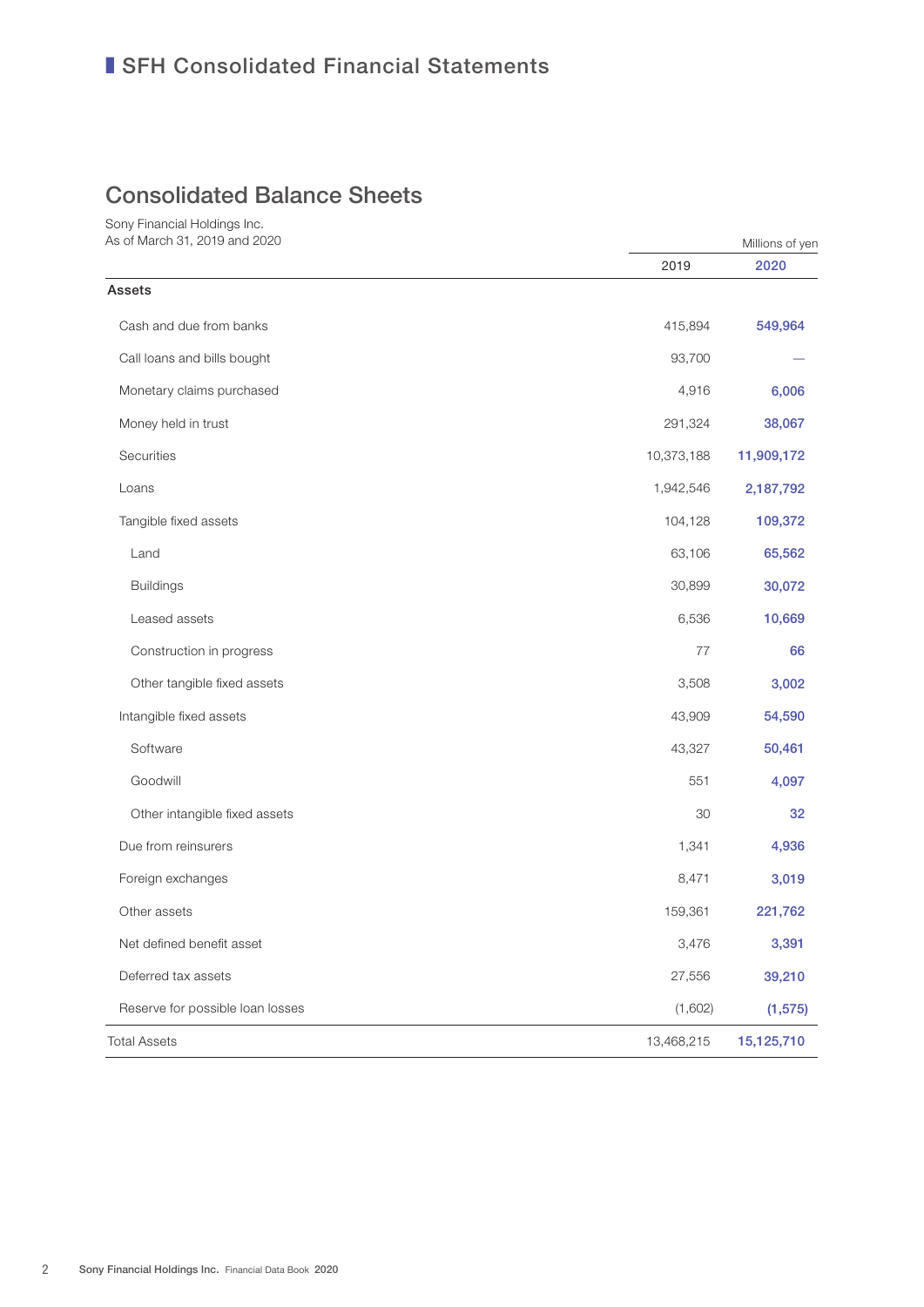|                                                                              | Millions of yen |            |
|------------------------------------------------------------------------------|-----------------|------------|
|                                                                              | 2019            | 2020       |
| Liabilities                                                                  |                 |            |
| Policy reserves and others                                                   | 9,479,071       | 10,731,488 |
| Reserve for outstanding claims                                               | 78,285          | 81,238     |
| Policy reserves                                                              | 9,396,241       | 10,645,842 |
| Reserve for policyholders' dividends                                         | 4,544           | 4,407      |
| Due to agencies                                                              | 2,073           | 2,471      |
| Due to reinsurers                                                            | 5,769           | 5,745      |
| Deposits                                                                     | 2,302,313       | 2,440,783  |
| Call money and bills sold                                                    | 130,611         | 151,256    |
| Borrowed money                                                               | 203,871         | 241,826    |
| Foreign exchanges                                                            | 244             | 684        |
| Bonds payable                                                                | 20,000          | 20,000     |
| Other liabilities                                                            | 578,477         | 747,676    |
| Reserve for employees' bonuses                                               | 4,377           | 4,297      |
| Net defined benefit liability                                                | 34,081          | 34,170     |
| Reserve under the special laws                                               | 50,343          | 53,060     |
| Reserve for price fluctuations                                               | 50,343          | 53,060     |
| Deferred tax liabilities                                                     | 24              | 160        |
| Deferred tax liabilities on land revaluation                                 | 109             | 109        |
| <b>Total Liabilities</b>                                                     | 12,811,368      | 14,433,732 |
| <b>Net Assets</b>                                                            |                 |            |
| Shareholders' equity                                                         |                 |            |
| Common stock                                                                 | 19,963          | 19,994     |
| Capital surplus                                                              | 191,193         | 191,224    |
| Retained earnings                                                            | 319,886         | 367,127    |
| Treasury stock                                                               | (55)            | (55)       |
| Total shareholders' equity                                                   | 530,987         | 578,291    |
| Accumulated other comprehensive income                                       |                 |            |
| Net unrealized gains (losses) on available-for-sale securities, net of taxes | 128,800         | 114,868    |
| Net deferred gains (losses) on hedging instruments, net of taxes             | (1,077)         | (373)      |
| Land revaluation, net of taxes                                               | (2, 439)        | (2, 439)   |
| Remeasurements of defined benefit plans, net of taxes                        | (1,470)         | (835)      |
| Total accumulated other comprehensive income                                 | 123,812         | 111,221    |
| Stock acquisition rights                                                     | 149             | 215        |
| Non-controlling interests                                                    | 1,896           | 2,250      |
| <b>Total Net Assets</b>                                                      | 656,846         | 691,978    |
| <b>Total Liabilities and Net Assets</b>                                      | 13,468,215      | 15,125,710 |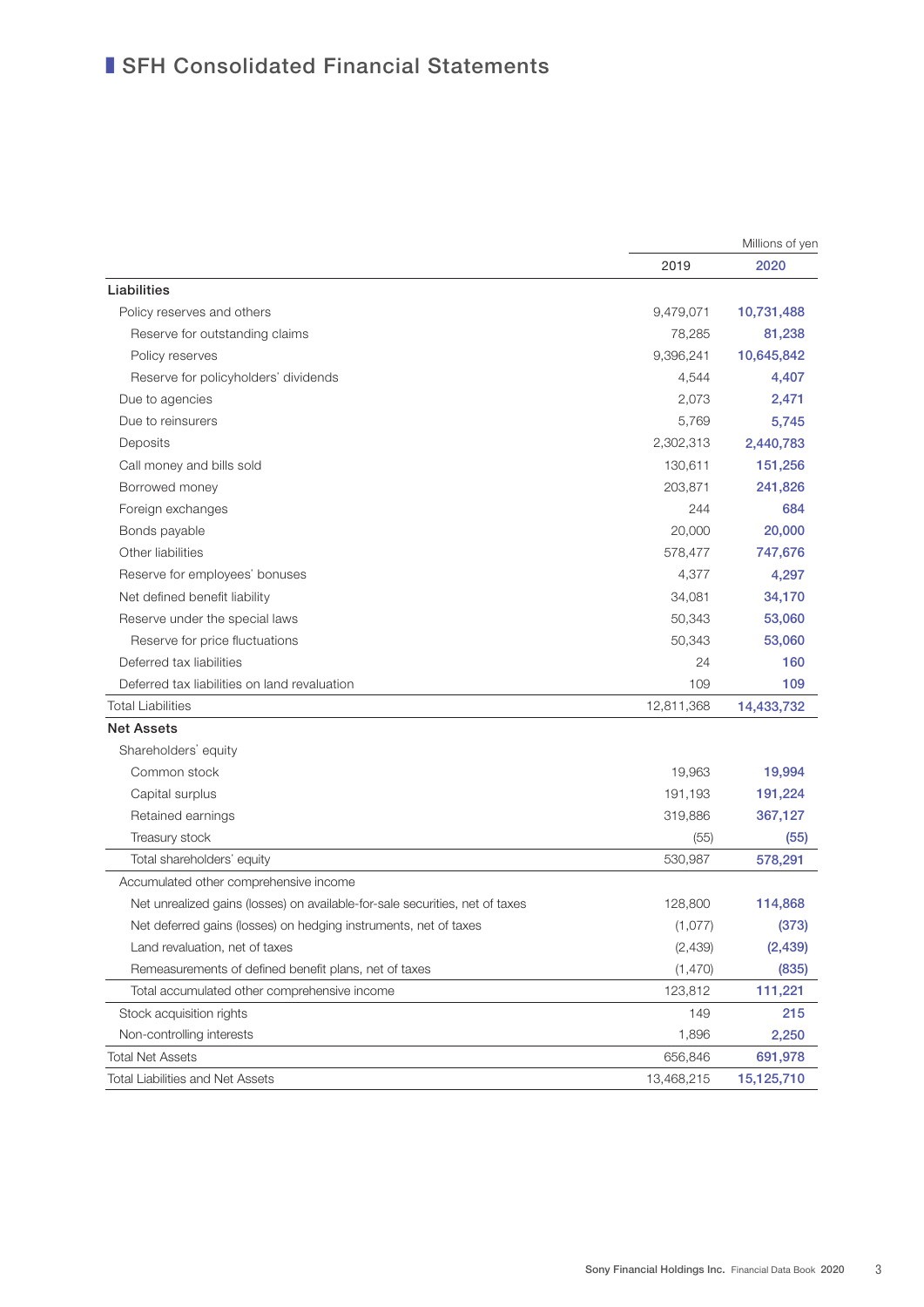## Consolidated Statements of Income and Consolidated Statements of Comprehensive Income

| Sony Financial Holdings Inc.<br>For the years ended March 31, 2019 and 2020 |           | Millions of yen |
|-----------------------------------------------------------------------------|-----------|-----------------|
| (1) Consolidated Statements of Income                                       | 2019      | 2020            |
| <b>Ordinary Revenues</b>                                                    | 1,629,182 | 1,781,420       |
| Ordinary Revenues from the Life Insurance Business                          | 1,461,632 | 1,602,154       |
| Income from insurance premiums                                              | 1,134,048 | 1,338,848       |
| Insurance premiums                                                          | 1,130,676 | 1,331,441       |
| Ceded reinsurance commissions                                               | 3,372     | 7,407           |
| Investment income                                                           | 278,950   | 208,620         |
| Interest income and dividends                                               | 166,953   | 181,812         |
| Income from money held in trust, net                                        | 4,490     | 4,086           |
| Gains on trading securities, net                                            |           | 317             |
| Gains on sale of securities                                                 | 6,107     | 3,637           |
| Gains on derivatives, net                                                   |           | 18,766          |
| Foreign exchange gains, net                                                 | 13,455    |                 |
| Other investment income                                                     |           | 1               |
| Gains on separate accounts, net                                             | 87,943    |                 |
| Other ordinary income                                                       | 48,633    | 54,685          |
| Ordinary Revenues from the Non-life Insurance Business                      | 115,101   | 121,727         |
| <b>Underwriting income</b>                                                  | 113,173   | 119,746         |
| Net premiums written                                                        | 113,101   | 119,352         |
| Interest and dividends on deposits of premiums                              | 72        | 74              |
| Reversal of reserve for outstanding losses and claims                       |           | 320             |
| Investment income                                                           | 1,857     | 1,935           |
| Interest income and dividends                                               | 1,372     | 1,337           |
| Gains on sale of securities                                                 | 557       | 672             |
| Transfer to interest and dividends on deposits of premiums                  | (72)      | (74)            |
| Other ordinary income                                                       | 69        | 44              |
| <b>Ordinary Revenues from the Banking Business</b>                          | 45,766    | 49,997          |
| Interest income                                                             | 31,926    | 33,950          |
| Interest income on loans                                                    | 17,473    | 18,729          |
| Interest income and dividends on securities                                 | 14,382    | 15.148          |
| Interest income on call loans and bills bought                              | 1         | $\mathbf 0$     |
| Interest income on deposits with banks                                      | 62        | 61              |
| Other interest income                                                       | 7         | 10              |
| Fees and commissions                                                        | 9,398     | 12,101          |
| Other operating income                                                      | 3,926     | 3,515           |
| Gains on foreign exchange transactions, net                                 | 3,599     | 3,258           |
| Others                                                                      | 326       | 256             |
| Other ordinary income                                                       | 515       | 430             |
| Other                                                                       | 6,681     | 7,541           |
| Other ordinary income                                                       | 6,681     | 7,541           |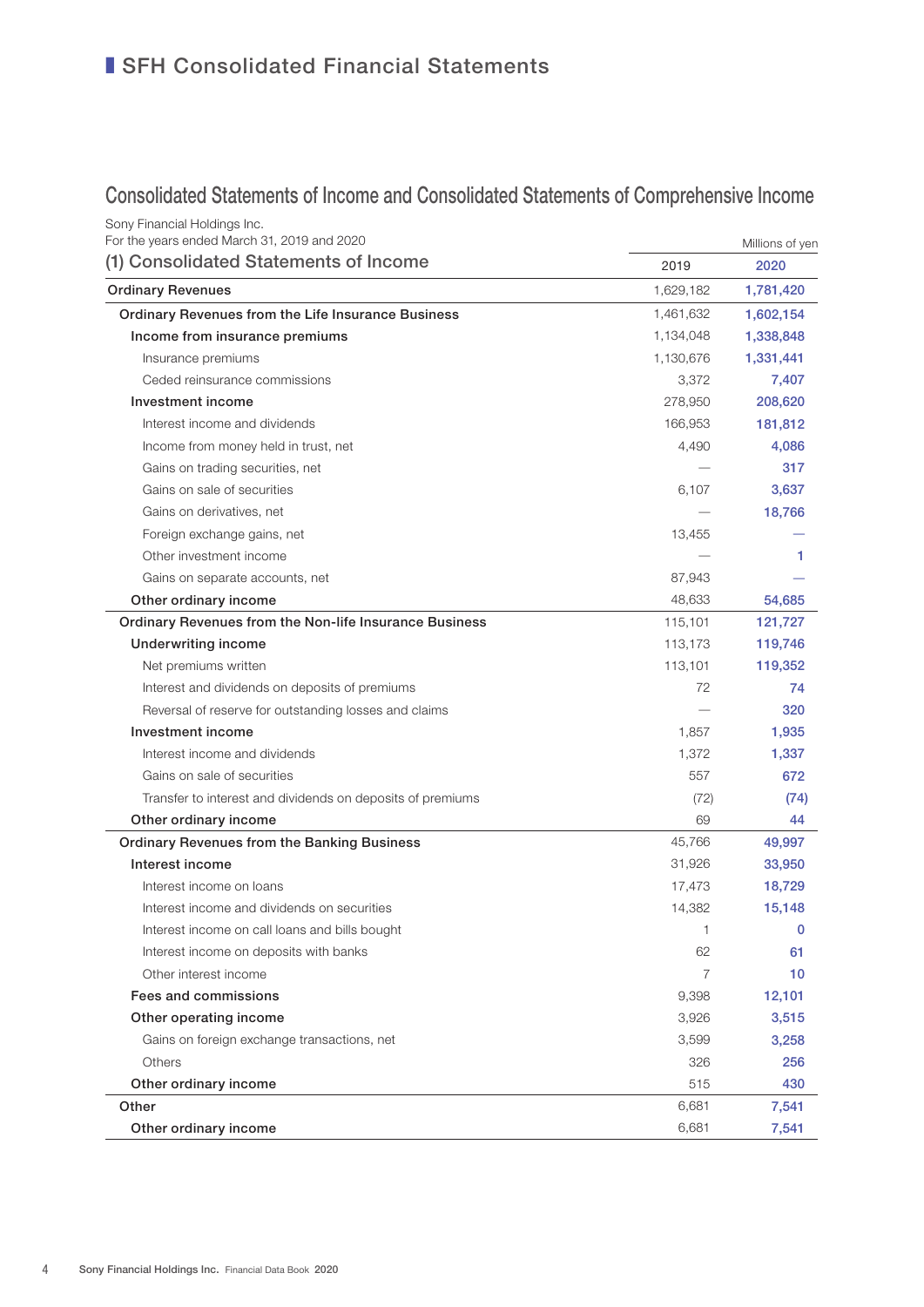|                                                          |           | Millions of yen |
|----------------------------------------------------------|-----------|-----------------|
|                                                          | 2019      | 2020            |
| <b>Ordinary Expenses</b>                                 | 1,535,325 | 1,669,540       |
| Ordinary Expenses from the Life Insurance Business       | 1,386,074 | 1,510,288       |
| Insurance claims and other payments                      | 457,252   | 521,198         |
| Insurance claims                                         | 92,997    | 98,533          |
| Annuity payments                                         | 13,489    | 15,036          |
| Insurance benefits                                       | 131,824   | 157,074         |
| Surrender payments                                       | 204,351   | 231,772         |
| Other payments                                           | 3,659     | 3,732           |
| Reinsurance premiums                                     | 10,929    | 15,048          |
| Provision for policy reserves and others                 | 704,780   | 678,724         |
| Provision for reserve for outstanding claims             | 2,433     | 2,444           |
| Provision for policy reserves                            | 702,346   | 676,280         |
| Interest portion of reserve for policyholders' dividends | 0         | 0               |
| Investment expenses                                      | 24.650    | 91,944          |
| Interest expenses                                        | 1,604     | 5,064           |
| Losses on trading securities, net                        | 126       |                 |
| Losses on sale of securities                             | 34        | 50              |
| Losses on valuation of securities                        | 4,026     | 6,316           |
| Losses on derivatives, net                               | 13,925    |                 |
| Foreign exchange losses, net                             |           | 4,884           |
| Provision for reserve for possible loan losses           | 329       | 43              |
| Depreciation of real estate for rent and others          | 1,599     | 1,637           |
| Other investment expenses                                | 3,003     | 2,812           |
| Losses on separate accounts, net                         |           | 71,133          |
| <b>Operating expenses</b>                                | 146,776   | 157,537         |
| Other ordinary expenses                                  | 52,614    | 60,883          |
| Ordinary Expenses from the Non-life Insurance Business   | 107,413   | 112,785         |
| <b>Underwriting expenses</b>                             | 77,925    | 81,797          |
| Net losses paid                                          | 56,608    | 60,315          |
| Loss adjustment expenses                                 | 8,220     | 9,001           |
| Net commission and brokerage fees                        | 1,214     | 1,141           |
| Provision for reserve for outstanding losses and claims  | 1,139     |                 |
| Provision for underwriting reserves                      | 10,741    | 11,338          |
| Investment expenses                                      | 1.        |                 |
| Losses on sale of securities                             | 0         |                 |
| Other investment expenses                                |           | 0               |
| Operating, general and administrative expenses           | 29,482    | 30,983          |
| Other ordinary expenses                                  | 4         | 5               |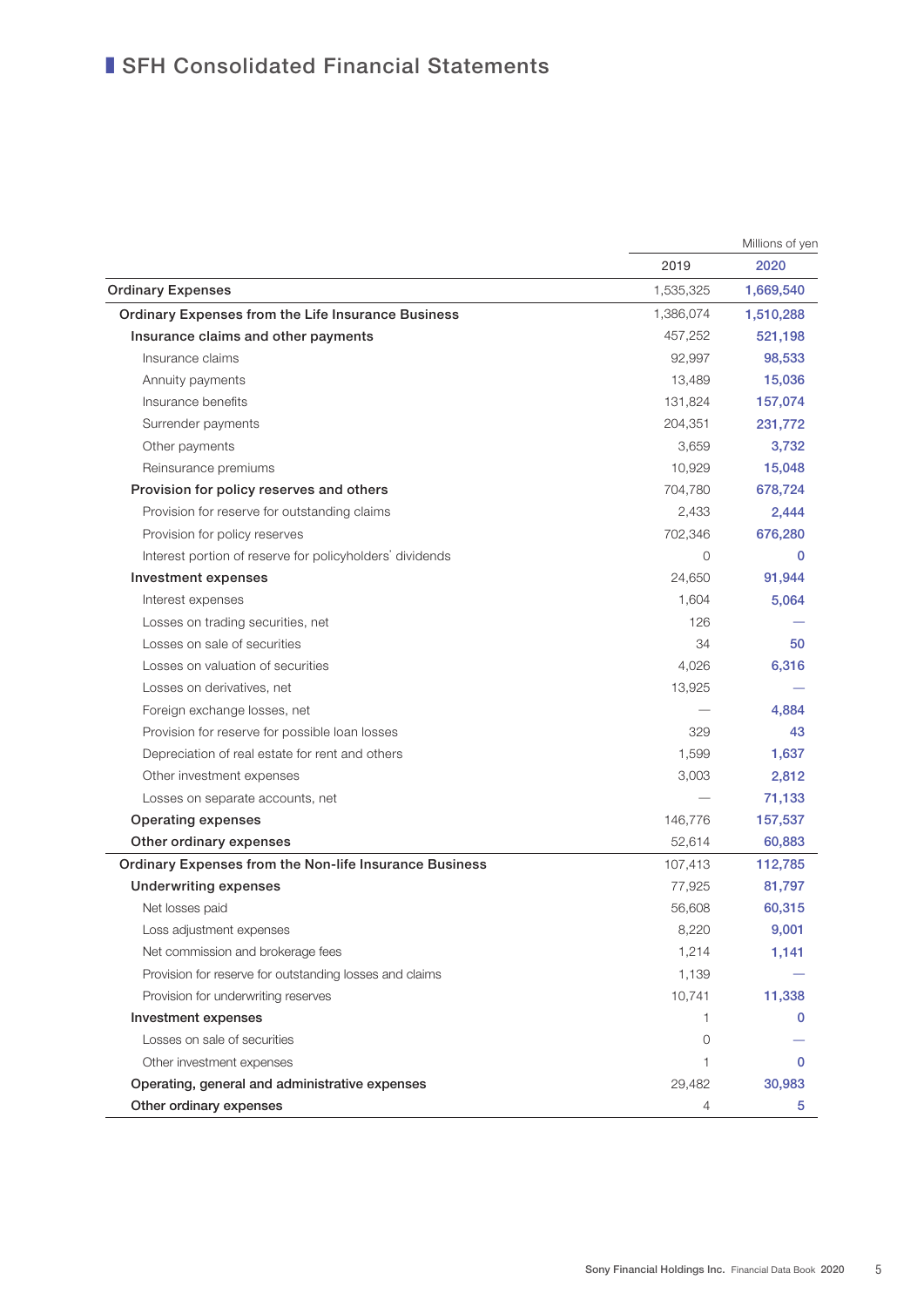|                                                      |                | Millions of yen |
|------------------------------------------------------|----------------|-----------------|
| <b>Consolidated Statements of Income (Continued)</b> | 2019           | 2020            |
| <b>Ordinary Expenses from Banking Business</b>       | 34,135         | 37,483          |
| Interest expenses                                    | 8,566          | 9,194           |
| Interest expenses on deposits                        | 6,744          | 7,274           |
| Interest expenses on call money and bills sold       | 88             | 268             |
| Interest on payables under repurchase agreements     | 312            | 348             |
| Interest on borrowed money                           | $\Omega$       | $\overline{2}$  |
| Interest expenses on bonds                           | 12             | 13              |
| Interest expenses on interest rate swaps             | 1,400          | 1,280           |
| Other interest expenses                              | $\overline{7}$ | 6               |
| Fees and commissions                                 | 5,883          | 7,077           |
| Other operating expenses                             | 485            | 126             |
| General and administrative expenses                  | 18,786         | 20,902          |
| Other ordinary expenses                              | 414            | 181             |
| Other                                                | 7,702          | 8,982           |
| Other ordinary expenses                              | 7,702          | 8,982           |
| <b>Ordinary Profit</b>                               | 93,856         | 111,880         |
| <b>Extraordinary Gains</b>                           | 0              | 264             |
| Gains on disposal of fixed assets                    | $\Omega$       | $\Omega$        |
| Gains on step acquisitions                           |                | 248             |
| Other extraordinary gains                            |                | 16              |
| <b>Extraordinary Losses</b>                          | 2,367          | 3,139           |
| Losses on disposal of fixed assets                   | 92             | 120             |
| Impairment losses                                    | 67             | 21              |
| Provision for reserve under the special laws         | 2,207          | 2,695           |
| Provision for reserve for price fluctuations         | 2,207          | 2,695           |
| Other extraordinary losses                           |                | 301             |
| Provision for Reserve for Policyholders' Dividends   | 2,146          | 2,422           |
| Income Before Income Taxes                           | 89,343         | 106,583         |
| Income Taxes-Current                                 | 31,871         | 37,747          |
| Income Taxes-Deferred                                | (4,853)        | (5,925)         |
| <b>Total Income Taxes</b>                            | 27,018         | 31,822          |
| Profit                                               | 62,325         | 74,761          |
| Profit Attributable to Non-controlling Interests     | 250            | 331             |
| Profit Attributable to Owners of the Parent          | 62.074         | 74.429          |

|                                                                                     |         | Millions of yen |
|-------------------------------------------------------------------------------------|---------|-----------------|
| (2) Consolidated Statements of Comprehensive Income                                 | 2019    | 2020            |
| Profit                                                                              | 62.325  | 74.761          |
| Other Comprehensive Income                                                          |         |                 |
| Net unrealized gains (losses) on available-for-sale securities, net of taxes        | (5,215) | (13,907)        |
| Net deferred gains (losses) on hedging instruments, net of taxes                    | (174)   | 703             |
| Remeasurements of defined benefit plans, net of taxes                               | 456     | 658             |
| Share of other comprehensive income of affiliates accounted for using equity method | 23      | (23)            |
| Total other comprehensive income                                                    | (4,909) | (12, 569)       |
| Comprehensive Income                                                                | 57.415  | 62,192          |
| Details:                                                                            |         |                 |
| Comprehensive income attributable to owners of the parent                           | 57,167  | 61,838          |
| Comprehensive income attributable to non-controlling interests                      | 248     | 353             |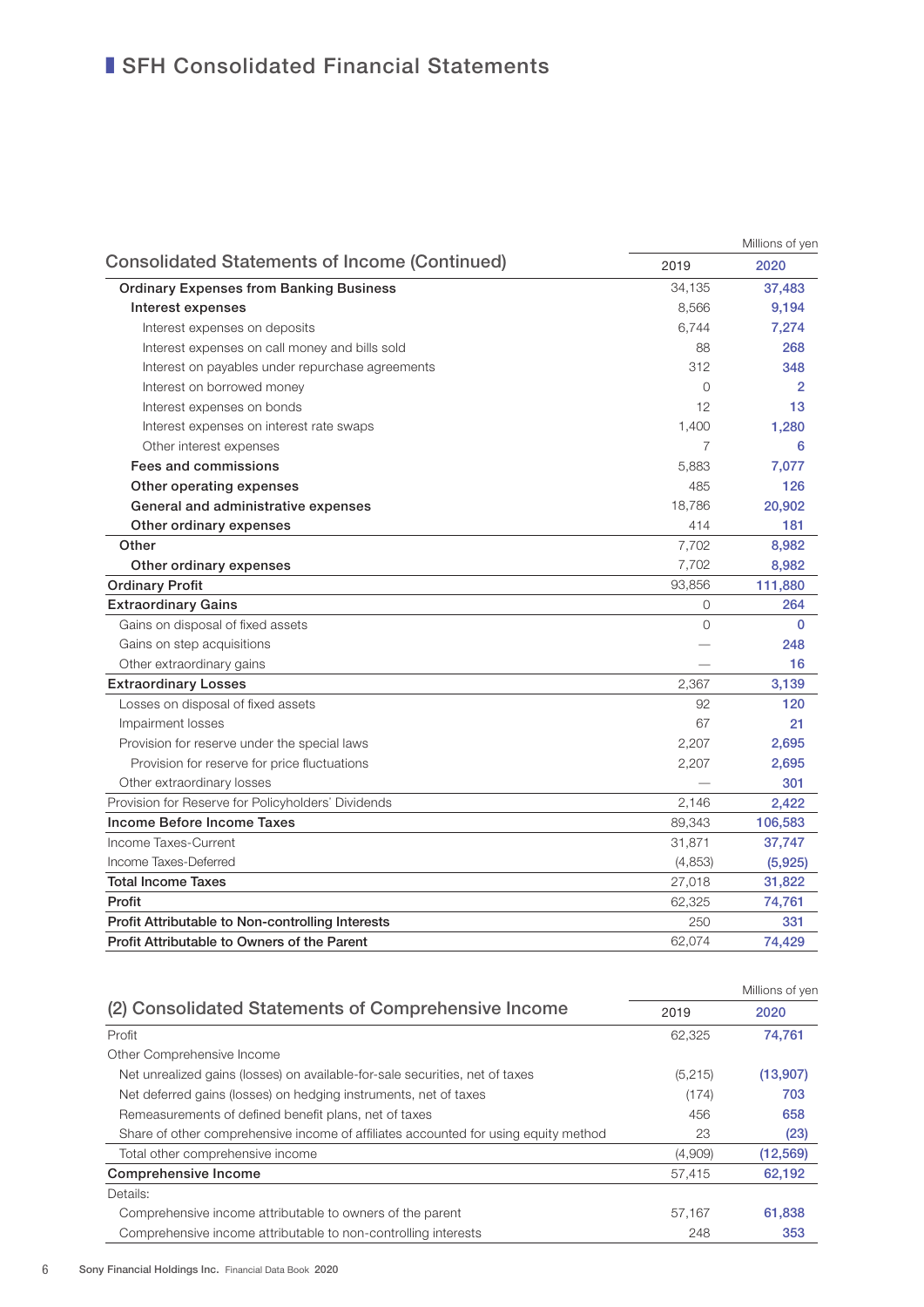## Consolidated Statements of Changes in Net Assets

Sony Financial Holdings Inc.

For the years ended March 31, 2019 and 2020 Millions of yen

|                                                         |                 | 2019<br>Shareholders' equity |                      |                   |                                  |  |  |
|---------------------------------------------------------|-----------------|------------------------------|----------------------|-------------------|----------------------------------|--|--|
|                                                         |                 |                              |                      |                   |                                  |  |  |
|                                                         | Common<br>stock | Capital<br>surplus           | Retained<br>earnings | Treasury<br>stock | Total<br>shareholders'<br>equity |  |  |
| Balance at the beginning of<br>the period               | 19,927          | 191,157                      | 283,911              | (55)              | 494,941                          |  |  |
| Changes during the period                               |                 |                              |                      |                   |                                  |  |  |
| Issuance of new shares                                  | 35              | 35                           |                      |                   | 71                               |  |  |
| Dividends from surplus                                  |                 |                              | (26,099)             |                   | (26,099)                         |  |  |
| Purchase of treasury stock                              |                 |                              |                      |                   |                                  |  |  |
| Profit attributable to<br>owners of the parent          |                 |                              | 62,074               |                   | 62,074                           |  |  |
| Net changes of items other<br>than shareholders' equity |                 |                              |                      |                   |                                  |  |  |
| Total changes during the period                         | 35              | 35                           | 35,975               |                   | 36,046                           |  |  |
| Balance at the end of the period                        | 19,963          | 191,193                      | 319,886              | (55)              | 530,987                          |  |  |
|                                                         |                 |                              |                      |                   |                                  |  |  |

Millions of yen

|                                                         | 2019                                                                                            |                                                                                 |                                      |                                                                        |                                                          |                                       |                                  |                     |
|---------------------------------------------------------|-------------------------------------------------------------------------------------------------|---------------------------------------------------------------------------------|--------------------------------------|------------------------------------------------------------------------|----------------------------------------------------------|---------------------------------------|----------------------------------|---------------------|
|                                                         |                                                                                                 | Accumulated other comprehensive income                                          |                                      |                                                                        |                                                          |                                       |                                  |                     |
|                                                         | Net<br>unrealized<br>gains (losses)<br>on available-<br>for-sale<br>securities.<br>net of taxes | Net deferred<br>gains<br>(losses) on<br>hedging<br>instruments,<br>net of taxes | Land<br>revaluation,<br>net of taxes | Remeasure-<br>ments of<br>defined<br>benefit<br>plans, net of<br>taxes | Total<br>accumulated<br>other<br>comprehensive<br>income | <b>Stock</b><br>acquisition<br>rights | Non-<br>controlling<br>interests | Total net<br>assets |
| Balance at the beginning of<br>the period               | 133,991                                                                                         | (902)                                                                           | (2,439)                              | (1,929)                                                                | 128,719                                                  | 97                                    | 1,648                            | 625,406             |
| Changes during the period                               |                                                                                                 |                                                                                 |                                      |                                                                        |                                                          |                                       |                                  |                     |
| Issuance of new shares                                  |                                                                                                 |                                                                                 |                                      |                                                                        |                                                          |                                       |                                  | 71                  |
| Dividends from surplus                                  |                                                                                                 |                                                                                 |                                      |                                                                        |                                                          |                                       |                                  | (26,099)            |
| Purchase of treasury stock                              |                                                                                                 |                                                                                 |                                      |                                                                        |                                                          |                                       |                                  |                     |
| Profit attributable to<br>owners of the parent          |                                                                                                 |                                                                                 |                                      |                                                                        |                                                          |                                       |                                  | 62,074              |
| Net changes of items other<br>than shareholders' equity | (5, 191)                                                                                        | (174)                                                                           |                                      | 458                                                                    | (4,907)                                                  | 52                                    | 248                              | (4,606)             |
| Total changes during the period                         | (5, 191)                                                                                        | (174)                                                                           |                                      | 458                                                                    | (4,907)                                                  | 52                                    | 248                              | 31,439              |
| Balance at the end of the period                        | 128,800                                                                                         | (1,077)                                                                         | (2,439)                              | (1,470)                                                                | 123,812                                                  | 149                                   | 1,896                            | 656,846             |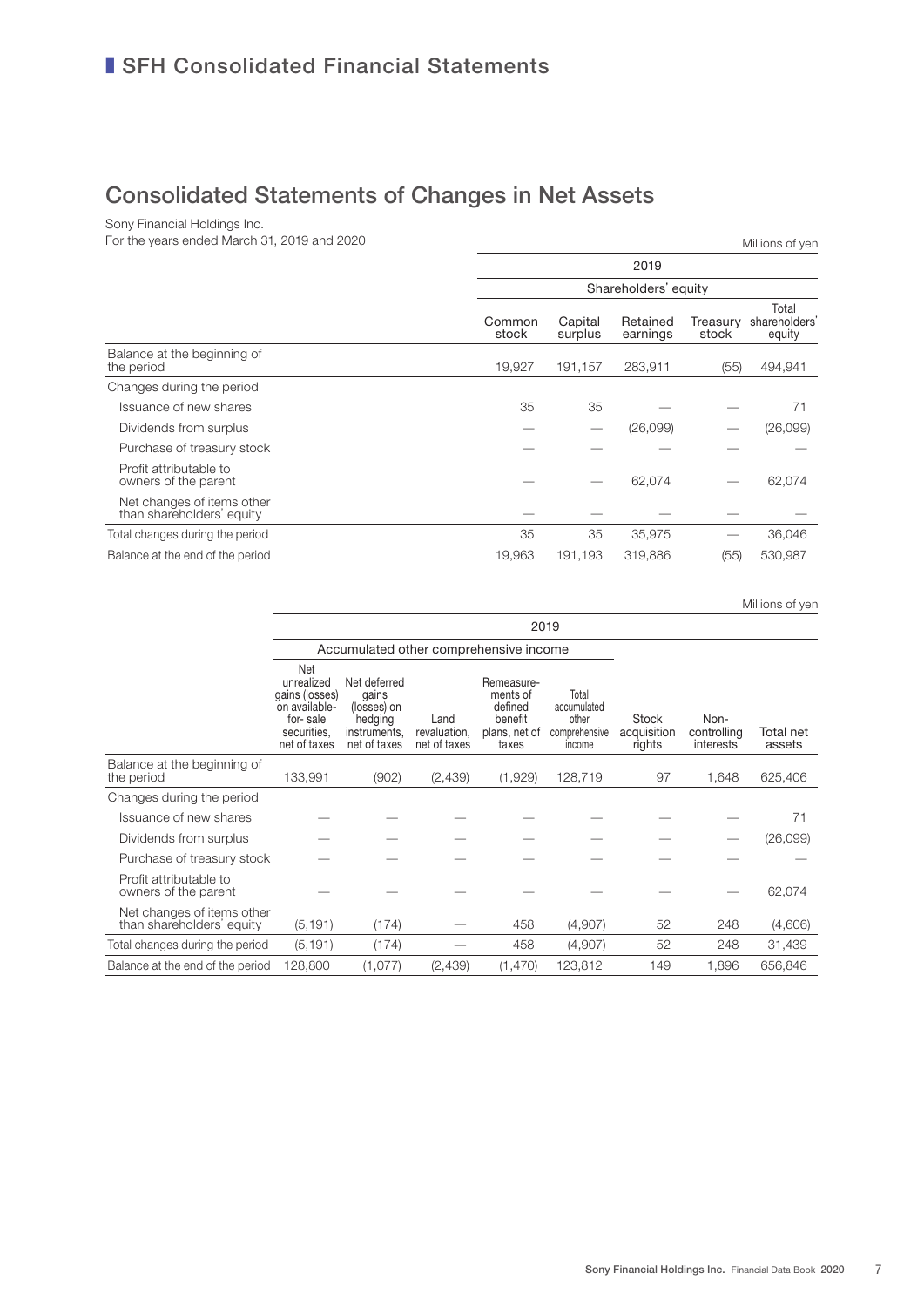## Consolidated Statements of Changes in Net Assets (Continued) Millions of yen

2020 Shareholders' equity **Common** stock **Capital** surplus Retained earnings Treasury shareholders' stock **Total** equity Balance at the beginning of<br>the period the period 19,963 191,193 319,886 (55) 530,987 Changes during the period Issuance of new shares  $31 \qquad 31 \qquad - \qquad - \qquad 62$ Dividends from surplus  $(27,189)$   $(27,189)$ Purchase of treasury stock  $(0)$   $(0)$ Profit attributable to owners of the parent  $74,429$   $74,429$ Net changes of items other than shareholders' equity ̶ ̶ ̶ ̶ ̶ Total changes during the period **31** 31 47,240 (0) 47,303 Balance at the end of the period **19,994** 191,224 367,127 (55) 578,291

2020 Accumulated other comprehensive income **Stock** plans, net of comprehensive acquisition rights Noncontrolling **interests** Total net assets Net unrealized Net deferred gains (losses) on availablefor- sale securities, net of taxes gains (losses) on hedging instruments, revaluation, net of taxes net of taxes Land Remeasurements of defined benefit taxes Total accumulated **other** income Balance at the beginning of the period 128,800 (1,077) (2,439) (1,470) 123,812 149 1,896 656,846 Changes during the period Issuance of new shares  $\qquad \qquad \qquad \qquad \qquad \qquad \qquad \qquad$  62 Dividends from surplus  $\qquad \qquad \qquad \qquad \qquad \qquad \qquad$  (27,189) Purchase of treasury stock  $\qquad \qquad \qquad \qquad \qquad \qquad \qquad$   $\qquad$   $\qquad$   $\qquad$   $\qquad$   $\qquad$   $\qquad$   $\qquad$   $\qquad$   $\qquad$   $\qquad$   $\qquad$   $\qquad$   $\qquad$   $\qquad$   $\qquad$   $\qquad$   $\qquad$   $\qquad$   $\qquad$   $\qquad$   $\qquad$   $\qquad$   $\qquad$   $\qquad$   $\$ Profit attributable to owners of the parent  $\qquad \qquad \qquad \qquad \qquad \qquad \qquad \qquad \qquad \qquad \qquad \qquad \qquad \qquad \qquad \qquad \qquad \qquad \qquad \qquad \qquad \qquad \qquad \qquad \qquad \qquad \qquad \qquad \qquad$ Net changes of items other<br>than shareholders' equity (13,931) 703 635 (12,591) 65 353 (12,171) Total changes during the period (13,931) 703 – 635 (12,591) 65 353 35,131 Balance at the end of the period 114,868 (373) (2,439) (835) 111,221 215 2,250 691,978 Millions of yen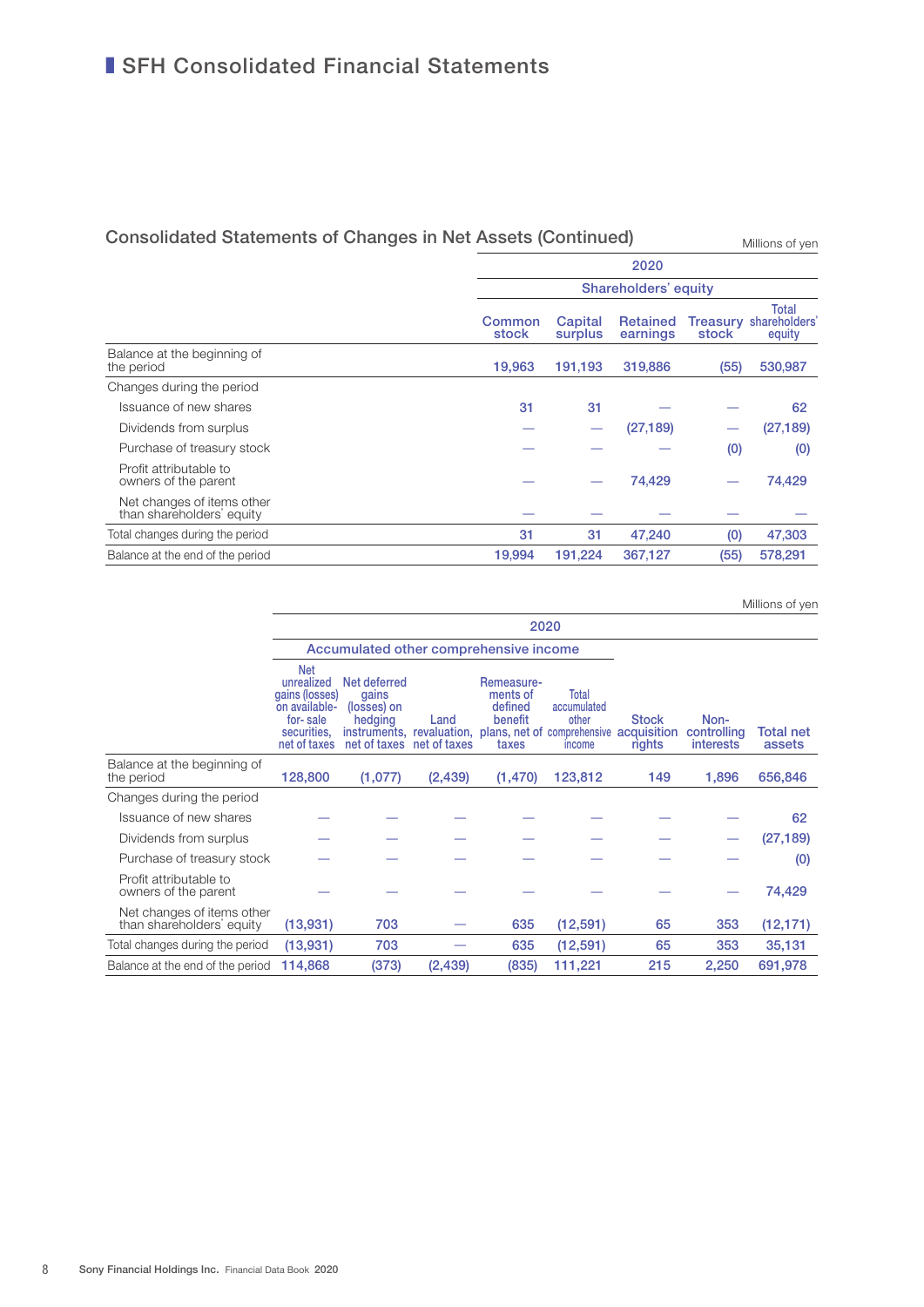## Consolidated Statements of Cash Flows

Sony Financial Holdings Inc.

For the years ended March 31, 2019 and 2020 Millions of yen

|                                                                                                 | 2019                     | 2020                 |
|-------------------------------------------------------------------------------------------------|--------------------------|----------------------|
| Cash flows from operating activities                                                            |                          |                      |
| Income before income taxes                                                                      | 89,343                   | 106,583              |
| Depreciation of real estate for rent and others                                                 | 1,599                    | 1,637                |
| Depreciation and amortization                                                                   | 11,297                   | 12,986               |
| Impairment losses                                                                               | 67                       | 21                   |
| Amortization of goodwill                                                                        | 32                       | 62                   |
| Increase (decrease) in reserve for outstanding claims                                           | 3,573                    | 2,105                |
| Increase (decrease) in policy reserve                                                           | 713,088                  | 687,618              |
| Interest portion of reserve for policyholders' dividends                                        | 0                        | 0                    |
| Provision for (reversal of) reserve for policyholders' dividends                                | 2,146                    | 2,422                |
| Increase (decrease) in reserve for possible loan losses                                         | 449                      | (26)                 |
| Increase (decrease) in net defined benefit liability                                            | 1,630                    | 1,735                |
| Increase (decrease) in reserve for price fluctuations<br>Interest income and dividends          | 2,207                    | 2,695                |
| (Gains) losses on securities                                                                    | (200, 253)<br>(94, 790)  | (217, 102)<br>54,681 |
| Interest expenses                                                                               | 10,698                   | 14,984               |
| Losses (gains) on derivatives                                                                   | 13,925                   | (18, 766)            |
| Exchange (gains) losses                                                                         | (17, 258)                | 26,169               |
| (Gains) losses on disposal of tangible fixed assets                                             | 78                       | 124                  |
| Losses (gains) on step acquisitions                                                             |                          | (248)                |
| Equity in (gains) losses of affiliates                                                          | 1,748                    | 11                   |
| Net (increase) decrease in loans                                                                | (147, 727)               | (235, 023)           |
| Net increase (decrease) in deposits                                                             | 143,031                  | 140,591              |
| Net increase (decrease) in borrowed money (excluding subordinated borrowings)                   | 30,000                   | 37,923               |
| Net increase (decrease) in call money and bills sold                                            | 54,902                   | 41,448               |
| Net (increase) decrease in call loans and bills bought                                          | 461                      | (1,090)              |
| Net (increase) decrease in foreign exchange (assets)                                            | 874                      | 5,452                |
| Net increase (decrease) in foreign exchange (liabilities)                                       | 16                       | 440                  |
| Others, net                                                                                     | 21,467                   | 48,385               |
| Subtotal                                                                                        | 642,611                  | 715,825              |
| Interest and dividends received                                                                 | 205,869                  | 217,591              |
| Interest paid                                                                                   | (10,221)                 | (15,689)             |
| Policyholders' dividends paid                                                                   | (3,086)                  | (2,558)              |
| Income taxes paid                                                                               | (32, 251)                | (36, 441)            |
| Net cash provided by (used in) operating activities                                             | 802,921                  | 878,726              |
| Cash flows from investing activities                                                            |                          |                      |
| Investments in money held in trust                                                              | (1,044)                  | (1,284)              |
| Proceeds from money held in trust                                                               | 4,522                    | 4,047                |
| Purchases of securities                                                                         | (1,219,208)              | (1,360,076)          |
| Proceeds from sale and redemption of securities<br>Investments in loans                         | 526,015<br>(63, 716)     | 489,737              |
| Collections of loans                                                                            | 30,341                   | (71, 794)<br>35,463  |
| Net increase (decrease) in payables under repurchase agreements                                 | 48,140                   | 188,364              |
| Net gains (losses) from the settlement of derivative financial instruments                      | 7,389                    | (2,378)              |
| Net increase (decrease) in collateral for securities lending transactions                       | 27,166                   | (73, 475)            |
| Others, net                                                                                     | 124                      | 421                  |
| Total of net cash provided by (used in) investment transactions                                 | (640, 270)               | (790, 973)           |
| Total of net cash provided by (used in) operating activities and investment transactions        | 162,651                  | 87,752               |
| Purchases of tangible fixed assets                                                              | (1,255)                  | (4, 357)             |
| Proceeds from sales of tangible fixed assets                                                    | 1                        | 0                    |
| Purchases of intangible fixed assets                                                            | (17, 794)                | (18, 799)            |
| Purchase of securities of non-consolidated subsidiaries                                         | (50)                     | (1,900)              |
| Proceeds from purchases of shares of subsidiaries resulting in change in scope of consolidation | $\overline{\phantom{0}}$ | 8,537                |
| Purchase of securities of affiliates                                                            | (300)                    | (2,750)              |
| Others, net                                                                                     | (147)                    | (200)                |
| Net cash provided by (used in) investing activities                                             | (659, 815)               | (810, 444)           |
| Cash flows from financing activities                                                            |                          |                      |
| Proceeds from debt borrowing                                                                    | 4,640                    | 6,400                |
| Repayments of debt                                                                              | (4, 712)                 | (6, 367)             |
| Cash dividends paid                                                                             | (26,095)                 | (27, 187)            |
| Purchases of treasury stock                                                                     |                          | (0)                  |
| Others, net                                                                                     | (476)                    | (551)                |
| Net cash provided by (used in) financing activities                                             | (26, 645)                | (27, 707)            |
| Effect of exchange rate changes on cash and cash equivalents                                    | 0                        | (204)                |
| Net increase (decrease) in cash and cash equivalents                                            | 116,461                  | 40,370               |
| Cash and cash equivalents at the beginning of the period                                        | 393,133                  | 509,594              |
| Cash and cash equivalents at the end of the period                                              | 509,594                  | 549,964              |

Note: The above Consolidated Statements of Cash Flows have been prepared based on Article 210-10 of Ordinance for Enforcement of the Insurance Business Act of Japan.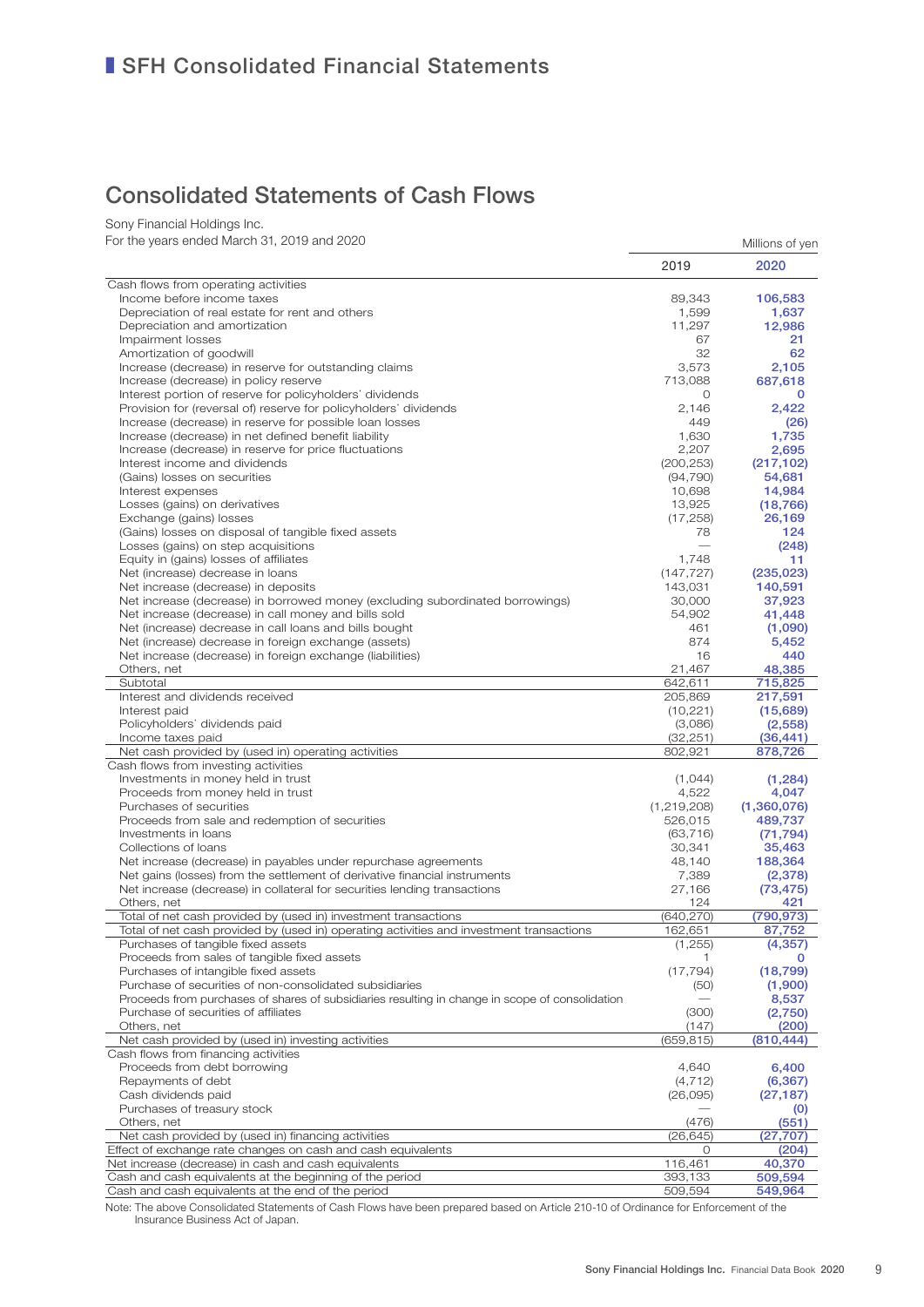## Balance Sheets

Sony Life Insurance Co., Ltd. As of March 31, 2019 and 2020 Millions of yen,  $\frac{9}{2}$ 

| $\sim$ 01 ividitii 01, 2019 diiu 2020          |            |             | Millions of yen, % |                    |  |
|------------------------------------------------|------------|-------------|--------------------|--------------------|--|
|                                                |            | 2019        |                    | 2020               |  |
|                                                | Amount     | Composition | <b>Amount</b>      | <b>Composition</b> |  |
| <b>Assets</b>                                  |            |             |                    |                    |  |
| Cash and deposits                              | 82,046     | 0.8%        | 157,709            | 1.4%               |  |
| Cash                                           |            |             | 1                  |                    |  |
| Deposits                                       | 82,046     |             | 157,708            |                    |  |
| Call loans                                     | 93,700     | 0.9         |                    |                    |  |
| Money held in trust                            | 269,387    | 2.6         | 40                 | 0.0                |  |
| Securities                                     | 9,523,877  | 91.8        | 10,629,972         | 94.6               |  |
| Japanese government bonds                      | 7,356,090  |             | 7,915,466          |                    |  |
| Japanese local government bonds                | 448        |             | 1,045              |                    |  |
| Japanese corporate bonds                       | 536,373    |             | 616,199            |                    |  |
| Japanese stocks                                | 49,381     |             | 50,127             |                    |  |
| Foreign securities                             | 1,262,611  |             | 1,765,943          |                    |  |
| Other securities                               | 318,971    |             | 281,191            |                    |  |
| Loans                                          | 198,410    | 1.9         | 208,632            | 1.9                |  |
| Policy loans                                   | 198,369    |             | 208,069            |                    |  |
| Commercial loans                               | 41         |             | 562                |                    |  |
| Tangible fixed assets                          | 91,577     | 0.9         | 93,619             | 0.8                |  |
| Land                                           | 62,259     |             | 64,715             |                    |  |
| <b>Buildings</b>                               | 28,544     |             | 27,843             |                    |  |
| Leased assets                                  | 20         |             | 408                |                    |  |
| Other tangible fixed assets                    | 752        |             | 651                |                    |  |
| Intangible fixed assets                        | 26,352     | 0.3         | 28,629             | 0.3                |  |
| Software                                       | 26,352     |             | 28,629             |                    |  |
| Due from reinsurers                            | 1,036      | 0.0         | 1,205              | 0.0                |  |
| Other assets                                   | 81,154     | 0.8         | 99,286             | 0.9                |  |
| Other receivables                              | 39,287     |             | 41,194             |                    |  |
| Prepaid expenses                               | 2,345      |             | 2,556              |                    |  |
| Accrued income                                 | 21,941     |             | 23,616             |                    |  |
| Money on deposits                              | 5,580      |             | 6,167              |                    |  |
| Initial margins of futures markets             | 3,279      |             | 5,097              |                    |  |
| Variation margins of futures markets           | 72         |             | 1,032              |                    |  |
| Derivatives                                    | 448        |             | 18,776             |                    |  |
| Cash collateral paid for financial instruments | 7,410      |             |                    |                    |  |
| Advance payments                               | 718        |             | 767                |                    |  |
| Others                                         | 71         |             | 77                 |                    |  |
| Prepaid pension costs                          | 2,629      | 0.0         | 3,271              | 0.0                |  |
| Deferred tax assets                            | 14,248     | 0.1         | 19,308             | 0.2                |  |
| Reserve for possible loan losses               | (623)      | (0.0)       | (652)              | (0.0)              |  |
| Reserve for investment losses                  | (3,650)    | (0.0)       | (3,899)            | (0.0)              |  |
| <b>Total Assets</b>                            | 10,380,148 | 100.0       | 11,237,124         | 100.0              |  |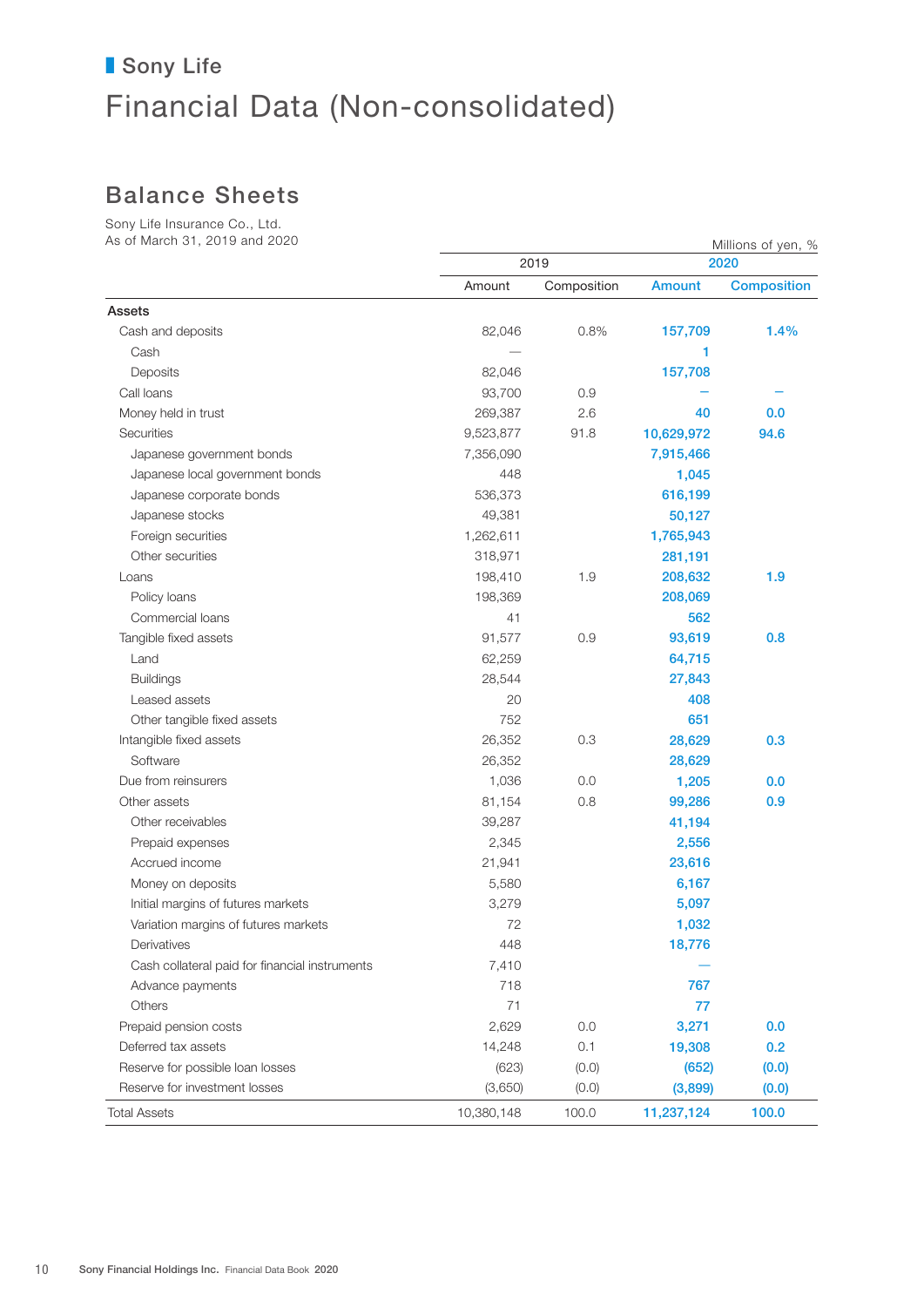|                                                                                   |            | 2019        |               | Millions of yen, %<br>2020 |
|-----------------------------------------------------------------------------------|------------|-------------|---------------|----------------------------|
|                                                                                   | Amount     | Composition | <b>Amount</b> | <b>Composition</b>         |
| Liabilities                                                                       |            |             |               |                            |
| Policy reserves and others                                                        | 9,310,577  | 89.7%       | 10,004,643    | 89.0%                      |
| Reserve for outstanding claims                                                    | 37,610     |             | 40,403        |                            |
| Policy reserves                                                                   | 9,268,422  |             | 9,959,832     |                            |
| Reserve for policyholders' dividends                                              | 4,544      |             | 4,407         |                            |
| Due to agencies                                                                   | 2,073      | 0.0         | 2,408         | 0.0                        |
| Due to reinsurers                                                                 | 5,528      | 0.1         | 5,344         | 0.0                        |
| Other liabilities                                                                 | 469,820    | 4.5         | 602,739       | 5.4                        |
| Payables under repurchase agreements                                              | 81,474     |             | 268,520       |                            |
| Collateral for securities lending transactions                                    | 331,055    |             | 257,580       |                            |
| Accrued income tax                                                                | 13,914     |             | 17,194        |                            |
| Other payables                                                                    | 2,975      |             | 2,574         |                            |
| Accrued expenses                                                                  | 21,071     |             | 24,338        |                            |
| Unearned revenue                                                                  | 798        |             | 881           |                            |
| Deposits received                                                                 | 1,321      |             | 620           |                            |
| Deposits received for guarantee                                                   | 4,204      |             | 4,539         |                            |
| Variation margins of futures markets                                              | 753        |             |               |                            |
| Derivatives                                                                       | 8,189      |             | 1,215         |                            |
| Cash collateral received for financial instruments                                |            |             | 17,990        |                            |
| Lease obligations                                                                 | 22         |             | 456           |                            |
| Asset retirement obligations                                                      | 1,898      |             | 1,968         |                            |
| Suspense receipt                                                                  | 2,140      |             | 4,859         |                            |
| Reserve for employees' retirement benefits                                        | 28,002     | 0.3         | 29,528        | 0.3                        |
| Reserve under the special laws                                                    | 50,105     | 0.5         | 52,768        | 0.5                        |
| Reserve for price fluctuations                                                    | 50,105     |             | 52,768        |                            |
| Deferred tax liabilities on land revaluation                                      | 109        | 0.0         | 109           | 0.0                        |
| <b>Total Liabilities</b>                                                          | 9,866,217  | 95.0        | 10,697,541    | 95.2                       |
| <b>Net Assets</b>                                                                 |            |             |               |                            |
| Common stock                                                                      | 70,000     | 0.7         | 70,000        | 0.6                        |
| Capital surplus                                                                   | 5,865      | 0.1         | 5,865         | 0.1                        |
| Capital reserve                                                                   | 5,865      |             | 5,865         |                            |
| Retained earnings                                                                 | 317,777    | 3.1         | 342,321       | 3.0                        |
| Legal retained earnings                                                           | 40,188     |             | 46,628        |                            |
| Other retained earnings                                                           | 277,588    |             | 295,692       |                            |
| Unappropriated retained earnings                                                  | 277,588    |             | 295,692       |                            |
| Total shareholders' equity                                                        | 393,642    | 3.8         | 418,186       | 3.7                        |
| Net unrealized gains (losses) on available-for-sale securi-<br>ties, net of taxes | 122,727    | 1.2         | 123,835       | 1.1                        |
| Land revaluation, net of taxes                                                    | (2,439)    | (0.0)       | (2,439)       | (0.0)                      |
| Total valuation and translation adjustments                                       | 120,288    | 1.2         | 121,396       | 1.1                        |
| <b>Total Net Assets</b>                                                           | 513,930    | 5.0         | 539,582       | 4.8                        |
| <b>Total Liabilities and Net Assets</b>                                           | 10,380,148 | 100.0       | 11,237,124    | 100.0                      |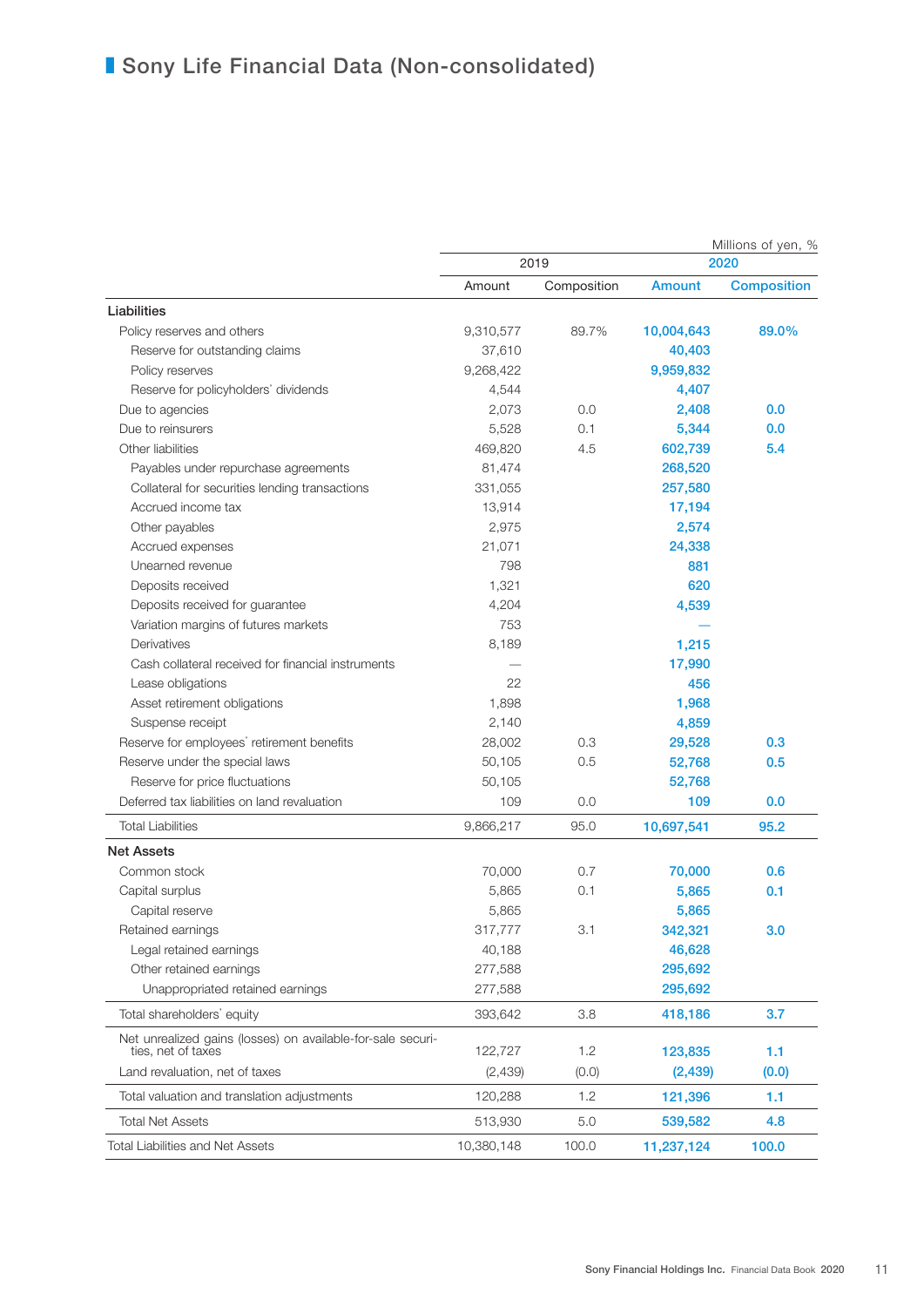## Statements of Income

Sony Life Insurance Co., Ltd. For the years ended March 31, 2019 and 2020 Millions of yen

|           | ויט שווטווייי |
|-----------|---------------|
| 2019      | 2020          |
| 1,464,218 | 1,580,117     |
| 1,136,104 | 1,330,860     |
| 1,132,732 | 1,327,857     |
| 3,372     | 3,003         |
| 278,935   | 193.718       |
| 166,937   | 181,811       |
| 0         | $\Omega$      |
| 150,733   | 164,700       |
| 6,828     | 7,049         |
| 8,831     | 9.710         |
| 543       | 350           |
| 4,490     | 4,013         |
|           | 156           |
| 6,107     | 3,637         |
|           | 4,098         |
| 13,455    |               |
|           |               |
| 87.944    |               |
| 49,178    | 55,537        |
| 4,027     | 4,893         |
| 43,046    | 48,707        |
| 2,104     | 1,936         |
|           |               |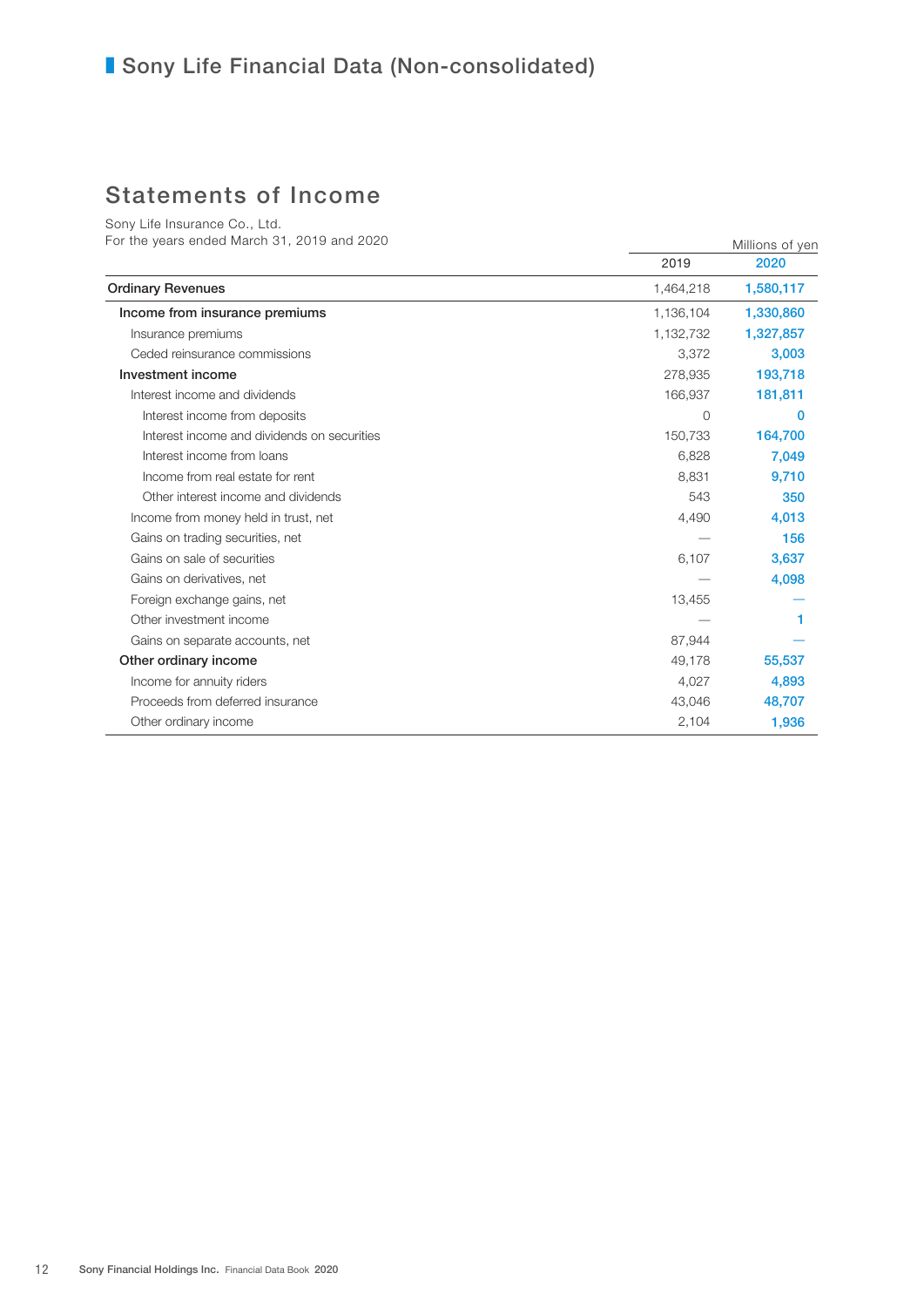|                                                          |                | Millions of yen |
|----------------------------------------------------------|----------------|-----------------|
|                                                          | 2019           | 2020            |
| <b>Ordinary Expenses</b>                                 | 1,384,406      | 1,491,396       |
| Insurance claims and other payments                      | 457,252        | 511,945         |
| Insurance claims                                         | 92,997         | 98,533          |
| Annuity payments                                         | 13,489         | 14,644          |
| Insurance benefits                                       | 131,824        | 155,883         |
| Surrender payments                                       | 204,351        | 228,538         |
| Refund to policyholders                                  | 3,659          | 3,722           |
| Reinsurance premiums                                     | 10,929         | 10,622          |
| Provision for policy reserves and others                 | 704,780        | 694,202         |
| Provision for reserve for outstanding claims             | 2,433          | 2,792           |
| Provision for policy reserves                            | 702,346        | 691,409         |
| Interest portion of reserve for policyholders' dividends | $\overline{0}$ | 0               |
| Investment expenses                                      | 24,638         | 68,127          |
| Interest expenses                                        | 1,604          | 5,059           |
| Losses on trading securities, net                        | 126            |                 |
| Losses on sale of securities                             | 34             | 50              |
| Losses on valuation of securities                        | 4,026          | 6,316           |
| Losses on derivatives, net                               | 13,925         |                 |
| Foreign exchange losses, net                             |                | 6,345           |
| Provision for reserve for possible loan losses           | 329            | 43              |
| Depreciation of real estate for rent and others          | 1,599          | 1,637           |
| Other investment expenses                                | 2,992          | 2,683           |
| Losses on separate accounts, net                         |                | 45,990          |
| <b>Operating expenses</b>                                | 146,984        | 156,454         |
| Other ordinary expenses                                  | 50,750         | 60,666          |
| Deferred insurance payments                              | 28,655         | 34,795          |
| Taxes                                                    | 13,419         | 16,011          |
| Depreciation and amortization                            | 6,248          | 7,506           |
| Provision for reserve for employees' retirement benefits | 2,402          | 2,346           |
| Others                                                   | 25             | 7               |
| <b>Ordinary Profit</b>                                   | 79,812         | 88,720          |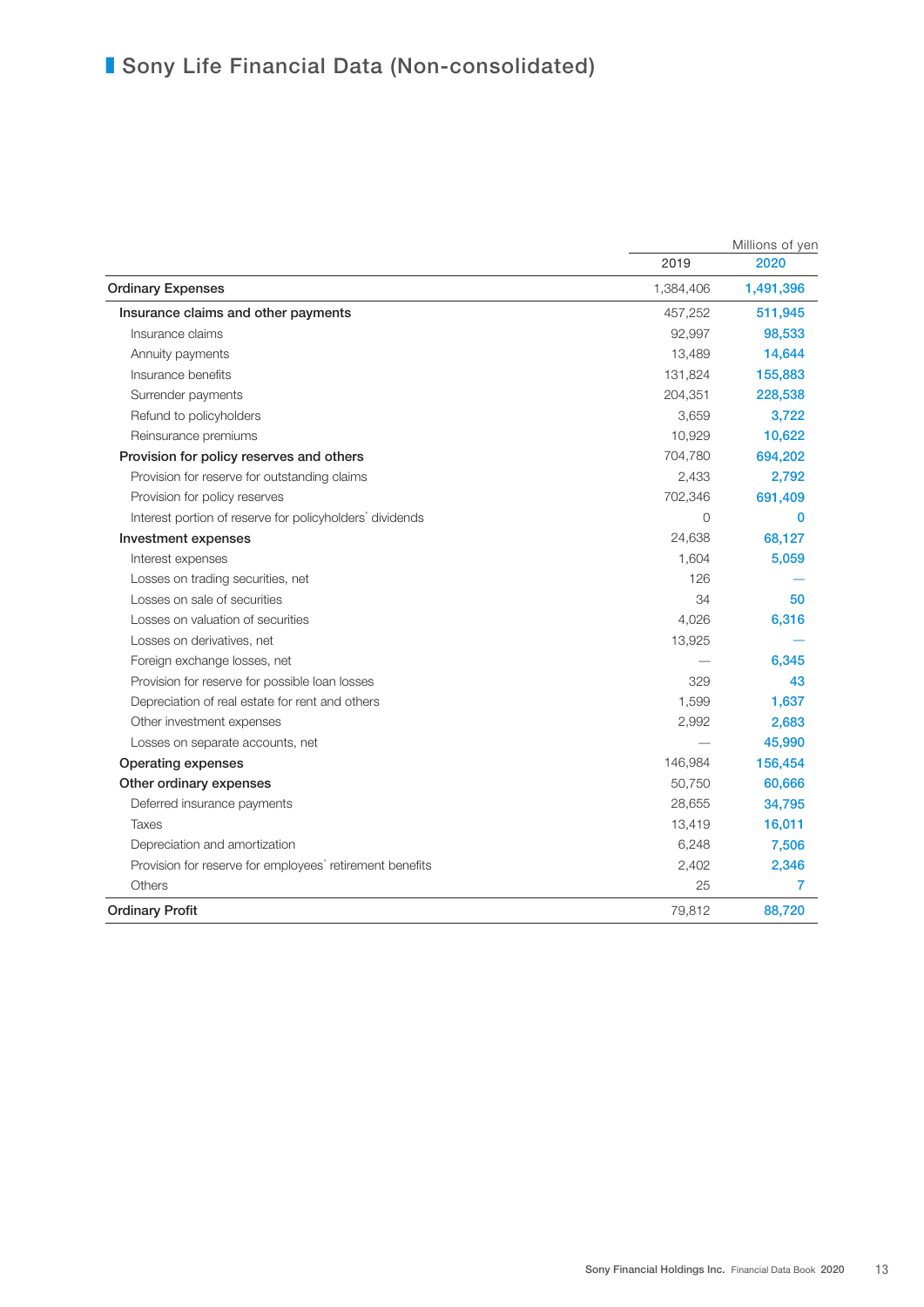## Statements of Income (Continued)

|                                                    |          | Millions of yen |
|----------------------------------------------------|----------|-----------------|
|                                                    | 2019     | 2020            |
| <b>Extraordinary Losses</b>                        | 5,929    | 3,272           |
| Losses on disposal of fixed assets                 | 63       | 95              |
| Impairment losses                                  | 39       | 21              |
| Provision for reserve under the special laws       | 2,175    | 2,663           |
| Provision for reserve for price fluctuations       | 2,175    | 2,663           |
| Losses on valuation of shares of subsidiaries      |          | 244             |
| Provision for reserve for investment losses        | 3,650    | 249             |
| Provision for Reserve for Policyholders' Dividends | 2,146    | 2,422           |
| Income Before Income Taxes                         | 71,737   | 83,025          |
| Income Taxes - Current                             | 25,328   | 31,333          |
| Income Taxes - Deferred                            | (3, 194) | (5,052)         |
| <b>Total Income Taxes</b>                          | 22,134   | 26,281          |
| Net Income                                         | 49,602   | 56,743          |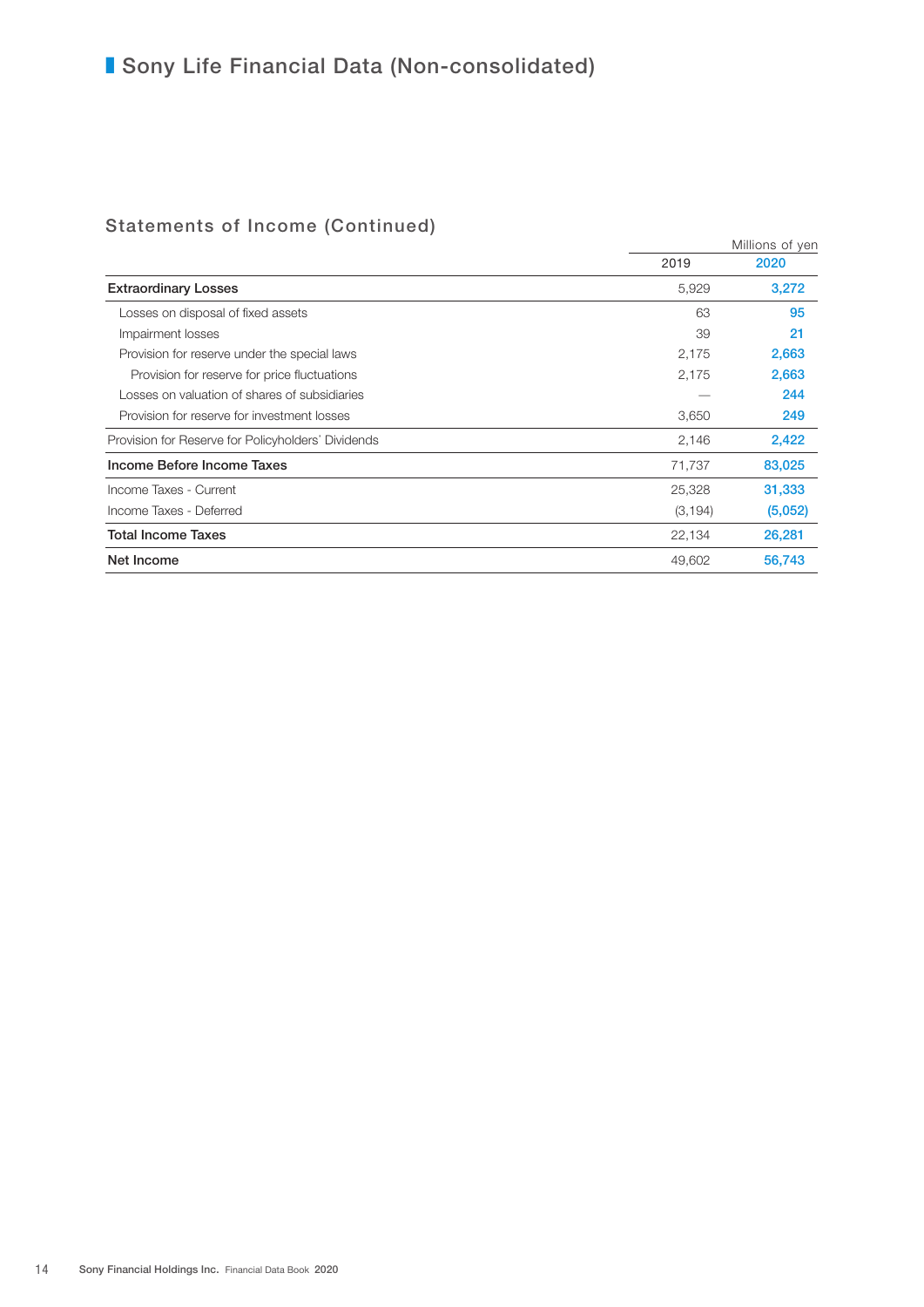## Statements of Changes in Net Assets

Sony Life Insurance Co., Ltd.

For the years ended March 31, 2019 and 2020 Millions of yen

|                                                         | 2019            |                    |                             |                               |                                        |                               |                                  |
|---------------------------------------------------------|-----------------|--------------------|-----------------------------|-------------------------------|----------------------------------------|-------------------------------|----------------------------------|
|                                                         |                 |                    |                             | Shareholders' equity          |                                        |                               |                                  |
|                                                         |                 | Capital surplus    |                             |                               | Retained earnings                      |                               |                                  |
|                                                         |                 |                    |                             |                               | Other<br>retained<br>earnings          |                               |                                  |
|                                                         | Common<br>stock | Capital<br>reserve | Total<br>capital<br>surplus | Legal<br>retained<br>earnings | Unappropriated<br>retained<br>earnings | Total<br>retained<br>earnings | Total<br>shareholders'<br>equity |
| Balance at the beginning of the period                  | 70,000          | 5,865              | 5,865                       | 34,938                        | 259,486                                | 294,424                       | 370,289                          |
| Changes during the period                               |                 |                    |                             |                               |                                        |                               |                                  |
| Dividends from surplus                                  |                 |                    |                             | 5,250                         | (31,500)                               | (26, 250)                     | (26, 250)                        |
| Net income                                              |                 |                    |                             |                               | 49,602                                 | 49.602                        | 49,602                           |
| Net changes of items other than<br>shareholders' equity |                 |                    |                             |                               |                                        |                               |                                  |
| Total changes during the period                         |                 |                    |                             | 5,250                         | 18,102                                 | 23,352                        | 23,352                           |
| Balance at the end of the period                        | 70,000          | 5,865              | 5,865                       | 40.188                        | 277,588                                | 317,777                       | 393.642                          |

|                                                      |                                                                                                       |                                                  |                                          | Millions of yen     |
|------------------------------------------------------|-------------------------------------------------------------------------------------------------------|--------------------------------------------------|------------------------------------------|---------------------|
|                                                      | 2019                                                                                                  |                                                  |                                          |                     |
|                                                      | Valuation and translation<br>adjustments                                                              |                                                  |                                          |                     |
|                                                      | Net<br>unrealized<br>gains<br>(losses) on<br>available-<br>for-sale<br>securities,<br>net of<br>taxes | Land<br>revaluation,<br>net of taxes adjustments | Total<br>valuation<br>and<br>translation | Total net<br>assets |
| Balance at the beginning of the period               | 124,936                                                                                               | (2,439)                                          | 122,497                                  | 492,787             |
| Changes during the period                            |                                                                                                       |                                                  |                                          |                     |
| Dividends from surplus                               |                                                                                                       |                                                  |                                          | (26, 250)           |
| Net income                                           |                                                                                                       |                                                  |                                          | 49,602              |
| Net changes of items other than shareholders' equity | (2,208)                                                                                               |                                                  | (2,208)                                  | (2,208)             |
| Total changes during the period                      | (2,208)                                                                                               |                                                  | (2,208)                                  | 21,143              |
| Balance at the end of the period                     | 122,727                                                                                               | (2,439)                                          | 120,288                                  | 513,930             |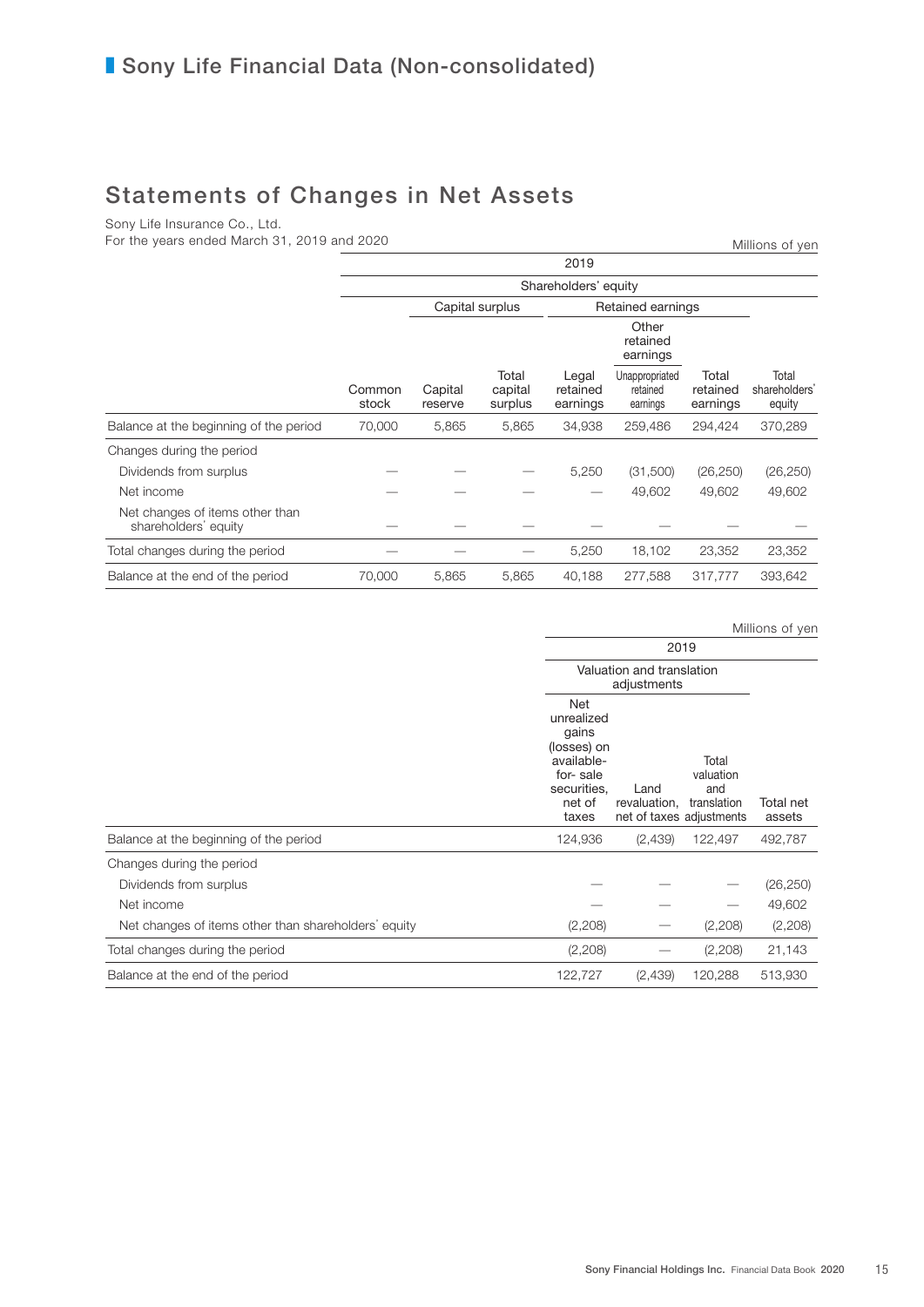### Statements of Changes in Net Assets (Continued)

|                                                         | .                      |                    |                                    |                               |                                        |                               | Millions of yen                         |
|---------------------------------------------------------|------------------------|--------------------|------------------------------------|-------------------------------|----------------------------------------|-------------------------------|-----------------------------------------|
|                                                         |                        |                    |                                    | 2020                          |                                        |                               |                                         |
|                                                         |                        |                    |                                    | Shareholders' equity          |                                        |                               |                                         |
|                                                         |                        |                    | <b>Capital surplus</b>             |                               | <b>Retained earnings</b>               |                               |                                         |
|                                                         |                        |                    |                                    |                               | <b>Other</b><br>retained<br>earnings   |                               |                                         |
|                                                         | <b>Common</b><br>stock | Capital<br>reserve | <b>Total</b><br>capital<br>surplus | Legal<br>retained<br>earnings | Unappropriated<br>retained<br>earnings | Total<br>retained<br>earnings | <b>Total</b><br>shareholders'<br>equity |
| Balance at the beginning of the period                  | 70,000                 | 5,865              | 5,865                              | 40,188                        | 277,588                                | 317,777                       | 393,642                                 |
| Changes during the period                               |                        |                    |                                    |                               |                                        |                               |                                         |
| Dividends from surplus                                  |                        |                    |                                    | 6,440                         | (38, 640)                              | (32, 200)                     | (32, 200)                               |
| Net income                                              |                        |                    |                                    |                               | 56,743                                 | 56,743                        | 56,743                                  |
| Net changes of items other than<br>shareholders' equity |                        |                    |                                    |                               |                                        |                               |                                         |
| Total changes during the period                         |                        |                    |                                    | 6,440                         | 18,103                                 | 24,543                        | 24,543                                  |
| Balance at the end of the period                        | 70,000                 | 5,865              | 5,865                              | 46,628                        | 295,692                                | 342,321                       | 418,186                                 |

|                                                      |                                                                                                              |                      |                                                                      | Millions of yen            |
|------------------------------------------------------|--------------------------------------------------------------------------------------------------------------|----------------------|----------------------------------------------------------------------|----------------------------|
|                                                      | 2020                                                                                                         |                      |                                                                      |                            |
|                                                      | <b>Valuation and translation</b><br>adjustments                                                              |                      |                                                                      |                            |
|                                                      | <b>Net</b><br>unrealized<br>gains<br>(losses) on<br>available-<br>for-sale<br>securities,<br>net of<br>taxes | Land<br>revaluation, | Total<br>valuation<br>and<br>translation<br>net of taxes adjustments | <b>Total net</b><br>assets |
| Balance at the beginning of the period               | 122,727                                                                                                      | (2, 439)             | 120,288                                                              | 513,930                    |
| Changes during the period                            |                                                                                                              |                      |                                                                      |                            |
| Dividends from surplus                               |                                                                                                              |                      |                                                                      | (32, 200)                  |
| Net income                                           |                                                                                                              |                      |                                                                      | 56,743                     |
| Net changes of items other than shareholders' equity | 1,107                                                                                                        |                      | 1,107                                                                | 1,107                      |
| Total changes during the period                      | 1,107                                                                                                        |                      | 1,107                                                                | 25,651                     |
| Balance at the end of the period                     | 123,835                                                                                                      | (2, 439)             | 121,396                                                              | 539,582                    |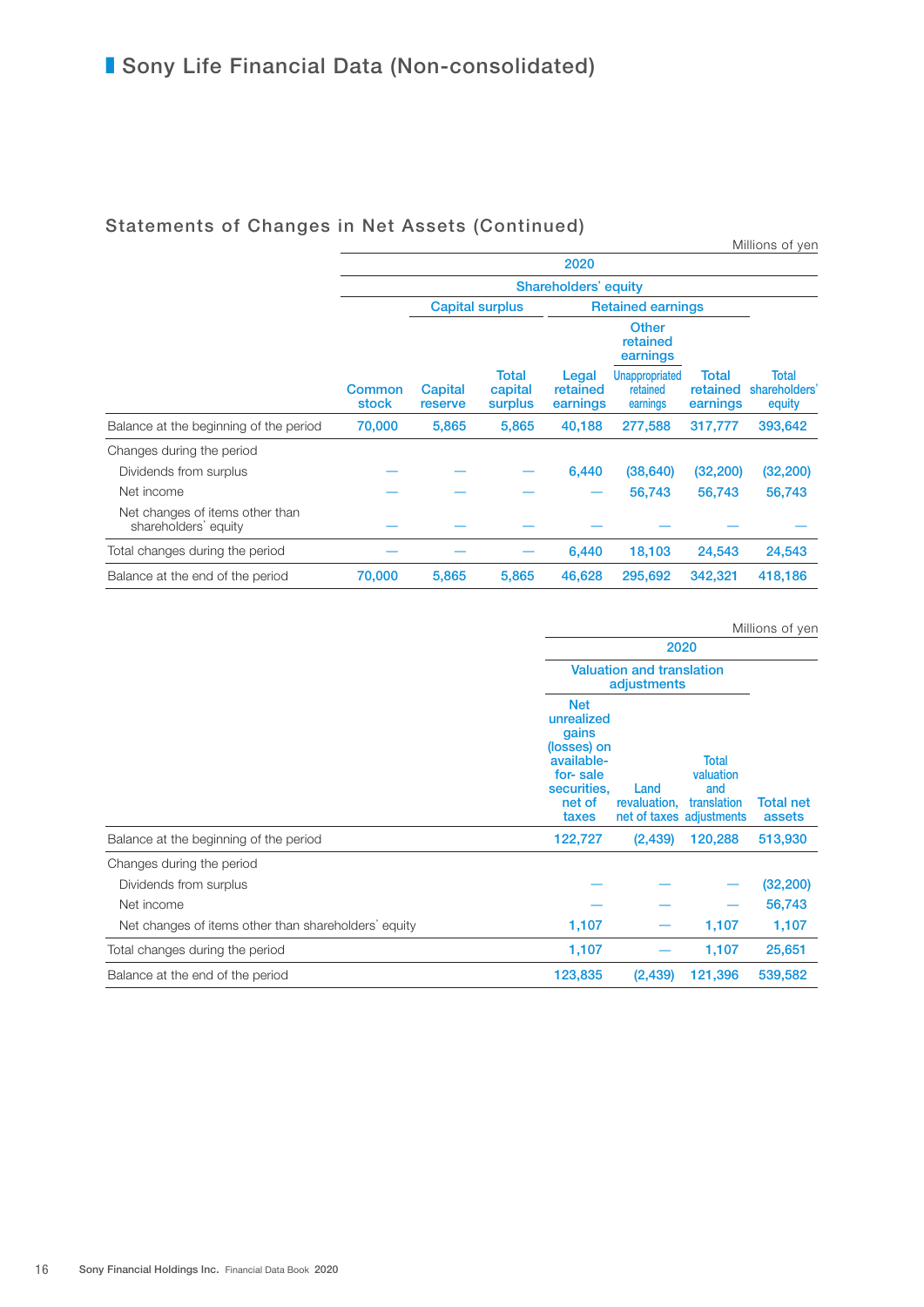## Notes

Sony Life Insurance Co., Ltd.

#### (Retirement benefit obligations)

As of March 31, for the year ended March 31,

1. Overview of retirement benefit plans

A lump-sum retirement benefit plan is provided to sales employees as a defined benefit plan. A defined benefit corporate pension plan is provided to office employees as a defined benefit plan. Also, a defined contribution pension plan is provided as a defined contribution plan.

2. Defined benefit plan

(1) Reconciliation of beginning and ending balances of retirement benefit obligations

|     |                                                                                                                                                                              |             | Millions of yen |
|-----|------------------------------------------------------------------------------------------------------------------------------------------------------------------------------|-------------|-----------------|
|     |                                                                                                                                                                              | 2019        | 2020            |
|     | Balance at the beginning of the period                                                                                                                                       | 41,964      | 43,359          |
|     | Service cost                                                                                                                                                                 | 4,558       | 4,635           |
|     | Interest cost                                                                                                                                                                | 95          | 68              |
|     | Net actuarial gains (losses)                                                                                                                                                 | 117         | (714)           |
|     | Retirement benefits paid                                                                                                                                                     | (3,376)     | (3, 349)        |
|     | Balance at the end of the period                                                                                                                                             | 43,359      | 44,001          |
| (2) | Reconciliation of beginning and ending balances of plan assets                                                                                                               |             |                 |
|     |                                                                                                                                                                              |             | Millions of yen |
|     |                                                                                                                                                                              | 2019        | 2020            |
|     | Balance at the beginning of the period                                                                                                                                       | 15.371      | 16.195          |
|     | Expected return on plan assets                                                                                                                                               | 153         | 161             |
|     | Net actuarial gains (losses)                                                                                                                                                 | 35          | (688)           |
|     | Employer contribution                                                                                                                                                        | 1,201       | 1,463           |
|     | Retirement benefits paid                                                                                                                                                     | (567)       | (422)           |
|     | Balance at the end of the period                                                                                                                                             | 16,195      | 16.709          |
| (3) | Reconciliation of retirement benefit obligations and plan assets, and reserve for employees' retirement benefits and<br>prepaid pension costs recorded on the balance sheets |             |                 |
|     |                                                                                                                                                                              |             | Millions of yen |
|     |                                                                                                                                                                              | 2019        | 2020            |
|     | Funded retirement benefit obligations                                                                                                                                        | 12,239      | 12,984          |
|     | Plan assets                                                                                                                                                                  | (16, 195)   | (16, 709)       |
|     |                                                                                                                                                                              | $(2$ $055)$ | (2.79A)         |

|                                                           | (3,955) | (3, 724) |
|-----------------------------------------------------------|---------|----------|
| Unfunded retirement benefit obligations                   | 31.120  | 31,016   |
| Unrecognized net actuarial gains (losses)                 | (1.791) | (1,034)  |
| Net liabilities and assets recorded on the balance sheets | 25,373  | 26.256   |
| Reserve for employees' retirement benefits                | 28,002  | 29.528   |
| Prepaid pension cost                                      | (2,629) | (3,271)  |
| Net liabilities and assets recorded on the balance sheets | 25,373  | 26.256   |

(4) Gains (losses) related to retirement benefits

|                                                              |       | Millions of yen |
|--------------------------------------------------------------|-------|-----------------|
|                                                              | 2019  | 2020            |
| Service cost                                                 | 4.558 | 4,635           |
| Interest cost                                                | 95    | 68              |
| Expected return on plan assets                               | (153) | (161)           |
| Recognized actuarial gains (losses)                          | 711   | 730             |
| <b>Others</b>                                                | 80    | 71              |
| Retirement benefit expenses related to defined benefit plans | 5.291 | 5.344           |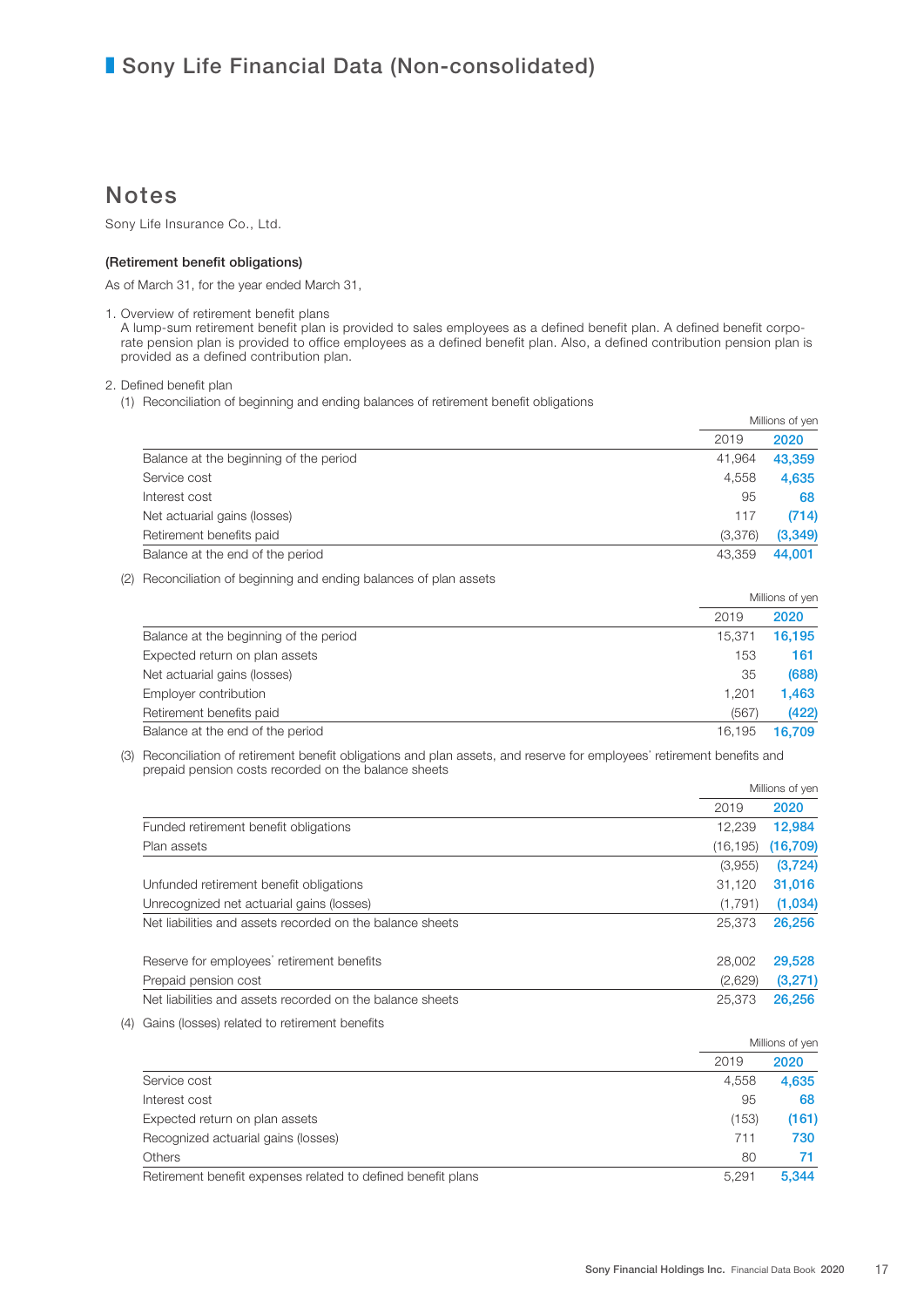#### (5) Main components of plan assets

The percentage share of components by main asset class out of total plan assets is as follows:

|              | 2019 | 2020 |
|--------------|------|------|
| <b>Bonds</b> | 67%  | 70%  |
| Stocks       | 30%  | 26%  |
| Others       | 3%   | 4%   |
| Total        | 100% | 100% |

(6) Method of setting the long-term expected rate of return on plan assets

The long-term expected rate of return on plan assets is determined by taking into account the current and expected allocation of plan assets, and the current long-term return rate and the long-term return rate that are expected in the future based on the various assets that comprise the plan assets.

(7) Bases for calculating actuarial gain or loss

The main bases for calculating actuarial gain or loss are as follows:

|                                                  | 2019    | 2020    |
|--------------------------------------------------|---------|---------|
| Discount rate                                    |         |         |
| for sales employees                              | $0.1\%$ | $0.4\%$ |
| for office employees                             | $0.3\%$ | $0.6\%$ |
| Long-term expected rate of return on plan assets | $1.0\%$ | $1.0\%$ |

3. Defined contribution plan

The amounts of contribution required for defined contribution plans by Sony Life were ¥111 million and ¥121 million for the year ended March 31, 2019 and 2020, respectively.

#### (Tax effect accounting)

As of March 31, for the year ended March 31,

1. The total amount of deferred tax assets was ¥68,594 million, while the total amount of deferred tax liabilities was ¥48,776 million for fiscal 2019. Of the deferred tax assets, the amount deducted as valuation allowance was ¥5,569 million.

The breakdown of major factors giving rise to the deferred tax assets is policy reserves and others of ¥34,020 million, a reserve for price fluctuations of ¥14,029 million, a reserve for employees' retirement benefits of ¥7,104 million, losses on valuation of securities of ¥4,637 million and excess depreciation and amortization of ¥2,940 million.

Of the amount deducted from deferred tax assets as the amount of valuation allowance, the amount of valuation allowance on total deductible temporary differences is ¥5,569 million.

The major factor giving rise to the deferred tax liabilities is net unrealized gains on available-for-sale securities of ¥48,142 million.

The main reason for changes in the amount deducted from deferred tax assets as the amount of valuation allowance is the additional recognition of valuation allowance pertaining to losses on valuation of securities and reserve for investment loss.

The total amount of deferred tax assets was ¥76,804 million, while the total amount of deferred tax liabilities was ¥50,122 million for fiscal 2020. Of the deferred tax assets, the amount deducted as valuation allowance was ¥7,373 million.

The breakdown of major factors giving rise to the deferred tax assets is policy reserves and others of ¥38,518 million, a reserve for price fluctuations of ¥14,775 million, a reserve for employees' retirement benefits of ¥7,351 million, losses on valuation of securities of ¥6,484 million and excess depreciation and amortization of ¥2,732 million.

Of the amount deducted from deferred tax assets as the amount of valuation allowance, the amount of valuation allowance on total deductible temporary differences is ¥7,373 million.

The major factor giving rise to the deferred tax liabilities is net unrealized gains on available-for-sale securities of ¥48,134 million.

The main reason for changes in the amount deducted from deferred tax assets as the amount of valuation allowance is the additional recognition of valuation allowance pertaining to losses on valuation of securities.

2. The statutory effective tax rate in fiscal 2019 was 28.0%. The major item giving rise to a difference between the statutory effective tax rate and the effective income tax rate after application of tax effect accounting is a 2.21% increase in valuation allowance.

The statutory effective tax rate in fiscal 2020 was 28.0%. The major item giving rise to a difference between the statutory effective tax rate and the effective income tax rate after application of tax effect accounting is a 2.17% increase in valuation allowance.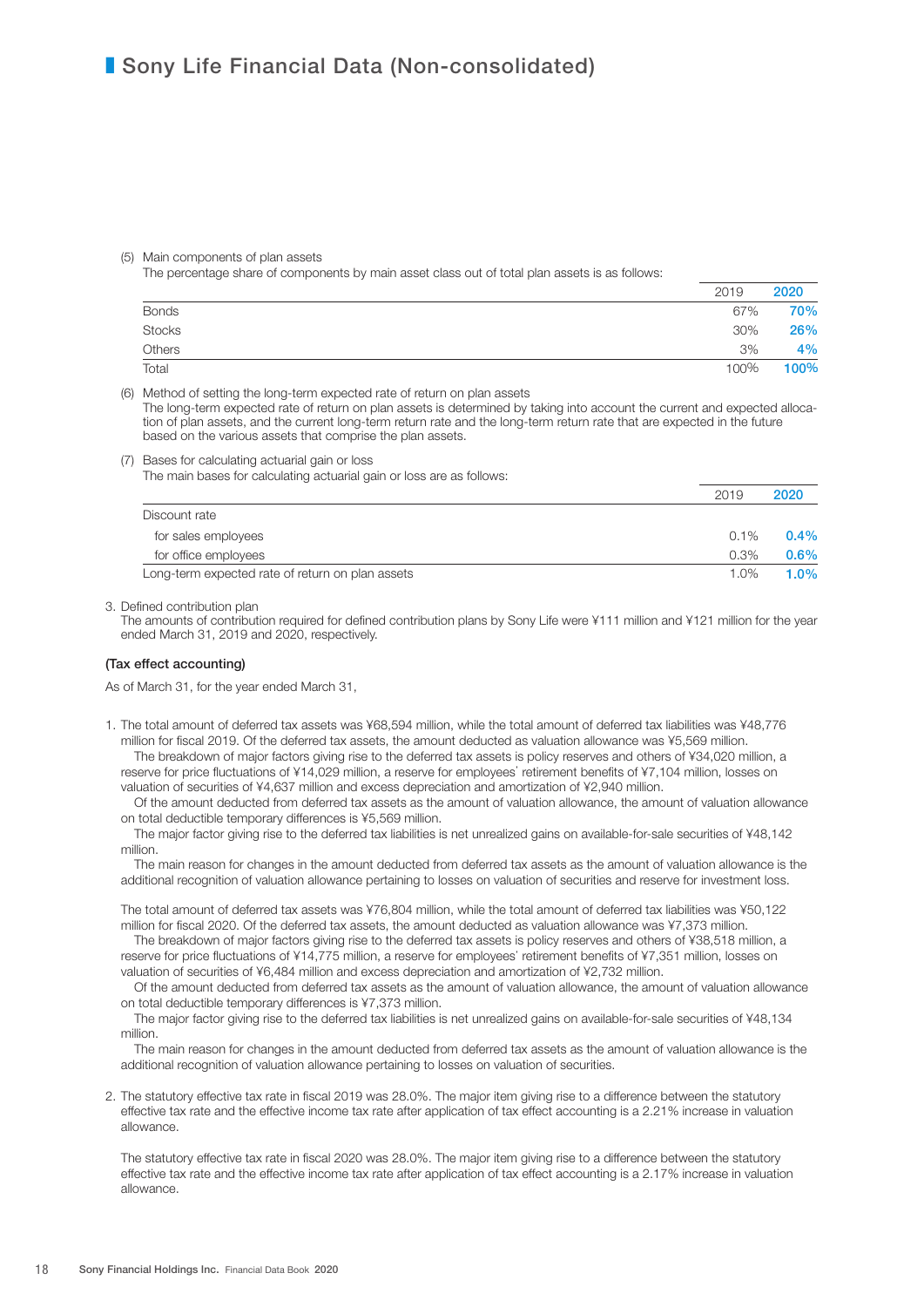## 1 Loans by Borrower Category

|                                   | Millions of yen, % |         |  |
|-----------------------------------|--------------------|---------|--|
| As of March 31,                   | 2019               | 2020    |  |
| Bankrupt and quasi-bankrupt loans |                    |         |  |
| Doubtful loans                    |                    |         |  |
| Sub-standard loans                |                    |         |  |
| Subtotal                          |                    |         |  |
| [Ratio to total]                  | [0.0]              | [0.0]   |  |
| Normal loans                      | 461,094            | 413,529 |  |
| Total                             | 461,094            | 413,531 |  |

Notes: 1. Bankrupt and quasi-bankrupt loans are loans to borrowers who are subject to bankruptcy, corporate reorganization, rehabilitation or other similar proceedings and other borrowers in serious financial difficulties.

 2. Doubtful loans are loans to borrowers (other than bankrupt and quasi-bankrupt borrowers) with deteriorated financial condition and results of operations from which it is unlikely that the principal and interest on the loans will be recovered.

 3. Sub-standard loans are loans on which principal and/or interest are past due for three months or more, as well as restructured loans. Note that loans past due for three months or more are loans on which principal and/or interest are past due for three months or more (excluding loans described in notes 1. and 2. above). Restructured loans are those for which terms and conditions have been amended in favor of the borrowers (e.g., reduction of the original interest rate, deferral of interest payments, extension of principal repayments or debt waiver) in order to support the borrowers' recovery from financial difficulties (excluding loans described in notes . and 2. above and loans on which principal and/or interest are past due for three months or more).

 4. Normal loans are loans that do not fall under the classifications for notes 1. to 3. above and where the borrowers have no financial or business performance problems.

## 2 Risk-monitored Loans

|                                   |       | Millions of yen, % |  |
|-----------------------------------|-------|--------------------|--|
| As of March 31,                   | 2019  | 2020               |  |
| Bankrupt loans                    |       |                    |  |
| Non-accrual delinguent loans      |       |                    |  |
| Past-due loans (3 months or more) | --    |                    |  |
| Restructured loans                |       |                    |  |
| Total                             |       |                    |  |
| [Ratio to loan balance]           | [0.0] | [0.0]              |  |

Notes: 1. Bankrupt loans include loans that have been in arrears on principal or interest payments for a considerably long period of time or loans (non-accrual loans) on which principal or interest payments are considered unlikely to occur in the future for other reasons and on which interest income is not recognized. These are the loans to borrowers who have been legally bankrupt due to the petition for proceedings under the Corporate Reorganization Act, the Civil Rehabilitation Act, the Bankruptcy Act, and the Companies Act; or the loans to borrowers who have notes suspended from being traded; or the loans to borrowers who have filed for legal proceedings similar to the aforementioned proceedings based on overseas laws.

- 2. Non-accrual delinquent loans are non-accrual loans other than bankrupt borrowers and loans on which interest payments are
- deferred in order to support the borrowers' recovery from financial difficulties. 3. Past-due loans (3 months or more) are loans on which the payments of principals or interests are past the due date for three months or more, and which are not classified to bankrupt loans or non-accrual delinquent loans.

 4. Restructured loans are loans on which terms and conditions have been amended in favor of the borrowers (e.g., reduction of the original interest rate, deferral of interest payments, extension of principal repayments or debt waiver) in order to support the borrowers' recovery from financial difficulties, excluding bankrupt loans, non-accrual delinquent loans and past-due loans (3 months or more).

## 3 Accounting Indicators

### 3-01 Reserve for outstanding claims

|                             |        | Millions of yen |  |
|-----------------------------|--------|-----------------|--|
| As of March 31,             | 2019   | 2020            |  |
| Insurance claims            |        |                 |  |
| Death benefits              | 8,262  | 9,732           |  |
| Accidental benefits         | 282    | 224             |  |
| Disability payments         | 1,182  | 1,352           |  |
| Maturity benefits           | 1.419  | 1,431           |  |
| <b>Others</b>               | 2,920  | 3,987           |  |
| Subtotal                    | 14.067 | 16,727          |  |
| Annuity payments            | 674    | 309             |  |
| Insurance benefits          | 9,924  | 10,405          |  |
| Surrender payments          | 11,948 | 11,746          |  |
| Deferred insurance payments | 878    | 1,044           |  |
| Total, including others     | 37.610 | 40.403          |  |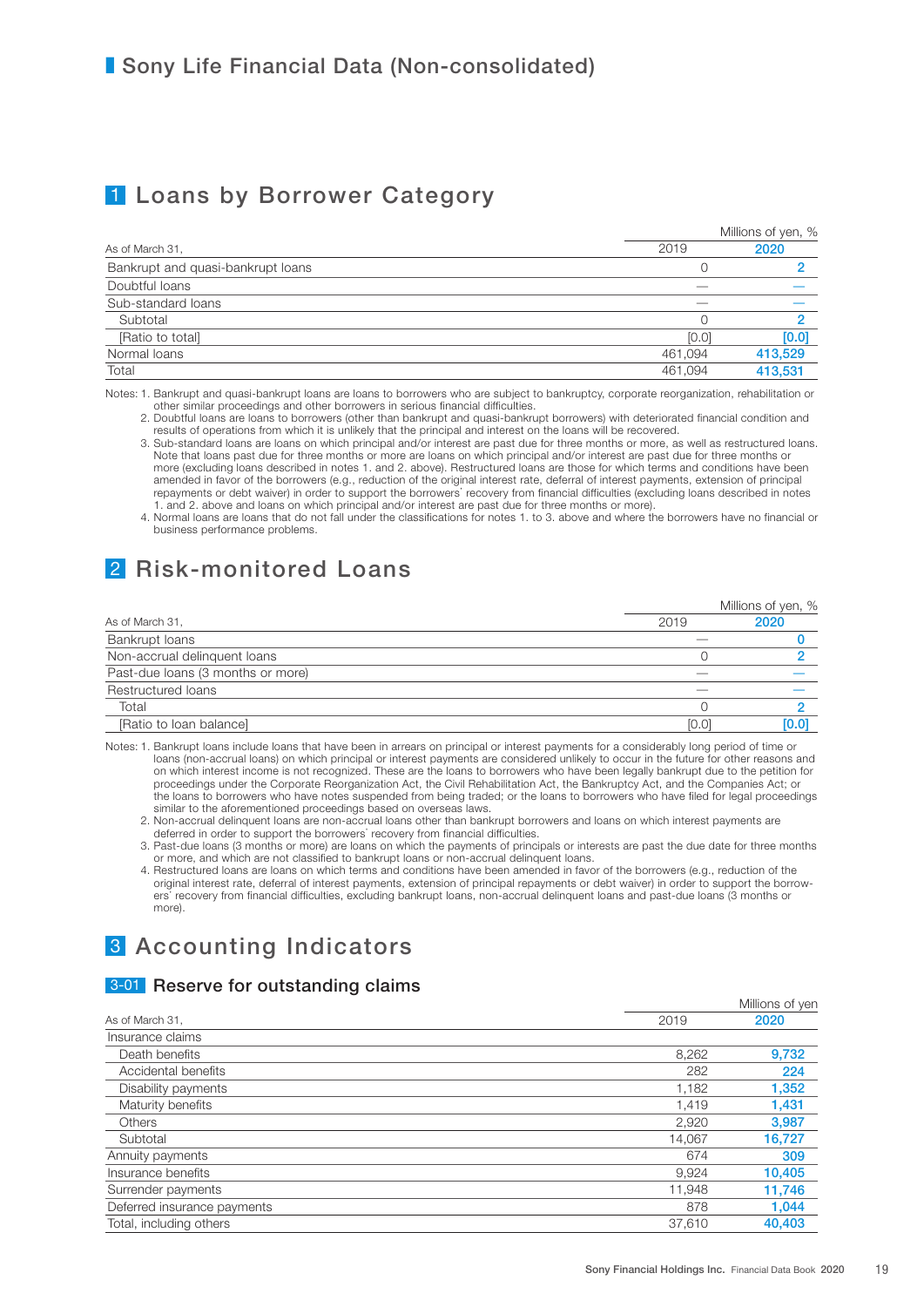### 3-02 Policy reserves

|                                                 |           | Millions of yen |
|-------------------------------------------------|-----------|-----------------|
| As of March 31,                                 | 2019      | 2020            |
| Policy reserves (excluding contingency reserve) |           |                 |
| Individual life insurance                       | 8,751,152 | 9,369,164       |
| General accounts                                | 7,693,808 | 8,311,204       |
| Separate accounts                               | 1,057,344 | 1,057,959       |
| Individual annuities                            | 409,931   | 475,577         |
| General accounts                                | 188,133   | 209,589         |
| Separate accounts                               | 221,798   | 265,988         |
| Group life insurance                            | 60        | 65              |
| General accounts                                | 60        | 65              |
| Separate accounts                               |           |                 |
| Group annuities                                 | 8,664     | 7,364           |
| General accounts                                | 8,664     | 7,364           |
| Separate accounts                               |           |                 |
| <b>Others</b>                                   |           |                 |
| General accounts                                |           |                 |
| Separate accounts                               |           |                 |
| Subtotal                                        | 9,169,808 | 9,852,172       |
| General accounts                                | 7,890,665 | 8,528,224       |
| Separate accounts                               | 1,279,143 | 1,323,948       |
| Contingency reserve                             | 98.613    | 107,659         |
| Total                                           | 9,268,422 | 9,959,832       |
| General accounts                                | 7,989,279 | 8,635,883       |
| Separate accounts                               | 1,279,143 | 1,323,948       |

### 3-03 Breakdown of policy reserves

|                     |           | Millions of yen |
|---------------------|-----------|-----------------|
| As of March 31,     | 2019      | 2020            |
| Premium reserve     | 8,925,064 | 9,581,172       |
| Unearned premiums   | 244.744   | 271,000         |
| Refund reserve      |           |                 |
| Contingency reserve | 98.613    | 107,659         |
| Total               | 9,268,422 | 9,959,832       |

### **3-04 Policy reserve calculation methods, ratios and balance involving individual** life insurance and individual annuities by contract fiscal year

### Policy reserve calculation methods and ratios **constant of the constant of the constant of the constant of the constant of the constant of the constant of the constant of the constant of the constant of the constant of the**

| As of March 31,                                                                                                                                                                                                                                                                                                                                                                                                                                                                                                                                                                                                                                                                                                                                        | 2019                             | 2020                             |  |  |  |
|--------------------------------------------------------------------------------------------------------------------------------------------------------------------------------------------------------------------------------------------------------------------------------------------------------------------------------------------------------------------------------------------------------------------------------------------------------------------------------------------------------------------------------------------------------------------------------------------------------------------------------------------------------------------------------------------------------------------------------------------------------|----------------------------------|----------------------------------|--|--|--|
| Calculation method                                                                                                                                                                                                                                                                                                                                                                                                                                                                                                                                                                                                                                                                                                                                     |                                  |                                  |  |  |  |
| Policies subject to standard policy reserve method                                                                                                                                                                                                                                                                                                                                                                                                                                                                                                                                                                                                                                                                                                     |                                  |                                  |  |  |  |
| Pure death-protection insurance                                                                                                                                                                                                                                                                                                                                                                                                                                                                                                                                                                                                                                                                                                                        | Net level premium reserve method | Net level premium reserve method |  |  |  |
| Mixed insurance                                                                                                                                                                                                                                                                                                                                                                                                                                                                                                                                                                                                                                                                                                                                        | Net level premium reserve method | Net level premium reserve method |  |  |  |
| Pure endowment insurance                                                                                                                                                                                                                                                                                                                                                                                                                                                                                                                                                                                                                                                                                                                               | Net level premium reserve method | Net level premium reserve method |  |  |  |
| Annuities                                                                                                                                                                                                                                                                                                                                                                                                                                                                                                                                                                                                                                                                                                                                              | Net level premium reserve method | Net level premium reserve method |  |  |  |
| Policies not subject to standard policy reserve method                                                                                                                                                                                                                                                                                                                                                                                                                                                                                                                                                                                                                                                                                                 |                                  |                                  |  |  |  |
| Pure death-protection insurance                                                                                                                                                                                                                                                                                                                                                                                                                                                                                                                                                                                                                                                                                                                        | Net level premium reserve method | Net level premium reserve method |  |  |  |
| Mixed insurance                                                                                                                                                                                                                                                                                                                                                                                                                                                                                                                                                                                                                                                                                                                                        | Net level premium reserve method | Net level premium reserve method |  |  |  |
| Pure endowment insurance                                                                                                                                                                                                                                                                                                                                                                                                                                                                                                                                                                                                                                                                                                                               | Net level premium reserve method | Net level premium reserve method |  |  |  |
| Annuities                                                                                                                                                                                                                                                                                                                                                                                                                                                                                                                                                                                                                                                                                                                                              | Net level premium reserve method | Net level premium reserve method |  |  |  |
| Ratio of "amount of the company's policy reserves<br>(excluding contingency reserve)" to "policy reserves<br>required by requlatory standards"                                                                                                                                                                                                                                                                                                                                                                                                                                                                                                                                                                                                         | 100.1%                           | <b>100.1%</b>                    |  |  |  |
| Notes: 1. The calculation methods and ratios are set for individual life insurance and individual annuities. The concept of calculation method is<br>not targeted at policy reserves for group life insurance and group annuities, so these insurance policies are not included.<br>2. The above ratios indicate the amounts of the company's policy reserves (excluding contingency reserve) to the required premium<br>reserves and unearned premiums calculated by (a) the method laid down in the Ministry of Finance Public Notice No. 48 (1996) for<br>policies to which the standard policy reserve method is applied, and (b) the net level premium reserve method for policies to which<br>the standard policy reserve method is not applied. |                                  |                                  |  |  |  |

The amounts of the company's policy reserves include policy reserves additionally reserved to maintain the future soundness of certain policies.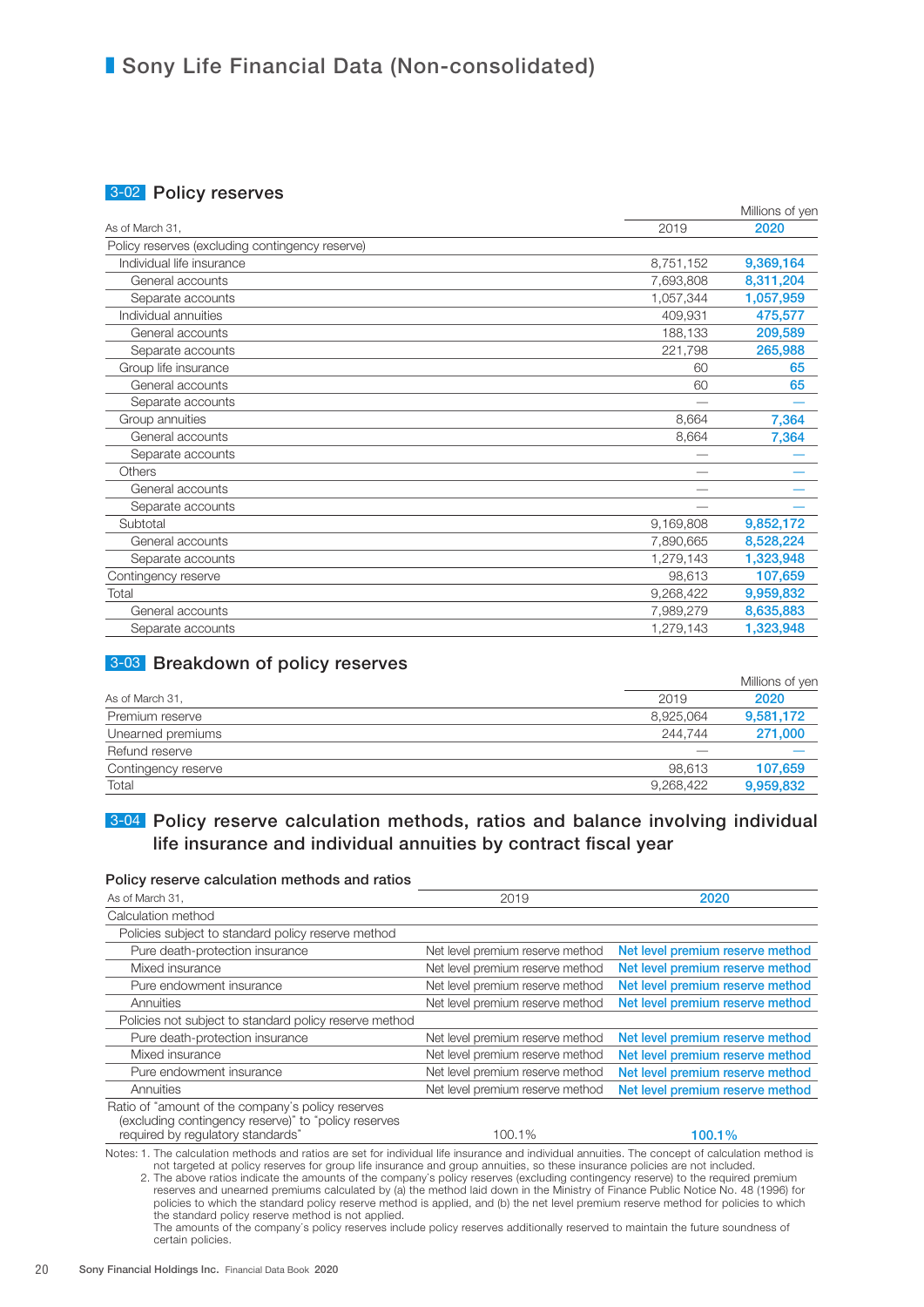#### Balance of policy reserves by contract fiscal year Millions of yen, % Millions of yen, %

| <u> Saidiroo of polioji roool roo bij ooritidot hoodi jodi</u> |                            |                       |
|----------------------------------------------------------------|----------------------------|-----------------------|
| Fiscal year issued                                             | Balance of policy reserves | Assumed interest rate |
| Up to FY1980                                                   |                            | $-\%$                 |
| FY1981 to FY1985                                               | 34.269                     | $6.00 - 6.25$         |
| FY1986 to FY1990                                               | 53.140                     | $6.00 - 6.25$         |
| FY1991 to FY1995                                               | 598,632                    | $2.75 - 6.25$         |
| FY1996 to FY2000                                               | 1,143,072                  | $1.90 - 4.00$         |
| FY2001 to FY2005                                               | 1,393,511                  | 1.50                  |
| FY2006 to FY2010                                               | 1,949,615                  | 1.50                  |
| FY2011                                                         | 469.665                    | 1.50                  |
| FY2012                                                         | 517,091                    | 1.50                  |
| FY2013                                                         | 462,495                    | 1.00                  |
| FY2014                                                         | 388.162                    | 1.00                  |
| FY2015                                                         | 370,213                    | 1.00                  |
| FY2016                                                         | 270,311                    | 1.00                  |
| FY2017                                                         | 262,268                    | 0.25                  |
| FY2018                                                         | 261,218                    | 0.25                  |
| FY2019                                                         | 347,126                    | 0.25                  |
|                                                                |                            |                       |

Notes: 1. The balance of policy reserves shows the total of those for individual life insurance and individual annuities, excluding those of separate accounts and contingency reserves.

2. The assumed interest rate shows the assumed interest rate of the majority of policy reserves for each contract fiscal year.

### 3-05 Balance, calculation method and coefficient of policy reserves of general accounts related to policies with minimum guarantees whose insurance policies are invested in separate accounts

| Balance of policy reserves (general account) |         | Millions of ven |
|----------------------------------------------|---------|-----------------|
| As of March 31.                              | 2019    | 2020            |
| Balance of policy reserves (general account) | 125.574 | 149.821         |
|                                              |         |                 |

Notes: 1. Calculations employed in the above table apply to the insurance policies subject to the standard policy reserve method provided for under Article 68 of the Ordinance for Enforcement of the Insurance Business Act of Japan.

 2. Each of the balances of policy reserves of the general accounts shows the total of premium reserve related to minimum guarantees and unearned premiums.

#### Calculation method and coefficient

| Contracts dated on or before<br>January 1, 2019                                                                                                                                                                                                      |                                                                                                                                |                                                                                                                     | Contracts dated on or after<br>January 2, 2019                              |
|------------------------------------------------------------------------------------------------------------------------------------------------------------------------------------------------------------------------------------------------------|--------------------------------------------------------------------------------------------------------------------------------|---------------------------------------------------------------------------------------------------------------------|-----------------------------------------------------------------------------|
| Products                                                                                                                                                                                                                                             | Variable life insurance (whole life type), variable life insurance (limited term type),<br>variable life insurance (term type) |                                                                                                                     |                                                                             |
| Alternative method (scenario testing<br>Standard policy reserve method<br>method) stipulated in the Ministry of<br>stipulated in the Ministry of Finance<br>Calculation method<br>Public Notice No. 48 (1996)<br>Finance Public Notice No. 48 (1996) |                                                                                                                                |                                                                                                                     |                                                                             |
|                                                                                                                                                                                                                                                      | Assumed mortality rate,<br>discount rate, expected<br>returns, volatility                                                      | Rates stipulated in the Ministry of Finance Public Notice No. 48 (1996)                                             |                                                                             |
| Coefficient                                                                                                                                                                                                                                          | Assumed surrender rates                                                                                                        | During the payment of insurance<br>premiums: annual rate of 5.0%<br>Other than the above: annual rate of<br>$3.0\%$ | Annual rate of 0.3% - 9.7%<br>depending on products, years elapsed,<br>etc. |

### 3-06 Reserve for policyholders' dividends

|                                     |                              |                         |                         |                    |                                                               |               | Millions of yer  |
|-------------------------------------|------------------------------|-------------------------|-------------------------|--------------------|---------------------------------------------------------------|---------------|------------------|
|                                     |                              |                         |                         | 2019               |                                                               |               |                  |
| For the year ended March 31,        | Individual life<br>insurance | Individual<br>annuities | Group life<br>insurance | Group<br>annuities | Asset-formation<br>insurance.<br>asset-formation<br>annuities | <b>Others</b> | Total            |
| At the beginning of the<br>period   | 1,877                        | 305                     | 3,296                   | 4                  |                                                               |               | 5,484            |
| Increase due to interest            |                              | O                       |                         |                    |                                                               |               | O                |
| Decrease due to dividend<br>payment | 155                          | 25                      | 2.901                   | 4                  |                                                               |               | 3,086            |
| Provision for the period            | 87                           | 15                      | 2.041                   |                    |                                                               |               | 2,146            |
| At the end of the period            | 1,810<br>[1,432]             | 295<br>[176]            | 2,436<br>[0]            |                    |                                                               |               | 4,544<br>[1,609] |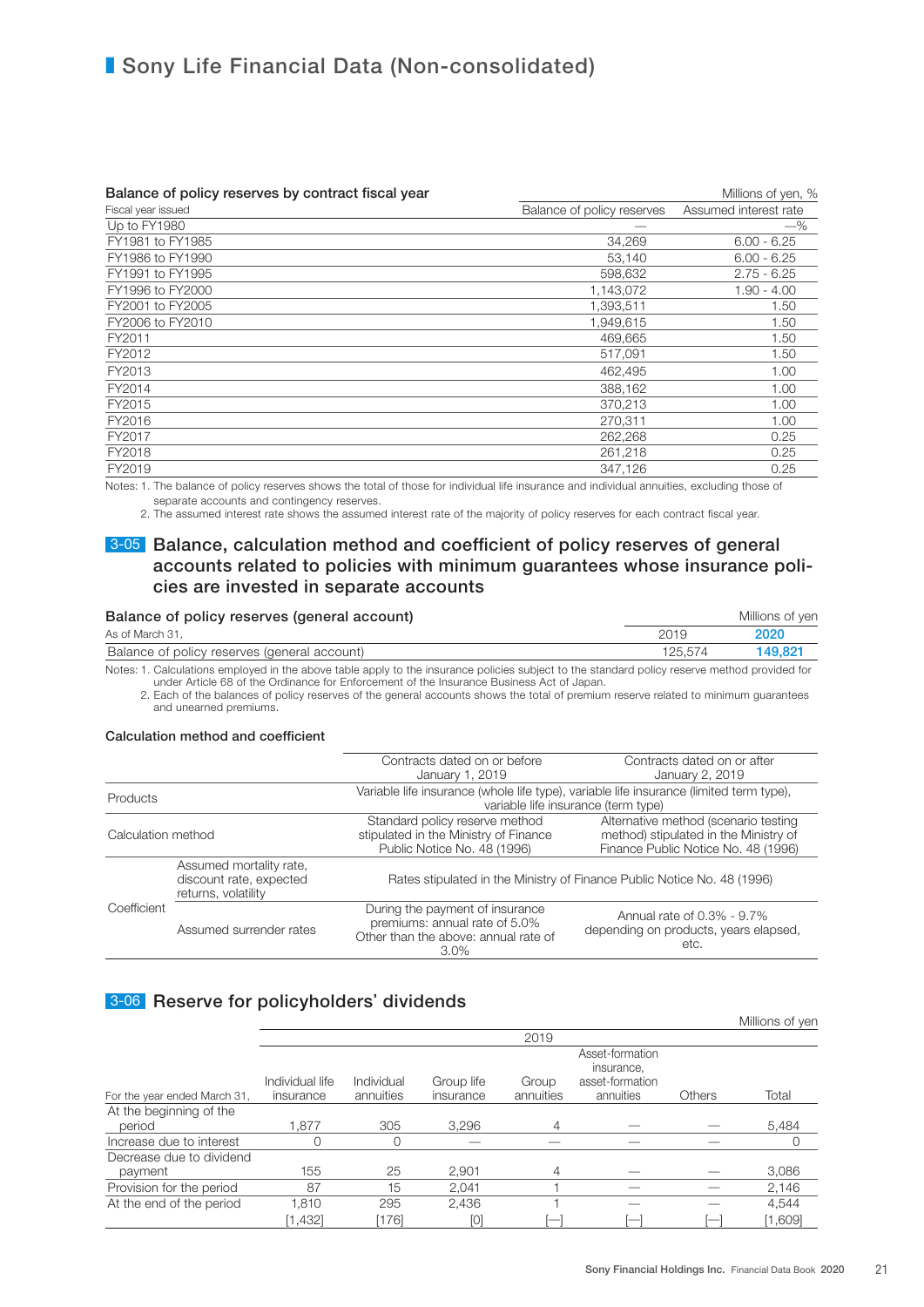|                                     |                                     |                                |                                       |                           |                                                                      |               | Millions of yen  |
|-------------------------------------|-------------------------------------|--------------------------------|---------------------------------------|---------------------------|----------------------------------------------------------------------|---------------|------------------|
|                                     |                                     |                                |                                       | 2020                      |                                                                      |               |                  |
| For the year ended March 31,        | Individual life<br><i>insurance</i> | <b>Individual</b><br>annuities | <b>Group life</b><br><i>insurance</i> | Group<br><b>annuities</b> | <b>Asset-formation</b><br>insurance.<br>asset-formation<br>annuities | <b>Others</b> | <b>Total</b>     |
| At the beginning of the<br>period   | 1.810                               | 295                            | 2,436                                 |                           |                                                                      |               | 4,544            |
| Increase due to interest            | O                                   | 0                              |                                       |                           |                                                                      |               |                  |
| Decrease due to dividend<br>payment | 180                                 | 23                             | 2,352                                 |                           |                                                                      |               | 2,558            |
| Provision for the period            | 84                                  | 17                             | 2,317                                 | 3                         |                                                                      |               | 2,422            |
| At the end of the period            | 1.714<br>[1,443]                    | 289<br>[197]                   | 2,401<br>[0]                          | 3                         |                                                                      |               | 4,407<br>[1,641] |

Note: Figures in [ ] are accumulated dividends.

### 3-07 Other reserves

|                                                                       |                                              |                                        |                        |                                                     |                                               | Millions of yen        |
|-----------------------------------------------------------------------|----------------------------------------------|----------------------------------------|------------------------|-----------------------------------------------------|-----------------------------------------------|------------------------|
|                                                                       |                                              | 2019                                   |                        |                                                     | 2020                                          |                        |
| For the years ended March 31,                                         | Balance at<br>the beginning<br>of the period | Balance at<br>the end of<br>the period | Increase<br>(decrease) | <b>Balance at</b><br>the beginning<br>of the period | <b>Balance at</b><br>the end of<br>the period | Increase<br>(decrease) |
| Reserve for possible loan losses                                      |                                              |                                        |                        |                                                     |                                               |                        |
| General reserve for possible<br>loan losses                           | 0                                            | 2                                      | 2                      | 2                                                   | 0                                             | (2)                    |
| Specific reserve for possible<br>loan losses                          | 294                                          | 620                                    | 326                    | 620                                                 | 652                                           | 31                     |
| Reserve for possible loan<br>losses for specific foreign<br>countries |                                              |                                        |                        |                                                     |                                               |                        |
| Reserve for investment losses                                         |                                              | 3,650                                  | 3,650                  | 3,650                                               | 3,899                                         | 249                    |
| Reserve for employees' retire-<br>ment benefits                       | 26.656                                       | 28,002                                 | 1.346                  | 28,002                                              | 29,528                                        | 1,525                  |
| Reserve for directors' retirement<br>benefits                         |                                              |                                        |                        |                                                     |                                               |                        |
| Reserve for price fluctuations                                        | 47,929                                       | 50.105                                 | 2,175                  | 50,105                                              | 52,768                                        | 2,663                  |

### 3-08 Insurance premiums

|                               |           | Millions of yen |
|-------------------------------|-----------|-----------------|
| For the years ended March 31, | 2019      | 2020            |
| Individual life insurance     | 1.058.984 | 1,225,810       |
| Single premium                | 102.191   | 211,675         |
| Annual payment                | 278,229   | 314,564         |
| Semi-annual payment           | 11.363    | 11,602          |
| Monthly payment               | 667.199   | 687,968         |
| Individual annuities          | 67.501    | 96,671          |
| Single premium                | 30.683    | 47.725          |
| Annual payment                | 5,492     | 5,881           |
| Semi-annual payment           | 412       | 481             |
| Monthly payment               | 30.912    | 42,582          |
| Group life insurance          | 6.191     | 5,325           |
| Group annuities               | 55        | 50              |
| Total, including others       | 1,132,732 | 1,327,857       |

### 3-09 Insurance claims

|        |        |                  |                                     |                                              |                               |                              | Millions of yen |
|--------|--------|------------------|-------------------------------------|----------------------------------------------|-------------------------------|------------------------------|-----------------|
| 2019   |        |                  |                                     | 2020                                         |                               |                              |                 |
|        |        |                  |                                     |                                              | Asset-formation<br>insurance. |                              |                 |
|        |        |                  |                                     |                                              |                               |                              | <b>Total</b>    |
|        |        |                  |                                     |                                              |                               |                              |                 |
| 52,685 | 53,786 |                  | 1,369                               |                                              |                               |                              | 55,155          |
| 621    | 545    |                  |                                     |                                              |                               |                              | 545             |
| 2,855  | 2.601  |                  | 189                                 |                                              |                               |                              | 2,791           |
| 22.781 | 22,885 |                  |                                     |                                              |                               |                              | 22,885          |
| 14.053 | 16.954 |                  | 201                                 |                                              |                               |                              | 17,155          |
| 92.997 | 96.772 |                  | 1.760                               |                                              |                               |                              | 98,533          |
|        | Total  | <i>insurance</i> | <b>Individual life</b><br>annuities | Individual<br><b>Group life</b><br>insurance | Group<br>annuities            | asset-formation<br>annuities | <b>Others</b>   |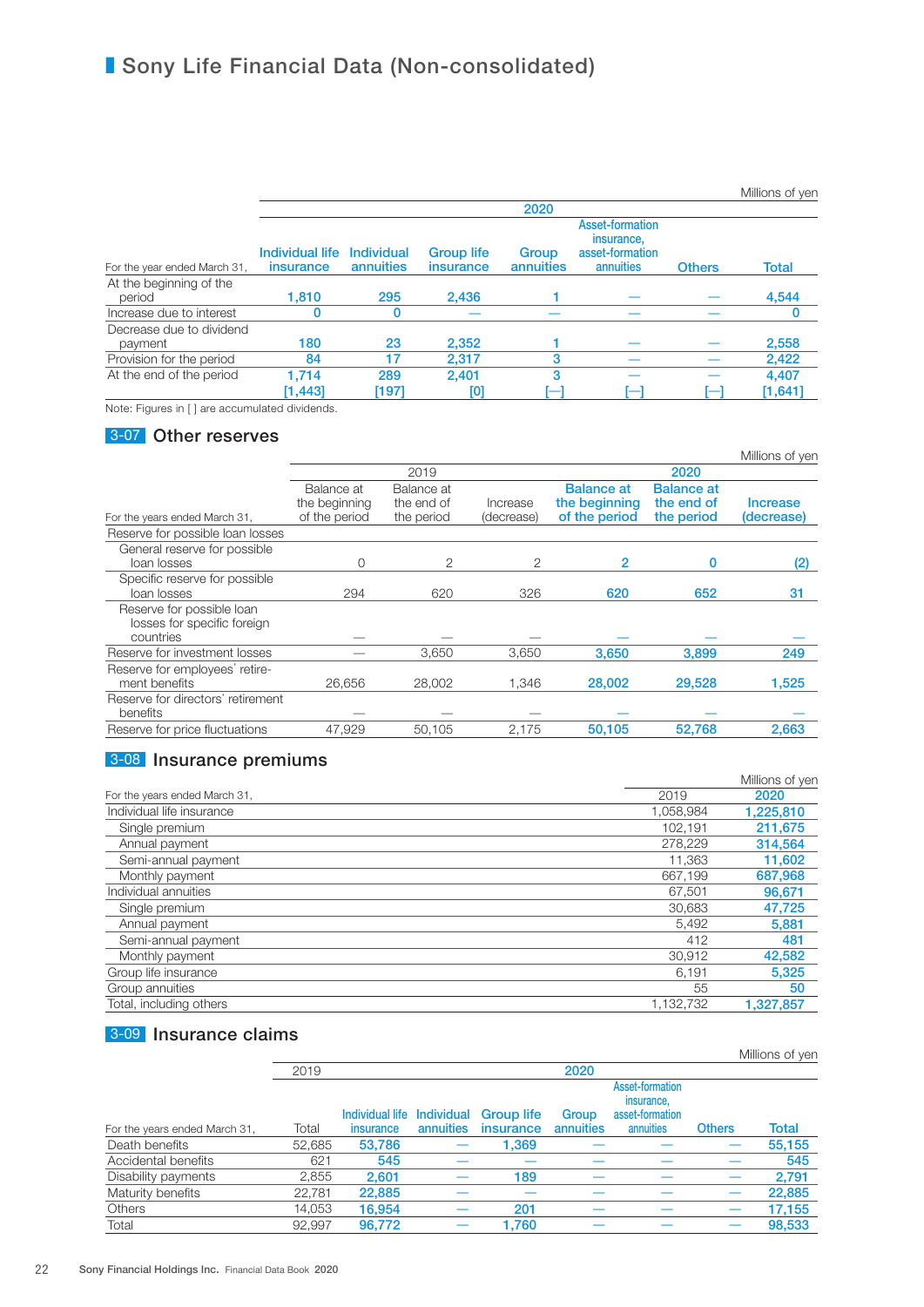### 3-10 Annuity payments

|                               |        |           |        |                                                              |                    |                                                               |               | Millions of yen |
|-------------------------------|--------|-----------|--------|--------------------------------------------------------------|--------------------|---------------------------------------------------------------|---------------|-----------------|
|                               | 2019   |           |        |                                                              | 2020               |                                                               |               |                 |
| For the years ended March 31, | Total  | insurance |        | Individual life Individual Group life<br>annuities insurance | Group<br>annuities | Asset-formation<br>insurance,<br>asset-formation<br>annuities | <b>Others</b> | Total           |
| Annuity payments              | 13.489 |           | 13.395 |                                                              | 1.248              |                                                               |               | 14.644          |

### **3-11** Insurance benefits

|                               |         |                            |           |                   |           |                                                  |               | <b>IVIIIIIONS OF VEN</b> |
|-------------------------------|---------|----------------------------|-----------|-------------------|-----------|--------------------------------------------------|---------------|--------------------------|
|                               | 2019    |                            |           |                   | 2020      |                                                  |               |                          |
|                               |         | Individual life Individual |           | <b>Group life</b> | Group     | Asset-formation<br>insurance.<br>asset-formation |               |                          |
| For the years ended March 31, | Total   | <i>insurance</i>           | annuities | insurance         | annuities | annuities                                        | <b>Others</b> | Total                    |
| Death benefits                | 2,942   | 3,037                      | 67        |                   |           |                                                  |               | 3,104                    |
| Hospitalization benefits      | 9,793   | 9,883                      |           |                   |           |                                                  |               | 9,885                    |
| Surgery benefits              | 10,730  | 11.588                     |           |                   |           |                                                  |               | 11,588                   |
| Disability benefits           | 149     | 137                        |           |                   |           |                                                  |               | 137                      |
| Living benefits               | 96,034  | 117.845                    |           |                   |           |                                                  |               | 117,845                  |
| <b>Others</b>                 | 12.174  | 12.416                     | 720       |                   | 185       |                                                  |               | 13.321                   |
| Total                         | 131.824 | 154.908                    | 787       |                   | 185       |                                                  |               | 155,883                  |

### 3-12 Surrender payments

|                               |         |           |        |                                       |           |                                                  |               | Millions of yen |
|-------------------------------|---------|-----------|--------|---------------------------------------|-----------|--------------------------------------------------|---------------|-----------------|
|                               | 2019    |           |        |                                       | 2020      |                                                  |               |                 |
|                               |         |           |        | Individual life Individual Group life | Group     | Asset-formation<br>insurance,<br>asset-formation |               |                 |
| For the years ended March 31, | Total   | insurance |        | annuities insurance                   | annuities | annuities                                        | <b>Others</b> | Total           |
| Surrender payments            | 204,351 | 214,774   | 13.764 |                                       |           |                                                  |               | 228,538         |

### **3-13** Depreciation and amortization

|                               |        |          |                                      |            |              |                                             |          |              |                | Millions of yen, % |
|-------------------------------|--------|----------|--------------------------------------|------------|--------------|---------------------------------------------|----------|--------------|----------------|--------------------|
|                               |        |          | 2019                                 |            |              |                                             |          | 2020         |                |                    |
|                               |        |          |                                      | Balance    |              |                                             |          |              | <b>Balance</b> |                    |
|                               |        |          |                                      | at the end |              |                                             |          |              | at the end     |                    |
|                               |        |          | Acquisition Depreciation Accumulated | of the     | Ratio of     | <b>Acquisition Depreciation Accumulated</b> |          |              | of the         | <b>Ratio of</b>    |
| For the years ended March 31, | cost   | expenses | depreciation                         | period     | depreciation | cost                                        | expenses | depreciation | period         | depreciation       |
| Tangible fixed assets         | 9,392  | 562      | 3,570                                | 5,821      | 38.0%        | 10,433                                      | 601      | 4.099        | 6,334          | 39.3%              |
| <b>Buildings</b>              | 7,612  | 390      | 2.508                                | 5,103      | 33.0         | 8,599                                       | 421      | 2,897        | 5,701          | 33.7               |
| Leased assets                 | 21     | 4        | 0                                    | 20         | 2.4          | 26                                          | 6        | 6            | 19             | 25.3               |
| Other tangible fixed assets   | 1,759  | 166      | .061                                 | 697        | 60.4         | 1,807                                       | 174      | 1.194        | 612            | 66.1               |
| Intangible fixed assets       | 63,864 | 5.682    | 37,512                               | 26,352     | 58.7         | 73,033                                      | 6.903    | 44.404       | 28.629         | 60.8               |
| <b>Others</b>                 | 15     | 3        | 13                                   | 2          | 84.2         | 15                                          |          | 13           | 2              | 85.9               |
| Total                         | 73.273 | 6.248    | 41.096                               | 32.176     | 56.1         | 83.482                                      | 7.506    | 48.517       | 34.965         | 58.1               |

### 3-14 Operating expenses

|                                 |         | Millions of yen |
|---------------------------------|---------|-----------------|
| For the years ended March 31,   | 2019    | 2020            |
| Sales and marketing expenses    | 68.562  | 73.115          |
| Sales administrative expenses   | 19.024  | 19.594          |
| General administrative expenses | 59.397  | 63.744          |
| Total                           | 146.984 | 156.454         |

Note: Contribution to the Life Insurance Policyholders Protection Corporation of Japan prescribed by Article 259 of the Insurance Business Act of Japan is as follows:

|                                                              |      | Millions of yen |
|--------------------------------------------------------------|------|-----------------|
| For the years ended March 31,                                | 2019 | 2020            |
| Life Insurance Policyholders Protection Corporation of Japan | 787  | 794             |

Millions of yen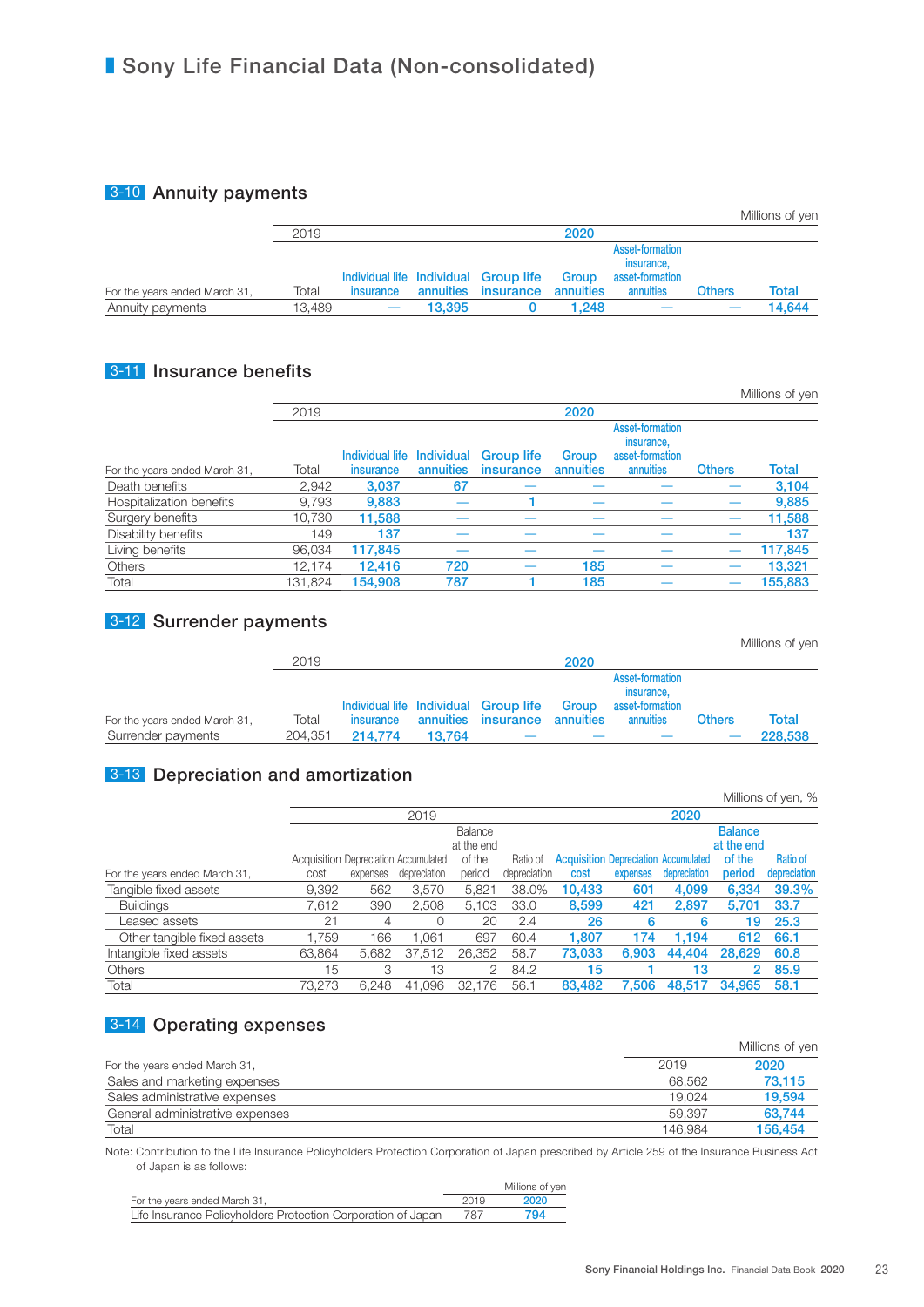# 4 Reconciliation to Core Profit and Non-consolidated Ordinary Profit

|                                                                               |               |          | Millions of yen |
|-------------------------------------------------------------------------------|---------------|----------|-----------------|
| For the years ended March 31,                                                 |               | 2019     | 2020            |
| Core profit                                                                   | (A)           | 97,242   | 96.168          |
| Capital gains                                                                 |               | 19,562   | 14,507          |
| Income from money held in trust, net                                          |               |          |                 |
| Gains on trading securities, net                                              |               |          | 149             |
| Gains on sale of securities                                                   |               | 6.107    | 3,637           |
| Gains on derivatives, net                                                     |               |          | 4,098           |
| Foreign exchange gains, net                                                   |               | 13.455   |                 |
| Other capital gains                                                           |               |          | 6,622           |
| Capital losses                                                                |               | 27,847   | 12,745          |
| Losses on money held in trust, net                                            |               |          |                 |
| Losses on trading securities, net                                             |               | 144      |                 |
| Losses on sale of securities                                                  |               | 34       | 50              |
| Losses on valuation of securities                                             |               | 4,026    | 6,316           |
| Losses on derivatives, net                                                    |               | 13,925   |                 |
| Foreign exchange losses, net                                                  |               |          | 6,345           |
| Other capital losses                                                          |               | 9,716    | 32              |
| Net capital gains (losses)                                                    | (B)           | (8, 284) | 1,762           |
| Core profit plus net capital gains (losses)                                   | $(A)+(B)$     | 88,957   | 97,930          |
| Other one-time gains                                                          |               |          |                 |
| Gains from reinsurance                                                        |               |          |                 |
| Reversal of contingency reserve                                               |               |          |                 |
| Reversal of specific reserve for possible loan losses                         |               |          |                 |
| Others                                                                        |               |          |                 |
| Other one-time losses                                                         |               | 9,145    | 9,210           |
| Losses from reinsurance                                                       |               |          |                 |
| Provision for contingency reserve                                             |               | 8,698    | 9,045           |
| Provision for specific reserve for possible loan losses                       |               | 326      | 46              |
| Provision for reserve for possible loan losses for specific foreign countries |               |          |                 |
| Write-off of loans                                                            |               |          |                 |
| Others                                                                        |               | 119      | 118             |
| Net other one-time gains (losses)                                             | (C)           | (9, 145) | (9,210)         |
| Ordinary profit                                                               | $(A)+(B)+(C)$ | 79,812   | 88,720          |

### Reference: The breakdown of others

|                                                                                                       |        | Millions of yen |
|-------------------------------------------------------------------------------------------------------|--------|-----------------|
| For the years ended March 31,                                                                         | 2019   | 2020            |
| Core profit                                                                                           | 14.224 | (2,602)         |
| Income gains in income from money held in trust                                                       | 4,490  | 4,013           |
| Interest income and dividends in income from trading securities                                       | 17     |                 |
| Effect of change in the exchange rates related to foreign currency-denominated<br>insurance contracts | 9,716  | (6,622)         |
| Other capital gains                                                                                   |        | 6,622           |
| Effect of change in the exchange rates related to foreign currency-denominated<br>insurance contracts |        | 6,622           |
| Other capital losses                                                                                  | 9,716  | 32              |
| Impairment losses from investment partnerships                                                        |        | 32              |
| Effect of change in the exchange rates related to foreign currency-denominated<br>insurance contracts | 9.716  |                 |
| Other one-time gains                                                                                  |        |                 |
| Other one-time losses                                                                                 | 119    | 118             |
| Provision for additional policy reserve                                                               | 119    | 118             |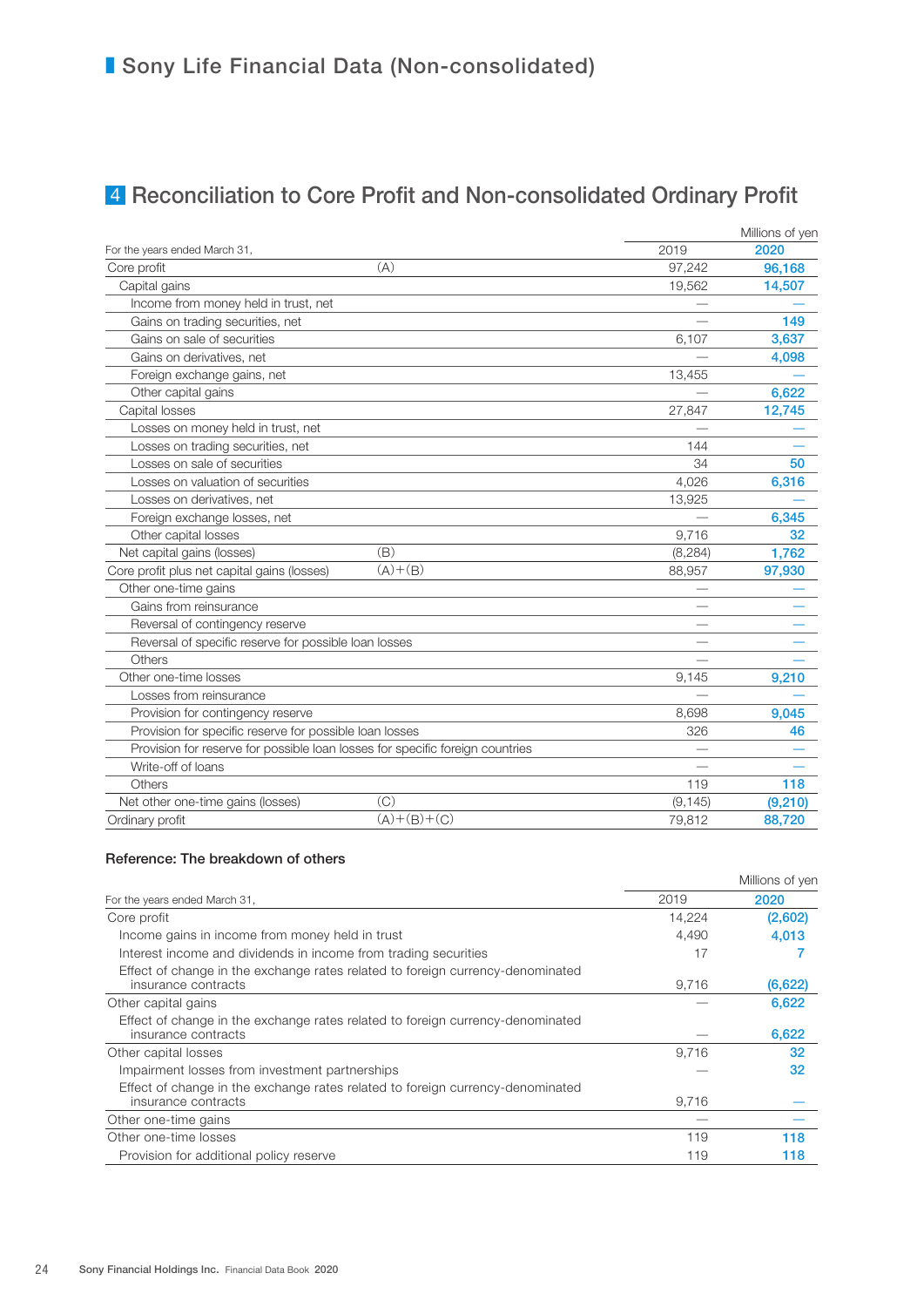#### Reference: Reconciliation to core profit

|                                                          |                | Millions of yen |
|----------------------------------------------------------|----------------|-----------------|
| For the years ended March 31,                            | 2019           | 2020            |
| <b>Core Revenues</b>                                     | 1,454,390      | 1,572,234       |
| Income from insurance premiums                           | 1,136,104      | 1,330,860       |
| Insurance premiums                                       | 1,132,732      | 1,327,857       |
| Ceded reinsurance commissions                            | 3,372          | 3,003           |
| Investment income                                        | 254,882        | 181,815         |
| Interest income and dividends                            | 166,937        | 181,811         |
| Gains on redemption of securities                        |                |                 |
| Reversal of general reserve for possible loan losses     |                | $\overline{2}$  |
| Other investment income                                  |                | 1               |
| Gains on separate accounts, net                          | 87,944         |                 |
| Other ordinary income                                    | 49,178         | 55,537          |
| Income for annuity riders                                | 4,027          | 4,893           |
| Proceeds from deferred insurance                         | 43,046         | 48,707          |
| Reversal of reserve for outstanding claims               |                |                 |
| Others                                                   | 2,104          | 1,936           |
| Other core revenues                                      | 14,224         | 4,020           |
| Core Expenses                                            | 1,357,147      | 1,476,066       |
| Insurance claims and other payments                      | 457,252        | 511,945         |
| Insurance claims                                         | 92,997         | 98,533          |
| Annuity payments                                         | 13,489         | 14,644          |
| Insurance benefits                                       | 131,824        | 155,883         |
| Surrender payments                                       | 204,351        | 228,538         |
| Refund to policyholders                                  | 3,659          | 3,722           |
| Reinsurance premiums                                     | 10,929         | 10,622          |
| Provision for policy reserves and others                 | 695,962        | 685,039         |
| Investment expenses                                      | 6,198          | 55,338          |
| Interest expenses                                        | 1,604          | 5,059           |
| Losses on redemption of securities                       |                |                 |
| Provision for general reserve for possible loan losses   | $\overline{2}$ |                 |
| Depreciation of real estate for rent and others          | 1,599          | 1,637           |
| Other investment expenses                                | 2,992          | 2,650           |
| Losses on separate accounts, net                         |                | 45,990          |
| Operating expenses                                       | 146,984        | 156,454         |
| Other ordinary expenses                                  | 50,750         | 60,666          |
| Deferred insurance payments                              | 28,655         | 34,795          |
| <b>Taxes</b>                                             | 13,419         | 16,011          |
| Depreciation and amortization                            | 6,248          | 7,506           |
| Provision for reserve for employees' retirement benefits | 2.402          | 2,346           |
| Others                                                   | 25             | 7               |
| Other core expenses                                      |                | 6,622           |
| Core Profit                                              | 97,242         | 96,168          |

### Reference: Positive spread and yields

|                                    |       | Billions of yen, % |
|------------------------------------|-------|--------------------|
| For the years ended March 31,      | 2019  | 2020               |
| Positive spread                    | 18.2  | 19.3               |
| Investment yield for core profit   | 2.19% | 2.17%              |
| Investment yield (general account) | 1.94% | $1.85\%$           |
| Average assumed interest rate      | 1.94% | 1.93%              |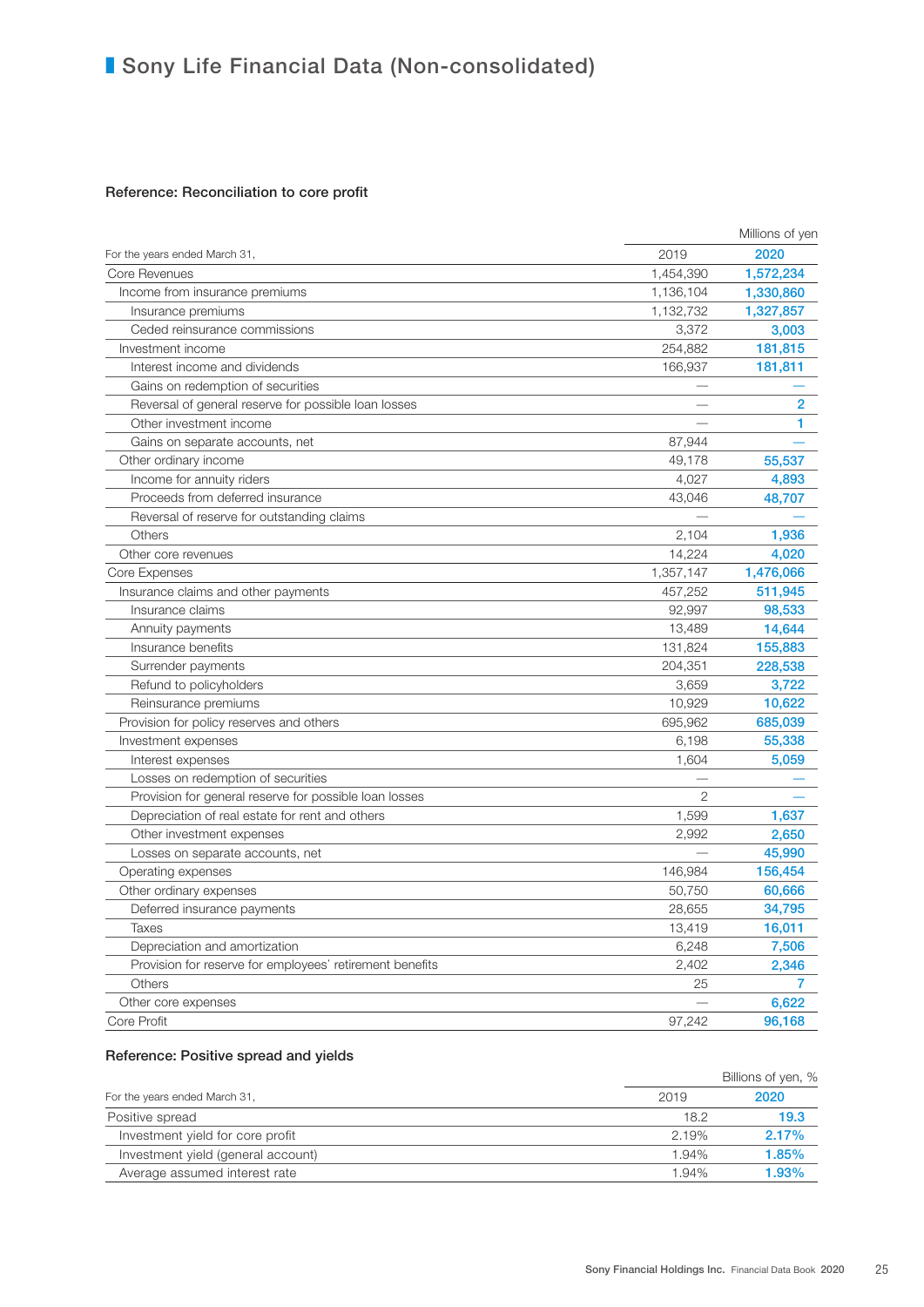## 5 Fair Value Information on Securities (General Account)

### 5-01 Fair value information on securities

Valuation gains (losses) on trading securities

|                    |                                |                                           |                                                        | Millions of yen                                  |  |
|--------------------|--------------------------------|-------------------------------------------|--------------------------------------------------------|--------------------------------------------------|--|
|                    | 2019                           |                                           | 2020                                                   |                                                  |  |
| As of March 31,    | <b>Balance sheet</b><br>amount | Net valuation<br>gains (losses)<br>income | recorded in <b>Balance sheet recorded in</b><br>amount | <b>Net valuation</b><br>gains (losses)<br>income |  |
| Trading securities | 1.321                          | 160                                       |                                                        | 160                                              |  |

#### Fair value information on securities

a. Securities with fair value (except trading securities)

|                                                 |                    |            |                                  |                     | Millions of yen      |  |
|-------------------------------------------------|--------------------|------------|----------------------------------|---------------------|----------------------|--|
|                                                 |                    |            | 2019                             |                     |                      |  |
| As of March 31.                                 | Carrying<br>amount | Fair value | Net unrealized<br>gains (losses) | Unrealized<br>gains | Unrealized<br>losses |  |
| Held-to-maturity securities                     | 6,770,008          | 8,800,847  | 2,030,838                        | 2,051,389           | 20,551               |  |
| Policy-reserve-matching bonds                   | 680,757            | 764,282    | 83,525                           | 83,733              | 208                  |  |
| Stocks of subsidiaries and affiliated companies |                    |            |                                  |                     |                      |  |
| Available-for-sale securities                   | 964,854            | 1,132,524  | 167,670                          | 169,810             | 2,140                |  |
| Japanese bonds                                  | 867,645            | 1,024,732  | 157,086                          | 157,086             |                      |  |
| Japanese stocks                                 | 9,685              | 19,143     | 9,458                            | 9,555               | 96                   |  |
| Foreign securities                              | 87,357             | 88,341     | 984                              | 3,027               | 2,043                |  |
| <b>Bonds</b>                                    | 79,568             | 81,811     | 2,243                            | 3,027               | 784                  |  |
| Stocks, etc.                                    | 7,788              | 6,529      | (1,259)                          |                     | 1,259                |  |
| Other securities                                | 165                | 307        | 141                              | 141                 |                      |  |
| Monetary claims purchased                       |                    |            |                                  |                     |                      |  |
| Certificates of deposit                         |                    |            |                                  |                     |                      |  |
| Others                                          |                    |            |                                  |                     |                      |  |
| Total                                           | 8,415,620          | 10,697,654 | 2,282,034                        | 2,304,933           | 22,899               |  |
| Japanese bonds                                  | 7,858,097          | 10,129,659 | 2,271,562                        | 2,277,594           | 6,032                |  |
| Japanese stocks                                 | 9,685              | 19,143     | 9,458                            | 9,555               | 96                   |  |
| Foreign securities                              | 547,671            | 548,543    | 872                              | 17,642              | 16,770               |  |
| <b>Bonds</b>                                    | 539,883            | 542,014    | 2,131                            | 17,642              | 15,511               |  |
| Stocks, etc.                                    | 7,788              | 6,529      | (1,259)                          |                     | 1,259                |  |
| Other securities                                | 165                | 307        | 141                              | 141                 |                      |  |
| Monetary claims purchased                       |                    |            |                                  |                     |                      |  |
| Certificates of deposit                         |                    |            |                                  |                     |                      |  |
| <b>Others</b>                                   |                    |            |                                  |                     |                      |  |

Notes: 1. The above table includes assets that are permitted to be treated as equivalent to securities defined in the Financial Instruments and Exchange Act of Japan.

 2. Carrying amount and net unrealized gains (losses) on money held in trust, including items other than trading securities, amounted to ¥232,566 million and ¥37,275 million, as of March 31, 2019, respectively.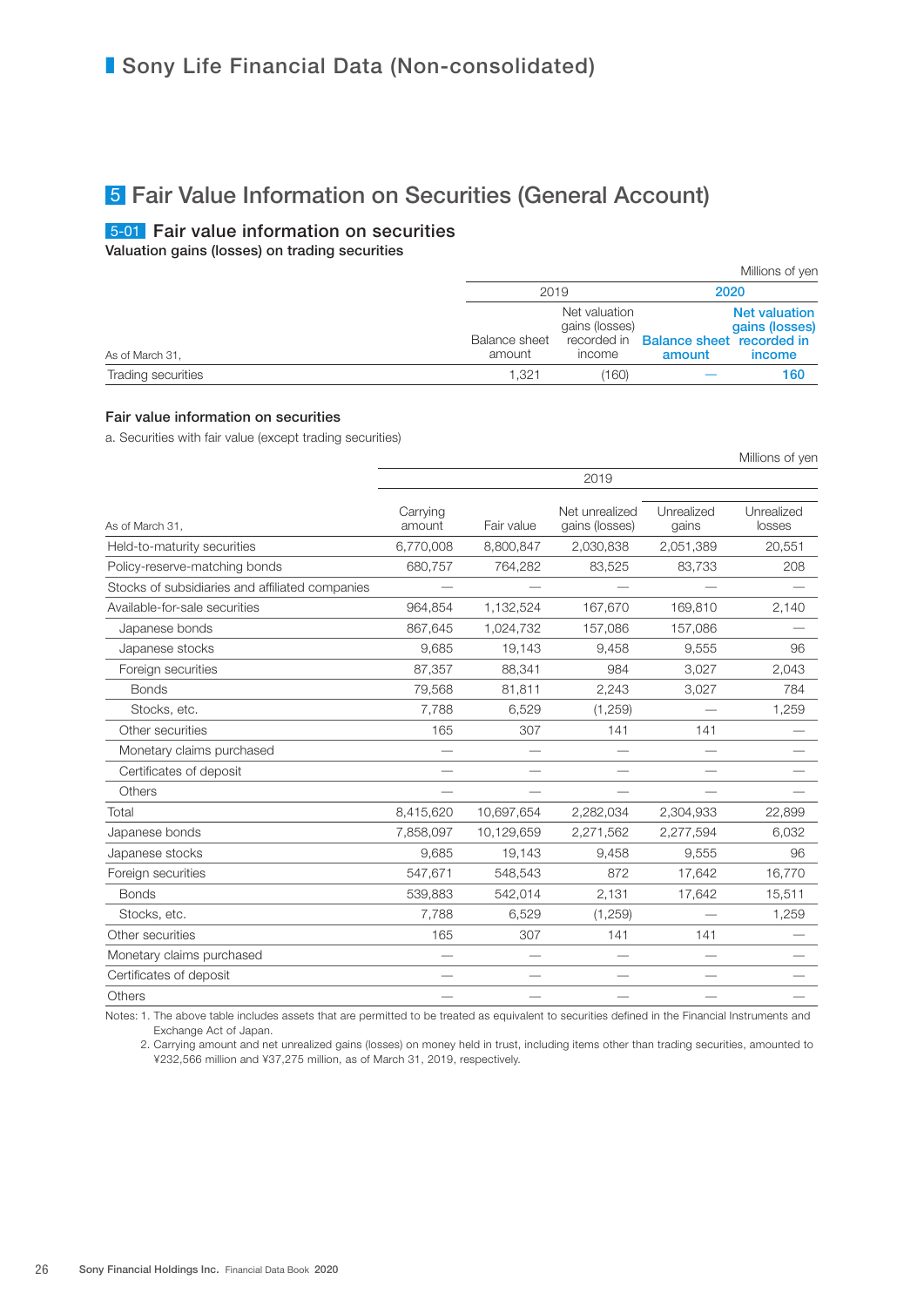|                                                 |                    |                   |                                  |                            | Millions of yen                    |
|-------------------------------------------------|--------------------|-------------------|----------------------------------|----------------------------|------------------------------------|
|                                                 |                    |                   | 2020                             |                            |                                    |
| As of March 31,                                 | Carrying<br>amount | <b>Fair value</b> | Net unrealized<br>gains (losses) | <b>Unrealized</b><br>gains | <b>Unrealized</b><br><b>losses</b> |
| Held-to-maturity securities                     | 7,349,139          | 9,768,470         | 2,419,331                        | 2,425,393                  | 6,061                              |
| Policy-reserve-matching bonds                   | 855,937            | 997,896           | 141,958                          | 142,397                    | 438                                |
| Stocks of subsidiaries and affiliated companies |                    |                   |                                  |                            |                                    |
| Available-for-sale securities                   | 967,259            | 1,137,460         | 170,201                          | 170,267                    | 66                                 |
| Japanese bonds                                  | 873,327            | 1,007,815         | 134,487                          | 134,515                    | 28                                 |
| Japanese stocks                                 | 4,825              | 9,587             | 4,762                            | 4,800                      | 37                                 |
| Foreign securities                              | 89,106             | 120,057           | 30,950                           | 30,950                     |                                    |
| <b>Bonds</b>                                    | 87,634             | 118,584           | 30,950                           | 30,950                     |                                    |
| Stocks, etc.                                    | 1,472              | 1,472             |                                  |                            |                                    |
| Other securities                                |                    |                   |                                  |                            |                                    |
| Monetary claims purchased                       |                    |                   |                                  |                            |                                    |
| Certificates of deposit                         |                    |                   |                                  |                            |                                    |
| Others                                          |                    |                   |                                  |                            |                                    |
| Total                                           | 9,172,336          | 11,903,828        | 2,731,491                        | 2,738,058                  | 6,566                              |
| Japanese bonds                                  | 8,230,025          | 10,590,705        | 2,360,679                        | 2,367,208                  | 6,528                              |
| Japanese stocks                                 | 4,825              | 9,587             | 4,762                            | 4,800                      | 37                                 |
| Foreign securities                              | 937,485            | 1,303,535         | 366,049                          | 366,049                    |                                    |
| <b>Bonds</b>                                    | 936,013            | 1,302,062         | 366,049                          | 366,049                    |                                    |
| Stocks, etc.                                    | 1,472              | 1,472             |                                  |                            |                                    |
| Other securities                                |                    |                   |                                  |                            |                                    |
| Monetary claims purchased                       |                    |                   |                                  |                            |                                    |
| Certificates of deposit                         |                    |                   |                                  |                            |                                    |
| Others                                          |                    |                   |                                  |                            |                                    |

Note: The above table includes assets that are permitted to be treated as equivalent to securities defined in the Financial Instruments and Exchange Act of Japan.

b. Carrying amounts of securities for which fair value cannot be measured reliably

|                                                 |        | Millions of yen |
|-------------------------------------------------|--------|-----------------|
| As of March 31,                                 | 2019   | 2020            |
| Held-to-maturity securities                     |        |                 |
| Unlisted foreign bonds                          |        |                 |
| Others                                          |        |                 |
| Policy-reserve-matching bonds                   |        |                 |
| Stocks of subsidiaries and affiliated companies | 16,276 | 39,682          |
| Available-for-sale securities                   | 5,445  | 4,620           |
| Unlisted Japanese stocks (except OTC stocks)    | 159    | 159             |
| Unlisted foreign stocks (except OTC stocks)     | 355    | 243             |
| Unlisted foreign bonds                          |        |                 |
| <b>Others</b>                                   | 4,929  | 4,216           |
| Total                                           | 21,721 | 44,302          |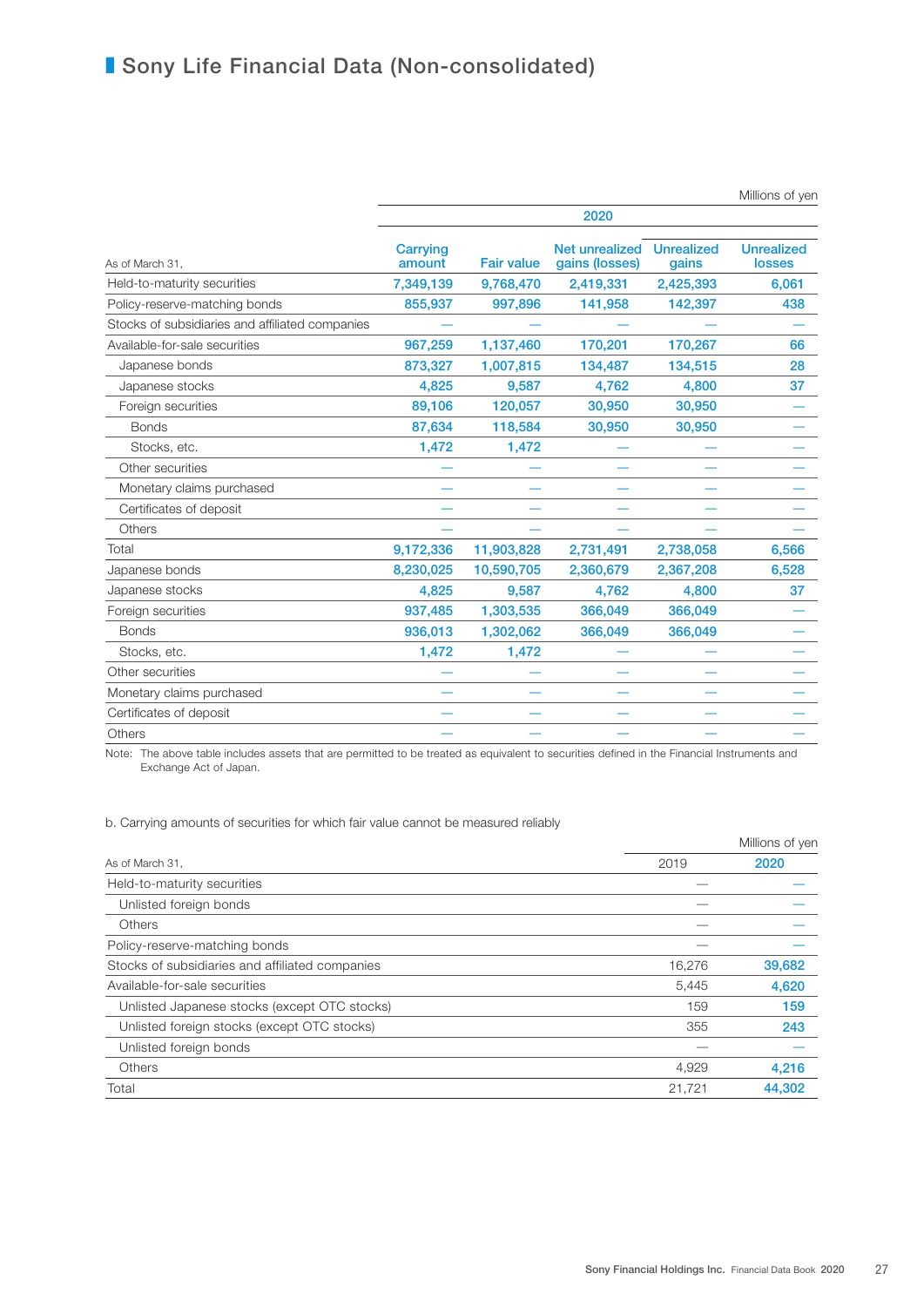c. Fair value information consisting of those stated in the previous Table a. and Table b. after evaluating foreign exchange and other gains (losses)

|                    |            |                                  |                     | Millions of yen      |
|--------------------|------------|----------------------------------|---------------------|----------------------|
|                    |            | 2019                             |                     |                      |
| Carrying<br>amount | Fair value | Net unrealized<br>gains (losses) | Unrealized<br>gains | Unrealized<br>losses |
| 6,770,008          | 8,800,847  | 2,030,838                        | 2,051,389           | 20,551               |
| 680,757            | 764,282    | 83,525                           | 83,733              | 208                  |
| 16,276             | 16,280     | 4                                | 4                   |                      |
| 970,299            | 1,141,169  | 170,869                          | 173,361             | 2,491                |
| 867,645            | 1,024,732  | 157,086                          | 157,086             |                      |
| 9,845              | 19,303     | 9,458                            | 9,555               | 96                   |
| 87,712             | 89,867     | 2,154                            | 4,198               | 2,043                |
| 79.568             | 81,811     | 2,243                            | 3,027               | 784                  |
| 8,144              | 8,055      | (88)                             | 1,170               | 1,259                |
| 5,095              | 7,265      | 2,170                            | 2,521               | 351                  |
|                    |            |                                  | -                   |                      |
|                    |            |                                  |                     |                      |
|                    |            |                                  |                     |                      |
| 8,437,341          | 10,722,579 | 2,285,238                        | 2,308,489           | 23,251               |
| 7,858,097          | 10,129,659 | 2,271,562                        | 2,277,594           | 6,032                |
| 17,832             | 27,290     | 9,458                            | 9,555               | 96                   |
| 556,316            | 558,364    | 2,047                            | 18,817              | 16,770               |
| 539,883            | 542,014    | 2,131                            | 17,642              | 15,511               |
| 16,433             | 16,349     | (84)                             | 1,175               | 1,259                |
| 5,095              | 7,265      | 2,170                            | 2,521               | 351                  |
|                    |            |                                  |                     |                      |
|                    |            |                                  |                     |                      |
|                    |            |                                  |                     |                      |
|                    |            |                                  |                     |                      |

Millions of yen

|                                                 |                    |                   | 2020                             |                            |                                    |
|-------------------------------------------------|--------------------|-------------------|----------------------------------|----------------------------|------------------------------------|
| As of March 31,                                 | Carrying<br>amount | <b>Fair value</b> | Net unrealized<br>gains (losses) | <b>Unrealized</b><br>gains | <b>Unrealized</b><br><b>losses</b> |
| Held-to-maturity securities                     | 7,349,139          | 9,768,470         | 2,419,331                        | 2,425,393                  | 6,061                              |
| Policy-reserve-matching bonds                   | 855,937            | 997,896           | 141,958                          | 142,397                    | 438                                |
| Stocks of subsidiaries and affiliated companies | 39,682             | 39,661            | (21)                             |                            | 21                                 |
| Available-for-sale securities                   | 971,879            | 1,143,849         | 171,970                          | 172,626                    | 656                                |
| Japanese bonds                                  | 873,327            | 1,007,815         | 134,487                          | 134,515                    | 28                                 |
| Japanese stocks                                 | 4,985              | 9,747             | 4,762                            | 4,800                      | 37                                 |
| Foreign securities                              | 89,349             | 121,356           | 32,006                           | 32,006                     |                                    |
| <b>Bonds</b>                                    | 87,634             | 118,584           | 30,950                           | 30,950                     |                                    |
| Stocks, etc.                                    | 1,715              | 2,771             | 1,056                            | 1,056                      |                                    |
| Other securities                                | 4,216              | 4,929             | 712                              | 1,303                      | 590                                |
| Monetary claims purchased                       |                    |                   |                                  |                            |                                    |
| Certificates of deposit                         |                    |                   |                                  |                            |                                    |
| Others                                          |                    |                   |                                  |                            |                                    |
| Total                                           | 9,216,639          | 11,949,878        | 2,733,239                        | 2,740,417                  | 7,177                              |
| Japanese bonds                                  | 8,230,025          | 10,590,705        | 2,360,679                        | 2,367,208                  | 6,528                              |
| Japanese stocks                                 | 23,301             | 28,064            | 4,762                            | 4,800                      | 37                                 |
| Foreign securities                              | 959,095            | 1,326,179         | 367,084                          | 367,105                    | 21                                 |
| <b>Bonds</b>                                    | 936,013            | 1,302,062         | 366,049                          | 366,049                    |                                    |
| Stocks, etc.                                    | 23,081             | 24,116            | 1,034                            | 1,056                      | 21                                 |
| Other securities                                | 4,216              | 4,929             | 712                              | 1,303                      | 590                                |
| Monetary claims purchased                       |                    |                   |                                  |                            |                                    |
| Certificates of deposit                         |                    |                   |                                  |                            |                                    |
| Others                                          |                    |                   |                                  |                            |                                    |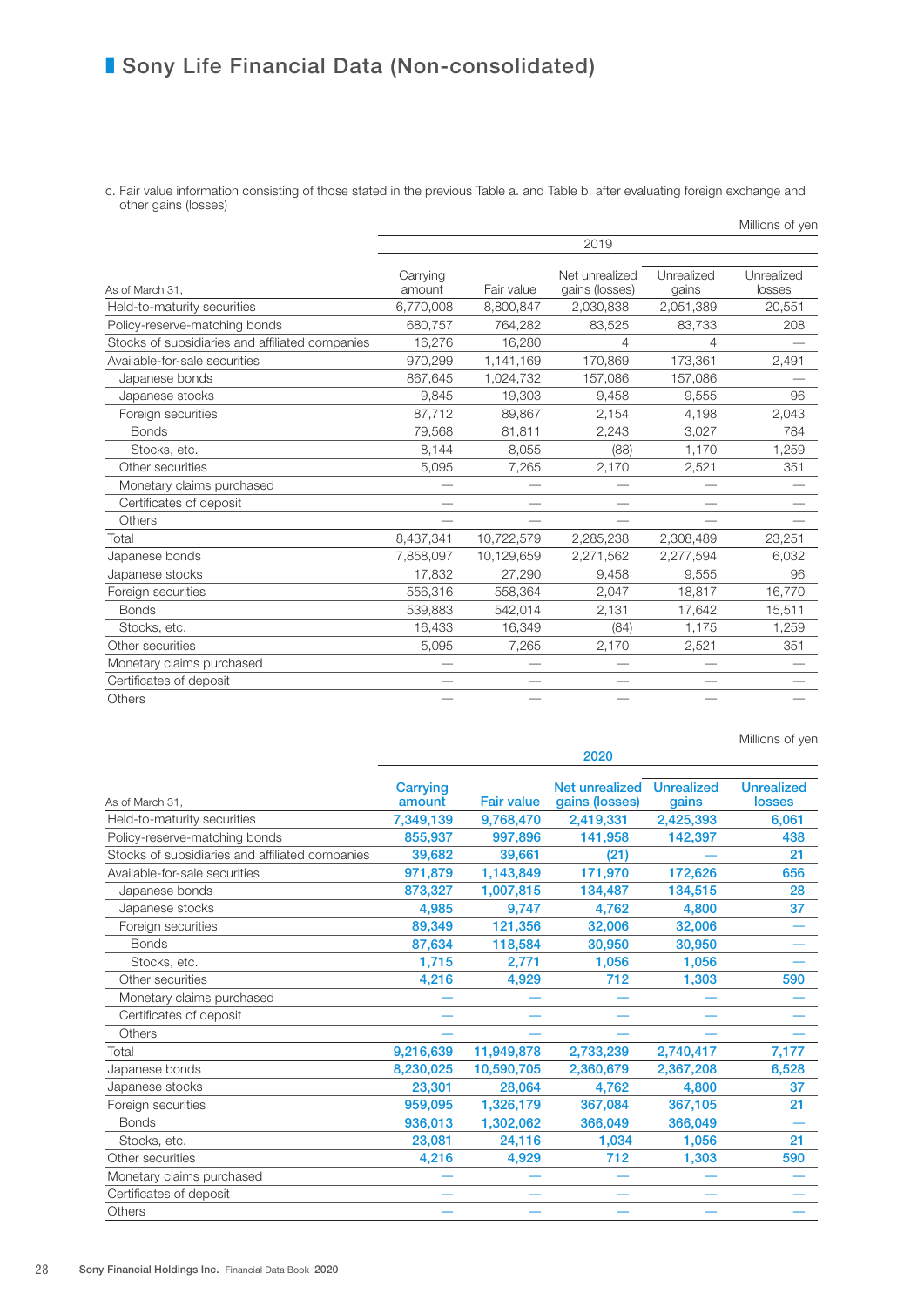### 5-02 Fair value information on money held in trust (general account)

|                     |                 |            |                          |       |                                 |                 |               |                          |       | Millions of yen                        |
|---------------------|-----------------|------------|--------------------------|-------|---------------------------------|-----------------|---------------|--------------------------|-------|----------------------------------------|
|                     |                 |            | 2019                     |       |                                 |                 |               | 2020                     |       |                                        |
|                     | Balance         |            | <b>Net</b><br>unrealized |       |                                 | <b>Balance</b>  |               | <b>Net</b><br>unrealized |       |                                        |
| As of March 31,     | sheet<br>amount | Fair value | aains<br>(losses)        | aains | Unrealized Unrealized<br>losses | sheet<br>amount | Fair<br>value | <b>gains</b><br>(losses) | dains | <b>Unrealized Unrealized</b><br>losses |
| Money held in trust | 269,387         | 269.387    |                          |       |                                 | 40              | 40            |                          |       |                                        |

Note: The amount of jointly invested monetary trusts that is included in the table above is ¥40 million as of March 31, 2019 and 2020, respectively.

#### Money held in trust for investment

Not applicable

#### Money held in trust for held-to-maturity, policy-reserve-matching and other

|                                                     |          |            |                          |        |        |                                       |       |                          |       | Millions of yen              |
|-----------------------------------------------------|----------|------------|--------------------------|--------|--------|---------------------------------------|-------|--------------------------|-------|------------------------------|
|                                                     |          |            | 2019                     |        |        | 2020                                  |       |                          |       |                              |
|                                                     |          |            | <b>Net</b><br>unrealized |        |        |                                       |       | <b>Net</b><br>unrealized |       |                              |
|                                                     | Carrying |            | gains                    |        |        | Unrealized Unrealized <b>Carrying</b> | Fair  | gains                    |       | <b>Unrealized Unrealized</b> |
| As of March 31,                                     | amount   | Fair value | (losses)                 | gains  | losses | amount                                | value | (losses)                 | gains | <b>losses</b>                |
| Money held in trust for                             |          |            |                          |        |        |                                       |       |                          |       |                              |
| held-to-maturity                                    |          |            |                          |        |        |                                       |       |                          |       |                              |
| Money held in trust for<br>policy-reserve- matching |          |            |                          |        |        |                                       |       |                          |       |                              |
|                                                     |          |            |                          |        |        |                                       |       |                          |       |                              |
| Other money held in<br>trust                        | 232.071  | 269.346    | 37.275                   | 37.275 |        |                                       |       |                          |       |                              |

### 5-03 Fair value information on derivative transactions (general account) (total of derivatives to which hedge accounting is applied and derivatives to which hedge accounting is not applied)

1. Breakdown of valuation gains (losses) (Derivatives to which hedge accounting is applied and derivatives to which hedge accounting is not applied)

|                                 |          |                                                   |                   |       |                |             |                 |                              |            |  |                                                    | Millions of yen |
|---------------------------------|----------|---------------------------------------------------|-------------------|-------|----------------|-------------|-----------------|------------------------------|------------|--|----------------------------------------------------|-----------------|
| As of March 31,                 | 2019     |                                                   |                   |       |                |             |                 | 2020                         |            |  |                                                    |                 |
|                                 | Interest | rate- Currency- Stock-<br>related related related |                   | Bond- | related Others |             | <b>Interest</b> | rate- Currency- Stock- Bond- |            |  | Total related related related related Others Total |                 |
| Hedge accounting is applied     |          |                                                   |                   |       |                |             |                 |                              |            |  |                                                    |                 |
| Hedge accounting is not applied |          |                                                   | $(409)$ $(7,331)$ |       |                | $-$ (7,741) |                 | $-215$ 17,346                |            |  |                                                    | $-17,561$       |
| Total                           |          |                                                   | $(409)$ $(7,331)$ |       |                | $-$ (7,741) |                 |                              | 215 17,346 |  |                                                    | $-17,561$       |

Note: Valuation gains (losses) on derivatives to which hedge accounting is not applied are recorded in the statements of income.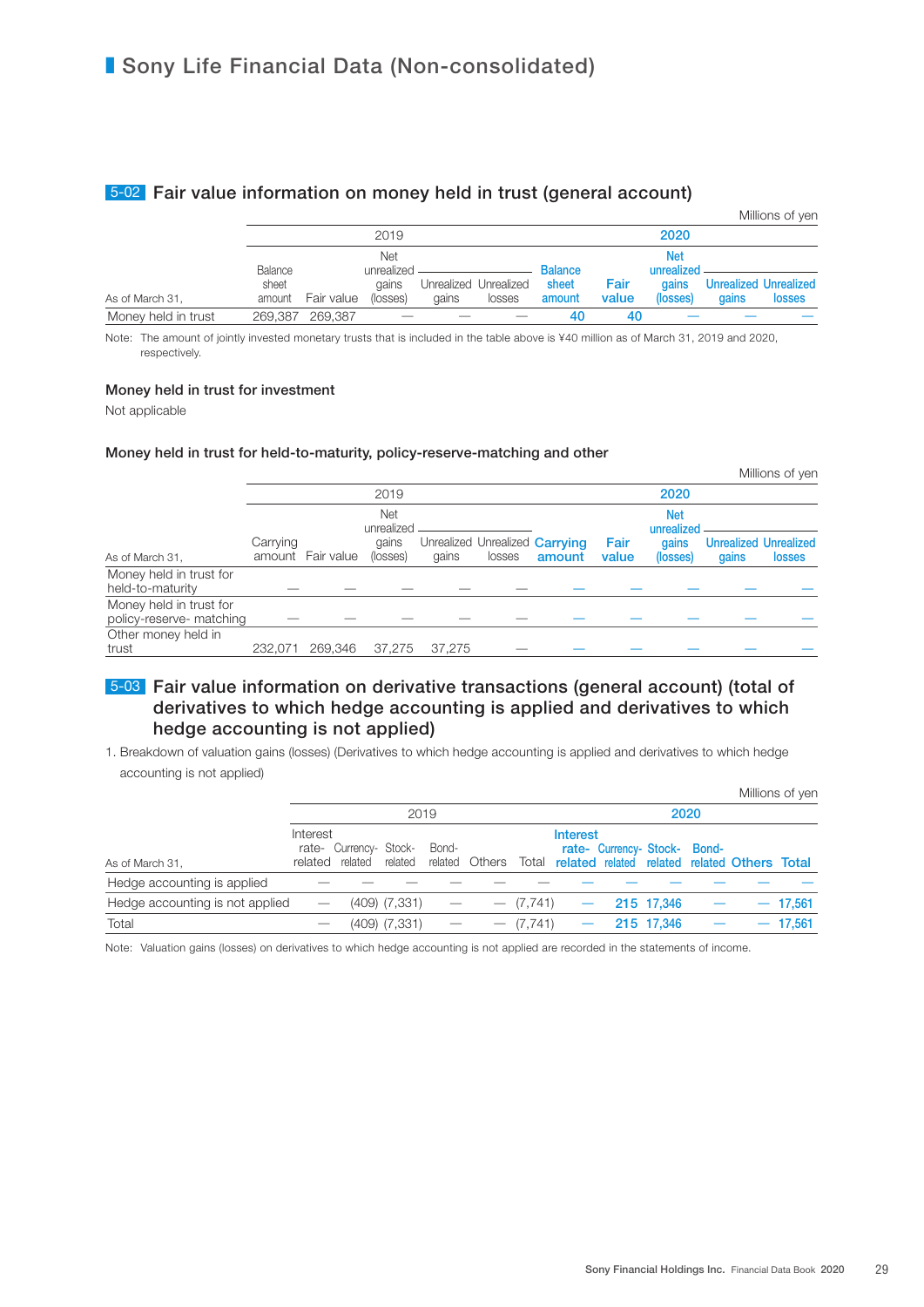#### 2. Interest rate derivatives

Not applicable

#### 3. Currency derivatives

|                               |                    |                        |       |                    | Millions of yen           |                        |     |                           |  |  |
|-------------------------------|--------------------|------------------------|-------|--------------------|---------------------------|------------------------|-----|---------------------------|--|--|
|                               |                    | 2019                   |       |                    | 2020                      |                        |     |                           |  |  |
|                               | Notional<br>amount |                        |       | Valuation<br>gains | <b>Notional</b><br>amount |                        |     | <b>Valuation</b><br>qains |  |  |
| As of March 31,               | total              | Over 1 year Fair value |       | (losses)           | total                     | Over 1 year Fair value |     | (losses)                  |  |  |
| Over-the-counter transactions |                    |                        |       |                    |                           |                        |     |                           |  |  |
| Forward foreign exchanges     |                    |                        |       |                    |                           |                        |     |                           |  |  |
| Sold                          | 21,154             |                        | (409) | (409)              | 11,809                    |                        | 215 | 215                       |  |  |
| U.S. dollars                  | 12,740             |                        | (354) | (354)              | 3,262                     |                        | (2) | (2)                       |  |  |
| Euro                          | 8,413              |                        | (54)  | (54)               | 8,547                     |                        | 217 | 217                       |  |  |
| Total                         |                    |                        |       | (409)              |                           |                        |     | 215                       |  |  |

Notes: 1. The fair value of forward foreign exchanges is calculated using the discounted present value based on the fiscal year-end interest rate.

2. "Valuation gains (losses)" are stated at fair value.

#### 4. Stock derivatives

|                               |                             |                        |         |                                |                                    |                        |        | Millions of yen                       |
|-------------------------------|-----------------------------|------------------------|---------|--------------------------------|------------------------------------|------------------------|--------|---------------------------------------|
|                               |                             | 2019                   |         |                                | 2020                               |                        |        |                                       |
| As of March 31,               | Notional<br>amount<br>total | Over 1 year Fair value |         | Valuation<br>gains<br>(losses) | <b>Notional</b><br>amount<br>total | Over 1 year Fair value |        | <b>Valuation</b><br>gains<br>(losses) |
| Listed                        |                             |                        |         |                                |                                    |                        |        |                                       |
| Stock index futures           |                             |                        |         |                                |                                    |                        |        |                                       |
| Sold                          | 58,724                      |                        | 308     | 308                            | 39,525                             |                        | (934)  | (934)                                 |
| Over-the-counter transactions |                             |                        |         |                                |                                    |                        |        |                                       |
| Total return swap             |                             |                        |         |                                |                                    |                        |        |                                       |
| Sold                          | 63,107                      |                        | (7,640) | (7,640)                        | 103,408                            |                        | 18,280 | 18,280                                |
| Total                         |                             |                        |         | (7, 331)                       |                                    |                        |        | 17,346                                |

Notes: 1. Fair value of stock index futures is the closing price on the Exchange at the end of the fiscal year.

2. Fair value of total return swap is calculated using the stock price, etc. at the end of the fiscal year.

3. "Valuation gains (losses)" are stated at fair value.

5. Bond derivatives

Not applicable

6. Others Not applicable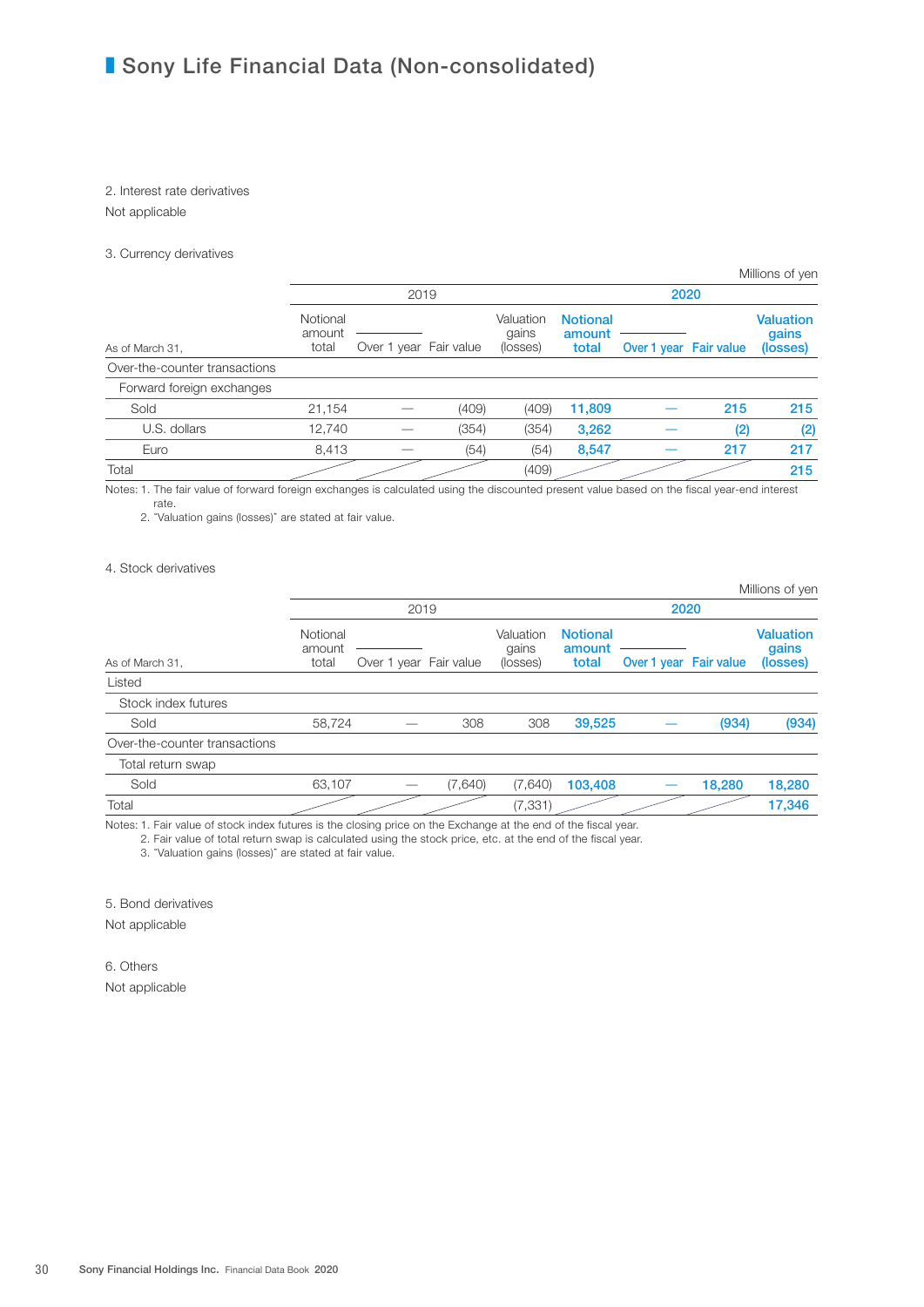## 6 Fair Value Information on Securities (Company Total)

### 6-01 Fair value information on securities

Valuation gains (losses) on trading securities

|                    |                         |                                                          |                                            | Millions of yen                                         |  |
|--------------------|-------------------------|----------------------------------------------------------|--------------------------------------------|---------------------------------------------------------|--|
|                    | 2019                    |                                                          | 2020                                       |                                                         |  |
| As of March 31,    | Balance sheet<br>amount | Net valuation<br>gains (losses)<br>recorded in<br>income | <b>Balance sheet recorded in</b><br>amount | <b>Net valuation</b><br>gains (losses)<br><i>income</i> |  |
| Trading securities | 1,185,507               | 30,070                                                   | 1,241,363                                  | (108, 018)                                              |  |

#### Fair value information on securities

a. Securities with fair value (except trading securities)

|                                                 |                    |            |                                  |                     | Millions of yen      |
|-------------------------------------------------|--------------------|------------|----------------------------------|---------------------|----------------------|
|                                                 |                    |            | 2019                             |                     |                      |
| As of March 31,                                 | Carrying<br>amount | Fair value | Net unrealized<br>gains (losses) | Unrealized<br>gains | Unrealized<br>losses |
| Held-to-maturity securities                     | 6,770,008          | 8,800,847  | 2,030,838                        | 2,051,389           | 20,551               |
| Policy-reserve-matching bonds                   | 680,757            | 764,282    | 83,525                           | 83,733              | 208                  |
| Stocks of subsidiaries and affiliated companies |                    |            |                                  |                     |                      |
| Available-for-sale securities                   | 964,854            | 1,132,524  | 167,670                          | 169,810             | 2,140                |
| Japanese bonds                                  | 867,645            | 1,024,732  | 157,086                          | 157,086             |                      |
| Japanese stocks                                 | 9,685              | 19,143     | 9,458                            | 9,555               | 96                   |
| Foreign securities                              | 87,357             | 88,341     | 984                              | 3,027               | 2,043                |
| <b>Bonds</b>                                    | 79,568             | 81,811     | 2,243                            | 3,027               | 784                  |
| Stocks, etc.                                    | 7,788              | 6,529      | (1,259)                          |                     | 1,259                |
| Other securities                                | 165                | 307        | 141                              | 141                 |                      |
| Monetary claims purchased                       |                    |            |                                  |                     |                      |
| Certificates of deposit                         |                    |            |                                  |                     |                      |
| Others                                          |                    |            |                                  |                     |                      |
| Total                                           | 8,415,620          | 10,697,654 | 2,282,034                        | 2,304,933           | 22,899               |
| Japanese bonds                                  | 7,858,097          | 10,129,659 | 2,271,562                        | 2,277,594           | 6,032                |
| Japanese stocks                                 | 9,685              | 19,143     | 9,458                            | 9,555               | 96                   |
| Foreign securities                              | 547,671            | 548,543    | 872                              | 17,642              | 16,770               |
| <b>Bonds</b>                                    | 539,883            | 542,014    | 2,131                            | 17,642              | 15,511               |
| Stocks, etc.                                    | 7,788              | 6,529      | (1,259)                          |                     | 1,259                |
| Other securities                                | 165                | 307        | 141                              | 141                 |                      |
| Monetary claims purchased                       |                    |            |                                  |                     |                      |
| Certificates of deposit                         |                    |            |                                  |                     |                      |
| Others                                          |                    |            |                                  |                     |                      |

Notes: 1. The above table includes assets that are permitted to be treated as equivalent to securities defined in the Financial Instruments and Exchange Act of Japan.

 2. Carrying amount and net unrealized gains (losses) on money held in trust, including items other than trading securities, amounted to ¥232,566 million and ¥37,275 million, as of March 31, 2019, respectively.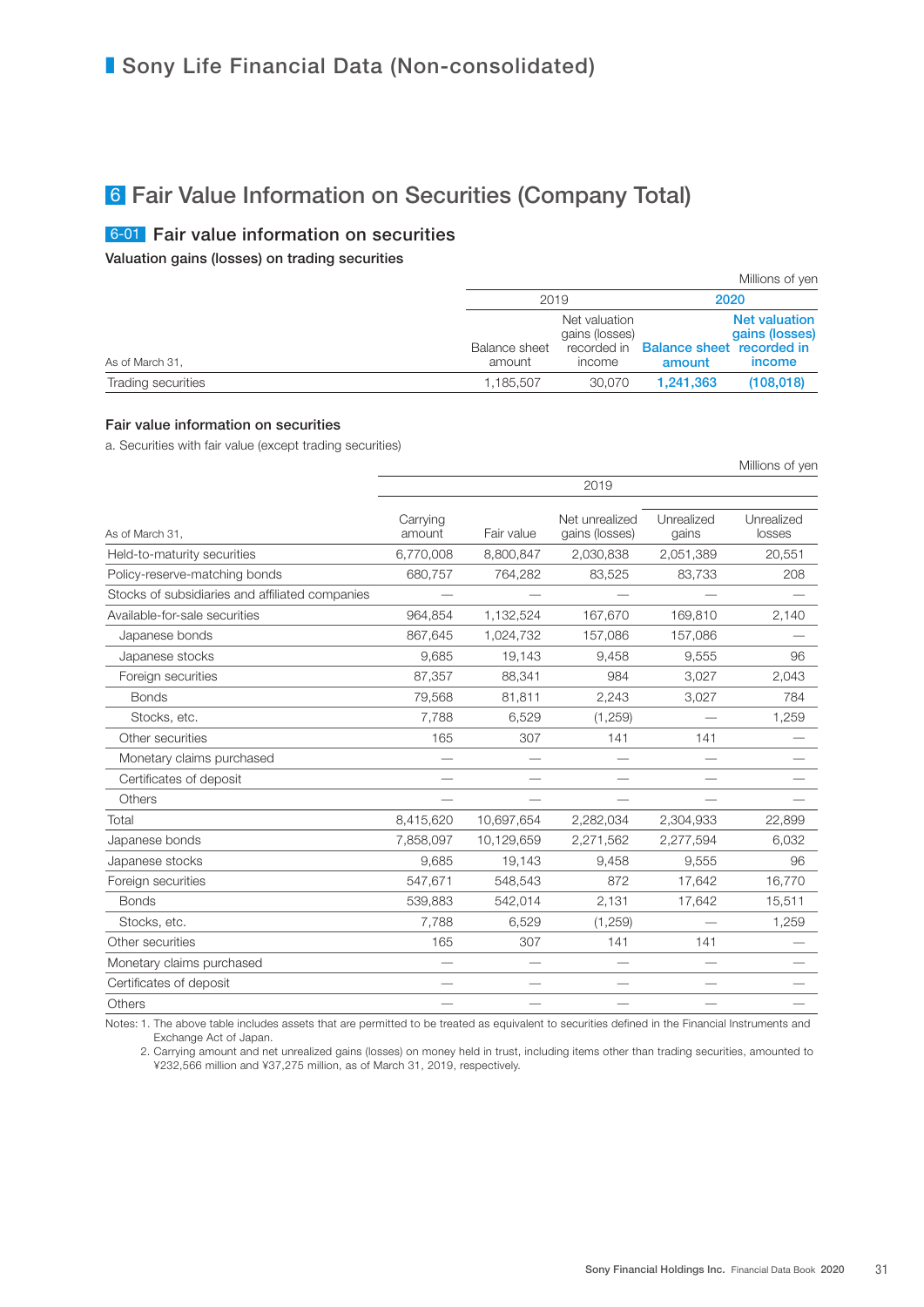Fair value information on securities (continued)

|                                                 |                    |                   |                                  |                            | Millions of yen                    |
|-------------------------------------------------|--------------------|-------------------|----------------------------------|----------------------------|------------------------------------|
|                                                 |                    |                   | 2020                             |                            |                                    |
| As of March 31,                                 | Carrying<br>amount | <b>Fair value</b> | Net unrealized<br>gains (losses) | <b>Unrealized</b><br>gains | <b>Unrealized</b><br><b>losses</b> |
| Held-to-maturity securities                     | 7,349,139          | 9,768,470         | 2,419,331                        | 2,425,393                  | 6,061                              |
| Policy-reserve-matching bonds                   | 855,937            | 997,896           | 141,958                          | 142,397                    | 438                                |
| Stocks of subsidiaries and affiliated companies |                    |                   |                                  |                            |                                    |
| Available-for-sale securities                   | 967,259            | 1,137,460         | 170,201                          | 170,267                    | 66                                 |
| Japanese bonds                                  | 873,327            | 1,007,815         | 134,487                          | 134,515                    | 28                                 |
| Japanese stocks                                 | 4,825              | 9,587             | 4,762                            | 4,800                      | 37                                 |
| Foreign securities                              | 89,106             | 120,057           | 30,950                           | 30,950                     |                                    |
| <b>Bonds</b>                                    | 87,634             | 118,584           | 30,950                           | 30,950                     |                                    |
| Stocks, etc.                                    | 1,472              | 1,472             |                                  |                            |                                    |
| Other securities                                |                    |                   |                                  |                            |                                    |
| Monetary claims purchased                       |                    |                   |                                  |                            |                                    |
| Certificates of deposit                         |                    |                   |                                  |                            |                                    |
| Others                                          |                    |                   |                                  |                            |                                    |
| Total                                           | 9,172,336          | 11,903,828        | 2,731,491                        | 2,738,058                  | 6,566                              |
| Japanese bonds                                  | 8,230,025          | 10,590,705        | 2,360,679                        | 2,367,208                  | 6,528                              |
| Japanese stocks                                 | 4,825              | 9,587             | 4,762                            | 4,800                      | 37                                 |
| Foreign securities                              | 937,485            | 1,303,535         | 366,049                          | 366,049                    |                                    |
| <b>Bonds</b>                                    | 936,013            | 1,302,062         | 366,049                          | 366,049                    |                                    |
| Stocks, etc.                                    | 1,472              | 1,472             |                                  |                            |                                    |
| Other securities                                |                    |                   |                                  |                            |                                    |
| Monetary claims purchased                       |                    |                   |                                  |                            |                                    |
| Certificates of deposit                         |                    |                   |                                  |                            |                                    |
| Others                                          |                    |                   |                                  |                            |                                    |
|                                                 |                    |                   |                                  |                            |                                    |

Note: The above table includes assets that are permitted to be treated as equivalent to securities defined in the Financial Instruments and Exchange Act of Japan.

○ Held-to-maturity securities

|                                               |                  |            |                   |                         |                   | Millions of yen   |
|-----------------------------------------------|------------------|------------|-------------------|-------------------------|-------------------|-------------------|
|                                               |                  | 2019       |                   |                         | 2020              |                   |
|                                               | Balance<br>sheet |            |                   | <b>Balance</b><br>sheet |                   |                   |
| As of March 31,                               | amount           | Fair value | <b>Difference</b> | amount                  | <b>Fair value</b> | <b>Difference</b> |
| Fair value exceeding balance sheet amount     | 6,477,032        | 8,528,421  | 2,051,389         | 7,110,414               | 9,535,807         | 2,425,393         |
| Japanese bonds                                | 6.270.702        | 8.311.604  | 2.040.902         | 6.371.113               | 8.509.573         | 2,138,459         |
| Foreign securities                            | 206,330          | 216.817    | 10.487            | 739,300                 | 1.026.234         | 286,933           |
| Other securities                              |                  |            |                   |                         |                   |                   |
| Fair value not exceeding balance sheet amount | 292,976          | 272,425    | (20, 551)         | 238,724                 | 232,663           | (6,061)           |
| Japanese bonds                                | 103,822          | 97,983     | (5,839)           | 238.724                 | 232.663           | (6,061)           |
| Foreign securities                            | 189.153          | 174,441    | (14, 711)         |                         |                   |                   |
| Others                                        |                  |            |                   |                         |                   |                   |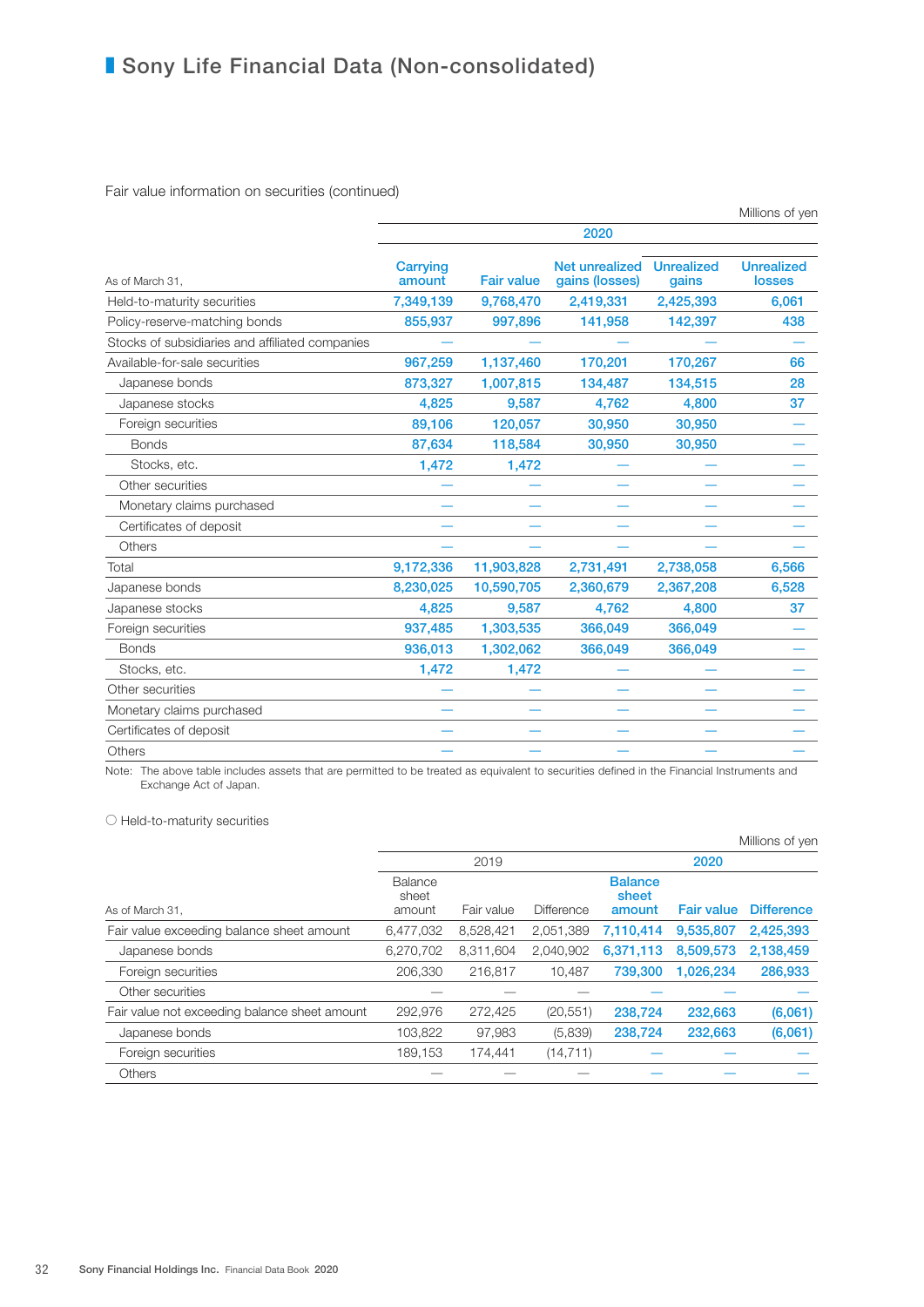#### ○ Policy-reserve-matching bonds

|                                               |                  |            |                   |                         |                   | Millions of yen   |
|-----------------------------------------------|------------------|------------|-------------------|-------------------------|-------------------|-------------------|
|                                               |                  | 2019       |                   |                         | 2020              |                   |
|                                               | Balance<br>sheet |            |                   | <b>Balance</b><br>sheet |                   |                   |
| As of March 31,                               | amount           | Fair value | <b>Difference</b> | amount                  | <b>Fair value</b> | <b>Difference</b> |
| Fair value exceeding balance sheet amount     | 662.919          | 746.652    | 83.733            | 827,801                 | 970.198           | 142,397           |
| Japanese bonds                                | 600,839          | 680.444    | 79,605            | 718,722                 | 812,955           | 94,232            |
| Foreign securities                            | 62.079           | 66.207     | 4,128             | 109,078                 | 157,243           | 48,165            |
| Other securities                              |                  |            |                   |                         |                   |                   |
| Fair value not exceeding balance sheet amount | 17,838           | 17.629     | (208)             | 28,136                  | 27,697            | (438)             |
| Japanese bonds                                | 15,087           | 14.894     | (192)             | 28,136                  | 27,697            | (438)             |
| Foreign securities                            | 2,751            | 2,735      | (15)              |                         |                   |                   |
| Other securities                              |                  |            |                   |                         |                   |                   |

#### ○ Available-for-sale securities

|                                                       |                    |                            |            |                    |                                   | Millions of yen   |
|-------------------------------------------------------|--------------------|----------------------------|------------|--------------------|-----------------------------------|-------------------|
|                                                       |                    | 2019                       |            |                    | 2020                              |                   |
| As of March 31,                                       | Carrying<br>amount | Balance<br>sheet<br>amount | Difference | Carrying<br>amount | <b>Balance</b><br>sheet<br>amount | <b>Difference</b> |
| Balance sheet amount exceeding carrying<br>amount     | 930,381            | 1,100,192                  | 169,810    | 961,134            | 1,131,401                         | 170,267           |
| Japanese bonds                                        | 867,645            | 1,024,732                  | 157,086    | 869,036            | 1,003,552                         | 134,515           |
| Japanese stocks                                       | 8,777              | 18,332                     | 9,555      | 4,463              | 9,264                             | 4,800             |
| Foreign securities                                    | 53,793             | 56,820                     | 3,027      | 87,634             | 118,584                           | 30,950            |
| Other securities                                      | 165                | 307                        | 141        |                    |                                   |                   |
| Monetary claims purchased                             |                    |                            |            |                    |                                   |                   |
| Certificates of deposit                               |                    |                            |            |                    |                                   |                   |
| <b>Others</b>                                         |                    |                            |            |                    |                                   |                   |
| Balance sheet amount not exceeding carrying<br>amount | 34,472             | 32,332                     | (2, 140)   | 6,125              | 6,059                             | (66)              |
| Japanese bonds                                        |                    |                            |            | 4,291              | 4,263                             | (28)              |
| Japanese stocks                                       | 908                | 811                        | (96)       | 361                | 323                               | (37)              |
| Foreign securities                                    | 33,563             | 31,520                     | (2,043)    | 1,472              | 1,472                             |                   |
| Other securities                                      |                    |                            |            |                    |                                   |                   |
| Monetary claims purchased                             |                    |                            |            |                    |                                   |                   |
| Certificates of deposit                               |                    |                            |            |                    |                                   |                   |
| <b>Others</b>                                         |                    |                            |            |                    |                                   |                   |

b. Carrying amounts of securities for which fair value cannot be measured reliably

|                                                                                                                                                                                                                                                                                                                                                            |        | Millions of yen |
|------------------------------------------------------------------------------------------------------------------------------------------------------------------------------------------------------------------------------------------------------------------------------------------------------------------------------------------------------------|--------|-----------------|
| As of March 31,<br>Held-to-maturity securities<br>Unlisted foreign bonds<br>Others<br>Policy-reserve-matching bonds<br>Stocks of subsidiaries and affiliated companies<br>Available-for-sale securities<br>Unlisted Japanese stocks (except OTC stocks)<br>Unlisted foreign stocks (except OTC stocks)<br>Unlisted foreign bonds<br><b>Others</b><br>Total | 2019   | 2020            |
|                                                                                                                                                                                                                                                                                                                                                            |        |                 |
|                                                                                                                                                                                                                                                                                                                                                            |        |                 |
|                                                                                                                                                                                                                                                                                                                                                            |        |                 |
|                                                                                                                                                                                                                                                                                                                                                            |        |                 |
|                                                                                                                                                                                                                                                                                                                                                            | 16.276 | 39,682          |
|                                                                                                                                                                                                                                                                                                                                                            | 5.445  | 4,620           |
|                                                                                                                                                                                                                                                                                                                                                            | 159    | 159             |
|                                                                                                                                                                                                                                                                                                                                                            | 355    | 243             |
|                                                                                                                                                                                                                                                                                                                                                            |        |                 |
|                                                                                                                                                                                                                                                                                                                                                            | 4.929  | 4.216           |
|                                                                                                                                                                                                                                                                                                                                                            | 21.721 | 44.302          |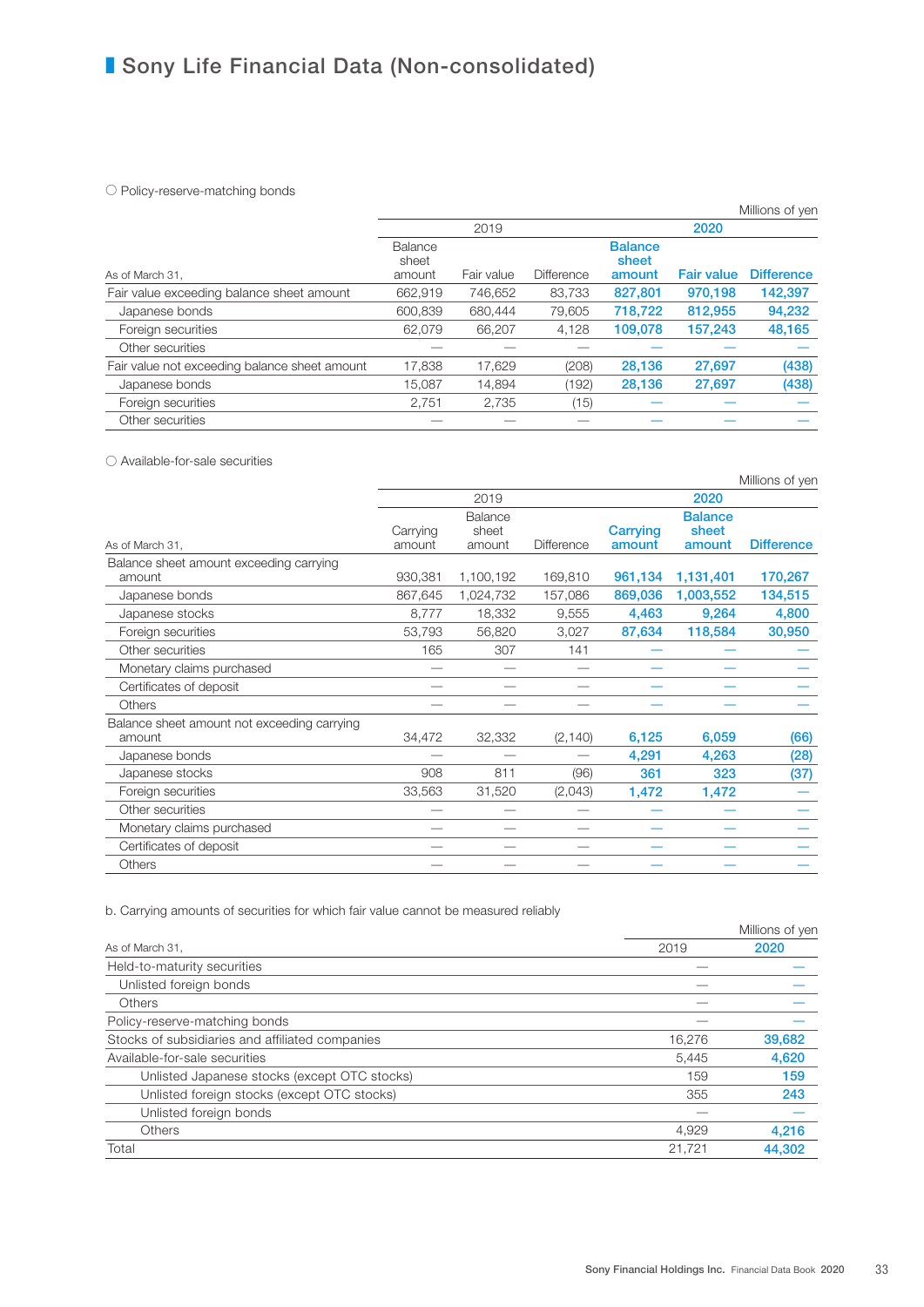c. Fair value information consisting of those stated in the previous Table a. and Table b. after evaluating foreign exchange and other gains (losses)  $M:U \rightarrow \infty$ 

|                                                 |                    |            |                                  |                     | Millions of yen      |
|-------------------------------------------------|--------------------|------------|----------------------------------|---------------------|----------------------|
|                                                 |                    |            | 2019                             |                     |                      |
| As of March 31.                                 | Carrying<br>amount | Fair value | Net unrealized<br>gains (losses) | Unrealized<br>gains | Unrealized<br>losses |
| Held-to-maturity securities                     | 6,770,008          | 8,800,847  | 2,030,838                        | 2,051,389           | 20,551               |
| Policy-reserve-matching bonds                   | 680,757            | 764,282    | 83,525                           | 83,733              | 208                  |
| Stocks of subsidiaries and affiliated companies | 16,276             | 16,280     | 4                                | 4                   |                      |
| Available-for-sale securities                   | 970,299            | 1,141,169  | 170,869                          | 173,361             | 2,491                |
| Japanese bonds                                  | 867,645            | 1,024,732  | 157,086                          | 157,086             |                      |
| Japanese stocks                                 | 9,845              | 19,303     | 9,458                            | 9,555               | 96                   |
| Foreign securities                              | 87,712             | 89,867     | 2,154                            | 4,198               | 2,043                |
| <b>Bonds</b>                                    | 79,568             | 81,811     | 2,243                            | 3,027               | 784                  |
| Stocks, etc.                                    | 8,144              | 8,055      | (88)                             | 1,170               | 1,259                |
| Other securities                                | 5,095              | 7,265      | 2,170                            | 2,521               | 351                  |
| Monetary claims purchased                       |                    |            |                                  |                     |                      |
| Certificates of deposit                         |                    |            |                                  |                     |                      |
| Others                                          |                    |            |                                  |                     |                      |
| Total                                           | 8,437,341          | 10,722,579 | 2,285,238                        | 2,308,489           | 23,251               |
| Japanese bonds                                  | 7,858,097          | 10,129,659 | 2,271,562                        | 2,277,594           | 6,032                |
| Japanese stocks                                 | 17,832             | 27,290     | 9,458                            | 9,555               | 96                   |
| Foreign securities                              | 556,316            | 558,364    | 2,047                            | 18,817              | 16,770               |
| <b>Bonds</b>                                    | 539,883            | 542,014    | 2,131                            | 17,642              | 15,511               |
| Stocks, etc.                                    | 16,433             | 16,349     | (84)                             | 1,175               | 1,259                |
| Other securities                                | 5,095              | 7,265      | 2,170                            | 2,521               | 351                  |
| Monetary claims purchased                       |                    |            |                                  |                     |                      |
| Certificates of deposit                         |                    |            |                                  |                     |                      |
| Others                                          |                    |            |                                  |                     |                      |
|                                                 |                    |            |                                  |                     |                      |

Millions of yen

|                                                 | 2020               |                   |                                  |                            |                                    |  |  |  |
|-------------------------------------------------|--------------------|-------------------|----------------------------------|----------------------------|------------------------------------|--|--|--|
| As of March 31.                                 | Carrying<br>amount | <b>Fair value</b> | Net unrealized<br>gains (losses) | <b>Unrealized</b><br>gains | <b>Unrealized</b><br><b>losses</b> |  |  |  |
| Held-to-maturity securities                     | 7,349,139          | 9,768,470         | 2,419,331                        | 2,425,393                  | 6,061                              |  |  |  |
| Policy-reserve-matching bonds                   | 855,937            | 997,896           | 141,958                          | 142,397                    | 438                                |  |  |  |
| Stocks of subsidiaries and affiliated companies | 39,682             | 39,661            | (21)                             |                            | 21                                 |  |  |  |
| Available-for-sale securities                   | 971,879            | 1,143,849         | 171,970                          | 172,626                    | 656                                |  |  |  |
| Japanese bonds                                  | 873,327            | 1,007,815         | 134,487                          | 134,515                    | 28                                 |  |  |  |
| Japanese stocks                                 | 4,985              | 9,747             | 4,762                            | 4,800                      | 37                                 |  |  |  |
| Foreign securities                              | 89,349             | 121,356           | 32,006                           | 32,006                     |                                    |  |  |  |
| <b>Bonds</b>                                    | 87,634             | 118,584           | 30,950                           | 30,950                     |                                    |  |  |  |
| Stocks, etc.                                    | 1,715              | 2,771             | 1,056                            | 1,056                      |                                    |  |  |  |
| Other securities                                | 4,216              | 4,929             | 712                              | 1,303                      | 590                                |  |  |  |
| Monetary claims purchased                       |                    |                   |                                  |                            |                                    |  |  |  |
| Certificates of deposit                         |                    |                   |                                  |                            |                                    |  |  |  |
| Others                                          |                    |                   |                                  |                            |                                    |  |  |  |
| Total                                           | 9,216,639          | 11,949,878        | 2,733,239                        | 2,740,417                  | 7,177                              |  |  |  |
| Japanese bonds                                  | 8,230,025          | 10,590,705        | 2,360,679                        | 2,367,208                  | 6,528                              |  |  |  |
| Japanese stocks                                 | 23,301             | 28,064            | 4,762                            | 4,800                      | 37                                 |  |  |  |
| Foreign securities                              | 959,095            | 1,326,179         | 367,084                          | 367,105                    | 21                                 |  |  |  |
| <b>Bonds</b>                                    | 936,013            | 1,302,062         | 366,049                          | 366,049                    |                                    |  |  |  |
| Stocks, etc.                                    | 23,081             | 24,116            | 1,034                            | 1,056                      | 21                                 |  |  |  |
| Other securities                                | 4,216              | 4,929             | 712                              | 1,303                      | 590                                |  |  |  |
| Monetary claims purchased                       |                    |                   |                                  |                            |                                    |  |  |  |
| Certificates of deposit                         |                    |                   |                                  |                            |                                    |  |  |  |
| Others                                          |                    |                   |                                  |                            |                                    |  |  |  |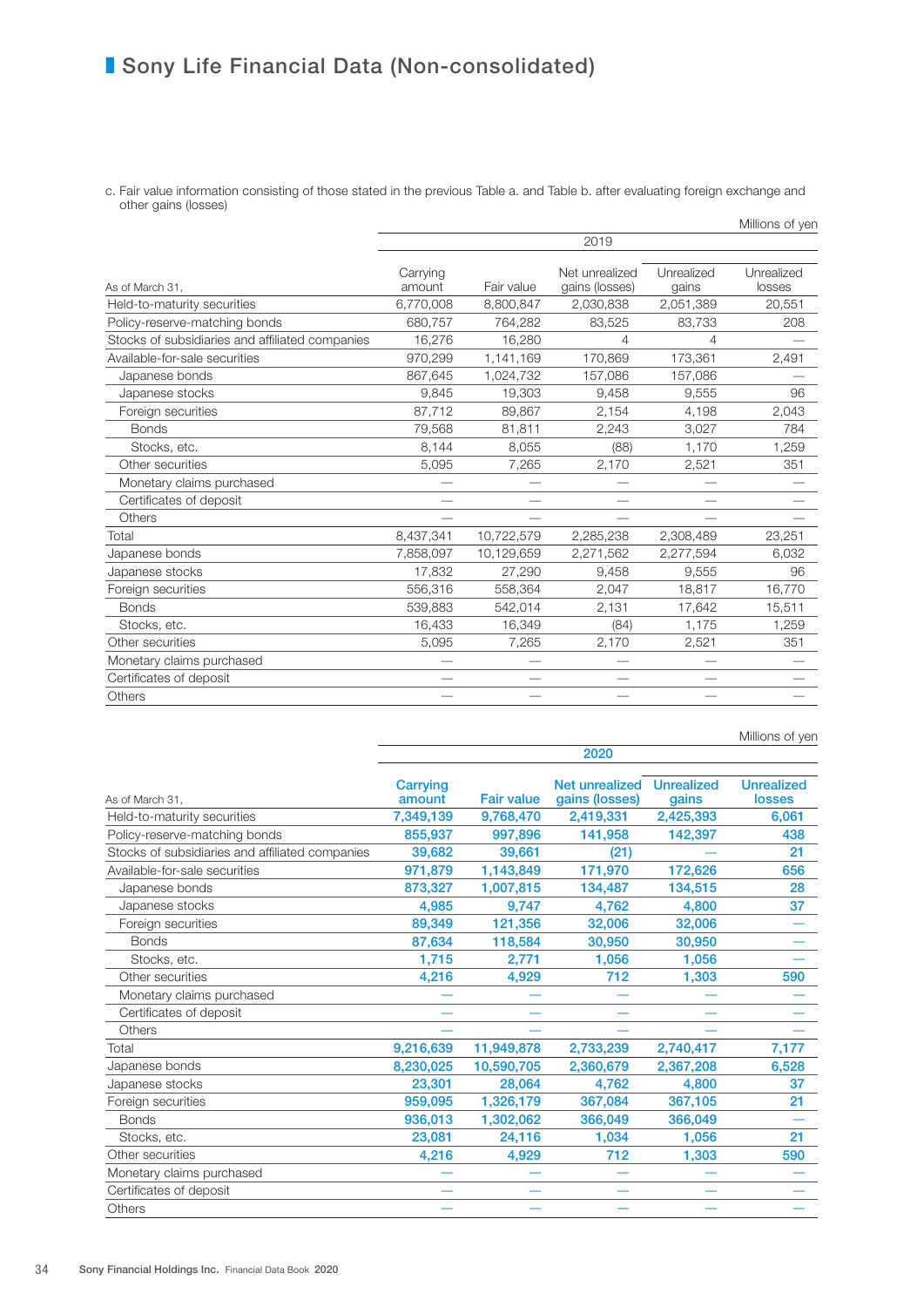### 6-02 Fair value information on money held in trust (company total)

|                     |         |                 |            |       |                       |                |       |            |              | Millions of yen             |
|---------------------|---------|-----------------|------------|-------|-----------------------|----------------|-------|------------|--------------|-----------------------------|
|                     |         |                 | 2019       |       |                       | 2020           |       |            |              |                             |
|                     |         |                 | <b>Net</b> |       |                       |                |       | <b>Net</b> |              |                             |
|                     | Balance |                 | unrealized |       |                       | <b>Balance</b> |       | unrealized |              |                             |
|                     | sheet   |                 | aains      |       | Unrealized Unrealized | sheet          | Fair  |            |              | gains Unrealized Unrealized |
| As of March 31,     | amount  | Fair value      | (losses)   | gains | losses                | amount         | value | (losses)   | <b>gains</b> | <b>losses</b>               |
| Money held in trust |         | 269,387 269,387 |            |       |                       | 40             | 40    |            |              |                             |

Note: The amount of jointly invested monetary trusts that is included in the table above is ¥40 million as of March 31, 2019 and 2020, respectively

#### Money held in trust for investment

Not applicable

#### Money held in trust for held-to-maturity, policy-reserve-matching and other

|                         |          |            |          |        |        |                                |       |            |       | Millions of yen              |
|-------------------------|----------|------------|----------|--------|--------|--------------------------------|-------|------------|-------|------------------------------|
|                         |          |            | 2019     |        |        |                                |       | 2020       |       |                              |
|                         |          | Net        |          |        |        |                                |       | <b>Net</b> |       |                              |
|                         |          | unrealized |          |        |        |                                |       | unrealized |       |                              |
|                         | Carrying |            | gains    |        |        | Unrealized Unrealized Carrying | Fair  | qains      |       | <b>Unrealized Unrealized</b> |
| As of March 31,         | amount   | Fair value | (losses) | gains  | losses | amount                         | value | (losses)   | gains | <b>losses</b>                |
| Money held in trust for |          |            |          |        |        |                                |       |            |       |                              |
| held-to-maturity        |          |            |          |        |        |                                |       |            |       |                              |
| Money held in trust for |          |            |          |        |        |                                |       |            |       |                              |
| policy-reserve-matching |          |            |          |        |        |                                |       |            |       |                              |
| Other money held        |          |            |          |        |        |                                |       |            |       |                              |
| in trust                | 232.071  | 269.346    | 37.275   | 37.275 |        |                                |       |            |       |                              |

## 6-03 Fair value information on derivative transactions (company total)

#### Qualitative Information

- 1. Transaction details
	- The main derivative transactions used by Sony Life are as follows:<br>• Currency-related: Forward foreign exchange transactions
	- Forward foreign exchange transactions
	- Stock-related: Stock index futures trading, total return swap trading
- 2. Purpose of use and policy on derivative transactions

Sony Life's policy is to conduct derivative transactions to reduce risks related to its holdings of assets and liabilities, and does not engage in speculative derivative transactions.<br>• Currency-related: The purpose is to hedge foreign The purpose is to hedge foreign currency-related risk related to its holdings of assets and the mini-

mum guaranteed for individual variable life insurance. • Stock-related: The purpose is to hedge stock-related risk related to its holdings of assets and the minimum guaranteed for individual variable life insurance.

3. Risk details

The risk of fluctuations in market value (currency-related risk and stock-related risk) is inherent to derivative transactions employed by Sony Life. However, as these transactions are conducted primarily to reduce risk related to its holdings of assets and liabilities, the total risk related to derivative transactions and their underlying assets and liabilities is limited. Credit risk is inherent to derivative instruments, but when conducting transactions, Sony Life selects parties that it believes pose little risk of default.

4. Risk management systems

Sony Life's balance of derivative transactions is within the limits that Sony Life has set in-house.

On transactions conducted by the division in charge of investment, the administrative division receives reports directly from the transaction counterparty. This system enables the administrative division and the investment division to independently determine derivative positions and transaction profits and losses. In addition, the management of risks related to derivative transactions is conducted strictly by the department in charge of supervision. Also, the risk management division regularly reports the overall risk status to Sony Life's Board of Directors and Executive Committee.

5. Supplemental information regarding quantitative information

Sony Life does not employ hedge accounting for derivative transactions.

#### Quantitative Information

1. Breakdown of valuation gains (losses) (Derivatives to which hedge accounting is applied and derivatives to which hedge accounting is not applied)

|                                    |          |           |          |         |        |             |         |                  |                 |       |                      | Millions of yen |
|------------------------------------|----------|-----------|----------|---------|--------|-------------|---------|------------------|-----------------|-------|----------------------|-----------------|
|                                    |          | 2019      |          |         |        | 2020        |         |                  |                 |       |                      |                 |
|                                    | Interest |           |          |         |        | Interest    |         |                  |                 |       |                      |                 |
|                                    | rate-    | Currency- | Stock-   | Bond-   |        |             | rate-   | Currency- Stock- |                 | Bond- |                      |                 |
| As of March 31,                    | related  | related   | related  | related | Others | Total       | related |                  | related related |       | related Others Total |                 |
| Hedge accounting is<br>applied     |          |           |          |         |        |             |         |                  |                 |       |                      |                 |
| Hedge accounting is<br>not applied |          | (409)     | (7, 331) |         |        | $-$ (7,741) |         |                  | 215 17,346      |       |                      | $-17,561$       |
| Total                              |          | (409)     | (7, 331) |         |        | (7.741)     |         |                  | 215 17.346      |       |                      | $-17,561$       |

Note: Valuation gains (losses) on derivatives to which hedge accounting is not applied are recorded in the statements of income.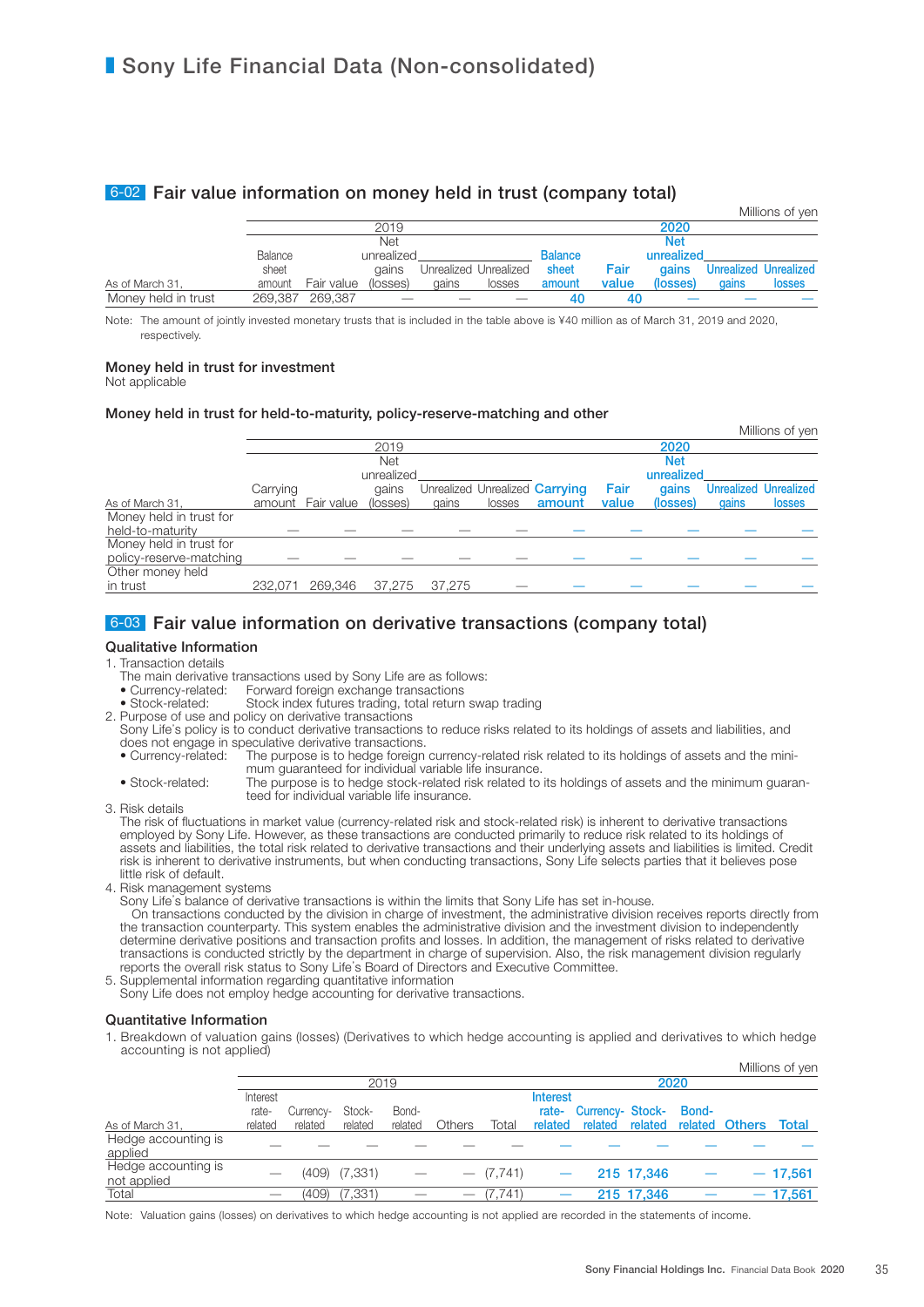## ■ Sony Life Financial Data (Non-consolidated)

#### 2. Derivatives to which hedge accounting is not applied ① Interest rate derivatives Not applicable

② Currency derivatives

|                               |                    |                        |       |                    |                           |                        |     | Millions of yen           |  |
|-------------------------------|--------------------|------------------------|-------|--------------------|---------------------------|------------------------|-----|---------------------------|--|
|                               |                    | 2019                   |       |                    |                           | 2020                   |     |                           |  |
|                               | Notional<br>amount |                        |       | Valuation<br>gains | <b>Notional</b><br>amount |                        |     | <b>Valuation</b><br>gains |  |
| As of March 31,               | total              | Over 1 year Fair value |       | (losses)           | total                     | Over 1 year Fair value |     | (losses)                  |  |
| Over-the-counter transactions |                    |                        |       |                    |                           |                        |     |                           |  |
| Forward foreign exchanges     |                    |                        |       |                    |                           |                        |     |                           |  |
| Sold                          | 21.154             |                        | (409) | (409)              | 11.809                    |                        | 215 | 215                       |  |
| U.S. dollars                  | 12.740             |                        | (354) | (354)              | 3,262                     |                        | (2) | (2)                       |  |
| Euro                          | 8.413              |                        | (54)  | (54)               | 8,547                     |                        | 217 | 217                       |  |
| Total                         |                    |                        |       | (409)              |                           |                        |     | 215                       |  |

Notes: 1. The fair value of forward foreign exchanges is calculated using the discounted present value based on the fiscal year-end interest rate.

2. "Valuation gains (losses)" are stated at fair value.

#### ③ Stock derivatives

|                               |          |                        |         |           |                 |                        |        | Millions of yen  |
|-------------------------------|----------|------------------------|---------|-----------|-----------------|------------------------|--------|------------------|
|                               |          | 2019                   |         |           | 2020            |                        |        |                  |
|                               | Notional |                        |         | Valuation | <b>Notional</b> |                        |        | <b>Valuation</b> |
|                               | amount   |                        |         | gains     | amount          |                        |        | gains            |
| As of March 31,               | total    | Over 1 year Fair value |         | (losses)  | total           | Over 1 year Fair value |        | (losses)         |
| Listed                        |          |                        |         |           |                 |                        |        |                  |
| Stock index futures           |          |                        |         |           |                 |                        |        |                  |
| Sold                          | 58,724   |                        | 308     | 308       | 39,525          |                        | (934)  | (934)            |
| Over-the-counter transactions |          |                        |         |           |                 |                        |        |                  |
| Total return swap             |          |                        |         |           |                 |                        |        |                  |
| Sold                          | 63,107   |                        | (7,640) | (7,640)   | 103,408         |                        | 18,280 | 18,280           |
| Total                         |          |                        |         | (7, 331)  |                 |                        |        | 17,346           |

Notes: 1. Fair value of stock index futures is the closing price on the Exchange at the end of the fiscal year.

2. Fair value of total return swap is calculated using the stock price, etc. at the end of the fiscal year.

3. "Valuation gains (losses)" are stated at fair value.

④ Bond derivatives Not applicable

⑤ Others Not applicable

3. Derivatives to which hedge accounting is applied

① Interest rate derivatives Not applicable

② Currency derivatives Not applicable

③ Equity derivatives Not applicable

④ Bond derivatives Not applicable

⑤ Others Not applicable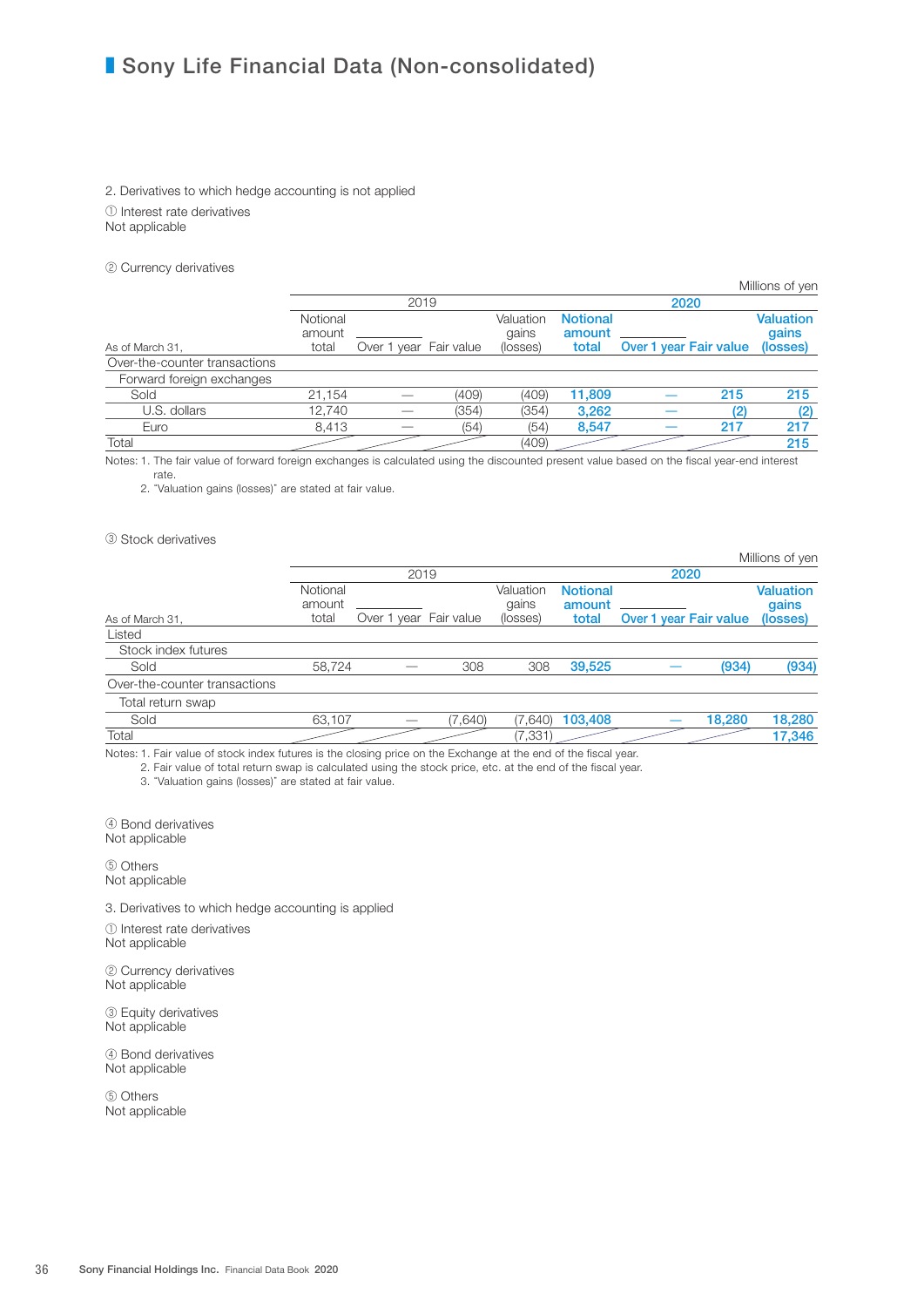# ■ Sony Life Financial Data (Consolidated)

# Consolidated Balance Sheet

Sony Life Insurance Co., Ltd. and consolidated subsidiaries As of March 31, Millions of yen

|                                                                              | 2020          |
|------------------------------------------------------------------------------|---------------|
|                                                                              | <b>Amount</b> |
| Assets:                                                                      |               |
| Cash and deposits                                                            | 224,211       |
| Money held in trust                                                          | 14,960        |
| <b>Securities</b>                                                            | 11,055,749    |
| Loans                                                                        | 208,632       |
| Tangible fixed assets                                                        | 93,619        |
| Land                                                                         | 64,715        |
| <b>Buildings</b>                                                             | 27,843        |
| Leased assets                                                                | 408           |
| Other tangible fixed assets                                                  | 651           |
| Intangible fixed assets                                                      | 32,208        |
| Software                                                                     | 28,629        |
| Goodwill                                                                     | 3,579         |
| Due from reinsurers                                                          | 4,837         |
| Other assets                                                                 | 140,362       |
| Net defined benefit asset                                                    | 3,391         |
| Deferred tax assets                                                          | 19,598        |
| Reserve for possible loan losses                                             | (652)         |
| <b>Total Assets</b>                                                          | 11,796,918    |
| Liabilities:                                                                 |               |
| Policy reserves and others                                                   | 10,551,976    |
| Reserve for outstanding claims                                               | 40,883        |
| Policy reserves                                                              | 10,506,684    |
| Reserve for policyholders' dividends                                         | 4,407         |
| Due to agencies                                                              | 2,471         |
| Due to reinsurers                                                            | 5,356         |
| Other liabilities                                                            | 610,032       |
| Net defined benefit liability                                                | 30,682        |
| Reserve under the special laws                                               | 52,792        |
| Reserve for price fluctuations                                               | 52,792        |
| Deferred tax liabilities                                                     | 142           |
| Deferred tax liabilities on land revaluation                                 | 109           |
| <b>Total Liabilities</b>                                                     | 11,253,564    |
| Net Assets:                                                                  |               |
| Common stock                                                                 | 70,000        |
| Capital surplus                                                              | 5,865         |
| Retained earnings                                                            | 347,230       |
| Total shareholders' equity                                                   | 423,095       |
| Net unrealized gains (losses) on available-for-sale securities, net of taxes | 123,443       |
| Land revaluation, net of taxes                                               | (2, 439)      |
| Remeasurements of defined benefit plans, net of taxes                        | (745)         |
| Total accumulated other comprehensive income                                 | 120,259       |
| <b>Total Net Assets</b>                                                      | 543,354       |
| <b>Total Liabilities and Net Assets</b>                                      | 11,796,918    |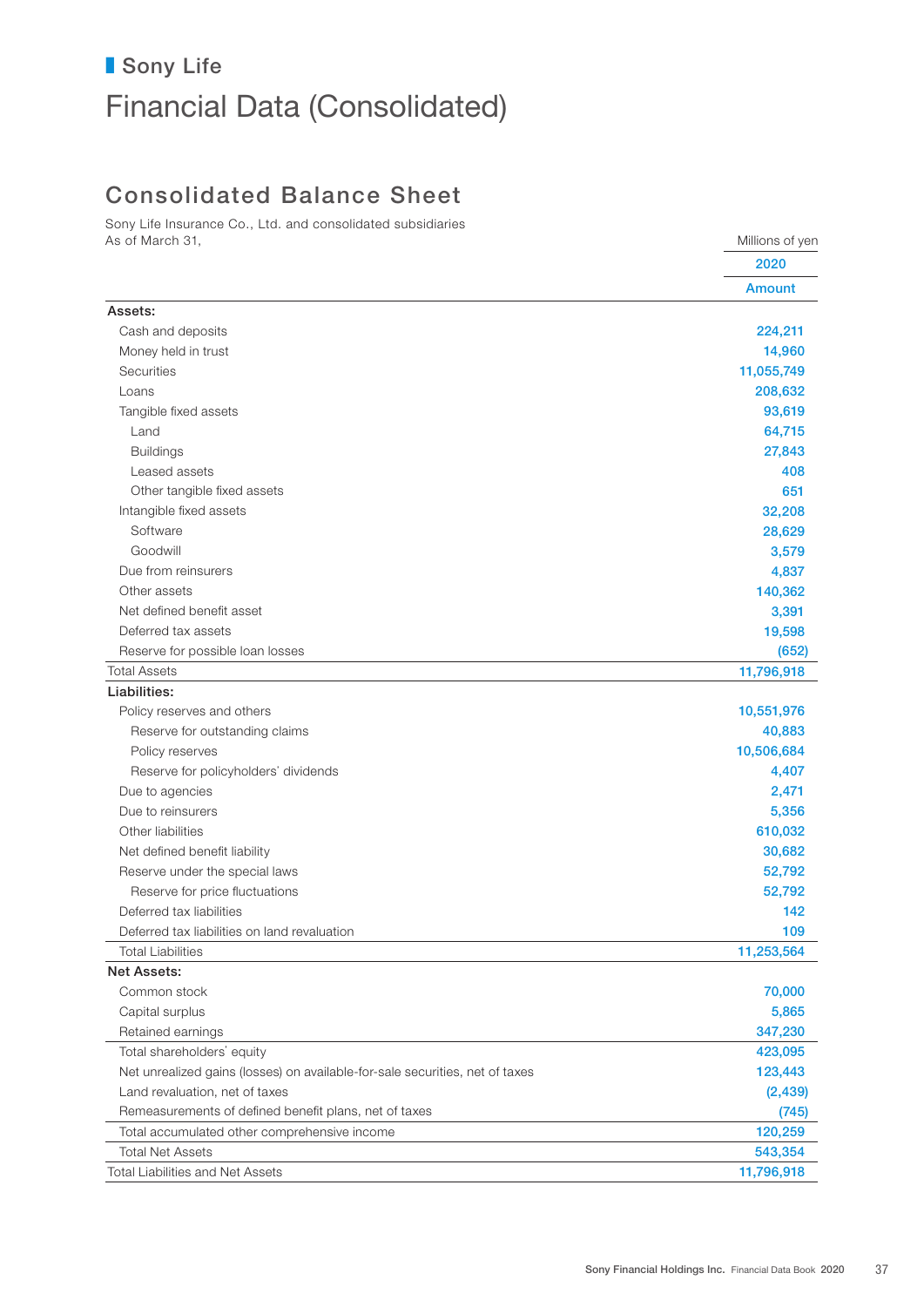# Consolidated Statement of Income

Sony Life Insurance Co., Ltd. and consolidated subsidiaries For the year ended March 31, The Year ended March 31,

|                                                          | 2020          |
|----------------------------------------------------------|---------------|
|                                                          | <b>Amount</b> |
| <b>Ordinary Revenues</b>                                 | 1,604,755     |
| Income from insurance premiums                           | 1,340,661     |
| Investment income                                        | 208,620       |
| Interest income and dividends                            | 181,812       |
| Income from money held in trust, net                     | 4,086         |
| Gains on trading securities, net                         | 317           |
| Gains on sale of securities                              | 3,637         |
| Gains on derivatives, net                                | 18,766        |
| Other investment income                                  |               |
| Other ordinary income                                    | 55,473        |
| <b>Ordinary Expenses</b>                                 | 1,510,373     |
| Insurance claims and other payments                      | 521,198       |
| Insurance claims                                         | 98,533        |
| Annuity payments                                         | 15,036        |
| Insurance benefits                                       | 157,074       |
| Surrender payments                                       | 231,772       |
| Refund to policyholders                                  | 18,781        |
| Provision for policy reserves and others                 | 678,724       |
| Provision for reserve for outstanding claims             | 2,444         |
| Provision for policy reserves                            | 676,280       |
| Interest portion of reserve for policyholders' dividends | $\Omega$      |
| Investment expenses                                      | 91,943        |
| Interest expenses                                        | 5,064         |
| Losses on sale of securities                             | 50            |
| Losses on valuation of securities                        | 6,316         |
| Foreign exchange losses, net                             | 4,884         |
| Provision for reserve for possible loan losses           | 43            |
| Depreciation of real estate for rent and others          | 1,637         |
| Other investment expenses                                | 2,812         |
| Losses on separate accounts, net                         | 71,132        |
| <b>Operating expenses</b>                                | 157,726       |
| Other ordinary expenses                                  | 60,780        |
| <b>Ordinary Profit</b>                                   | 94,381        |
| <b>Extraordinary Gains</b>                               | 248           |
| Gains on step acquisitions                               | 248           |
| <b>Extraordinary Losses</b>                              | 3,026         |
| Losses on disposal of fixed assets                       | 95            |
| Impairment losses                                        | 21            |
| Provision for reserve under the special laws             | 2,665         |
| Provision for reserve for price fluctuations             | 2,665         |
| Losses on valuation of shares of subsidiaries            | 244           |
| Provision for Reserve for Policyholders' Dividends       | 2,422         |
| Income Before Income Taxes                               | 89,181        |
| Income Taxes - Current                                   | 31,334        |
| Income Taxes - Deferred                                  | (5,052)       |
| <b>Total Income Taxes</b>                                | 26,282        |
| Net Income                                               | 62,899        |
| Profit Attributable to Owners of the Parent              | 62,899        |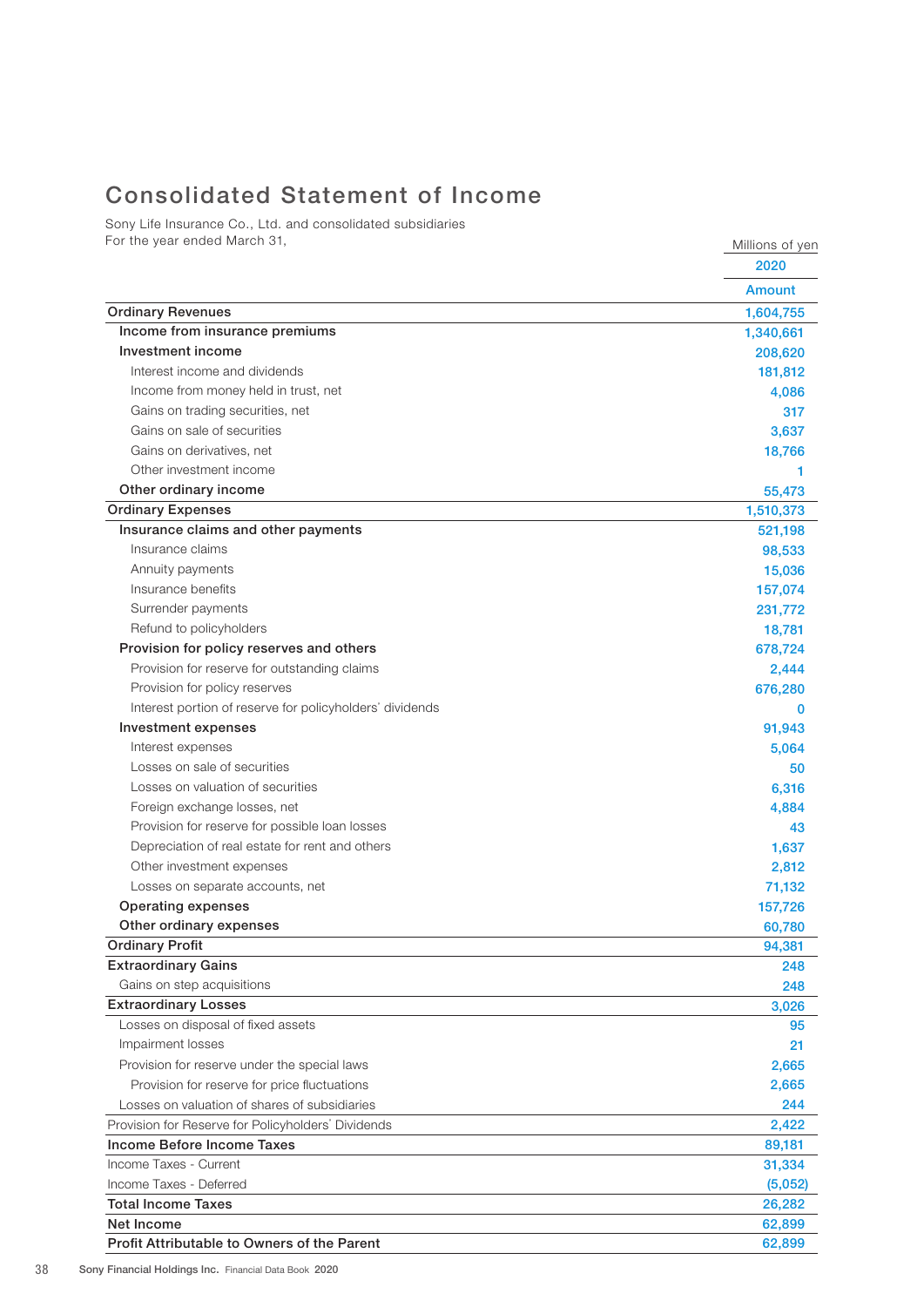# 1 Key Performance Indicators for Past Five Years

|                                                                     |            |            |            |            | Millions of yen |
|---------------------------------------------------------------------|------------|------------|------------|------------|-----------------|
| For the years ended March 31,                                       | 2016       | 2017       | 2018       | 2019       | 2020            |
| Policy amount in force                                              | 44,749,196 | 47,185,239 | 49,173,547 | 51,474,244 | 53,249,230      |
| Individual life insurance                                           | 42,293,769 | 44,313,382 | 45,892,442 | 47,676,209 | 48,778,991      |
| Individual annuities                                                | 856,062    | 1,020,810  | 1,360,998  | 1,894,670  | 2,668,626       |
| Group life insurance                                                | 1,599,364  | 1,851,046  | 1,920,106  | 1,903,365  | 1,801,612       |
| Policy amount in force for group annuities                          | 13,093     | 11,570     | 10,037     | 8,664      | 7,364           |
| Annualized premiums from insurance<br>in force                      | 781,315    | 820,856    | 848,823    | 889,347    | 922,781         |
| Medical protection, living benefit<br>protection and other products | 179,707    | 187,449    | 191,895    | 197,520    | 201,358         |
| New policy amount                                                   | 5,152,456  | 5,004,921  | 5,346,249  | 6,177,542  | 5,416,127       |
| Individual life insurance                                           | 4,871,062  | 4,765,257  | 4,912,156  | 5,573,556  | 4,563,208       |
| Individual annuities                                                | 280,332    | 192,247    | 375,820    | 576,937    | 835,746         |
| Group life insurance                                                | 1,061      | 47,415     | 58,272     | 27,049     | 17,172          |
| Annualized premiums from new policies                               | 85,018     | 78,127     | 73,073     | 87,918     | 82,146          |
| Medical protection, living benefit<br>protection and other products | 15,717     | 15,718     | 12,984     | 15,251     | 12,901          |
| Ordinary revenues                                                   | 1,230,141  | 1,243,739  | 1,351,076  | 1,464,218  | 1,580,117       |
| Income from insurance premiums                                      | 1,028,048  | 956,733    | 1,059,269  | 1,136,104  | 1,330,860       |
| Investment income                                                   | 170,517    | 245,339    | 243,293    | 278,935    | 193,718         |
| Ordinary expenses                                                   | 1,169,348  | 1,183,558  | 1,294,738  | 1,384,406  | 1,491,396       |
| Insurance claims and other payments                                 | 363,370    | 372,407    | 436,538    | 457,252    | 511,945         |
| Investment expenses                                                 | 23,399     | 36,196     | 33,121     | 24,638     | 68,127          |
| Operating expenses                                                  | 133,334    | 137,094    | 139,937    | 146,984    | 156,454         |
| Ordinary profit                                                     | 60,792     | 60,180     | 56,338     | 79,812     | 88,720          |
| Net income                                                          | 37,096     | 35,185     | 45,134     | 49,602     | 56,743          |
| Core profit                                                         | 43,019     | 83,831     | 81,384     | 97,242     | 96,168          |
| Common stock<br>Shares issued and outstanding                       | 70,000     | 70,000     | 70,000     | 70,000     | 70,000          |
| (thousands of shares)                                               | 70,000     | 70,000     | 70,000     | 70,000     | 70,000          |
| Total assets                                                        | 8,035,408  | 8,873,613  | 9,567,689  | 10,380,148 | 11,237,124      |
| Separate account assets                                             | 850,323    | 989,605    | 1,128,817  | 1,300,701  | 1,323,948       |
| Policy reserves                                                     | 7,336,533  | 7,929,944  | 8,566,075  | 9,268,422  | 9,959,832       |
| Loans                                                               | 171,649    | 180,374    | 189,486    | 198,410    | 208,632         |
| Securities                                                          | 7,273,361  | 8,093,192  | 8,765,967  | 9,523,877  | 10,629,972      |
| Solvency margin ratio                                               | 2,722.8%   | 2,568.8%   | 2,624.3%   | 2,590.5%   | 2,476.3%        |
| Number of employees                                                 | 7,289      | 7,865      | 8,246      | 8,461      | 8,642           |

Notes: 1. Policy amount in force is the total of individual life insurance, individual annuities and group life insurance. Policy amount for individual annuities is equal to the sum of (a) the funds to be held at the time annuity payments are to commence for policies for which annuity payments have not yet commenced and (b) the amount of policy reserves for policies for which annuity payments have commenced.

2. The policy amount in force for group annuities is equal to the amount of policy reserves.

 3. New policy amount is the total of individual life insurance, individual annuities and group life insurance. New policy amount for individual annuities is equal to the funds to be held at the time annuity payments commence.

 4. Annualized premiums, which are the total of individual life insurance and individual annuities, are converted to a per-year premium amount by multiplying individual premiums by a coefficient corresponding to the premium payment method. (For single premium policies, premiums are divided by the number of coverage years.)

 5. Annualized premiums for "medical protection, living benefit protection and other products" include those for medical protection benefits (hospitalization benefits, surgical benefits, etc.) and living benefit protection (benefits for specific diseases, nursing care benefits, etc.).

 6. Separate account assets included in total assets include a portion of surplus investment funds, which amounted to ¥1,740 million as of March 31, 2020.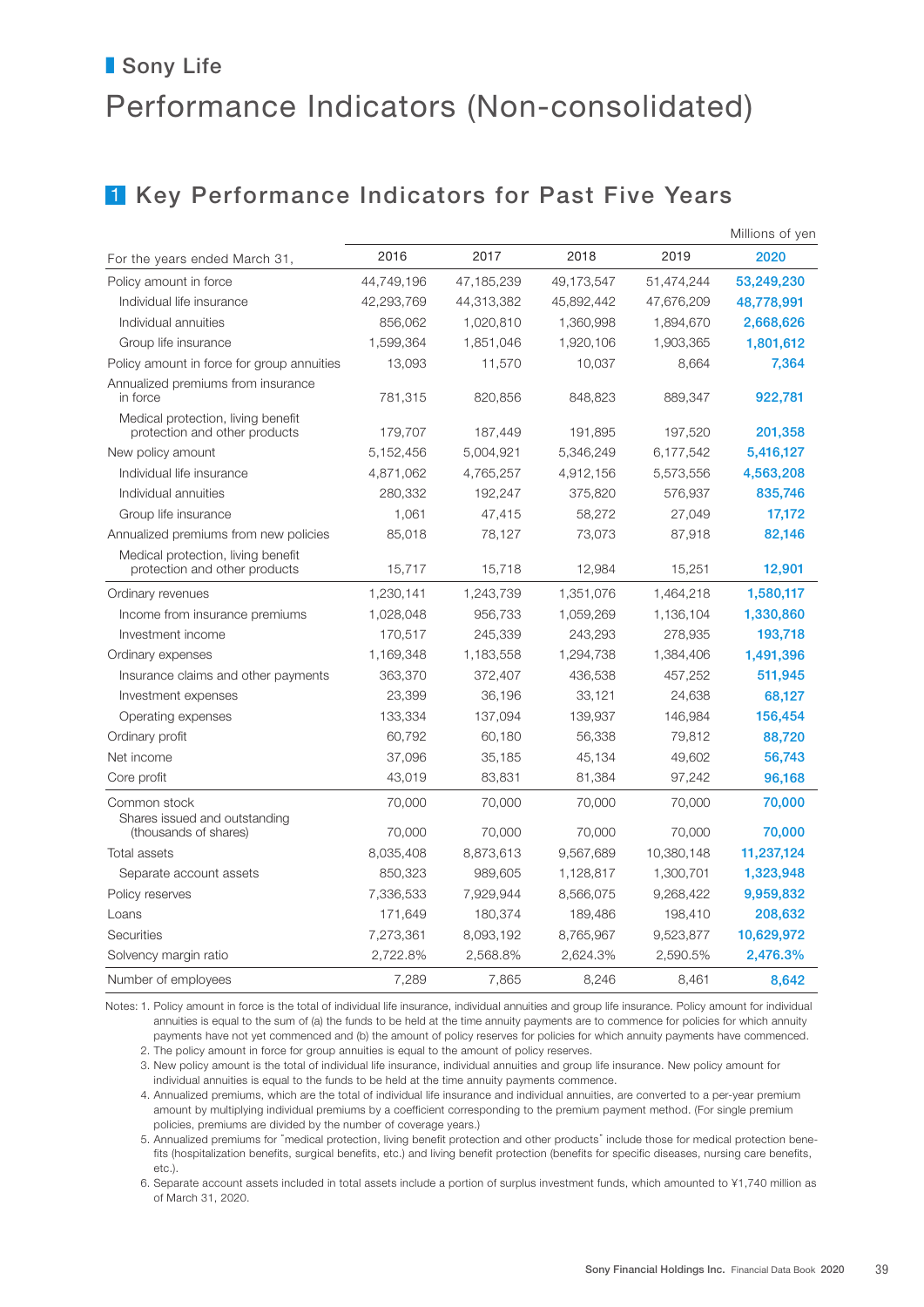# 2 Key Performance Indicators

### 2-01 Policy amount in force and new policy amount

**Policy amount in force Contract Contract Contract Contract Contract Contract Contract Contract Contract Contract Contract Contract Contract Contract Contract Contract Contract Contract Contract Contract Contract Contrac** 

|                      |           | 2019           |            |                | 2020          |                       |            |                      |  |  |
|----------------------|-----------|----------------|------------|----------------|---------------|-----------------------|------------|----------------------|--|--|
|                      |           | Comparison to  |            | Comparison to  |               | <b>Comparison to</b>  |            | <b>Comparison to</b> |  |  |
| As of March 31,      | Number    | March 31, 2018 | Amount     | March 31, 2018 | <b>Number</b> | March 31, 2019 Amount |            | March 31, 2019       |  |  |
| Individual life      |           |                |            |                |               |                       |            |                      |  |  |
| insurance            | 7,513,563 | 102.7%         | 47,676,209 | 103.9%         | 7,708,641     | 102.6%                | 48,778,991 | 102.3%               |  |  |
| Individual annuities | 334,433   | 132.4          | 894,670. ا | 139.2          | 452.214       | 135.2                 | 2,668,626  | 140.8                |  |  |
| Group life insurance |           |                | .903,365   | 99.1           |               |                       | 1,801,612  | 94.7                 |  |  |
| Group annuities      |           |                | 8.664      | 86.3           |               |                       | 7.364      | 85.0                 |  |  |
|                      |           |                |            |                |               |                       |            |                      |  |  |

Notes: 1. The policy amount in force for individual annuities is equal to the sum of (a) the funds to be held at the time annuity payments are to commence for policies for which annuity payments have not yet commenced and (b) the amount of policy reserves for policies for which annuity payments have commenced.

2. The policy amount in force for group annuities is equal to the amount of policy reserves.

#### New policy amount  $\blacksquare$  New policy amount  $\blacksquare$ 2019 For the year ended March 31, Number Comparison to previous year Amount Comparison to previous year Amount, of which, new policies Amount, of which, increase from conversion Individual life insurance 520,620 108.7% 5,573,556 113.5% 5,573,556 ̶ Individual annuities 88,566 144.3 576,937 153.5 576,937 ̶ Group life insurance  $\qquad \qquad \qquad \qquad$  27,049  $\qquad$  46.4  $\qquad$  27,049 Group annuities

|                              |               | 2020                                  |           |                                |                                      |                                                  |  |  |  |  |
|------------------------------|---------------|---------------------------------------|-----------|--------------------------------|--------------------------------------|--------------------------------------------------|--|--|--|--|
| For the year ended March 31, | <b>Number</b> | <b>Comparison to</b><br>previous year | Amount    | Comparison to<br>previous year | Amount, of<br>which, new<br>policies | Amount, of<br>which, increase<br>from conversion |  |  |  |  |
| Individual life insurance    | 509.584       | 97.9%                                 | 4,563,208 | 81.9%                          | 4,563,208                            |                                                  |  |  |  |  |
| Individual annuities         | 126.758       | 143.1                                 | 835,746   | 144.9                          | 835,746                              |                                                  |  |  |  |  |
| Group life insurance         |               |                                       | 17.172    | 63.5                           | 17.172                               |                                                  |  |  |  |  |
| Group annuities              |               |                                       |           |                                |                                      |                                                  |  |  |  |  |

Millions of yen, %

Notes: 1. The new policy amount including increase from conversion for individual annuities is equal to the funds held at the time annuity payments commence.

2. The new policy amount for group annuities is equal to the sum of the initial premium payments.

## 2-02 Annualized premiums

#### **Policy amount in force Millions of yen, 8** and 7 and 7 and 7 and 7 and 7 and 7 and 7 and 7 and 7 and 7 and 7 and 7 and 7 and 7 and 7 and 7 and 7 and 7 and 7 and 7 and 7 and 7 and 7 and 7 and 7 and 7 and 7 and 7 and 7 an

|                                                                  |         | 2019           | 2020    |                      |  |  |
|------------------------------------------------------------------|---------|----------------|---------|----------------------|--|--|
|                                                                  |         | Comparison to  |         | <b>Comparison to</b> |  |  |
| As of March 31,                                                  | Amount  | March 31, 2018 | Amount  | March 31, 2019       |  |  |
| Individual life insurance                                        | 836.267 | 103.6%         | 852.794 | 102.0%               |  |  |
| Individual annuities                                             | 53.079  | 128.3          | 69,986  | 131.9                |  |  |
| Total                                                            | 889.347 | 104.8          | 922.781 | 103.8                |  |  |
| Medical protection, living benefit protection and other products | 197.520 | 102.9          | 201.358 | 101.9                |  |  |

|  | New policies |
|--|--------------|
|  |              |

| New policies                                                     |        |               |        | Millions of yen, %   |
|------------------------------------------------------------------|--------|---------------|--------|----------------------|
|                                                                  | 2019   |               | 2020   |                      |
|                                                                  |        | Comparison to |        | <b>Comparison to</b> |
| For the years ended March 31,                                    | Amount | previous year | Amount | previous year        |
| Individual life insurance                                        | 74.702 | 116.9%        | 63.496 | 85.0%                |
| Individual annuities                                             | 13.216 | 143.7         | 18,650 | 141.1                |
| Total                                                            | 87.918 | 120.3         | 82.146 | 93.4                 |
| Medical protection, living benefit protection and other products | 15.251 | 117.5         | 12.901 | 84.6                 |

Notes: 1. Annualized premiums refer to an amount that is calculated by multiplying individual premium amounts by a coefficient that differs depending on the premium payment methods, thereby converting the figure to a per-year premium. (For single premium policies,

premiums are divided by the number of coverage years.)<br>2. Annualized premiums for "medical protection, living benefit protection and other products" include those for medical protection bene-<br>fits (hospitalization benefits care benefits, etc.)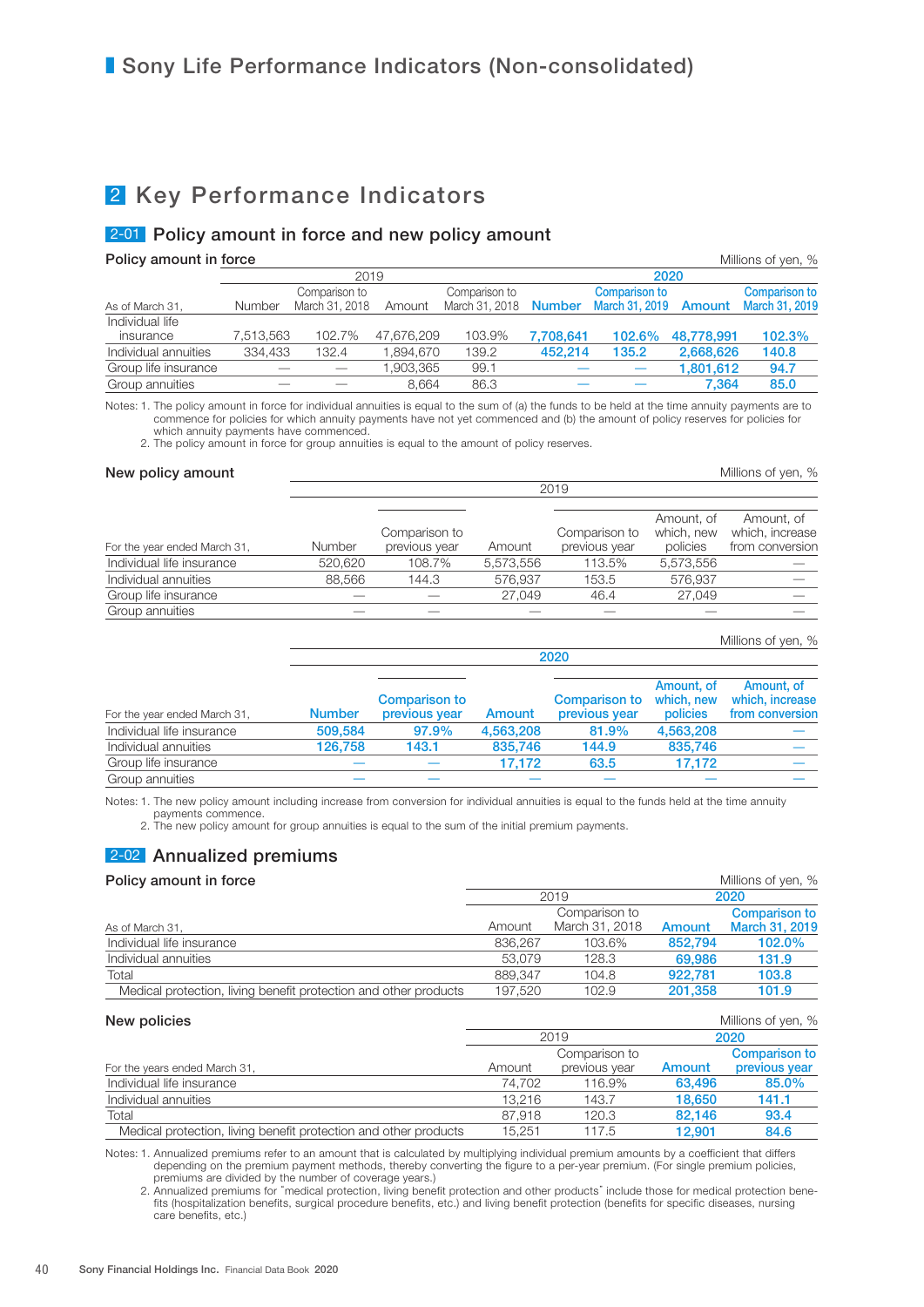### 2-03 Policy amount in force and new policy amount by product

**Policy amount in force by product** Millions of yen

| $\frac{1}{2}$ . Since the single state in the side of $\frac{1}{2}$                                     |                     | 2019                 |                     | 2020                 |
|---------------------------------------------------------------------------------------------------------|---------------------|----------------------|---------------------|----------------------|
| As of March 31,                                                                                         | Number              | Amount               | <b>Number</b>       | <b>Amount</b>        |
| Individual life insurance products                                                                      |                     |                      |                     |                      |
| Pure death-protection insurance                                                                         | 5,814,145           | 44,066,490           | 6,005,350           | 45,055,464           |
| Variable life insurance (whole life type)                                                               | 836,700             | 4,319,548            | 830,917             | 4,235,777            |
| U.S. dollar-denominated whole life insurance<br>U.S. dollar-denominated single premium whole life       | 273,462             | 2,145,338            | 345,101             | 2,595,393            |
| insurance (non-notification type)                                                                       | 32,836              | 161,518              | 75,228              | 360,779              |
| U.S. dollar-denominated living benefit whole life<br>insurance (living standard type)                   | 86,726              | 482,670              | 140,684             | 793.998              |
| Modified payment whole life insurance                                                                   | 13,217              | 112,757              | 12,891              | 108,232              |
| Limited payment whole life insurance                                                                    | 332,374             | 2,587,955            | 327,030             | 2,537,455            |
| Family insurance                                                                                        | 1,130               | 10,230               | 1,116               | 10,068               |
| Interest rate-sensitive whole life insurance                                                            | 498,577             | 2,678,199            | 485,158             | 2,588,541            |
| Whole life insurance (no selection type)<br>Single premium whole life insurance (non-notification type) | 3,270<br>12,315     | 5,621<br>70,197      | 2,899<br>11,864     | 5,034<br>67,751      |
| Living benefit insurance (whole life type)                                                              | 502,744             | 1,668,691            | 490,981             | 1,615,889            |
| Living benefit whole life insurance (living standard type)                                              | 138,836             | 545,724              | 136,745             | 532,715              |
| Variable life insurance (term type)                                                                     | 12,713              | 683,486              | 15,422              | 857,489              |
| Family income insurance<br>Living standard insurance                                                    | 360,088<br>1,836    | 9,463,315<br>20,220  | 382,202<br>1,622    | 10,106,217<br>16,756 |
| Level premium plan term life insurance                                                                  | 73,420              | 1,428,493            | 71,332              | 1,377,408            |
| Decreasing term life insurance                                                                          | 68,253              | 1,254,085            | 67,860              | 1,241,608            |
| Living benefit insurance (term type)                                                                    | 86,844              | 742,013              | 86,468              | 726,590              |
| Living benefit term life insurance (living standard type)                                               | 93,286              | 812,735              | 105,068             | 914,384              |
| Living benefit decreasing term life insurance (living<br>standard type)                                 | 46,685              | 539,915              | 69,353              | 786,234              |
| Level premium plan term life insurance (non-smoker<br>preferred risk)                                   |                     |                      |                     |                      |
| Decreasing term life insurance (non-smoker preferred risk)                                              | 16,108<br>17,240    | 659,653<br>271,206   | 15,619<br>15,648    | 639,183<br>229,813   |
| Family income insurance (non-smoker preferred risk)                                                     | 35,717              | 779,823              | 32,688              | 673,489              |
| Increasing term life insurance                                                                          | 13                  | 1,685                | 8                   | 735                  |
| Long-term level premium plan term life insurance (with<br>disability benefit)                           | 65,177              | 3,221,774            | 61,912              | 3,066,430            |
| Level premium plan term life insurance with reduced<br>surrender value (disability / nursing care type) | 1,149               | 43.497               | 1,195               | 43,168               |
| Increasing term life insurance (reduced surrender value)                                                | 5,690               | 233,747              | 5,257               | 219,142              |
| Level premium plan term life insurance with no<br>surrender value                                       | 54,109              | 1,051,221            | 55,066              | 1,088,700            |
| Level premium plan term life insurance with no<br>surrender value (disability / nursing care type)      | 1,475               | 26,435               | 1,687               | 31,829               |
| Level premium plan term life insurance with accident                                                    |                     |                      |                     |                      |
| coverage period<br>U.S. dollar-denominated level premium plan term life                                 | 2,922               | 547                  | 2,969               | 6,930                |
| insurance<br>Income protection insurance to cover three major                                           |                     |                      | 166                 | 10,063               |
| diseases                                                                                                | 26,535              | 20.449               | 27,440              | 21,014               |
| Semi-participating whole life nursing care insurance                                                    | 126,386             | 464,303              | 122,586             | 449,080              |
| Whole life nursing care insurance (reduced surrender value)                                             | 21,627              | 3,861                | 21,840              | 3,807                |
| Cancer insurance<br>Whole life cancer insurance (08)                                                    | 208,267<br>83,411   | 26,926<br>7,064      | 207,326<br>82,622   | 26,579<br>6,932      |
| Cancer hospitalization insurance                                                                        | 25,546              |                      | 23,454              |                      |
| Comprehensive medical insurance                                                                         | 1,559,079           | 585,456              | 1,493,925           | 561,118              |
| Comprehensive medical insurance (no surrender value) 18                                                 | 78,920              | 3,113                | 164,901             | 6,493                |
| Long-term comprehensive medical insurance<br>Semi-participating living standard insurance (joint type)  | 9,423<br>39         | 4,144<br>758         | 9,065<br>35         | 4,035<br>690         |
| Term riders and others                                                                                  | [486, 602]          | 6,928,096            | [466,866]           | 6,487,896            |
| Mixed insurance                                                                                         | 497,116             | 1,789,706            | 539,986             | 1,969,897            |
| Variable life insurance (limited term type)                                                             | 152,548             | 569,972              | 185,790             | 722,001              |
| U.S. dollar-denominated endowment insurance<br>U.S. dollar-denominated specialty endowment              | 24,157              | 80,847               | 39,870              | 133,798              |
| insurance                                                                                               | 9,391               | 54,676               | 12,276              | 73,201               |
| Endowment insurance                                                                                     | 242,279             | 893,455              | 234,858             | 854,313              |
| Semi-participating endowment insurance                                                                  | 56,653              | 148,181<br>42,572    | 53,738              | 140,232              |
| Specialty endowment insurance<br>Pure endowment insurance                                               | 12,088<br>1,202,302 | 1,820,012            | 13,454<br>1,163,305 | 46,350<br>1,753,629  |
| Educational endowment insurance                                                                         | 192,679             | 211,228              | 211,436             | 232,598              |
| Semi-participating educational endowment insurance                                                      | 1,009,623           | 1,608,784            | 951,869             | 1,521,031            |
| Total individual life insurance products                                                                | 7,513,563           | 47,676,209           | 7,708,641           | 48,778,991           |
| Individual annuity products                                                                             |                     |                      |                     |                      |
| Semi-participating individual annuities<br>Individual variable annuities                                | 79,100<br>242,958   | 333,067<br>1,478,311 | 79,271<br>359,620   | 328,769<br>2,251,080 |
| Others                                                                                                  | 12,375              | 83,291               | 13,323              | 88,776               |
| Total individual annuity products                                                                       | 334,433             | 1,894,670            | 452,214             | 2,668,626            |
| Group life insurance products                                                                           |                     |                      |                     |                      |
| Group term life insurance                                                                               | 135,882             | 158,961              | 136,148             | 154,000              |
| Group welfare term life insurance<br>Non-participating group welfare term life insurance                | 135,398             | 71,652               | 139,600             | 72,930               |
| Group credit life insurance                                                                             | 38,912<br>1,288,611 | 107,392<br>1,565,356 | 42,368<br>1,245,465 | 115,648<br>1,459,032 |
| Annuity payment rider                                                                                   | 8                   |                      | з                   | 0                    |
| Total group life insurance products                                                                     | 1,598,811           | 1,903,365            | 1,563,584           | 1,801,612            |
| Group annuity products                                                                                  |                     |                      |                     |                      |
| New-type corporate annuities<br>Defined contribution corporate annuities                                | 8,665<br>38,125     | 84<br>8,579          | 8,065               | 79                   |
| Total group annuity products                                                                            | 46,790              | 8,664                | 32,962<br>41,027    | 7,284<br>7,364       |
| Medical protection insurance (group type)                                                               |                     |                      |                     |                      |
| Reinsurance recipients                                                                                  |                     |                      |                     |                      |

Notes: 1. Term riders and others" includes, in addition to "term riders," "living benefit whole life policy riders" and "semi-participating lump-sum<br>2. The number of policies in force for "term riders and others" is exclud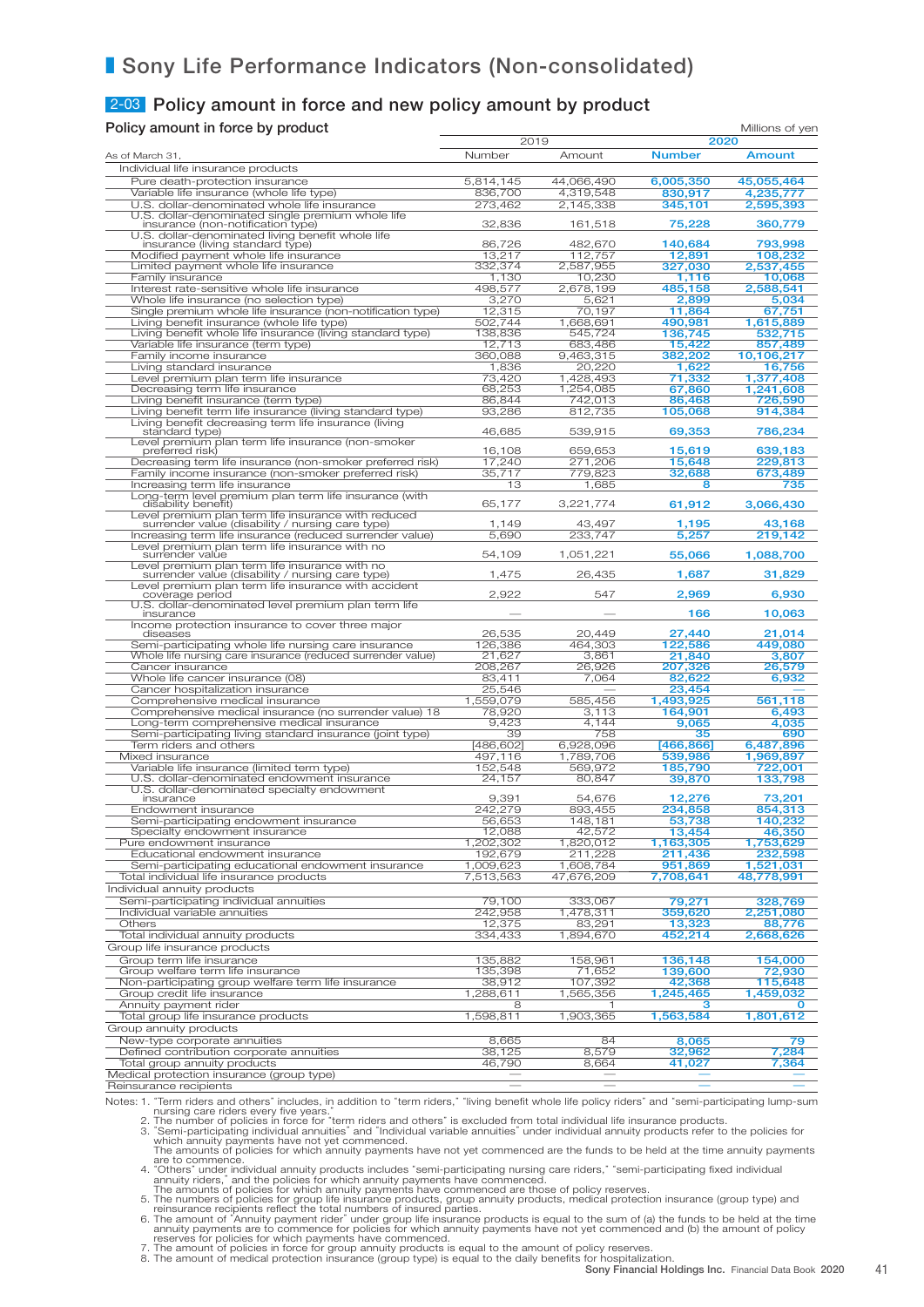### New policy amount by product and the state of the Millions of yen Millions of yen

|                                                                                                         | 2019      |           | 2020          |               |
|---------------------------------------------------------------------------------------------------------|-----------|-----------|---------------|---------------|
| For the years ended March 31,                                                                           | Number    | Amount    | <b>Number</b> | <b>Amount</b> |
| Individual life insurance products                                                                      |           |           |               |               |
| Pure death-protection insurance                                                                         | 435,999   | 5,311,248 | 416,279       | 4,223,519     |
| Variable life insurance (whole life type)                                                               | 11,998    | 53,113    | 12,889        | 65,531        |
| U.S. dollar-denominated whole life insurance                                                            | 72,322    | 534.509   | 79,635        | 596,503       |
| U.S. dollar-denominated single premium whole life                                                       |           |           |               |               |
| insurance (non-notification type)                                                                       | 18,777    | 93,337    | 42,942        | 199,848       |
| U.S. dollar-denominated living benefit whole life<br>insurance (living standard type)                   | 58,758    | 329,438   | 57,069        | 342,551       |
| Modified payment whole life insurance                                                                   |           |           |               |               |
| Limited payment whole life insurance                                                                    | 1,822     | 9,104     | 1,320         | 8,550         |
| Family insurance                                                                                        |           |           |               |               |
| Interest rate-sensitive whole life insurance                                                            | (1)       | (14)      | (7)           | (43)          |
| Whole life insurance (no selection type)                                                                | 8         | 9         |               |               |
| Single premium whole life insurance (non-notification type)                                             |           |           |               |               |
| Living benefit insurance (whole life type)                                                              | 1,460     | 5,436     | 1,149         | 4,853         |
| Living benefit whole life insurance (living standard type)                                              | 4,194     | 16,274    | 3,215         | 16,154        |
| Variable life insurance (term type)                                                                     | 6,807     | 393,758   | 3,222         | 199,333       |
| Family income insurance                                                                                 | 65,591    | 2,235,078 | 46,188        | 1,631,720     |
| Living standard insurance                                                                               |           |           |               |               |
| Level premium plan term life insurance                                                                  | 5,024     | 92.810    | 4,052         | 82,804        |
| Decreasing term life insurance                                                                          | 6,945     | 191,921   | 4,639         | 134,281       |
| Living benefit insurance (term type)                                                                    | 6,256     | 47,454    | 5,128         | 35,868        |
| Living benefit term life insurance (living standard type)                                               | 22,436    | 224,307   | 17,030        | 153,683       |
| Living benefit decreasing term life insurance (living<br>standard type)                                 | 24,254    | 283,816   | 24,841        | 291,308       |
| Level premium plan term life insurance (non-smoker<br>preferred risk)                                   | 1,316     | 59,540    | 808           | 37,672        |
| Decreasing term life insurance (non-smoker preferred risk)                                              |           |           |               |               |
| Family income insurance (non-smoker preferred risk)                                                     |           |           |               |               |
| Increasing term life insurance                                                                          |           |           |               |               |
| Long-term level premium plan term life insurance (with<br>disability benefit)                           | 4,336     | 207,090   | 673           | 24,094        |
| Level premium plan term life insurance with reduced<br>surrender value (disability / nursing care type) | 227       | 8,143     | 109           | 3,338         |
| Increasing term life insurance (reduced surrender value)                                                | 487       | 19,399    | 38            | 1,103         |
| Level premium plan term life insurance with no<br>surrender value                                       | 6.656     | 162,980   | 5,050         | 127,006       |
| Level premium plan term life insurance with no<br>surrender value (disability / nursing care type)      | 448       | 8,552     | 326           | 7,879         |
| Level premium plan term life insurance with accident<br>coverage period                                 | 2,922     | 547       | 106           | 16            |
| U.S. dollar-denominated level premium plan term life<br>insurance                                       |           |           | 168           | 10,177        |
| Income protection insurance to cover three major<br>diseases                                            | 2,586     | 1,934     | 2,326         | 1,765         |
| Semi-participating whole life nursing care insurance                                                    | 754       | 2,960     | 486           | 2,479         |
| Whole life nursing care insurance (reduced surrender                                                    |           |           |               |               |
| value)                                                                                                  | 1,292     | 76        | 1,200         | 99            |
| Cancer insurance                                                                                        | 5,971     | 579       | 5,754         | 572           |
| Whole life cancer insurance (08)                                                                        | 3,676     | 313       | 2,939         | 256           |
| Cancer hospitalization insurance                                                                        | 1,148     |           | 378           |               |
| Comprehensive medical insurance                                                                         | 17,810    | 4,130     | 2,990         | 1,669         |
| Comprehensive medical insurance (no surrender value) 18                                                 | 79,719    | 3,137     | 89,617        | 3,516         |
| Long-term comprehensive medical insurance                                                               |           |           | (1)           |               |
| Semi-participating living standard insurance (joint type)                                               |           |           |               |               |
| Term riders and others                                                                                  | [13, 497] | 321,504   | [9,984]       | 238,921       |
| Mixed insurance                                                                                         | 60,799    | 233,838   | 72,828        | 316,290       |
| Variable life insurance (limited term type)                                                             | 34,575    | 143,980   | 38,990        | 182,626       |
| U.S. dollar-denominated endowment insurance                                                             | 11,350    | 35,154    | 16,573        | 58,283        |
| U.S. dollar-denominated specialty endowment<br>insurance                                                | 2,391     | 11,470    | 3,334         | 23,012        |
| Endowment insurance                                                                                     | 9,866     | 34,440    | 10,774        | 40,814        |
| Semi-participating endowment insurance                                                                  | 850       | 3,294     | 916           | 3,740         |
| Specialty endowment insurance                                                                           | 1,767     | 5,498     | 2,241         | 7,814         |
| Pure endowment insurance                                                                                | 23,822    | 28,468    | 20,477        | 23,399        |
| Educational endowment insurance                                                                         | 23,823    | 28,469    | 20,474        | 23,394        |
| Semi-participating educational endowment insurance                                                      | (1)       | (0)       | 3.            |               |
| Total individual life insurance products                                                                | 520,620   | 5,573,556 | 509,584       | 4,563,208     |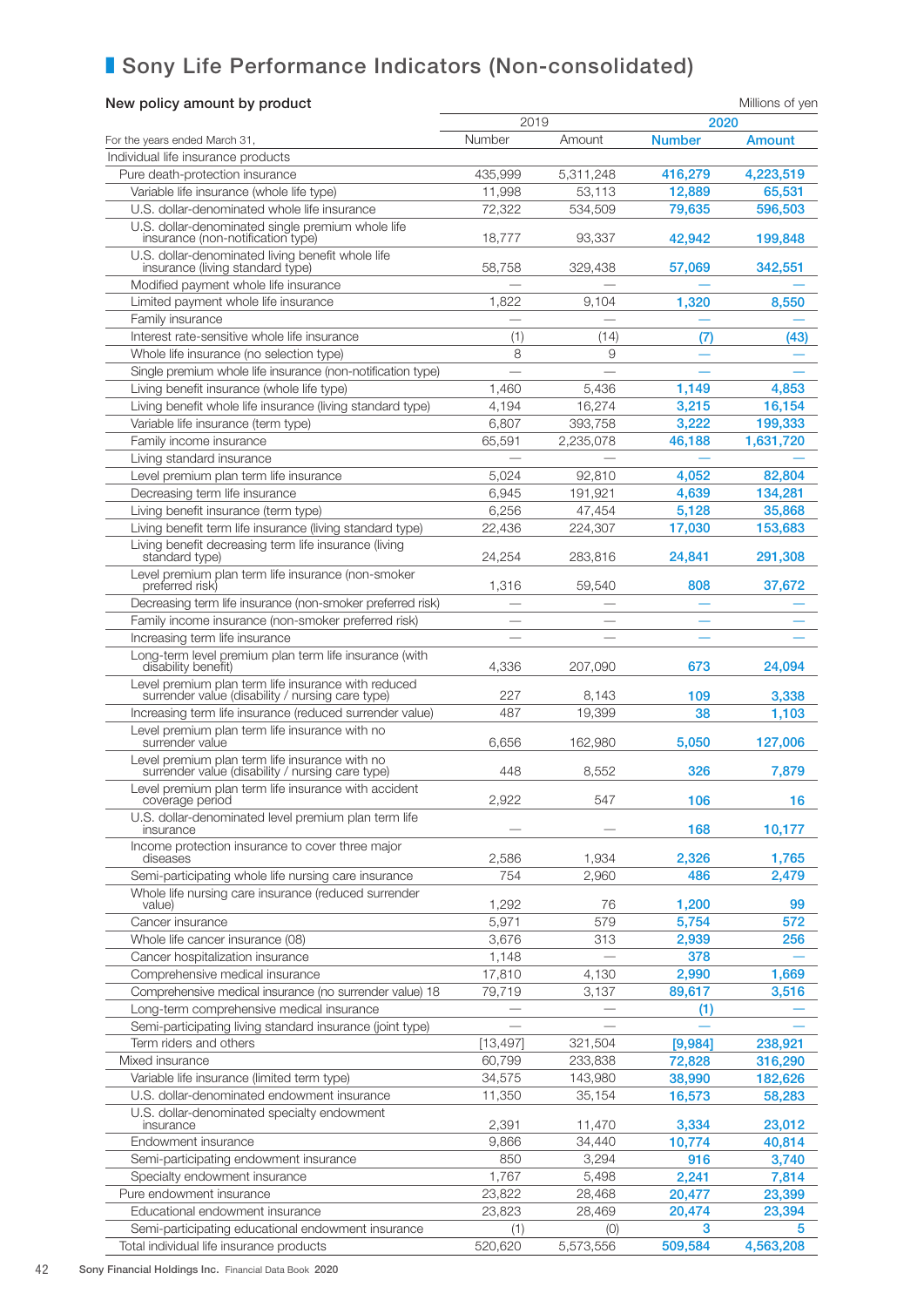| Individual annuity products                         |        |         |         |         |
|-----------------------------------------------------|--------|---------|---------|---------|
| Semi-participating individual annuities             | 2,002  | 6,676   | 2,532   | 8,594   |
| Individual variable annuities                       | 86,564 | 570,261 | 124,226 | 827,151 |
| <b>Others</b>                                       |        |         |         |         |
| Total individual annuity products                   | 88,566 | 576,937 | 126,758 | 835,746 |
| Group life insurance products                       |        |         |         |         |
| Group term life insurance                           | 715    | 48      |         |         |
| Group welfare term life insurance                   | 7,701  | 2,877   | 1,646   | 2,985   |
| Non-participating group welfare term life insurance | 9,981  | 24,123  | 5,204   | 14,186  |
| Group credit life insurance                         |        |         |         |         |
| Annuity payment rider                               |        |         |         |         |
| Total group life insurance products                 | 18,397 | 27,049  | 6,850   | 17,172  |
| Group annuity products                              |        |         |         |         |
| New-type corporate annuities                        |        |         |         |         |
| Defined contribution corporate annuities            |        |         |         |         |
| Total group annuity products                        |        |         |         |         |
| Medical protection insurance (group type)           |        |         |         |         |
| Reinsurance recipients                              |        |         |         |         |

Notes: 1. "Term riders and others" includes, in addition to "term riders," "living benefit whole life policy riders" and "semi-participating lump-sum

nursing care riders every five years." 2. The number of policies in force for "Term riders and others" is excluded from total individual life insurance products.

3. Figures for individual annuity products show the funds to be held at the time annuity payments are to commence.

 4. The number of new policies for group life insurance products, group annuity products, medical protection insurance (group type) and reinsurance recipients reflect the total number of insured parties.

5. The new policy amount for group annuity products is equal to the sum of the initial premium payments.

6. The amount of medical protection insurance (group type) is equal to the daily benefits for hospitalization.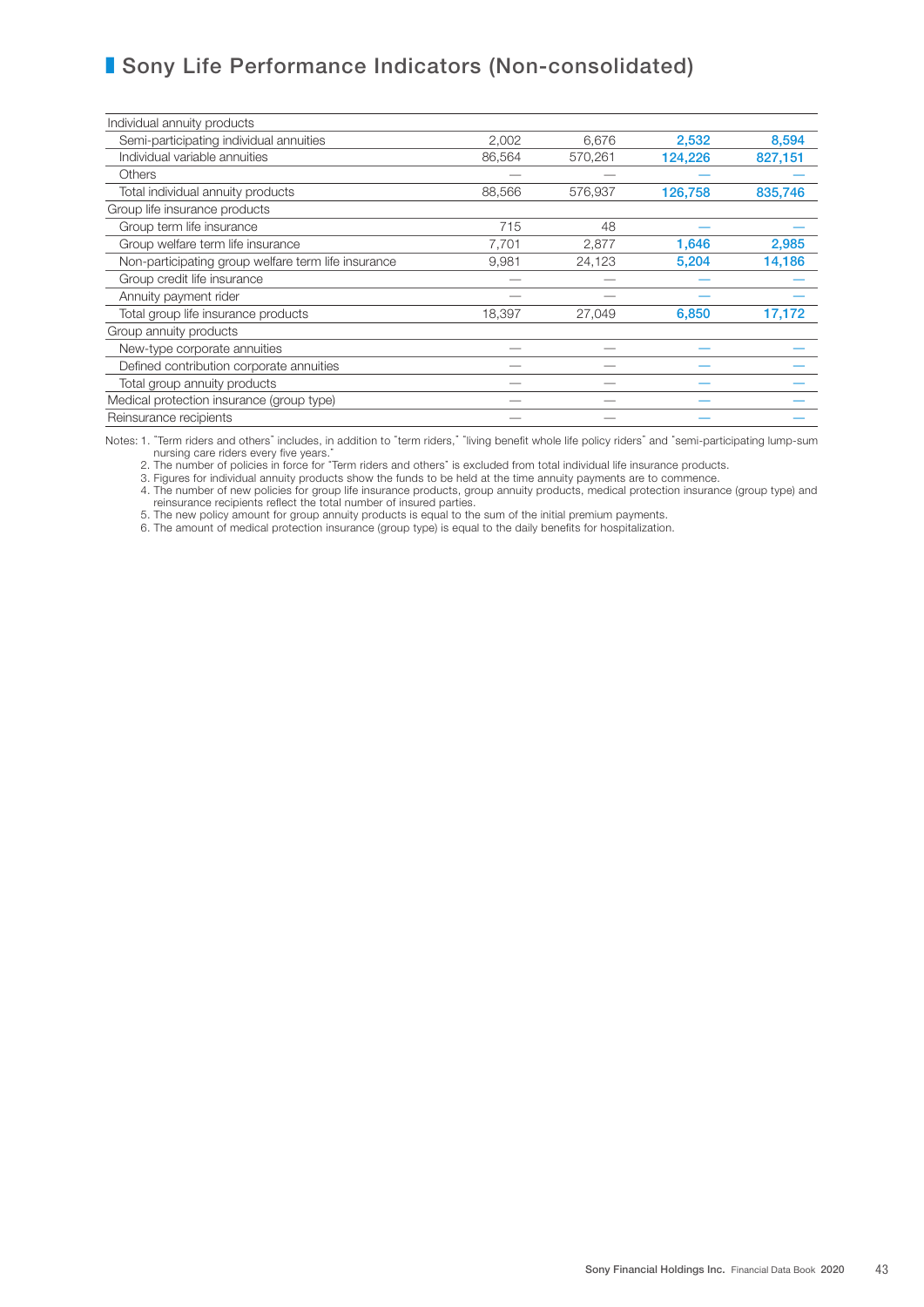### **2-04** Policy amount in force by insurance function

|                                         |               | Millions of yen |
|-----------------------------------------|---------------|-----------------|
| As of March 31,                         | 2019          | 2020            |
| Death protection                        |               |                 |
| Ordinary death                          |               |                 |
| Individual life insurance               | 45,856,197    | 47,025,362      |
| Individual annuities                    | [390, 782]    | [488,900]       |
| Group life insurance                    | 1,903,363     | 1,801,611       |
| Group annuities                         |               |                 |
| Total, including others                 | 47,759,561    | 48,826,973      |
| Accidental death                        |               |                 |
| Individual life insurance               | [6, 157, 420] | [5,952,344]     |
| Individual annuities                    |               |                 |
| Group life insurance                    | [317]         | $[293]$         |
| Group annuities                         |               |                 |
| Total, including others                 | [6, 157, 737] | [5,952,638]     |
| Death protection with other conditions  |               |                 |
| Individual life insurance               | [1,048,780]   | [984, 961]      |
| Individual annuities                    |               |                 |
| Group life insurance                    |               |                 |
| Group annuities                         |               |                 |
| Total, including others                 | [1,048,780]   | [984, 961]      |
| Living protection                       |               |                 |
| Maturity and living benefits            |               |                 |
| Individual life insurance               | 1,820,012     | 1,753,629       |
| Individual annuities                    | 1,812,211     | 2,580,564       |
| Group life insurance                    |               |                 |
| Group annuities                         |               |                 |
| Total, including others                 | 3,632,223     | 4,334,193       |
| Annuities                               |               |                 |
| Individual life insurance               |               |                 |
| Individual annuities                    | [214, 623]    |                 |
|                                         |               | [297, 101]      |
| Group life insurance<br>Group annuities | [0]           | [0]             |
| Total, including others                 |               | [297, 101]      |
| Others                                  | [214, 624]    |                 |
|                                         |               |                 |
| Individual life insurance               |               |                 |
| Individual annuities                    | 82,458        | 88,062          |
| Group life insurance                    |               | $\Omega$        |
| Group annuities                         | 8,664         | 7,364           |
| Total, including others                 | 91,124        | 95,427          |
| Hospitalization protection              |               |                 |
| Accidental hospitalization              |               |                 |
| Individual life insurance               | [17, 965]     | [17, 719]       |
| Individual annuities                    |               |                 |
| Group life insurance                    | $[34]$        | $[37]$          |
| Group annuities                         |               |                 |
| Total, including others                 | [17,999]      | [17, 756]       |
| Disease hospitalization                 |               |                 |
| Individual life insurance               | [17,965]      | [17, 719]       |
| Individual annuities                    |               |                 |
| Group life insurance                    |               |                 |
| Group annuities                         |               |                 |
| Total, including others                 | [17,965]      | [17, 719]       |
| Hospitalization with other conditions   |               |                 |
| Individual life insurance               | [6, 818]      | [6, 716]        |
| Individual annuities                    |               |                 |
| Group life insurance                    |               |                 |
| Group annuities                         |               |                 |
| Total, including others                 | [6, 818]      | [6, 716]        |

Notes: 1. Figures in [ ] show additional coverage and rider coverage attached to primary policies.

However, ordinary death protection including "term riders and others" is recorded under primary coverage.<br>2. Figures for "Maturity and living benefits" of living protection show the funds to be held at the time annuity pay

3. Figures for annuities within living protection show annual annuity amounts.

 4. Figures for "Others" within living protection show policy reserves for individual annuities (after commencement of annuity payments), group life insurance (after commencement of annuity payments of annuities payment rider) and group annuities.

5. Figures for hospitalization protection show the daily benefits for hospitalization.<br>6. Figures for "Total, including others" in "Disease hospitalization" within hospitalization protection show the total of primary cover and rider coverage.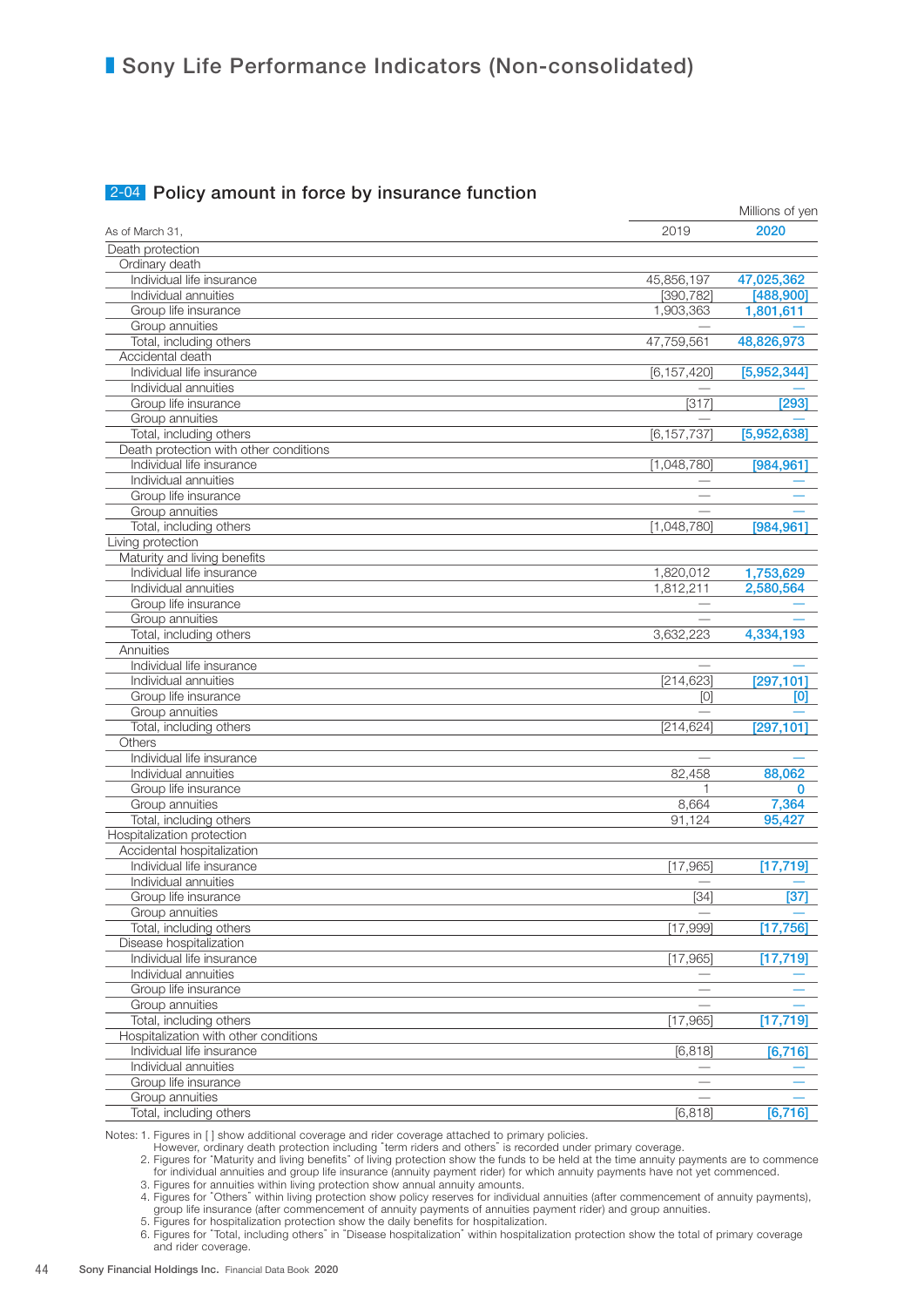## 2-05 Number of policies in force by insurance function

| As of March 31,           | 2019      | 2020      |
|---------------------------|-----------|-----------|
| Disability protection     |           |           |
| Individual life insurance | 839,097   | 910,654   |
| Individual annuities      |           |           |
| Group life insurance      | 15,879    | 16,709    |
| Group annuities           |           |           |
| Total, including others   | 854,976   | 927,363   |
| Surgery protection        |           |           |
| Individual life insurance | 1,710,024 | 1,727,406 |
| Individual annuities      |           |           |
| Group life insurance      |           |           |
| Group annuities           |           |           |
| Total, including others   | 1,710,024 | 1,727,406 |
|                           |           |           |

### 2-06 Policy amount in force by type of individual life insurance and individual annuities

|                                                                     |            | Millions of yen |
|---------------------------------------------------------------------|------------|-----------------|
| As of March 31,                                                     | 2019       | 2020            |
| Pure death-protection insurance                                     |            |                 |
| Whole life insurance                                                | 10,468,906 | 11,215,860      |
| Whole life insurance with term rider                                |            |                 |
| Term life insurance                                                 | 20,550,373 | 21,178,687      |
| Total, including others                                             | 44,066,490 | 45,055,464      |
| Mixed insurance                                                     |            |                 |
| Endowment insurance                                                 | 1,122,485  | 1,128,344       |
| Endowment insurance with term rider                                 |            |                 |
| Term life insurance with living benefits                            |            |                 |
| Total, including others                                             | 1,789,706  | 1,969,897       |
| Pure endowment insurance                                            | 1,820,012  | 1,753,629       |
| Annuity products                                                    |            |                 |
| Individual annuities                                                | 1,894,670  | 2,668,626       |
| Riders for disaster and disease                                     |            |                 |
| Rider to cover accidental death                                     | 2,846,778  | 2,732,267       |
| Injury rider                                                        | 2,870,818  | 2,778,957       |
| Comprehensive protection riders covering hospitalization            | 389        | 371             |
| Comprehensive protection riders covering hospitalization for family | 14         | 13              |
| Comprehensive protection riders covering lifestyle-related disease  | 42         | 40              |
| Medical treatment rider for adults                                  | 1,093      | 1,038           |
| Medical treatment rider for women                                   | 1,145      | 1,090           |
| Lifestyle diseases medical treatment rider                          | 13         | 12              |
| New medical treatment rider for women                               | 3          | 3               |
| Cancer rider                                                        | 273        | 283             |
| Rider to cover initial period of hospitalization                    | 6,667      | 6,391           |
| Rider to cover hospitalization due to three diseases                | 104        | 212             |

Notes: 1. The amount of individual annuities is equal to the sum of (a) the funds to be held at the time annuity payments are to commence for policies for which annuity payments have not yet commenced and (b) the amount of policy reserves for policies for which payments have commenced.

2. Figures for hospitalization protection show the daily benefits for hospitalization.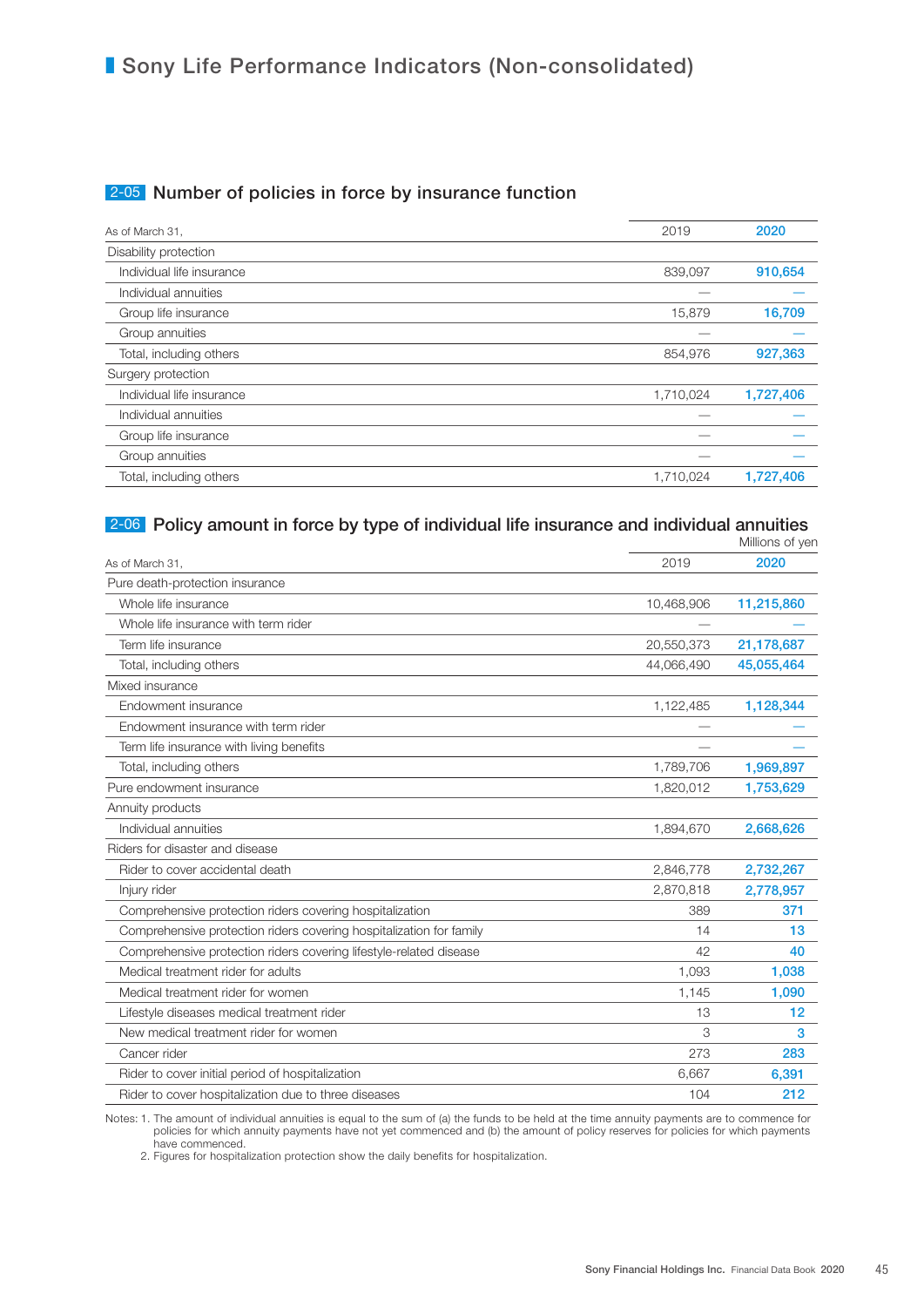### 2-07 Annualized premiums from insurance in force by type of individual life insurance and Individual annuities

|                                                                     |         | Millions of yen |
|---------------------------------------------------------------------|---------|-----------------|
| For the years ended March 31,                                       | 2019    | 2020            |
| Pure death-protection insurance                                     |         |                 |
| Whole life insurance                                                | 176,106 | 194,493         |
| Whole life insurance with term rider                                |         |                 |
| Term life insurance                                                 | 197,617 | 195,692         |
| Total, including others                                             | 599,582 | 615,470         |
| Mixed insurance                                                     |         |                 |
| Endowment insurance                                                 | 49,758  | 49,591          |
| Endowment insurance with term rider                                 |         |                 |
| Term life insurance with living benefits                            |         |                 |
| Total, including others                                             | 75,934  | 81,710          |
| Pure endowment insurance                                            | 134,322 | 129,220         |
| Annuity products                                                    |         |                 |
| Individual annuities                                                | 53,079  | 69,986          |
| Riders for disaster and disease                                     |         |                 |
| Rider to cover accidental death                                     | 1,099   | 1,052           |
| Injury rider                                                        | 1.547   | 1,495           |
| Comprehensive protection riders covering hospitalization            | 1,513   | 1,433           |
| Comprehensive protection riders covering hospitalization for family | 109     | 100             |
| Comprehensive protection riders covering lifestyle-related disease  | 108     | 103             |
| Medical treatment rider for adults                                  | 3,964   | 3,764           |
| Medical treatment rider for women                                   | 3,492   | 3,318           |
| Lifestyle diseases medical treatment rider                          | 65      | 62              |
| New medical treatment rider for women                               | 25      | 24              |
| Cancer rider                                                        | 489     | 511             |
| Rider to cover initial period of hospitalization                    | 5,182   | 4,967           |
| Rider to cover hospitalization due to three diseases                | 185     | 374             |
| Total, including others                                             | 26,428  | 26,392          |
|                                                                     |         |                 |

Note: Annualized premiums refer to an amount that is calculated by multiplying individual premium amounts by a coefficient that differs depending on the premium payment methods, thereby converting the figure to a per-year premium. (For single premium policies, premiums are divided by the number of coverage years.)

## 2-08 Dividends to policyholders

#### 1. Standard dividend yields for semi-participating individual life insurance and individual annuities with policyholder dividends every five years

|                                                              |      | $\%$ |
|--------------------------------------------------------------|------|------|
| For the years ended March 31,                                | 2019 | 2020 |
| Level-premium                                                |      |      |
| Assumed interest rates of 1,00% or less                      | 0.65 | 0.65 |
| Assumed interest rates of more than 1.00%, and 2.00% or less | 1.50 | 1.50 |
| Assumed interest rates of more than 2,00%                    | 1.35 | 1.35 |
| Single premium and others                                    |      |      |
| Assumed interest rates of 0.85% or less                      | 0.30 | 0.30 |
| Assumed interest rates of more than 0.85%, and 2.00% or less | 1.15 | 1.15 |
| Assumed interest rates of more than 2,00%                    | 1.00 | 1.00 |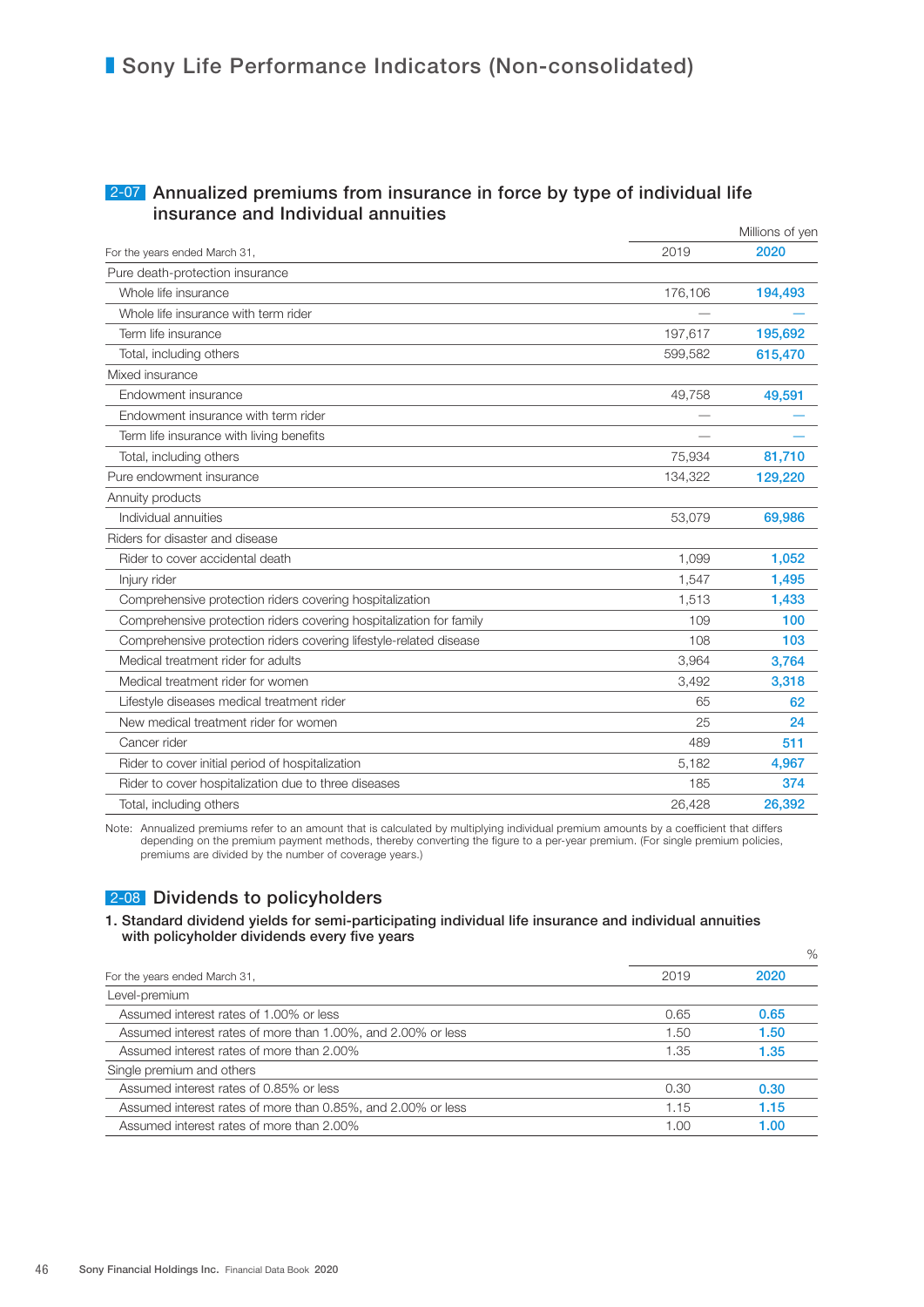#### 2. The following is an example of policyholder dividends for Sony Life's semi-participating whole life nursing care insurance (before nursing care annuity payments commence) using figures for the fiscal year ended March 31, 2020.

<Example> Semi-participating whole life nursing care insurance (before nursing care annuity payments commence) Entered at age 30, male, single premium, 10x death benefit, basic care annuity amount of ¥0.5 million (Sales discontinued in July 2016) %, Years, Yen

| Contract date | Assumed interest rate | Years elapsed | Ongoing policy | Policies to which nursing<br>care applies, ending at<br>death of policyholder |
|---------------|-----------------------|---------------|----------------|-------------------------------------------------------------------------------|
| Nov. 2, 2015  | 1.00%                 | 5 vears       | 34.432         | 34.432                                                                        |
| Nov. 2, 2014  | .00                   |               |                | 5.873                                                                         |
| Nov. 2, 2013  | 00.1                  |               |                | 11.793                                                                        |
| Nov. 2, 2012  | '.50                  |               |                |                                                                               |
| Nov. 2, 2011  | 1.50                  |               |                |                                                                               |
| Nov. 2, 2010  | .50                   |               |                |                                                                               |

Notes: 1. The "Policies to which nursing care applies, ending at death of policyholder" column shows the amount receivable for nursing care or upon death.

The number of years elapsed is the number through November 2, 2020.<br>2. The amount of policyholders' dividends above is the sum of the prorated dividend amount (policy reserve × dividend participation<br>ratio) and interest th

Dividend participation ratio = Standard dividend yield – Assumed interest rate

#### 3. Standard dividend yield on group annuities

The standard dividend yield on group annuities is 0.70%, using figures for the fiscal year ended March 31, 2020.

Note: Dividend participation is calculated as follows:

Dividend amount = Policy reserves  $\times$  Dividend participation ratio

Dividend participation ratio = Standard dividend yield – Assumed interest rate

4. For group term life insurance and other products, a reserve for policyholders' dividends is accumulated in accordance with each product's characteristics.

# 3 Indicators for Insurance Policies

### 3-01 Increase ratio of policy amount in force

|                               |       | $\%$  |
|-------------------------------|-------|-------|
| For the years ended March 31, | 2019  | 2020  |
| Individual life insurance     | 3.9   | 2.3   |
| Individual annuities          | 39.2  | 40.8  |
| Group life insurance          | (0.9) | (5.3) |
| Group annuities               | (13.7 | 15.0  |

### 3-02 Average policy amount for new policies and policies in force (individual life insurance)

|                                             |       | I housands of ven |
|---------------------------------------------|-------|-------------------|
| For the years ended March 31.               |       | 2020              |
| Average policy amount for new policies      |       | 8.954             |
| Average policy amount for policies in force | 6.345 | 6.327             |

Note: The above figures do not include the increase from the conversion for average policy amount for new policies.

### 3-03 Ratio of new policy amount (to policy amount in force at the beginning of the fiscal year)

|                               |      | $\%$ |
|-------------------------------|------|------|
| For the years ended March 31, | 2019 | 2020 |
| Individual life insurance     |      |      |
| Individual annuities          | 45.1 | 46.  |
| Group life insurance products |      |      |

Note: The above figures do not include the increase from the conversion.

### 3-04 Lapse and surrender rate (to policy amount in force at the beginning of the fiscal year)

The lapse and surrender rate is expressed as a ratio calculated by dividing the amounts of lapses and surrenders modified for decreases, increases or reinstatements by the total policy amount in force at the beginning of the fiscal year.

|                               |      | $\overline{\phantom{a}}$ |
|-------------------------------|------|--------------------------|
| For the years ended March 31, |      | 2020                     |
| Individual life insurance     | 6.37 | 4.86                     |
| Individual annuities          | 3.24 | 3.26                     |
| Subtotal                      | 6.28 | 4.80                     |
| Group life insurance          | 4.39 |                          |

 $O<sub>6</sub>$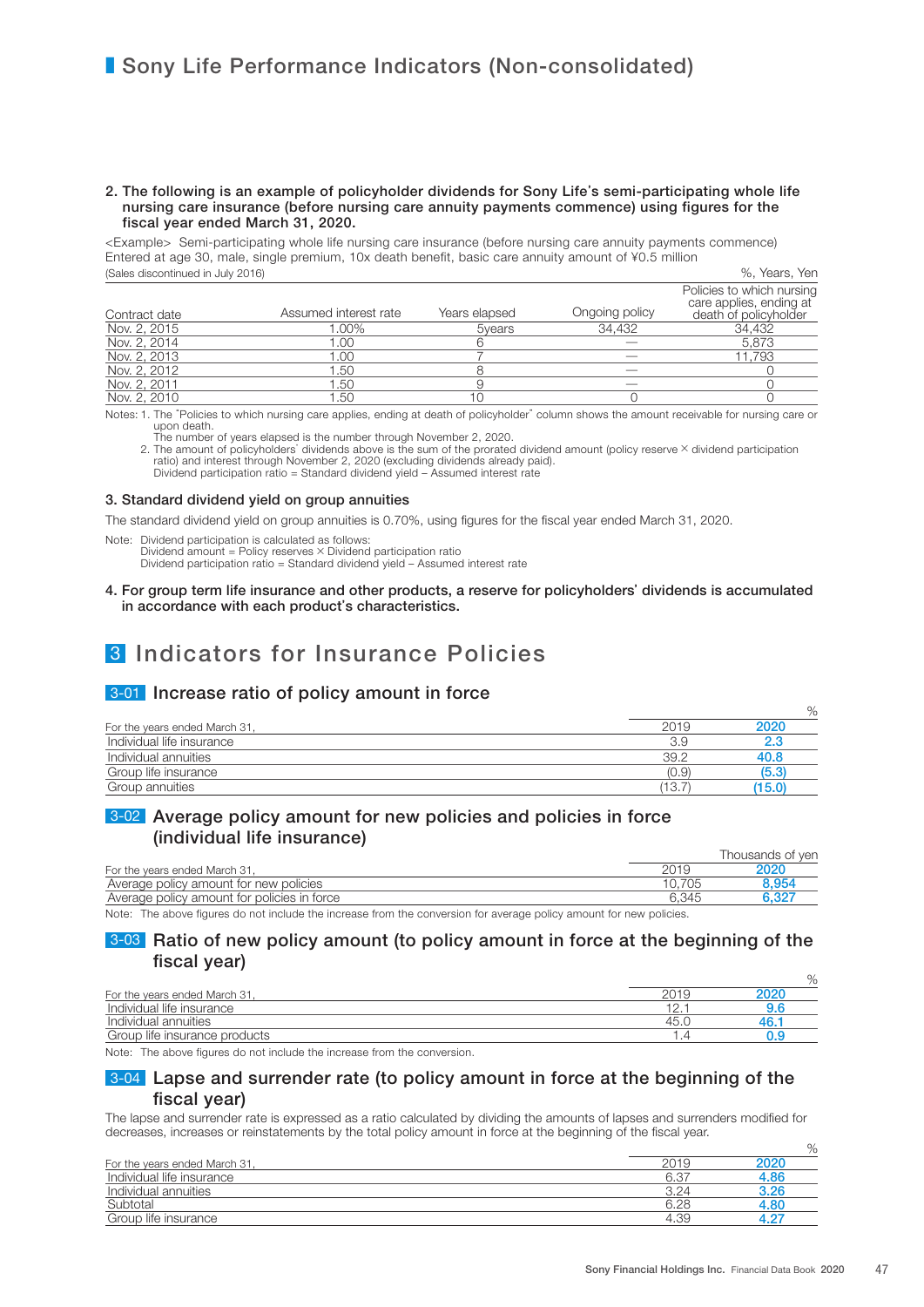The following lapse and surrender rate is expressed as a ratio calculated by dividing the amounts of lapses and surrenders not modified for decreases, increases or reinstatements by the total policy amount in force at the beginning of the fiscal year.

|                                                  |      | $\%$ |
|--------------------------------------------------|------|------|
| For the years ended March 31                     |      |      |
| Individual life insurance + Individual annuities | 06.ر |      |

### 3-05 Average premium for new policies of individual life insurance (monthly payment contracts)

|                                   |     | Yen  |
|-----------------------------------|-----|------|
| For the years ended March 31,     |     |      |
| Average premiums for new policies | 41' | .782 |

Note: The above figures do not include increase from conversion.

### 3-06 Mortality rate (individual life insurance: primary coverage)

|                               |     | $\%$ |
|-------------------------------|-----|------|
| For the years ended March 31, |     | 2020 |
| Based on number of policies   | .85 | l Q1 |
| Based on policy amount        | .62 |      |

### 3-07 Incidence rates of riders (individual life insurance)

|                                                      |                       |               |                       | $\%$                 |
|------------------------------------------------------|-----------------------|---------------|-----------------------|----------------------|
|                                                      |                       | 2019          |                       | 2020                 |
| For the years ended March 31,                        | Number of<br>policies | Policy amount | Number of<br>policies | <b>Policy amount</b> |
| Accidental death protection                          | 0.116                 | 0.112         | 0.087                 | 0.110                |
| Disability protection                                | 0.107                 | 0.039         | 0.106                 | 0.124                |
| Accidental hospitalization protection                | 3.868                 | 94.632        | 4.048                 | 99,089               |
| Disease hospitalization protection                   | 39.299                | 650.664       | 40.973                | 653,695              |
| Lifestyle-related disease hospitalization protection | 17.950                | 445.180       | 19.624                | 449.901              |
| Disease and accidental surgery protection            | 51.345                |               | 55,685                |                      |
| Lifestyle-related disease surgery protection         | 14.430                |               | 16.085                |                      |

## 3-08 Operating expense ratio (to insurance premiums)

|                               | 7C   |
|-------------------------------|------|
| For the years ended March 31, | 2020 |
| Operating expense ratio       |      |

 $\sim$ 

# 4 Indicators Related to Asset Management (General Account)

## 4-01 Overview of asset management (general account)

#### Status of asset management for the fiscal year ended March 31, 2020

#### (1) Investment Environment

The Japanese economy slowed down during the fiscal year ended March 31, 2020. Although the first half of the fiscal year saw a moderate economic growth, the growth decelerated during the October-December quarter due to the impact of natural disasters and the consumption tax hike. The global spread of novel coronavirus infections (COVID-19) in the January-March quarter led to the further weakening of the domestic economy. Meanwhile, prices rose for 39 consecutive months with March core CPI rising 0.4% year on year. The October-December real GDP\* shrank 1.8% (annual rate: negative 7.1%) as downward pressures were applied by a 2.8% year-on-year drop in private consumption and a 4.6% year-on-year decline in capital expen-<br>diture.<br>Yields on the bond market rose with fluctuations. 10-year Japanese government bond (JGB) y

half of the fiscal year as concerns grew over economic recessions caused by the U.S.-China trade friction. The subsequent progress in the U.S.-China trade talks ignited expectations for a global economic turnaround, leading to the higher yields. In February, though, JGB yields dipped as demands for JGBs, which were deemed safe assets, grew amid the spread of COVID-19. The yields, however, again trended upward as investors cashed out their JGB holdings to meet the increasing needs for cash on hand. The 10-year JGB yield as of March 31, 2020, was 0.031% (up 0.113 percentage points from a year earlier).

In the stock markets, stock prices dropped during the fiscal year. In the first half of the fiscal year, the markets remained soft against the backdrop of the U.S.-China trade friction. With the progress in the U.S.-China trade negotiations, stock prices rallied from September and the Nikkei Stock Average reached ¥24,000 in December when an agreement was reached on a Phase One trade deal. A global increase in cases with COVID-19, however, triggered steep falls in share prices in February 2020 and the Nikkei subsequently plummeted below ¥17,000. In response, national governments worldwide announced significant monetary easing and large-scale fiscal policies, which led to the recovery of the share prices to the ¥19,000 mark. The Nikkei Stock Average closed at ¥18,917.01 on March 31, 2020 (down ¥2,288.8 from a year earlier).

The foreign exchange market showed a yen appreciation against the dollar accompanying significant fluctuations. In the first half of the fiscal year, the yen gained ground versus the U.S. dollar against the backdrop of the shrinking interest rate differen-<br>tials between the two countries and the U.S.-China trade friction. From September, the yen to ¥112 at one stage, in response to the progress in the U.S.-China trade talks, strong economic indicators in the U.S., and the growing risk appetites among investors. The yen then appreciated to ¥101 in March due to the emergency rate cuts and other monetary easing measures implemented by the Federal Reserve Board (FRB) in response to the falling crude oil prices and spread of COVID-19. Thereafter, the rising demand for the U.S. dollar, the key currency, put the brakes on the appreciation of the yen. As of March 31, 2020, USD/JPY stood at ¥108.83 (down ¥2.16 from a year earlier).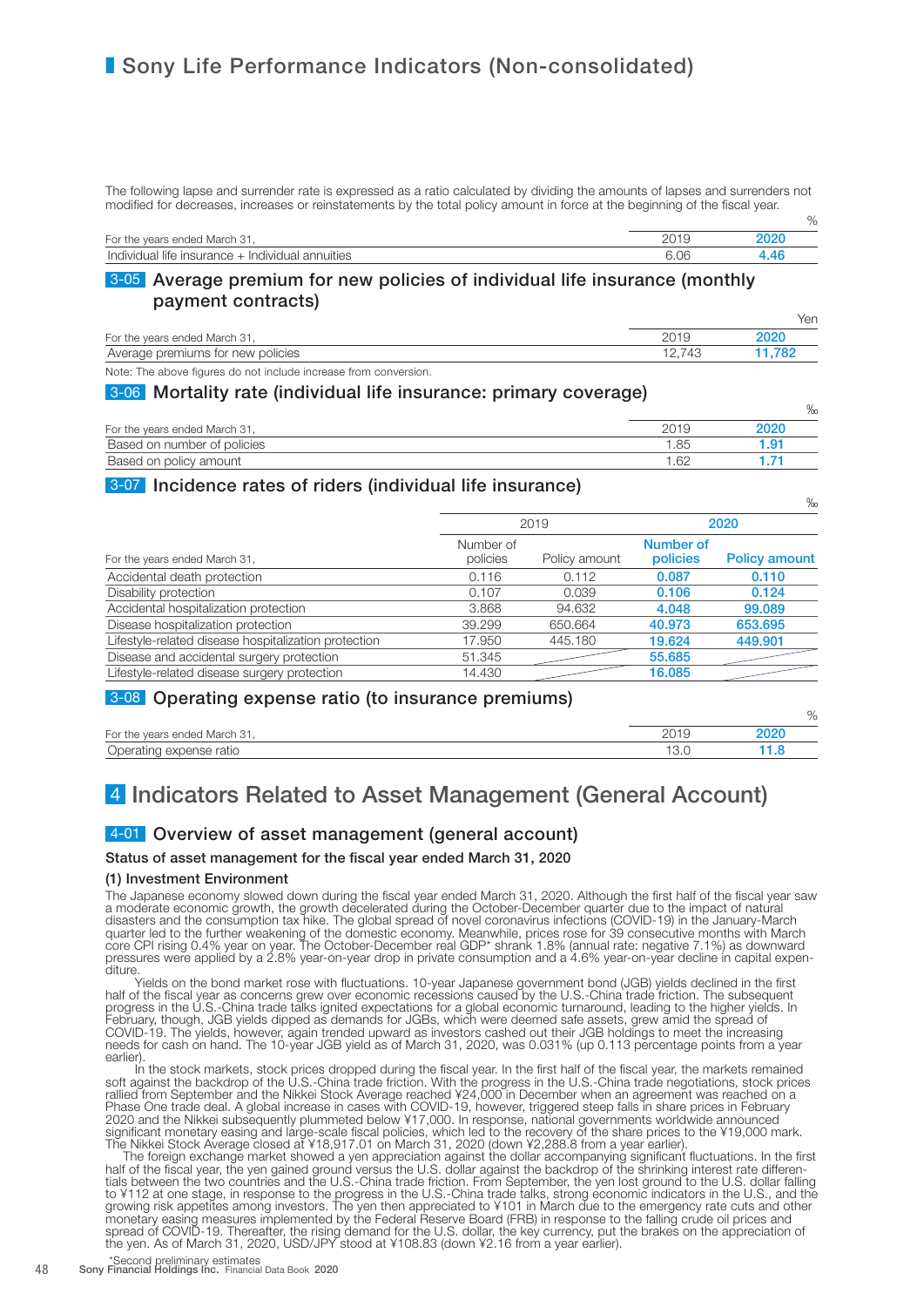#### (2) Investment Policy

Sony Life's investment policy is to understand the characteristics of insurance liabilities, and prioritize investment in the assets that meet such characteristics based on ALM (asset liability management, the comprehensiv

#### (3) Results of Investment

As of March 31, 2020, general account assets totaled ¥9,914.9 billion, up 9.2%, or ¥835.4 billion, from a year earlier. Within<br>general account assets, Japanese bonds totaled ¥8,364.5 billion [accounting for 84.4% of total

#### Portfolio of general account assets **Components of general account assets** Components of yen, %

|                                                | 2019      |             | 2020      |                    |
|------------------------------------------------|-----------|-------------|-----------|--------------------|
| As of March 31.                                | Amount    | Composition | Amount    | <b>Composition</b> |
| Cash and due from banks, call loans            | 61,997    | 0.7%        | 79,846    | 0.8%               |
| Securities repurchased under resale agreements |           |             |           |                    |
| Pledged money for bond borrowing transaction   |           |             |           |                    |
| Monetary claims purchased                      |           |             |           |                    |
| Securities under proprietary accounts          |           |             |           |                    |
| Money held in trust                            | 269,387   | 3.0         | 40        | 0.0                |
| <b>Securities</b>                              | 8,339,691 | 91.9        | 9,388,609 | 94.7               |
| Japanese bonds                                 | 7,745,342 | 85.3        | 8,364,513 | 84.4               |
| Japanese stocks                                | 28,611    | 0.3         | 28,064    | 0.3                |
| Foreign securities                             | 564,666   | 6.2         | 995,567   | 10.0               |
| <b>Bonds</b>                                   | 542,126   | 6.0         | 966,964   | 9.8                |
| Stocks, etc.                                   | 22,539    | 0.2         | 28,603    | 0.3                |
| Other securities                               | 1,071     | 0.0         | 464       | 0.0                |
| _oans                                          | 198,410   | 2.2         | 208,632   | 2.1                |
| Policy Ioans                                   | 198,369   | 2.2         | 208,069   | 2.1                |
| Commercial loans                               | 41        | 0.0         | 562       | 0.0                |
| Real estate                                    | 90,804    | 1.0         | 92,559    | 0.9                |
| Deferred tax assets                            | 14,248    | 0.2         | 19,308    | 0.2                |
| Other assets                                   | 105,530   | 1.2         | 126,573   | 1.3                |
| Reserve for possible loan losses               | (623)     | (0.0)       | (652)     | (0.0)              |
| Total                                          | 9,079,446 | 100.0       | 9,914,916 | 100.0              |
| Foreign currency-denominated assets            | 562,095   | 6.2         | 985,116   | 9.9                |

Note: The amount for real estate is equivalent to the total amount of land, buildings and construction in progress.

| Changes in general account assets by categories |          | Millions of yen |
|-------------------------------------------------|----------|-----------------|
| For the years ended March 31,                   | 2019     | 2020            |
| Cash and due from banks, call loans             | 21,135   | 17,848          |
| Securities repurchased under resale agreements  |          |                 |
| Pledged money for bond borrowing transaction    |          |                 |
| Monetary claims purchased                       |          |                 |
| Securities under proprietary accounts           |          |                 |
| Money held in trust                             | (1, 194) | (269, 346)      |
| <b>Securities</b>                               | 621,785  | 1,048,917       |
| Japanese bonds                                  | 464,197  | 619,170         |
| Japanese stocks                                 | (9,852)  | (547)           |
| Foreign securities                              | 167,755  | 430,901         |
| <b>Bonds</b>                                    | 175,555  | 424.837         |
| Stocks, etc.                                    | (7,799)  | 6,063           |
| Other securities                                | (314)    | (606)           |
| Loans                                           | 8,924    | 10,221          |
| Policy Ioans                                    | 8,908    | 9.700           |
| Commercial loans                                | 15       | 520             |
| Real estate                                     | (1, 542) | 1,755           |
| Deferred tax assets                             | 3,461    | 5,059           |
| Other assets                                    | (11,665) | 21,043          |
| Reserve for possible loan losses                | (328)    | (29)            |
| Total                                           | 640,574  | 835,469         |
| Foreign currency-denominated assets             | 152,232  | 423,021         |

Note: The amount for real estate is equivalent to the total amount of land, buildings and construction in progress.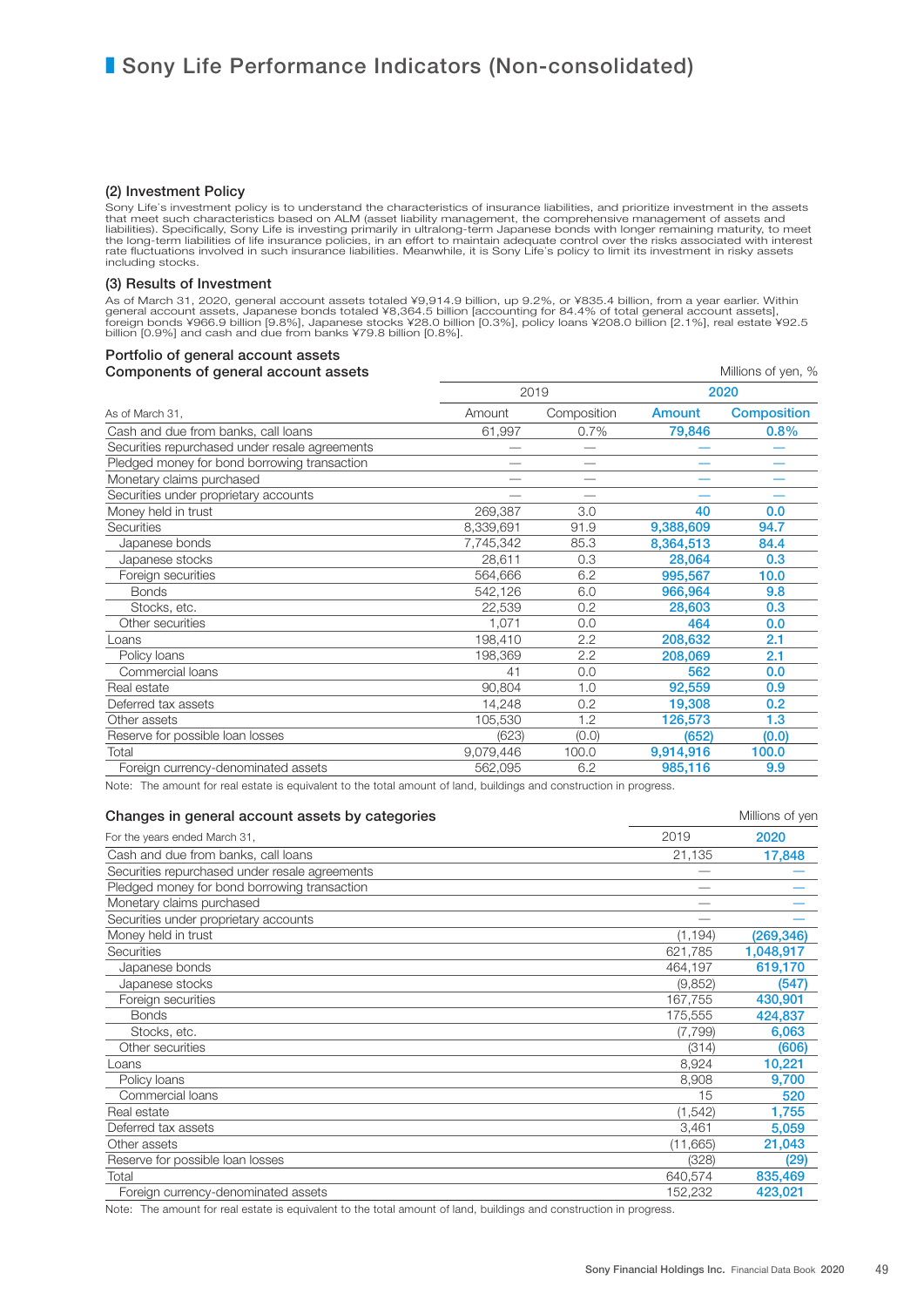## 4-02 Investment yield by type of asset (general account)

|                                                |       | $\%$  |
|------------------------------------------------|-------|-------|
| For the years ended March 31,                  | 2019  | 2020  |
| Cash and due from banks, call loans            | 0.00  | 0.00  |
| Securities repurchased under resale agreements |       |       |
| Pledged money for bond borrowing transaction   |       |       |
| Monetary claims purchased                      |       |       |
| Securities under proprietary accounts          |       |       |
| Money held in trust                            | 1.93  | 1.90  |
| Securities                                     | 2.11  | 1.79  |
| Japanese bonds                                 | 1.76  | 1.71  |
| Japanese stocks                                | 32.26 | 19.34 |
| Foreign securities                             | 6.39  | 2.12  |
| Loans                                          | 3.55  | 3.47  |
| Commercial loans                               | 0.53  | 1.47  |
| Real estate                                    | 5.81  | 6.95  |
| Total                                          | 1.94  | 1.85  |

Notes: 1. The denominator for the investment yield calculation is a daily averaged carrying amount, while the numerator is investment income minus investment expenses under ordinary profit (loss).

2. Valuation gains for Article 112 of the Insurance Business Act of Japan are not accounted for.

## 4-03 Average balance by type of asset (general account)

|                                                |           | Millions of yen |
|------------------------------------------------|-----------|-----------------|
| For the years ended March 31,                  | 2019      | 2020            |
| Cash and due from banks, call loans            | 62,289    | 69,789          |
| Securities repurchased under resale agreements |           |                 |
| Pledged money for bond borrowing transaction   |           |                 |
| Monetary claims purchased                      |           |                 |
| Securities under proprietary accounts          |           |                 |
| Money held in trust                            | 232,461   | 210,929         |
| <b>Securities</b>                              | 7,899,966 | 8,616,094       |
| Japanese bonds                                 | 7,403,902 | 7,817,077       |
| Japanese stocks                                | 20,103    | 19,854          |
| Foreign securities                             | 475,190   | 778,614         |
| Loans                                          | 192,198   | 202,887         |
| Commercial loans                               | 28        | 221             |
| Real estate                                    | 84,674    | 83,172          |
| Total                                          | 8,570,661 | 9,287,747       |
| Overseas investment                            | 482,174   | 794,160         |

## 4-04 Investment income (general account)

| ------- ---- ----<br>19 <sup>-1-1</sup> - 10 - 110 - 1111 |         | Millions of yen |
|-----------------------------------------------------------|---------|-----------------|
| For the years ended March 31,                             | 2019    | 2020            |
| Interest income and dividends                             | 166,937 | 181,811         |
| Gains on securities under proprietary accounts            |         |                 |
| Income from money held in trust, net                      | 4.490   | 4,013           |
| Income from trading securities, net                       |         | 156             |
| Gains on sale of securities                               | 6,107   | 3,637           |
| Gains on redemption of securities                         |         |                 |
| Gains on derivatives, net                                 |         | 4,098           |
| Foreign exchange gains, net                               | 13.455  |                 |
| Reversal of reserve for possible loan losses              |         |                 |
| Other investment income                                   |         |                 |
| Total                                                     | 190.990 | 193.718         |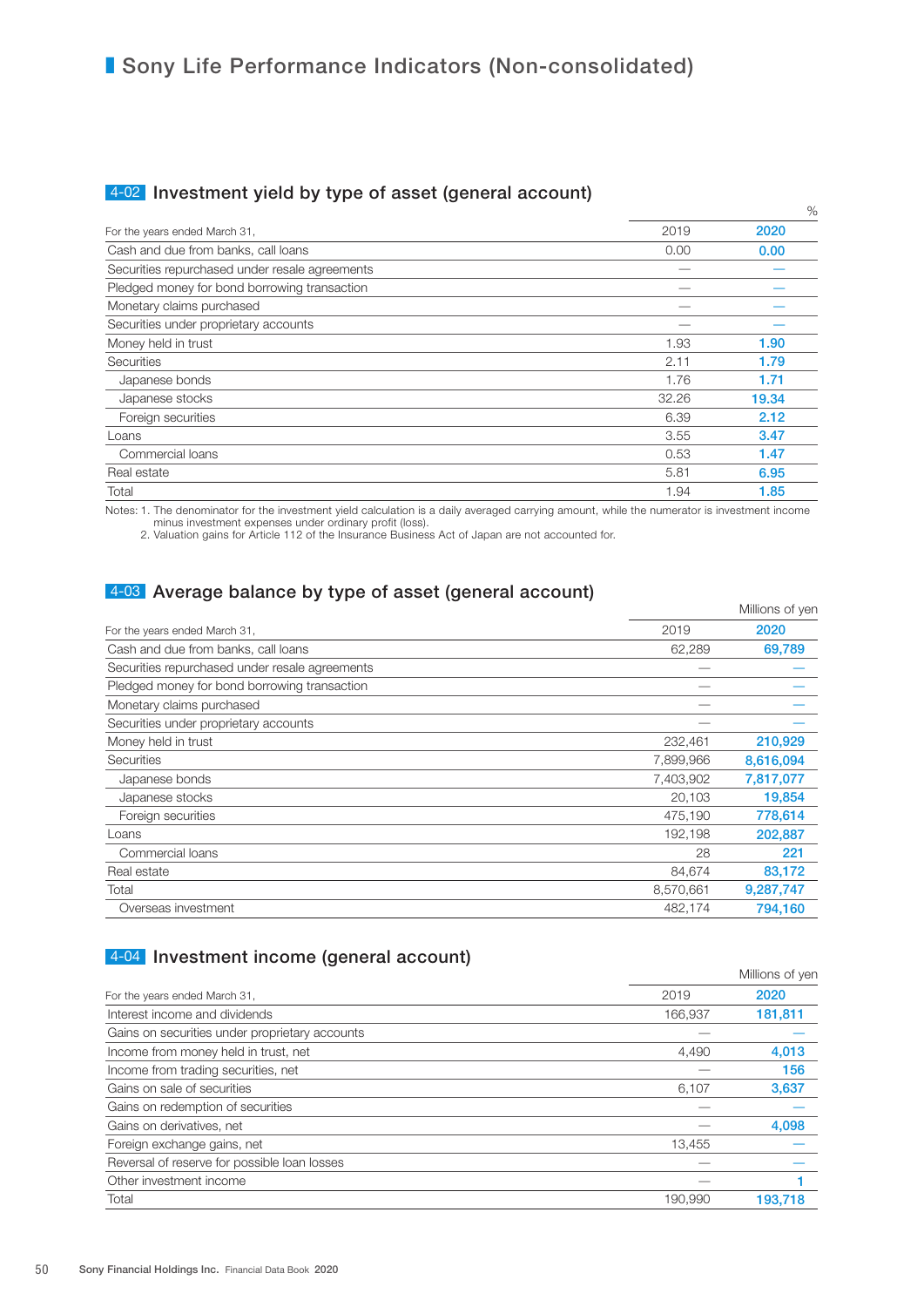## 4-05 Investment expenses (general account)

|                                                 |        | Millions of yen |  |
|-------------------------------------------------|--------|-----------------|--|
| For the years ended March 31,                   | 2019   | 2020            |  |
| Interest expense                                | 1.604  | 5,059           |  |
| Losses on securities under proprietary accounts |        |                 |  |
| Losses on money held in trust, net              |        |                 |  |
| Losses on trading securities, net               | 126    |                 |  |
| Losses on sale of securities                    | 34     | 50              |  |
| Losses on valuation of securities               | 4,026  | 6,316           |  |
| Losses on redemption of securities              |        |                 |  |
| Losses on derivatives, net                      | 13,925 |                 |  |
| Foreign exchange losses, net                    |        | 6,345           |  |
| Provision for reserve for possible loan losses  | 329    | 43              |  |
| Write-off of loans                              |        |                 |  |
| Depreciation of real estate for rent and others | 1,599  | 1,637           |  |
| Other investment expenses                       | 2.992  | 2,683           |  |
| Total                                           | 24,638 | 22.136          |  |

## 4-06 Interest income and dividends (general account)

|                                                     |         | Millions of yen |  |
|-----------------------------------------------------|---------|-----------------|--|
| For the years ended March 31,                       | 2019    | 2020            |  |
| Interest income from deposits                       |         |                 |  |
| Interest income and dividends on securities         | 150.733 | 164,700         |  |
| Interest income from Japanese bonds                 | 129,930 | 133,450         |  |
| Dividends from Japanese stocks                      | 556     | 319             |  |
| Interest income and dividends on foreign securities | 19.906  | 30,660          |  |
| Interest income from loans                          | 6.828   | 7,049           |  |
| Income from real estate for rent                    | 8.831   | 9,710           |  |
| Total, including others                             | 166,937 | 181,811         |  |

## 4-07 Gains on sale of securities (general account)

|                               | Millions of yen |       |  |
|-------------------------------|-----------------|-------|--|
| For the years ended March 31, | 2019            | 2020  |  |
| Japanese bonds including JGBs |                 |       |  |
| Japanese stocks, etc.         | 6.107           | 3,440 |  |
| Foreign securities            |                 |       |  |
| Others                        |                 | 197   |  |
| Total                         | 6.107           | 3.637 |  |

## 4-08 Losses on sale of securities (general account)

|                               |      | Millions of yen |
|-------------------------------|------|-----------------|
| For the years ended March 31, | 2019 | 2020            |
| Japanese bonds including JGBs |      |                 |
| Japanese stocks, etc.         | 34   | 50              |
| Foreign securities            |      |                 |
| <b>Others</b>                 |      |                 |
| Total                         | 34   | 50              |

## 4-09 Losses on valuation of securities (general account)

|                               | Millions of yen |       |  |
|-------------------------------|-----------------|-------|--|
| For the years ended March 31, | 2019            | 2020  |  |
| Japanese bonds including JGBs |                 |       |  |
| Japanese stocks, etc.         |                 |       |  |
| Foreign securities            | 4.026           | 6,316 |  |
| <b>Others</b>                 |                 |       |  |
| Total                         | 4.026           | 6.316 |  |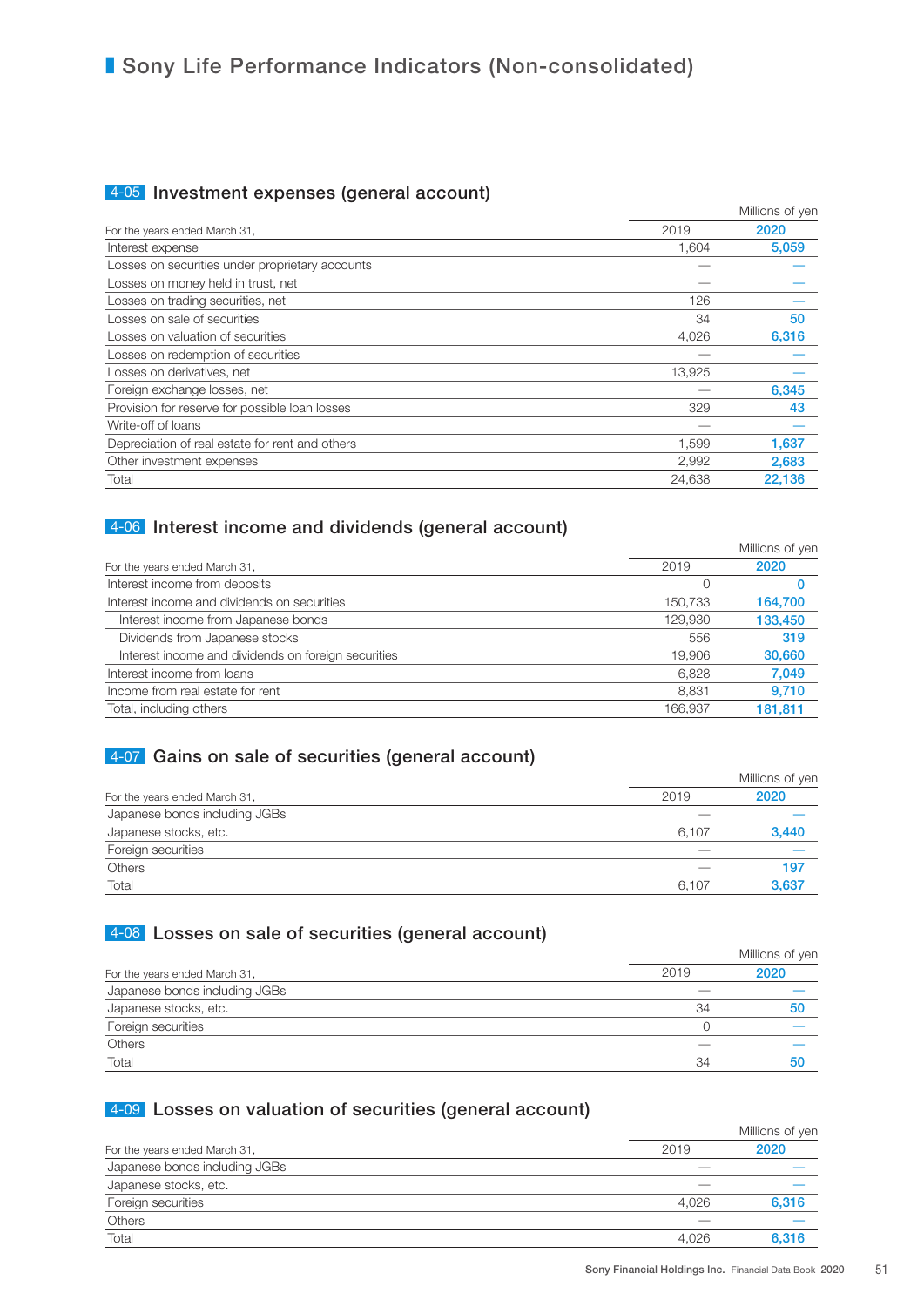## 4-10 Securities (general account)

| $\sim$                          |           |             |           | Millions of yen, % |
|---------------------------------|-----------|-------------|-----------|--------------------|
|                                 | 2019      |             |           | 2020               |
| As of March 31,                 | Amount    | Composition | Amount    | <b>Composition</b> |
| Japanese government bonds       | 7.212.288 | 86.5%       | 7.757.263 | 82.6%              |
| Japanese local government bonds | 448       | 0.0         | 445       | 0.0                |
| Japanese corporate bonds        | 532.604   | 6.4         | 606,804   | 6.5                |
| Public corporation bonds        | 460.976   | 5.5         | 471.862   | 5.0                |
| Japanese stocks                 | 28.611    | 0.3         | 28,064    | 0.3                |
| Foreign securities              | 564.666   | 6.8         | 995,567   | 10.6               |
| Bonds                           | 542.126   | 6.5         | 966,964   | 10.3               |
| Stocks, etc.                    | 22.539    | 0.3         | 28,603    | 0.3                |
| Other securities                | 1.071     | 0.0         | 464       | 0.0                |
| Total                           | 8.339.691 | 100.0       | 9,388,609 | 100.0              |

## 4-11 Balance of securities by remaining period (general account)

|                           |               |           |            | 2019       |            |                 |           |
|---------------------------|---------------|-----------|------------|------------|------------|-----------------|-----------|
|                           |               | More than | More than  | More than  | More than  | Over 10 years   |           |
|                           |               | 1 year to | 3 years to | 5 years to | 7 years to | (including no   |           |
| As of March 31,           | Within 1 year | 3 years   | 5 years    | 7 years    | 10 years   | fixed maturity) | Total     |
| <b>Securities</b>         | 4.806         | 8.828     | 58.659     | 272.892    | 392.177    | 7.602.326       | 8.339.691 |
| Japanese government       |               |           |            |            |            |                 |           |
| bonds                     |               | 5,372     | 56,110     | 270,303    | 388,956    | 6,491,545       | 7,212,288 |
| Japanese local            |               |           |            |            |            |                 |           |
| government bonds          |               |           |            |            |            | 448             | 448       |
| Japanese corporate        |               |           |            |            |            |                 |           |
| <b>bonds</b>              |               |           | 2.327      | 2,588      | 3.220      | 524,468         | 532.604   |
| Japanese stocks           |               |           |            |            |            | 28.611          | 28.611    |
| Foreign securities        | 4,708         | 2.790     | 222        |            |            | 556.945         | 564.666   |
| <b>Bonds</b>              |               |           |            |            |            | 542.126         | 542,126   |
| Stocks, etc.              | 4.708         | 2.790     | 222        |            |            | 14,818          | 22.539    |
| Other securities          | 98            | 665       |            |            |            | 307             | 1.071     |
| Monetary claims purchased |               |           |            |            |            |                 |           |
| Certificates of deposit   |               |           |            |            |            |                 |           |
| <b>Others</b>             |               |           |            |            |            |                 |           |
| Total                     | 4.806         | 8.828     | 58.659     | 272.892    | 392.177    | 7.602.326       | 8.339.691 |

#### Millions of yen

Millions of yen

|                           |               |           |            | 2020       |            |                 |              |
|---------------------------|---------------|-----------|------------|------------|------------|-----------------|--------------|
|                           |               | More than | More than  | More than  | More than  | Over 10 years   |              |
|                           |               | 1 year to | 3 years to | 5 years to | 7 years to | (including no   |              |
| As of March 31,           | Within 1 year | 3 years   | 5 years    | 7 years    | 10 years   | fixed maturity) | <b>Total</b> |
| <b>Securities</b>         | 11.520        | 21,516    | 257,181    | 315,545    | 487.383    | 8.295.461       | 9,388,609    |
| Japanese government       |               |           |            |            |            |                 |              |
| bonds                     | 7.139         | 18.725    | 249,828    | 313,323    | 482.539    | 6,685,706       | 7,757,263    |
| Japanese local            |               |           |            |            |            |                 |              |
| government bonds          |               |           |            |            |            | 445             | 445          |
| Japanese corporate        |               |           |            |            |            |                 |              |
| bonds                     |               |           | 4.882      | 1,043      | 2,176      | 598.701         | 606,804      |
| Japanese stocks           |               |           |            |            |            | 28,064          | 28,064       |
| Foreign securities        | 4,315         | 2,391     | 2,470      | 1.178      | 2,667      | 982.544         | 995,567      |
| <b>Bonds</b>              |               | 1,128     | 2,284      | 1,178      | 2,667      | 959,706         | 966,964      |
| Stocks, etc.              | 4.315         | 1.262     | 186        |            |            | 22,838          | 28,603       |
| Other securities          | 65            | 398       |            |            |            |                 | 464          |
| Monetary claims purchased |               |           |            |            |            |                 |              |
| Certificates of deposit   |               |           |            |            |            |                 |              |
| Others                    |               |           |            |            |            |                 |              |
| Total                     | 11.520        | 21,516    | 257.181    | 315,545    | 487.383    | 8,295,461       | 9,388,609    |
|                           |               |           |            |            |            |                 |              |

Note: Items treated as securities based on "financial product accounting standards" (Corporate Accounting Standards, No. 10) are included.

## 4-12 Fiscal year-end yields on bonds (general account)

|                 |      | $\%$ |
|-----------------|------|------|
| As of March 31, | 2019 | 2020 |
| Japanese bonds  | 76   |      |
| Foreign bonds   | 2.55 | 2.54 |

Note: Figures in this table are calculated excluding discount bonds.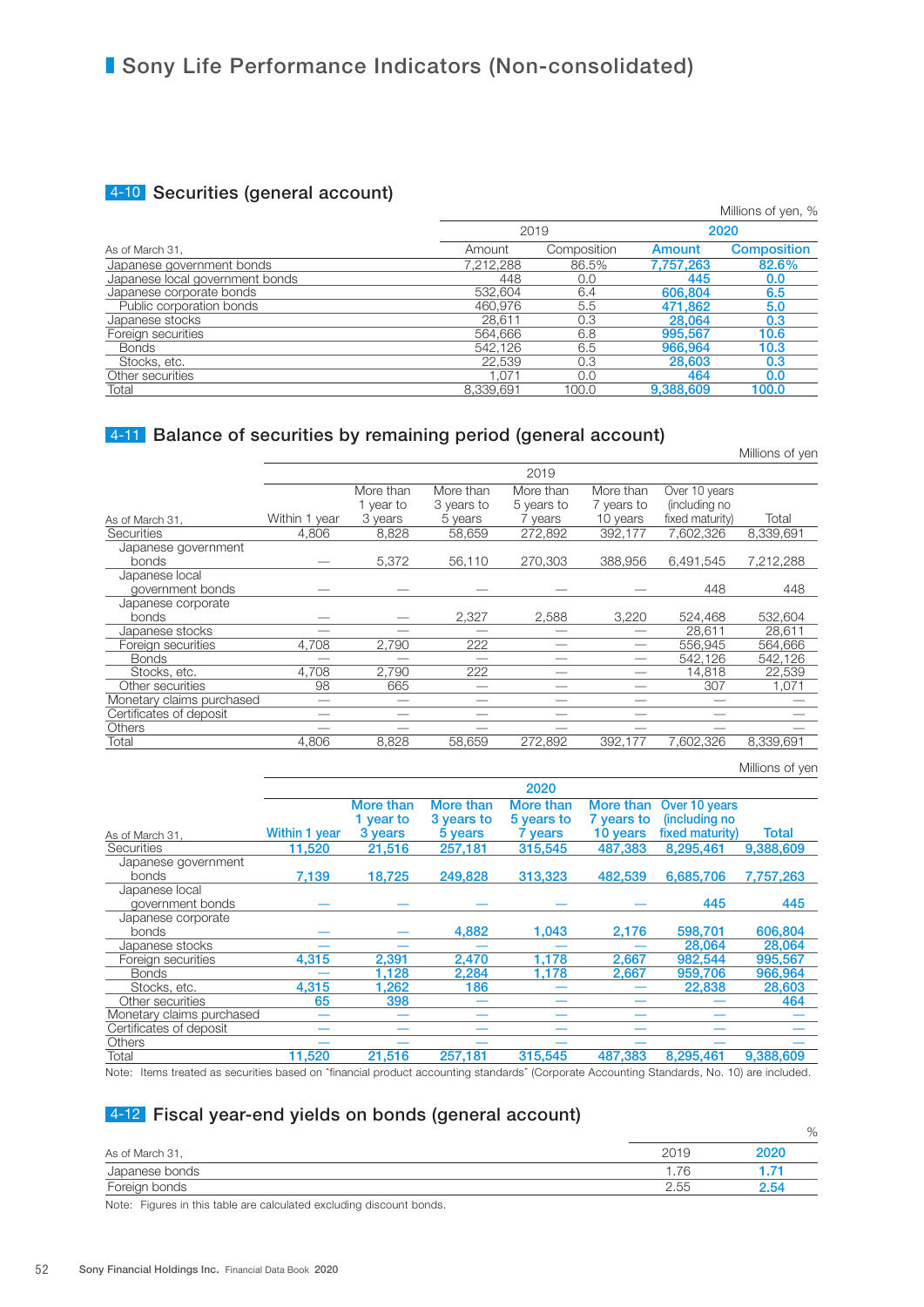|                                                 |                          |                          |               | Millions of yen, % |  |
|-------------------------------------------------|--------------------------|--------------------------|---------------|--------------------|--|
|                                                 |                          | 2019                     |               | 2020               |  |
| As of March 31,                                 | Amount                   | Composition              | <b>Amount</b> | <b>Composition</b> |  |
| Fisheries, agriculture and forestry             |                          | $-$ %                    |               | $-$ %              |  |
| Mining                                          |                          |                          |               |                    |  |
| Construction                                    | 1,806                    | 6.3                      | 354           | 1.3                |  |
| Manufacturing industries                        |                          |                          |               |                    |  |
| Food products                                   | 93                       | 0.3                      |               |                    |  |
| Textiles and clothing                           |                          |                          |               |                    |  |
| Pulp and paper                                  | $\overline{\phantom{0}}$ | $\overline{\phantom{0}}$ |               |                    |  |
| Chemicals                                       | 808                      | 2.8                      | 826           | 2.9                |  |
| Medical products                                | 887                      | 3.1                      | 706           | 2.5                |  |
| Oil and coal products                           |                          |                          |               |                    |  |
| Rubber products                                 | $\overline{\phantom{0}}$ | $\overline{\phantom{0}}$ |               |                    |  |
| Glass and stone products                        | 143                      | 0.5                      |               |                    |  |
| <b>Steel</b>                                    |                          |                          |               |                    |  |
| Non-steel metals                                |                          | $\overline{\phantom{0}}$ |               |                    |  |
| Metal products                                  | 277                      | 1.0                      |               |                    |  |
| Machinery                                       | 940                      | 3.3                      | 705           | 2.5                |  |
| Electric appliances                             | 4,969                    | 17.4                     | 1,576         | 5.6                |  |
| Transportation vehicles                         | 2,434                    | 8.5                      | 924           | 3.3                |  |
| Precision machinery                             | 730                      | 2.6                      | 692           | 2.5                |  |
| Others                                          | 810                      | 2.8                      | 538           | 1.9                |  |
| Electric and gas utilities                      |                          |                          |               |                    |  |
| Transportation / information telecommunications |                          |                          |               |                    |  |
| Ground transportation                           | 1,187                    | 4.2                      | 800           | 2.9                |  |
| Water transportation                            |                          |                          |               |                    |  |
| Air transportation                              |                          |                          |               |                    |  |
| Warehouses / transportation                     |                          | $\overline{\phantom{0}}$ |               |                    |  |
| Information / telecommunications                | 257                      | 0.9                      |               |                    |  |
| Commerce                                        |                          |                          |               |                    |  |
| Wholesalers                                     | 106                      | 0.4                      |               |                    |  |
| Retailers                                       | 2,877                    | 10.1                     | 927           | 3.3                |  |
| Financial services / insurance                  |                          |                          |               |                    |  |
| Banking                                         |                          | $\overline{\phantom{0}}$ |               |                    |  |
| Securities and commodity futures trading        |                          |                          |               |                    |  |
| Insurance                                       | 8,096                    | 28.3                     | 18,426        | 65.7               |  |
| Other financial services                        | 926                      | 3.2                      | 379           | 1.4                |  |
| Real estate                                     |                          |                          |               |                    |  |
| Service companies                               | 1,256                    | 4.4                      | 1,206         | 4.3                |  |
| Total                                           | 28,611                   | 100.0                    | 28,064        | 100.0              |  |

## 4-13 Japanese stock holdings by industry (general account)

Note: Categories of stock holdings by industry are based on the classification by the Securities Identification Code Committee of Japan.

## 4-14 Loans (general account)

|                                                                          |               | Millions of yen |
|--------------------------------------------------------------------------|---------------|-----------------|
| As of March 31,                                                          | 2019          | 2020            |
| Policy loans                                                             | 198,369       | 208,069         |
| Policyholder loans                                                       | 180.988       | 190,521         |
| Automatic premium loans                                                  | 17.380        | 17,548          |
| Commercial loans                                                         | 41            | 562             |
| [Loans to borrowers outside Japan]                                       | $\overline{}$ |                 |
| Corporate loans                                                          |               |                 |
| [Corporate loans - domestic]                                             |               |                 |
| Loans to national, international and government-affiliated organizations |               |                 |
| Loans to public entities                                                 |               |                 |
| Mortgage loans                                                           |               |                 |
| Consumer loans                                                           |               |                 |
| Other loans                                                              | 41            | 562             |
| Total                                                                    | 198,410       | 208.632         |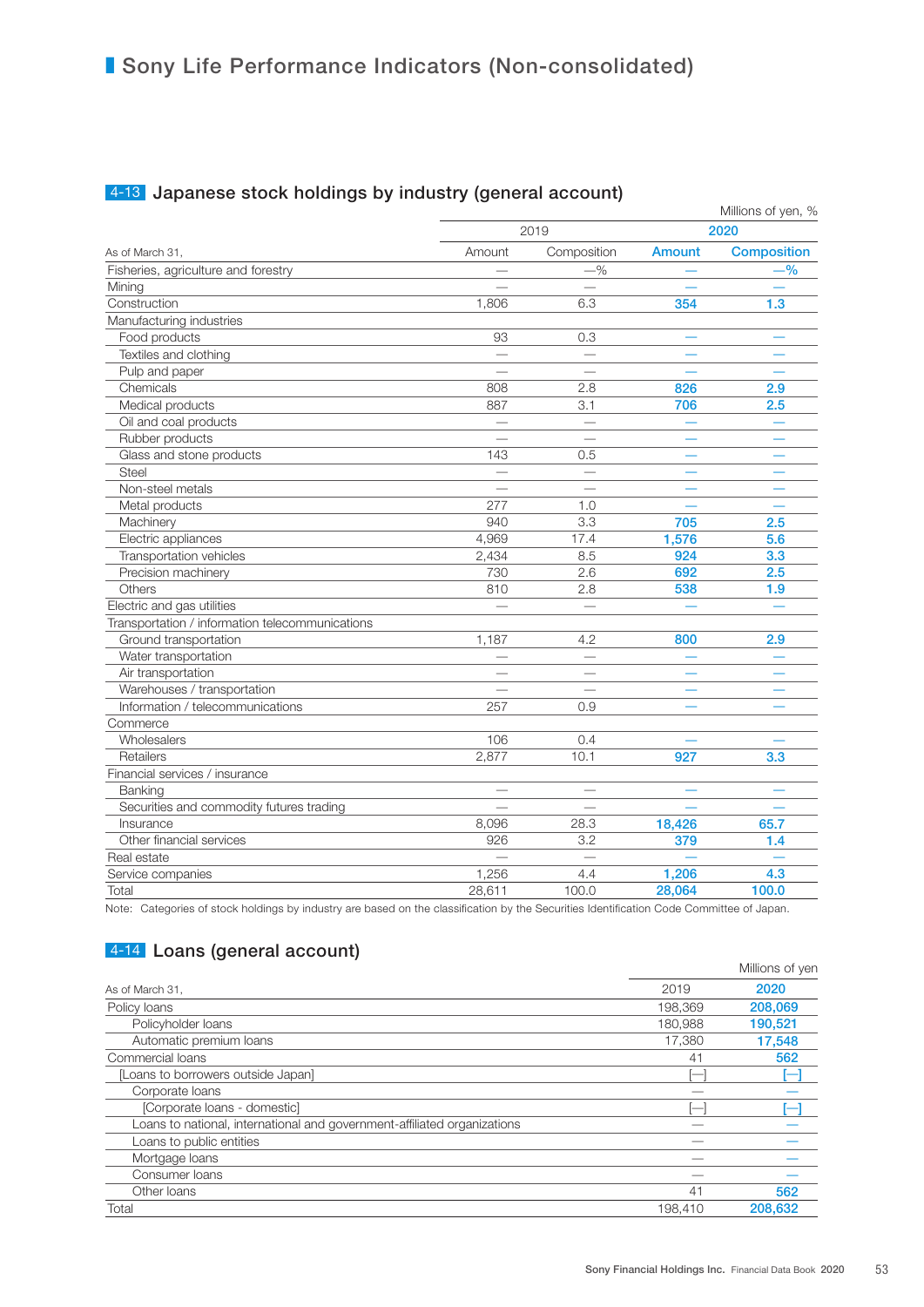### 4-15 Tangible fixed assets (general account)

Details of tangible fixed assets

| Millions of yen, % |  |  |
|--------------------|--|--|
|--------------------|--|--|

|                              |               |             |             | 2019          |            |              |                    |
|------------------------------|---------------|-------------|-------------|---------------|------------|--------------|--------------------|
|                              | Balance at    |             |             | Amount of     | Balance at | Amount of    | Ratio of           |
|                              | the beginning | Increase in | Decrease in | depreciation  | the end of | accumulated  | accumulated        |
| For the year ended March 31, | of the period | the period  | the period  | in the period | the period | depreciation | depreciation       |
| Land                         | 62,259        |             |             |               | 62,259     |              | $-$ %              |
| <b>Buildings</b>             | 30,087        | 494         | 69          | 1,967         | 28.544     | 27,459       | 49.0               |
|                              |               |             | [34]        |               |            |              |                    |
| Leased assets                | 5             | 21          |             | 4             | 20         | $\Omega$     | 2.4                |
| Construction in progress     |               |             |             |               |            |              |                    |
| Other tangible assets        | 816           | 130         | 4           | 189           | 752        | 1,791        | 70.4               |
|                              |               |             | [2]         |               |            |              |                    |
| Total                        | 93.169        | 646         | 76          | 2,161         | 91.577     | 29.251       | 49.9               |
|                              |               |             | [37]        |               |            |              |                    |
| Investment and rental        |               |             |             |               |            |              |                    |
| properties                   | 86,069        | 75          | 917         | 1.599         | 83.627     | 25,680       | 52.2               |
|                              |               |             |             |               |            |              | Millions of yen, % |

|                                     |                                                     |            |                                                    | 2020                       |                                               |                                          |                                         |
|-------------------------------------|-----------------------------------------------------|------------|----------------------------------------------------|----------------------------|-----------------------------------------------|------------------------------------------|-----------------------------------------|
| For the year ended March 31,        | <b>Balance at</b><br>the beginning<br>of the period | the period | Increase in Decrease in depreciation<br>the period | Amount of<br>in the period | <b>Balance at</b><br>the end of<br>the period | Amount of<br>accumulated<br>depreciation | Ratio of<br>accumulated<br>depreciation |
| Land                                | 62.259                                              | 2.456      |                                                    |                            | 64.715                                        |                                          | $-$ %                                   |
| <b>Buildings</b>                    | 28.544                                              | 1.406      | 112<br>[18]                                        | 1.995                      | 27,843                                        | 29,269                                   | 51.2                                    |
| Leased assets                       | 20                                                  | 443        |                                                    | 54                         | 408                                           | 55                                       | 11.9                                    |
| Construction in progress            |                                                     |            |                                                    |                            |                                               |                                          |                                         |
| Other tangible assets               | 752                                                 | 92         | 4<br>121                                           | 189                        | 651                                           | 1.909                                    | 74.6                                    |
| Total                               | 91,577                                              | 4.397      | 116<br>[21]                                        | 2,239                      | 93.619                                        | 31,234                                   | 51.9                                    |
| Investment and rental<br>properties | 83.627                                              | 1.362      | 13                                                 | 1.637                      | 83,338                                        | 27,135                                   | 54.6                                    |

Note: Figures in [ ] in the "Decrease in the period" describe the amount of impairment losses.

| Balance of real estate and number of buildings for rent |        | Millions of yen |
|---------------------------------------------------------|--------|-----------------|
| As of March 31.                                         | 2019   | 2020            |
| Real estate balance                                     | 90.804 | 92.559          |
| For corporate use                                       | 7.232  | 9.648           |
| For rent                                                | 83.571 | 82,910          |
| Number of buildings for rent                            |        |                 |

## 4-16 Overseas investment (general account)

| Details by assets                                          |         |             |           | Millions of yen, % |  |
|------------------------------------------------------------|---------|-------------|-----------|--------------------|--|
|                                                            |         | 2019        | 2020      |                    |  |
| As of March 31,                                            | Amount  | Composition | Amount    | <b>Composition</b> |  |
| Foreign currency-denominated assets (yen amount not fixed) |         |             |           |                    |  |
| Foreign bonds                                              | 542.126 | 95.1%       | 966.964   | 96.1%              |  |
| Foreign stocks                                             | 8.395   | 1.5         | 3.267     | 0.3                |  |
| Cash, deposits and others                                  | 11,573  | 2.0         | 14.884    | 1.5                |  |
| Subtotal                                                   | 562.095 | 98.6        | 985,116   | 97.9               |  |
| Foreign currency-denominated assets (yen amount fixed)     |         |             |           |                    |  |
| Foreign bonds                                              |         |             |           |                    |  |
| Cash, deposits and others                                  |         |             |           |                    |  |
| Subtotal                                                   |         |             |           |                    |  |
| Yen-denominated assets                                     |         |             |           |                    |  |
| Loans to borrowers outside Japan                           |         |             |           |                    |  |
| Foreign bonds and others                                   | 8.199   | 1.4         | 20,885    | 2.1                |  |
| Subtotal                                                   | 8,199   | 1.4         | 20,885    | 2.1                |  |
| Total                                                      |         |             |           |                    |  |
| Overseas investment                                        | 570.294 | 100.0       | 1.006.001 | 100.0              |  |

Note: "Foreign currency-denominated assets (yen amount fixed)" are recorded under assets on the balance sheets at the fixed yen value that was determined at settlement with foreign exchange forward contracts.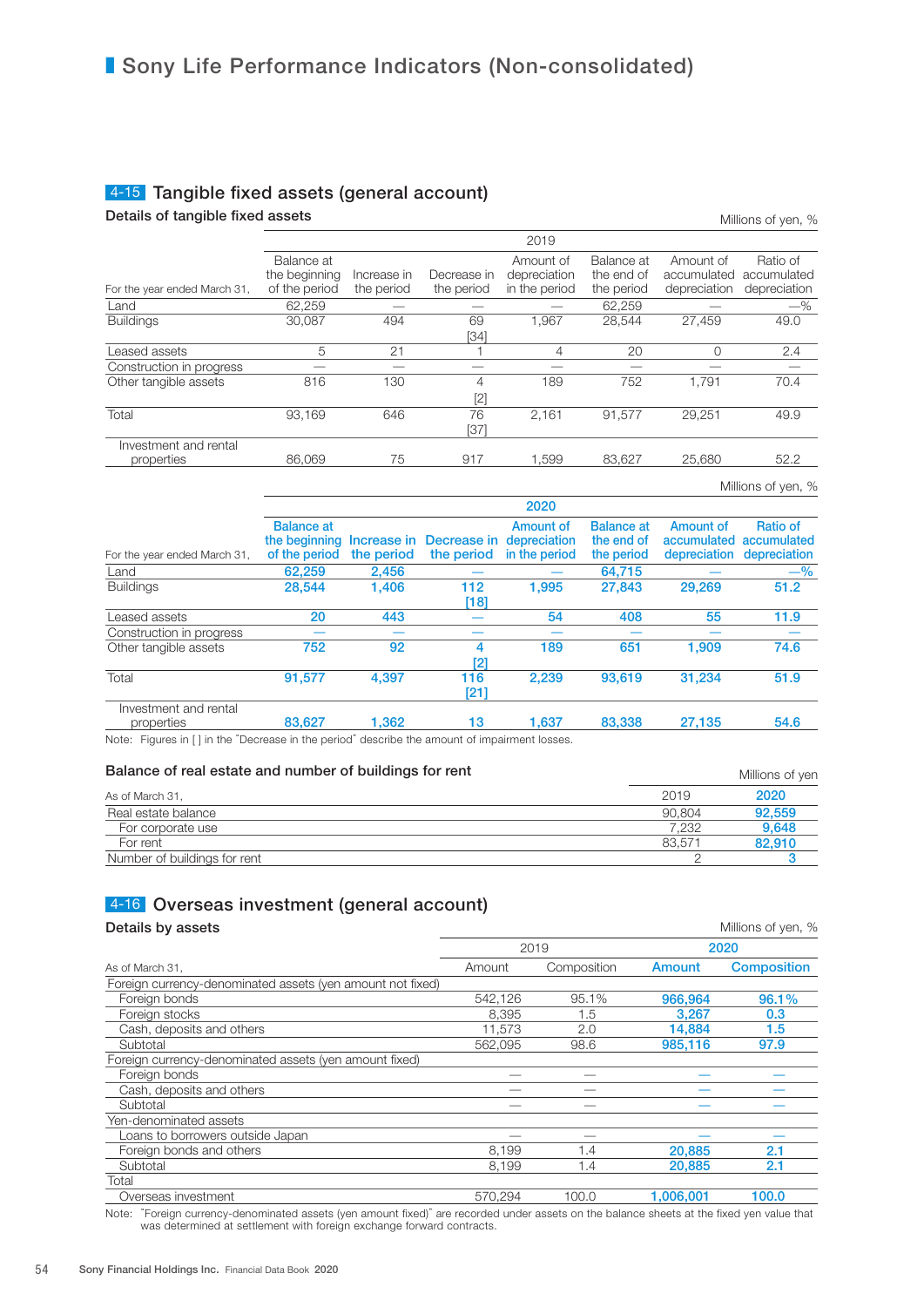### **Overseas investment by region** Millions of yen, %

2019 Foreign securities Foreign bonds Foreign stocks, etc. Loans to borrowers outside Japan As of March 31, Amount Composition Amount Composition Amount Composition Amount Composition North America **544,778** 96.5% 542,126 100.0% 2,652 11.8% —  $-$ % Europe 2,712 0.5 ̶ ̶ 2,712 12.0 ̶ ̶ Oceania 6,529 1.2 — 6,529 29.0 — — Asia 339 0.1 ̶ ̶ 339 1.5 ̶ ̶ Latin America 10,306 1.8 — — 10,306 45.7 — — Middle East  $\qquad \qquad \text{---} \qquad \text{---} \qquad \text{---} \qquad \text{---} \qquad \text{---} \qquad \text{---} \qquad \text{---} \qquad \text{---} \qquad \text{---} \qquad \text{---} \qquad \text{---} \qquad \text{---} \qquad \text{---} \qquad \text{---} \qquad \text{---} \qquad \text{---} \qquad \text{---} \qquad \text{---} \qquad \text{---} \qquad \text{---} \qquad \text{---} \qquad \text{---} \qquad \text{---} \qquad \text{---} \qquad \text{---} \qquad \text$ Africa ̶ ̶ ̶ ̶ ̶ ̶ ̶ ̶ International organizations  $\qquad$  —  $\qquad$  —  $\qquad$  —  $\qquad$  —  $\qquad$  —  $\qquad$  — Total 564,666 100.0 542,126 100.0 22,539 100.0 ̶ ̶

2020 Foreign securities Foreign bonds Foreign stocks, etc. Loans to borrowers outside Japan As of March 31, **Amount Composition Amount Composition Amount Composition Amount Composition** North America **969,100** 97.3% 966,964 100.0% 2,136 7.5%  $-$ % Europe 2,032 0.2 ̶ ̶ 2,032 7.1 ̶ ̶ Oceania 1,472 0.1 ̶ ̶ 1,472 5.1 ̶ ̶ Asia 496 0.0 — — 496 1.7 — — Latin America  $22,465$   $2.3$   $22,465$   $78.5$ Middle East  $\qquad \qquad \text{---} \qquad \text{---} \qquad \text{---} \qquad \text{---} \qquad \text{---} \qquad \text{---} \qquad \text{---} \qquad \text{---} \qquad \text{---} \qquad \text{---} \qquad \text{---} \qquad \text{---} \qquad \text{---} \qquad \text{---} \qquad \text{---} \qquad \text{---} \qquad \text{---} \qquad \text{---} \qquad \text{---} \qquad \text{---} \qquad \text{---} \qquad \text{---} \qquad \text{---} \qquad \text{---} \qquad \text{---} \qquad \text$ Africa ̶ ̶ ̶ ̶ ̶ ̶ ̶ ̶ International organizations ̶ ̶ ̶ ̶ ̶ ̶ ̶ ̶ Total 995,567 100.0 966,964 100.0 28,603 100.0 ̶ ̶

### Foreign currency-denominated assets by currency methods of yen, % Millions of yen, %

2019 2020 As of March 31, Amount Composition Amount Composition Composition Composition Amount Composition U.S. dollar 553,290 98.4% 980,637 99.5% Euro 1,853 0.3 2,432 0.2 Australian dollar 6,529 1.2 1,472 0.1 British pound 81 0.0 77 Singapore dollar 2012 341 0.1 497 0.1<br>
Total 562,095 100.0 985,116 100.0 Total 562,095 100.0 985,116 100.0

## 4-17 Yield on overseas investments (general account)

| .                             |      | %    |
|-------------------------------|------|------|
| For the years ended March 31, | 2019 | 2020 |
| Yield on overseas investments | 6.3C | 2.09 |

Note: Overseas investments is the total of foreign currency-denominated assets and yen-denominated assets.

Millions of yen, %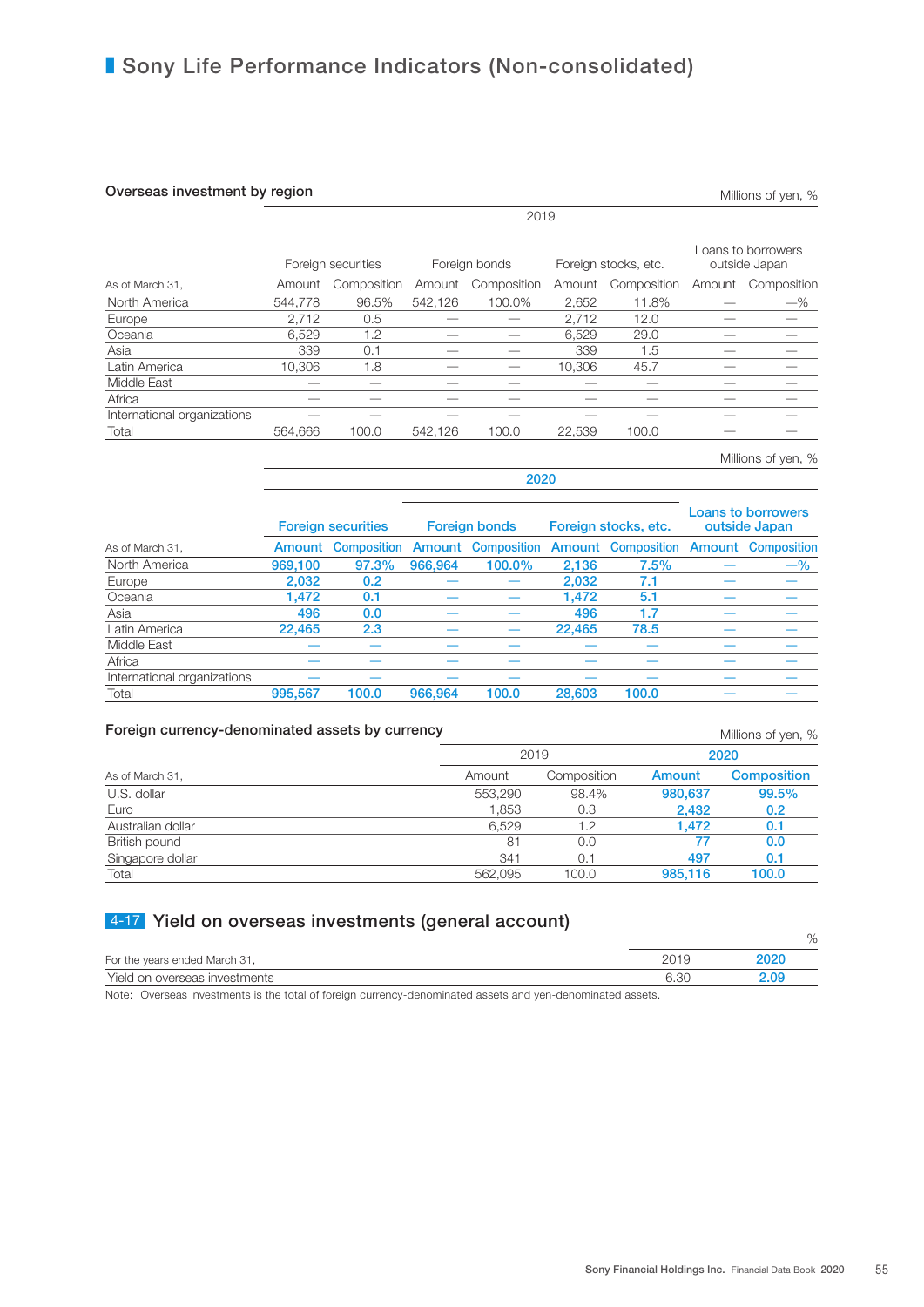# 5 Status of Insurance Claims Paying Ability

## 5-01 Solvency margin ratio

|                                                                                                |           | Millions of yen |
|------------------------------------------------------------------------------------------------|-----------|-----------------|
| As of March 31,                                                                                | 2019      | 2020            |
| (A) Total solvency margin                                                                      | 1,313,033 | 1,412,772       |
| Common stock, etc.                                                                             | 361.442   | 390.186         |
| Reserve for price fluctuations                                                                 | 50,105    | 52.768          |
| Contingency reserve                                                                            | 98.613    | 107,659         |
| General reserve for possible loan losses                                                       |           | <sup>0</sup>    |
| Net unrealized gains (losses) on available-for-sale securities (before tax deductions) and net |           |                 |
| deferred gains (losses) on hedging instruments (before tax deductions) × 90% (100% if losses)  | 153,782   | 154,773         |
| Net unrealized gains on real estate $\times$ 85% (100% if losses)                              | 50,980    | 65,514          |
| Amount excluded from deferred tax assets                                                       |           |                 |
| Unallocated portion of reserve for policyholders' dividends                                    | 245       | 152             |
| Deferred tax assets                                                                            | 92,924    | 101,924         |
| Excess amount of policy reserves based on Zillmer method                                       | 544,688   | 554,097         |
| Subordinated debt                                                                              |           |                 |
| The portion of the excess amount of policy reserves based on Zillmer method and                |           |                 |
| subordinated debt that is not included in the margin                                           | (34, 281) | (3,331)         |
| Deductible items                                                                               | (5, 471)  | (10, 971)       |
| (B) Total risk                                                                                 |           |                 |
| $\sqrt{(R_1 + R_8)^2 + (R_2 + R_3 + R_7)^2} + R_4$                                             | 101.371   | 114,101         |
| $R_1$<br>Insurance risk                                                                        | 24.574    | 24,498          |
| $R_8$<br>Third-sector insurance risk                                                           | 8.526     | 8.459           |
| Assumed interest rate risk<br>$R_{2}$                                                          | 34,062    | 36,468          |
| $R_{7}$<br>Minimum guarantee risk                                                              | 22,141    | 23,810          |
| Asset management risk<br>$R_{3}$                                                               | 36,935    | 46,045          |
| Business management risk<br>$R_4$                                                              | 2,524     | 2,785           |
| Solvency margin ratio                                                                          |           |                 |
| $[(A) / {(1/2)} \times (B)]$   $\times 100$                                                    | 2,590.5%  | 2,476.3%        |

Notes: 1. The above figures are calculated based on provisions in Articles 86 and 87 of the Ordinance for Enforcement of the Insurance Business Act of Japan and the Ministry of Finance Public Notice No. 50 (1996).

2. Minimum guarantee risk is calculated based on the standardized approach.

### Reference: Real net assets

|                                                                                                                                                                                                                                                                      |          | Billions of yen |
|----------------------------------------------------------------------------------------------------------------------------------------------------------------------------------------------------------------------------------------------------------------------|----------|-----------------|
| As of March 31,                                                                                                                                                                                                                                                      | 2019     | 2020            |
| (1) Total amount to be recorded as assets $(=0 + 2 + 3 + 4 - 5 - 6)$                                                                                                                                                                                                 | 12,556.8 | 13,877.8        |
| 1.1 Total assets on the balance sheets                                                                                                                                                                                                                               | 10,380.1 | 11,237.1        |
| 2 Difference between fair value and balance sheet amount of securities                                                                                                                                                                                               | 2,114.3  | 2,561.2         |
| <b>30 Unrealized gain (losses) on tangible fixed assets</b>                                                                                                                                                                                                          | 62.3     | 79.4            |
| 4 Unrealized gain (losses) other than tangible fixed assets                                                                                                                                                                                                          |          |                 |
| <b>5</b> Deferred tax assets for net unrealized gains (losses) on available-for-sale securities                                                                                                                                                                      |          |                 |
| <b>©Deferred tax assets for net deferred gains (losses) on hedging instruments</b>                                                                                                                                                                                   |          |                 |
| (2) An amount calculated based on total amount to be recorded as liabilities                                                                                                                                                                                         |          |                 |
| $(= 0 - 2 - 3 - 4 - 5 - 6)$                                                                                                                                                                                                                                          | 9,124.4  | 9,934.7         |
| (1) Total liabilities on the balance sheets                                                                                                                                                                                                                          | 9,866.2  | 10,697.5        |
| <b>@Reserve for price fluctuations</b>                                                                                                                                                                                                                               | 50.1     | 52.7            |
| <b>3Contingency reserve</b>                                                                                                                                                                                                                                          | 98.6     | 107.6           |
| 4) Part of reserves for future insurance claim payment                                                                                                                                                                                                               | 544.9    | 554.2           |
| Excess of amount equivalent to surrender values $(4)$ (a))                                                                                                                                                                                                           | 544.6    | 554.0           |
| Unallocated amount in reserve for policyholders' dividends $(4)$ (b))                                                                                                                                                                                                | 0.2      | 0.1             |
| <b>5</b> Deferred tax liabilities for net unrealized gains (losses) on available-for-sale securities                                                                                                                                                                 | 48.1     | 48.1            |
| <b>©Deferred tax liabilities for net deferred gains (losses) on hedging instruments</b>                                                                                                                                                                              |          |                 |
| Real net assets (A) (1)-(2) (including unrealized gains (losses) on held-to-maturity securities and                                                                                                                                                                  |          |                 |
| policy-reserve-matching bonds)                                                                                                                                                                                                                                       | 3,432.3  | 3,943.0         |
| (3) Unrealized gains (losses) on held-to-maturity securities and policy-reserve-matching bonds                                                                                                                                                                       | 2,114.3  | 2,561.2         |
| Real net assets (B) (1)-(2)-(3) (excluding unrealized gains (losses) on held-to-maturity securities                                                                                                                                                                  |          |                 |
| and policy-reserve-matching bonds)<br>Maria Alecandria (1965), and the Contract of the college of the state of the contract of the state of the state of the state of the state of the state of the state of the state of the state of the state of the state of the | 1,318.0  | 1,381.8         |

Note: According to the "Comprehensive Guideline for Insurance Companies" defined by the regulatory authority, when the amount (actual difference between assets and liabilities (B)) obtained by deducting unrealized gains (losses) on held-to-maturity securities and on policy-reserve-matching bonds which are not accounted for in the balance sheets as mark-to-market from the actual difference between assets and liabilities (A) is positive, and liquid assets are held, the regulatory authority will not, in principle, take early corrective actions even if the actual difference between assets and liabilities (A) becomes negative.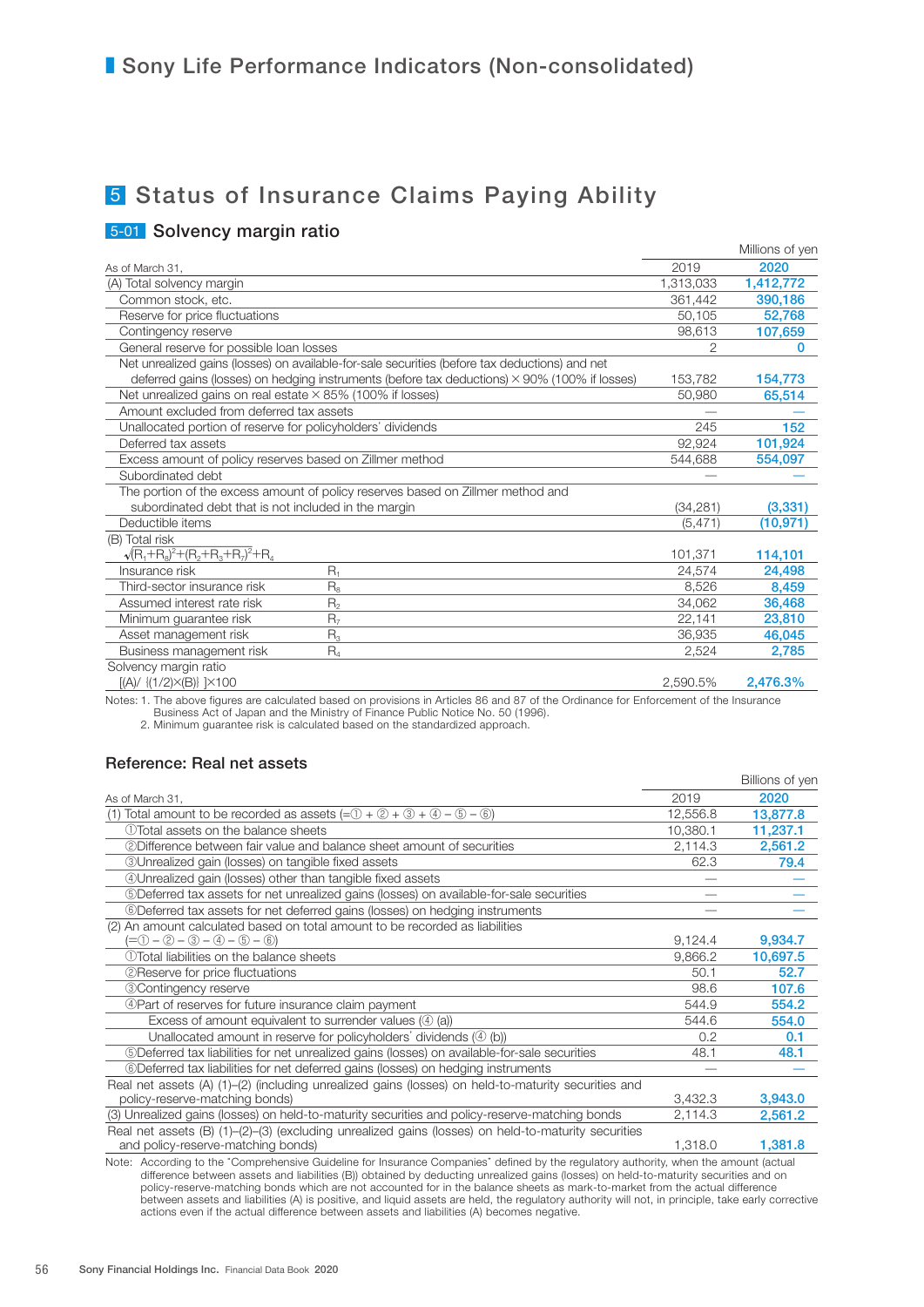# 6 Balance of Separate Account Assets

|                                                                      |           | Millions of yen |
|----------------------------------------------------------------------|-----------|-----------------|
| As of March 31,                                                      | 2019      | 2020            |
| Individual variable life insurance and individual variable annuities | 1.300.701 | 1.323.948       |
| Group annuities                                                      |           |                 |
| Total separate account                                               | 1.300.701 | 1.323.948       |

Note: Assets relating to individual variable life insurance and individual variable annuities are jointly invested at Sony Life.

## 7 Investment Progress of Separate Account Assets in Individual Variable Life Insurance and Individual Variable Annuities

## 7-01 Results of investment

|                       |            |                                  |                           | 2020                                                                                              |            |                      |                             | 70                                                       |
|-----------------------|------------|----------------------------------|---------------------------|---------------------------------------------------------------------------------------------------|------------|----------------------|-----------------------------|----------------------------------------------------------|
| As of March 31,       | investment | Japanese<br>arowth<br>investment | Global core<br>investment | Global<br>Equity-based equity-based equity-based equity-based Bond-based bond-based<br>investment | investment | Global<br>investment | <b>Hybrid</b><br>investment | Short-term<br>monetary<br>market-<br>based<br>investment |
| Results of investment | (8.09)     | (5.69)                           | (12.26)                   | (2.92)                                                                                            | 0.00       | 4.32                 | (3.86)                      | (0.02)                                                   |

## 7-02 Investment progress (for the fiscal year ended March 31, 2020)

#### Equity-based investment

Benchmark: The Nikkei Stock Average

#### ■Investment progress in the period

Japanese stock markets fell during the fiscal year. In the period from the beginning to the midpoint of the fiscal year, the Nikkei Stock Average remained weak due to the deterioration of investor sentiment against the backdrop of U.S. tariff hikes on imports<br>from China; however, share prices began to trend upward due to progress in U.S.-China trade ta index to briefly rise to the ¥24,000 level. Thereafter, the global spread of COVID-19 beginning in February 2020 led to a sharp decrease in the index to the ¥16,000 level in March. However, monetary easing and fiscal policies by national governments resulted in a rebound of the index to around ¥19,000 at the end of fiscal year, as investors expected these to prop up economies. The investment results of the fund were negative 8.09% year on year, while the benchmark return stood at negative 10.79%.

#### ■Investment policy for the future

Sony Life's investment activities will remain primarily focused on the Exchange Traded Fund (ETF Nikkei 225), to ensure linkage to the stock market. Furthermore, Sony Life will aim to achieve medium- to long-term investment results in excess of the Nikkei Stock Average through investments in domestic stocks.

#### Japanese growth equity-based investment

Benchmark: TOPIX (inclusive of dividends)

#### ■Investment progress in the period

Sony Life invested in the additional-type equity investment trust "Fidelity Japan Growth Stock Fund VA3 (exclusively for qualified institutional investors)" (provided by FIL Investments (Japan) Limited). Investment results of the fund were negative 5.69% year on year, while the benchmark return stood at negative 9.50%.

#### ■Investment policy for the future

Sony Life will continue investing in the additional-type equity investment trust "Fidelity Japan Growth Stock Fund VA3 (exclusively<br>for qualified institutional investors)." This investment trust invests mainly in stocks li stocks equivalent thereto), with the basic strategies involving active investment aiming to achieve long-term growth of the investment trust asset.

#### Global core equity-based investment

Benchmark: MSCI World Index (inclusive of dividends, in yen terms)

#### ■Investment progress in the period

Sony Life invested in the additional-type equity investment trust "World Equity Fund VL (exclusively for qualified institutional investors)" (provided by State Street Global Advisors (Japan) Co., Ltd.). Investment results of the fund were negative 12.26% year on year, while the benchmark return was negative 10.57%.

#### ■Investment policy for the future

Sony Life will continue investing in the additional-type equity investment trust "World Equity Fund VL (exclusively for qualified<br>institutional investors)." This investment trust invests mainly in stocks both in Japan and results in excess of the benchmark MSCI World Index (inclusive of dividends, in yen terms).

 $\alpha$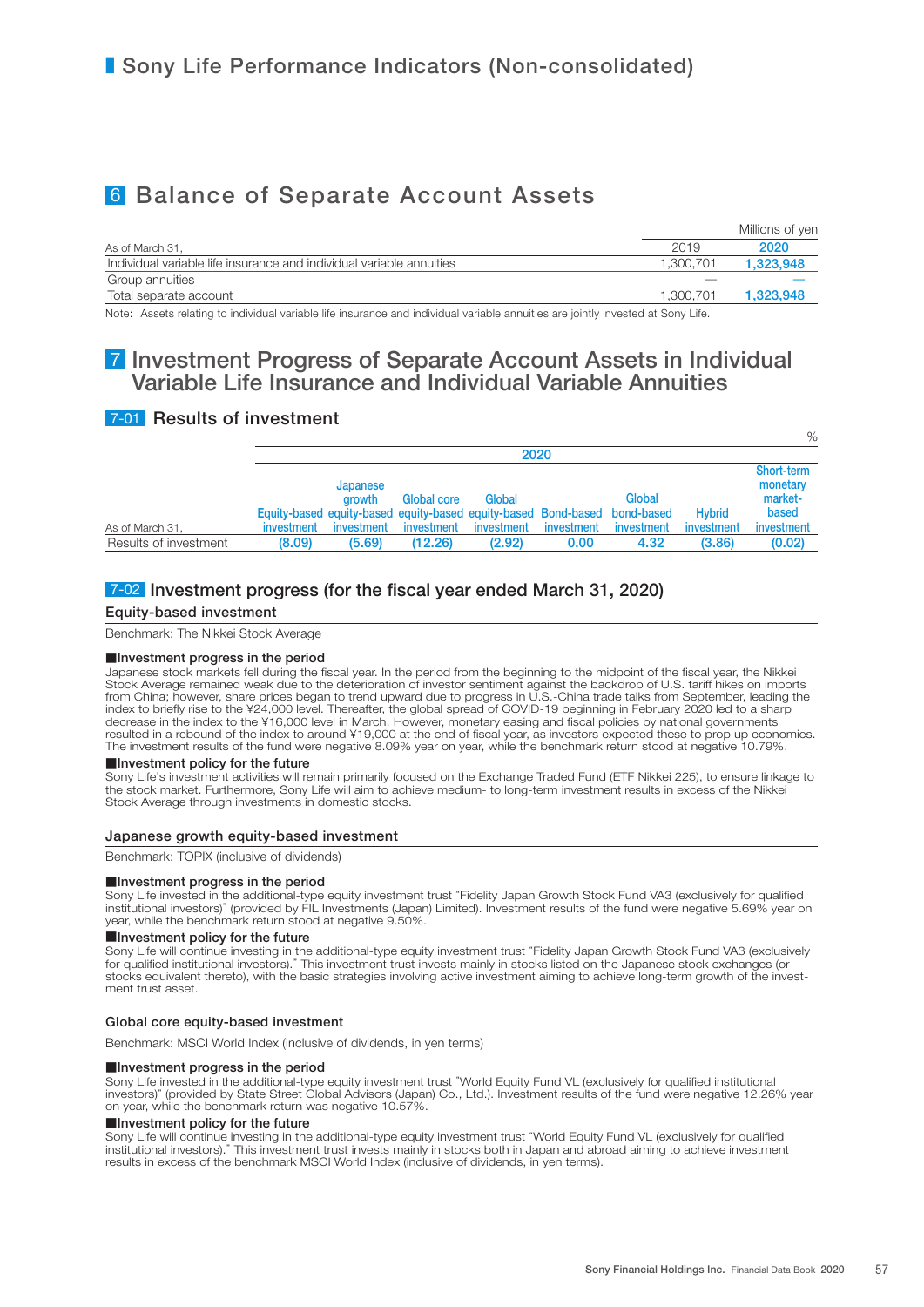#### Global equity-based investment

Benchmark: MSCI World Index (inclusive of dividends, in yen terms)

Investment advisor: Morgan Stanley Investment Management (Japan) Co., Ltd.

#### ■Investment progress in the period

The world's major stock markets fell during the fiscal year. Up through the middle of the fiscal year, stocks continued to trend with<br>a sluggish upside; however, progress in U.S.-China trade talks as well as a series of FR in share prices with the global spread of COVID-19. Towards the end of the fiscal year, share prices returned to a tight range amid high expectations that monetary easing and fiscal policies enacted by national governments would prop up economies. Invest-<br>ment results of the fund were negative 2.92% year on year, while the benchmark return was negative

#### ■Investment policy for the future

Sony Life will continue investing in globally diversified stocks, based on its further analysis of fundamentals, focusing on stocks with significant intangible assets (brand value), thereby aiming to achieve investment results in excess of the MSCI World Index<br>(inclusive of dividends, in yen terms) over the medium to long term.

#### Bond-based investment

#### ■Investment progress in the period

The Japanese bond market experienced significant fluctuations in interest rates. In the first half of the fiscal year, long-term interest rates temporarily fell to the negative 0.28% range due to concerns over the economic outlook due to the intensifying U.S.-China<br>trade friction. Then, with progress in U.S.-China trade talks, the risk averse sentiment reced

#### ■Investment policy for the future

Sony Life will continue to build a portfolio consisting mainly of Japanese yen-denominated bonds, with the aim of ensuring stable<br>medium- to long-term yields. It will work to achieve stable investment results based on gain interest income from the bond portfolio.

#### Global bond-based investment

Benchmark: The FTSE World Government Bond Index (unhedged, in yen terms)

#### ■Investment progress in the period

Interest rates fell in major world bond markets. In the first half of the fiscal year, U.S. interest rates were on a declining trend due to concerns over the economic outlook due to the intensifying U.S.-China trade friction. The FRB's preventive interest rate cuts created an ongoing state of poor outlook for rising interest rates from October onward. The global spread of COVID-19 caused a<br>further, sharp decline in interest rates in February and thereafter. From March onward, though plan and other monetary easing policies held interest rates at low levels. The investment results of the fund were positive 4.32%<br>year on year, while the benchmark return stood at positive 4.32%

#### ■Investment policy for the future

Sony Life will continue investing in countries, that it believes, based on its interest rate analysis, offer higher real interest rates, as well as wider differentials between long-term and short-term interest rates, in addition to a favorable economic environment,<br>aiming to achieve medium- to long-term investment results in excess of the FTSE World Government yen terms).

#### Hybrid investment

#### ■Investment progress in the period

Hybrid investments were made in a diversified manner, primarily comprised of Japanese bonds, Japanese stocks and Exchange<br>Traded Funds (ETF Nikkei 225). These funds registered investment results of negative 3.86% year on y domestic bond market interest rates (and an associated decline in bond prices) and decline in the domestic stock market.

#### ■Investment policy for the future

Sony Life will continue to actively allocate assets into the classes deemed, based on its analysis of economic/financial circumstances, to offer higher expected returns compared to investment risks over the medium to long term, while earning constant interest income from the Japanese yen-denominated bond portfolio.

#### Short-term monetary market-based investment

Benchmark: Short-term interest rate (unsecured overnight call rate, etc.)

#### ■Investment progress in the period

Investment was focused on bonds with shorter remaining maturities as well as short-term financial instruments, and achieved investment results of negative 0.02% year on year, approximately tracking short-term interest.

#### ■Investment policy for the future

Sony Life will invest primarily in short-term bonds and short-term financial instruments, to secure yields on investments approximately tracking short-term interest.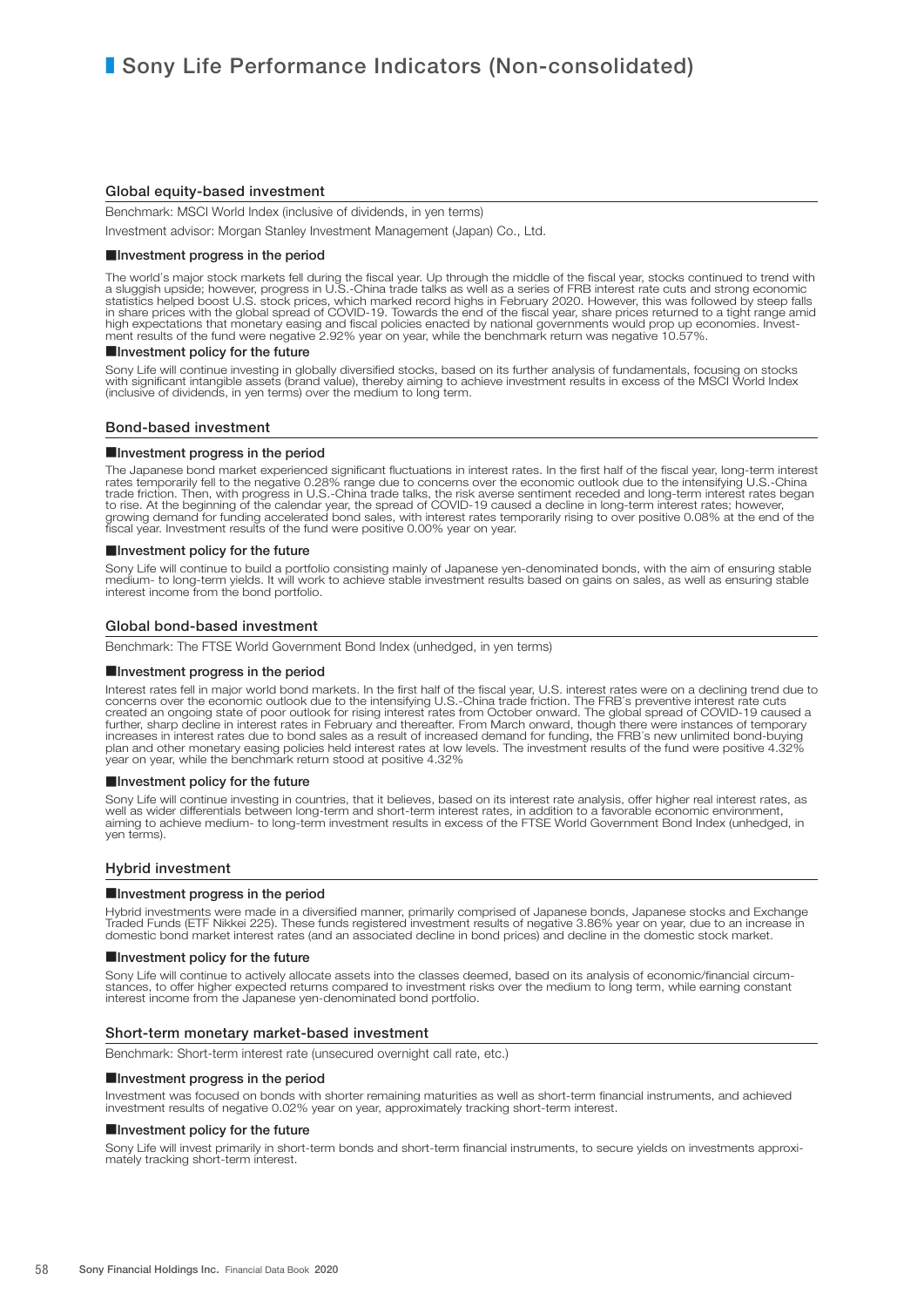## 8 Status of Individual Variable Life Insurance and Individual Variable Annuities

## 8-01 Policy amount in force

**Individual variable life insurance** 

|                                             |           | 2019      | 2020          |           |  |
|---------------------------------------------|-----------|-----------|---------------|-----------|--|
| As of March 31,                             | Number    | Amount    | <b>Number</b> | Amount    |  |
| Variable life insurance (whole life type)   | 836,700   | 7.980.475 | 830,917       | 7,601,102 |  |
| Variable life insurance (limited term type) | 152.548   | 922.336   | 185.790       | 1,183,138 |  |
| Variable life insurance (term type)         | 12.713    | 685.553   | 15.422        | 859,808   |  |
| Total                                       | 1.001.961 | 9.588.365 | 1.032.129     | 9,644,050 |  |

Note: Amounts include the rider portion of variable life insurance.

| Individual variable annuities |         |           | Millions of yer |           |  |
|-------------------------------|---------|-----------|-----------------|-----------|--|
|                               |         | 2019      | 2020            |           |  |
| As of March 31,               | Number  | Amount    | <b>Number</b>   | Amount    |  |
| Individual variable annuities | 244.234 | 1.483.080 | 361.212         | 2.256.666 |  |

Note: The amount of individual variable annuities is equal to the sum of (a) the funds to be held at the time annuity payments are to commence for policies for which annuity payments have not yet commenced and (b) the amount of policy reserves for policies for which payments have commenced.

### 8-02 Portfolio of separate account assets in individual variable life insurance and individual variable annuities

|                                     |           |             |           | Millions of yen, % |
|-------------------------------------|-----------|-------------|-----------|--------------------|
|                                     | 2019      |             | 2020      |                    |
| As of March 31,                     | Amount    | Composition | Amount    | <b>Composition</b> |
| Cash and due from banks, call loans | 113,749   | 8.7%        | 77,863    | 5.9%               |
| <b>Securities</b>                   | 1,184,185 | 91.0        | 1,241,363 | 93.8               |
| Japanese bonds                      | 147,570   | 11.3        | 168,197   | 12.7               |
| Japanese stocks                     | 20,770    | 1.6         | 22,063    | 1.7                |
| Foreign securities                  | 697,945   | 53.7        | 770,376   | 58.2               |
| <b>Bonds</b>                        | 86,546    | 6.7         | 97,351    | 7.4                |
| Stocks, etc.                        | 611,398   | 47.0        | 673,024   | 50.8               |
| Other securities                    | 317,900   | 24.4        | 280,727   | 21.2               |
| Loans                               |           |             |           |                    |
| <b>Others</b>                       | 2,766     | 0.2         | 4,721     | 0.4                |
| Reserve for possible loan losses    |           |             |           |                    |
| Total                               | 1,300,701 | 100.0       | 1,323,948 | 100.0              |

Note: Assets relating to individual variable life insurance and individual variable annuities are jointly invested at Sony Life.

 $\overline{\phantom{a}}$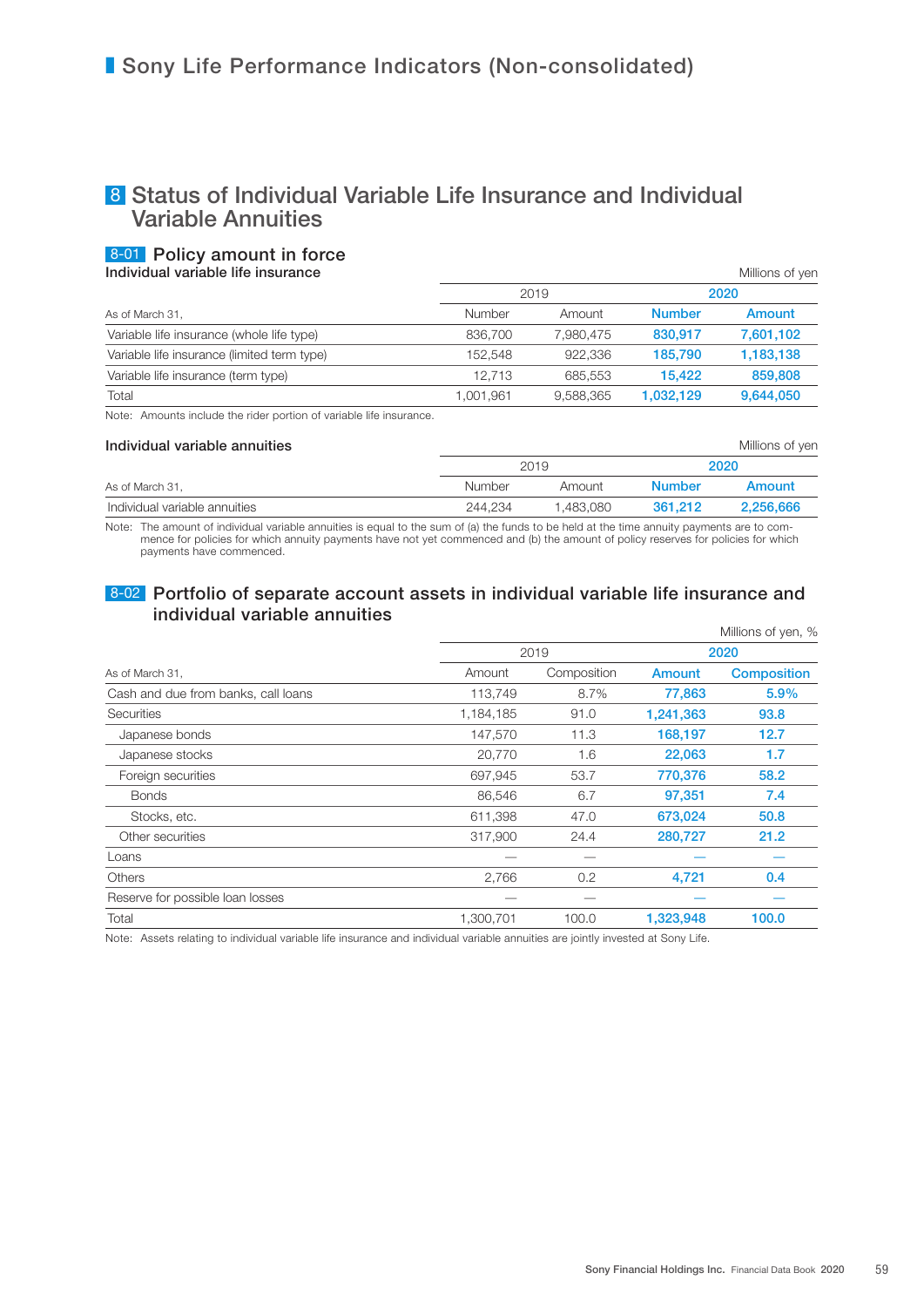### 8-03 Net investment gains (losses) of separate account assets in individual variable life insurance and individual variable annuities

|                                    |         | Millions of yen |
|------------------------------------|---------|-----------------|
| For the years ended March 31,      | 2019    | 2020            |
| Interest income and dividends      | 18,913  | 23,102          |
| Gains on sale of securities        | 49,662  | 47,630          |
| Gains on redemption of securities  | 50      | 6               |
| Valuation gains on securities      | 298,688 | 231,734         |
| Foreign exchange gains, net        |         |                 |
| Gains on derivatives, net          |         |                 |
| Other investment income            | 4,453   | 2,776           |
| Losses on sale of securities       | 10,171  | 4,922           |
| Losses on redemption of securities | 76      | 79              |
| Losses on valuation of securities  | 268,458 | 339,913         |
| Foreign exchange losses, net       | 1,983   | 5,499           |
| Losses on derivatives, net         |         |                 |
| Other investment expenses          | 3,134   | 826             |
| Net investment gains (losses)      | 87,944  | (45,990)        |
|                                    |         |                 |

Note: Assets relating to individual variable life insurance and individual variable annuities are jointly invested at Sony Life.

## 8-04 Fair values of securities relating to separate account assets in individual variable life insurance and individual variable annuities

#### Valuation gains (losses) on trading securities **Millions** of yen

|                    | 2019                    |                                                          |                                | 2020                                                     |  |
|--------------------|-------------------------|----------------------------------------------------------|--------------------------------|----------------------------------------------------------|--|
| As of March 31,    | Balance sheet<br>amount | Net valuation<br>gains (losses)<br>recorded<br>in income | <b>Balance sheet</b><br>amount | Net valuation<br>gains (losses)<br>recorded<br>in income |  |
| Trading securities | 1,184,185               | 30.230                                                   | 1,241,363                      | (108, 179)                                               |  |

Note: Assets relating to individual variable life insurance and individual variable annuities are jointly invested at Sony Life.

#### Fair value information on money held in trust

Not applicable

#### Fair value information on derivative transactions

Not applicable

# **9 Number of Agencies**

| As of March 31,    | 2019 | 2020 |
|--------------------|------|------|
| Number of agencies | .795 | 813. |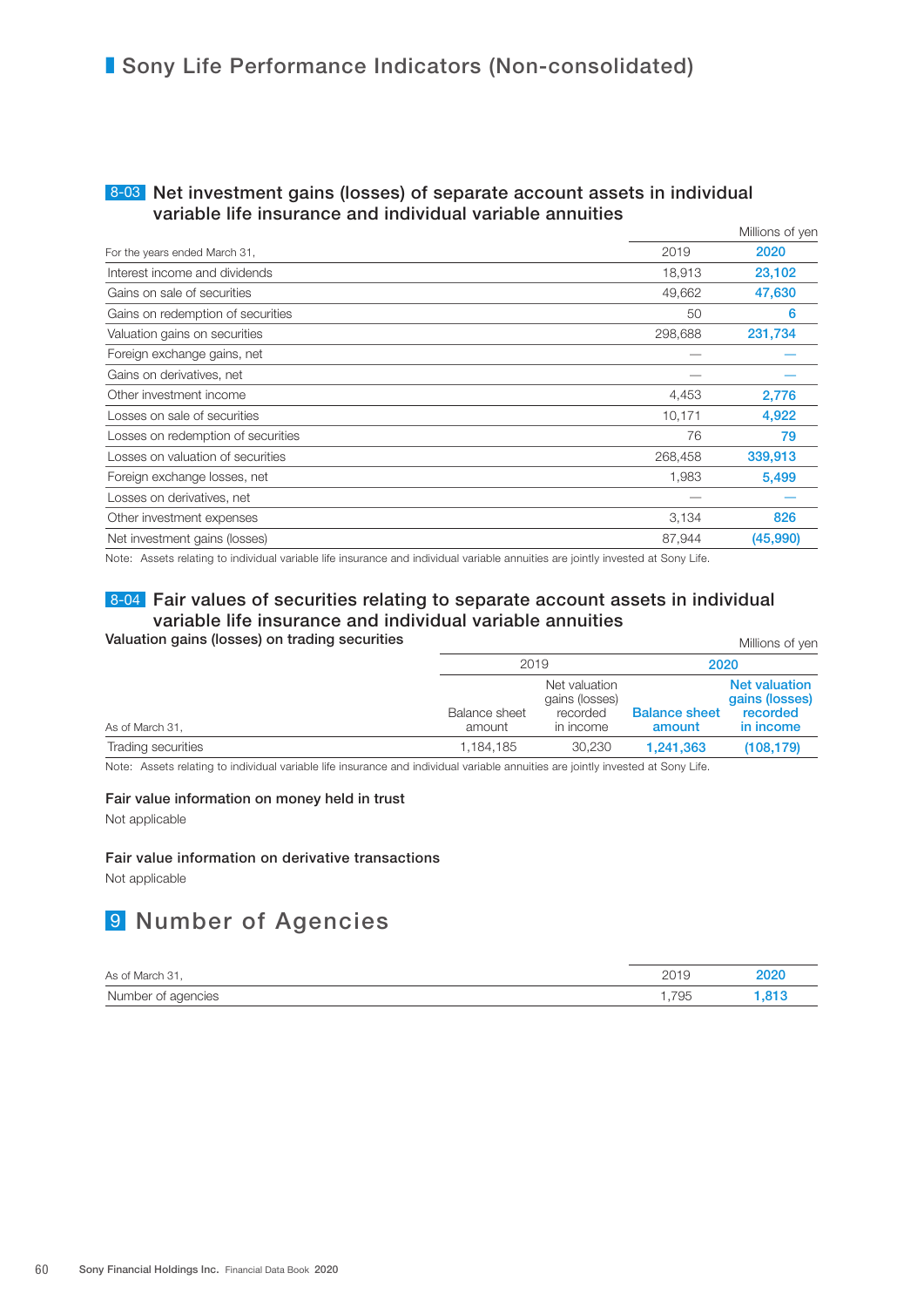# <sup>10</sup> Number of Employees and Recruits

## 10-01 Number of employees

| 2019    | 2020     |
|---------|----------|
| 2,627   | 2,850    |
| [1,266] | [1, 368] |
| [1,361] | [1,482]  |
| 5,834   | 5,792    |
| [5,674] | [5,641]  |
| [160]   | [151]    |
|         |          |

## 10-02 Number of recruits

| For the years ended March 31, | 2019    | 2020  |
|-------------------------------|---------|-------|
| Office employees              | 490     | 513   |
| [Male]                        | [174]   | [163] |
| [Female]                      | $[316]$ | [350] |
| Sales employees               | 434     | 378   |
| [Male]                        | [410]   | [365] |
| [Female]                      | [24]    | [13]  |
|                               |         |       |

## 10-03 Average age and years of service

|                  |             | 2019                        | 2020        |                             |  |
|------------------|-------------|-----------------------------|-------------|-----------------------------|--|
| As of March 31,  | Average age | Average years<br>of service | Average age | Average years<br>of service |  |
| Office employees | 40.8        | 8.9                         | 41.2        | 9.1                         |  |
| [Male]           | [42.4]      | [11.7]                      | [42.9]      | [12.0]                      |  |
| [Female]         | [39.4]      | [6.4]                       | [39.7]      | [6.5]                       |  |
| Sales employees  | 44.9        | 10.3                        | 45.2        | 11.1                        |  |
| [Male]           | [45.0]      | [10.5]                      | [45.3]      | $[11.3]$                    |  |
| [Female]         | [39.6]      | [3.3]                       | [40.6]      | [4.4]                       |  |
|                  |             |                             |             |                             |  |

# **11** Average Salary

## 11-01 Average salary (office employees)

|                               |      | Thousands of yen |
|-------------------------------|------|------------------|
| For the years ended March 31, | 2019 | 2020             |
| Office employees              | 382  | 387              |

Note: The average monthly salary is the tax-inclusive standard salary in March for each fiscal year, excluding bonuses and overtime pay.

## 11-02 Average compensation (sales employees)

|                               |      | Thousands of yen |
|-------------------------------|------|------------------|
| For the years ended March 31, | 2019 | 2020             |
| Office employees              | 756  | 704              |
| .<br>.                        |      |                  |

Note: The average monthly compensation is the tax-inclusive compensation in March for each fiscal year, excluding bonuses and commuting allowances.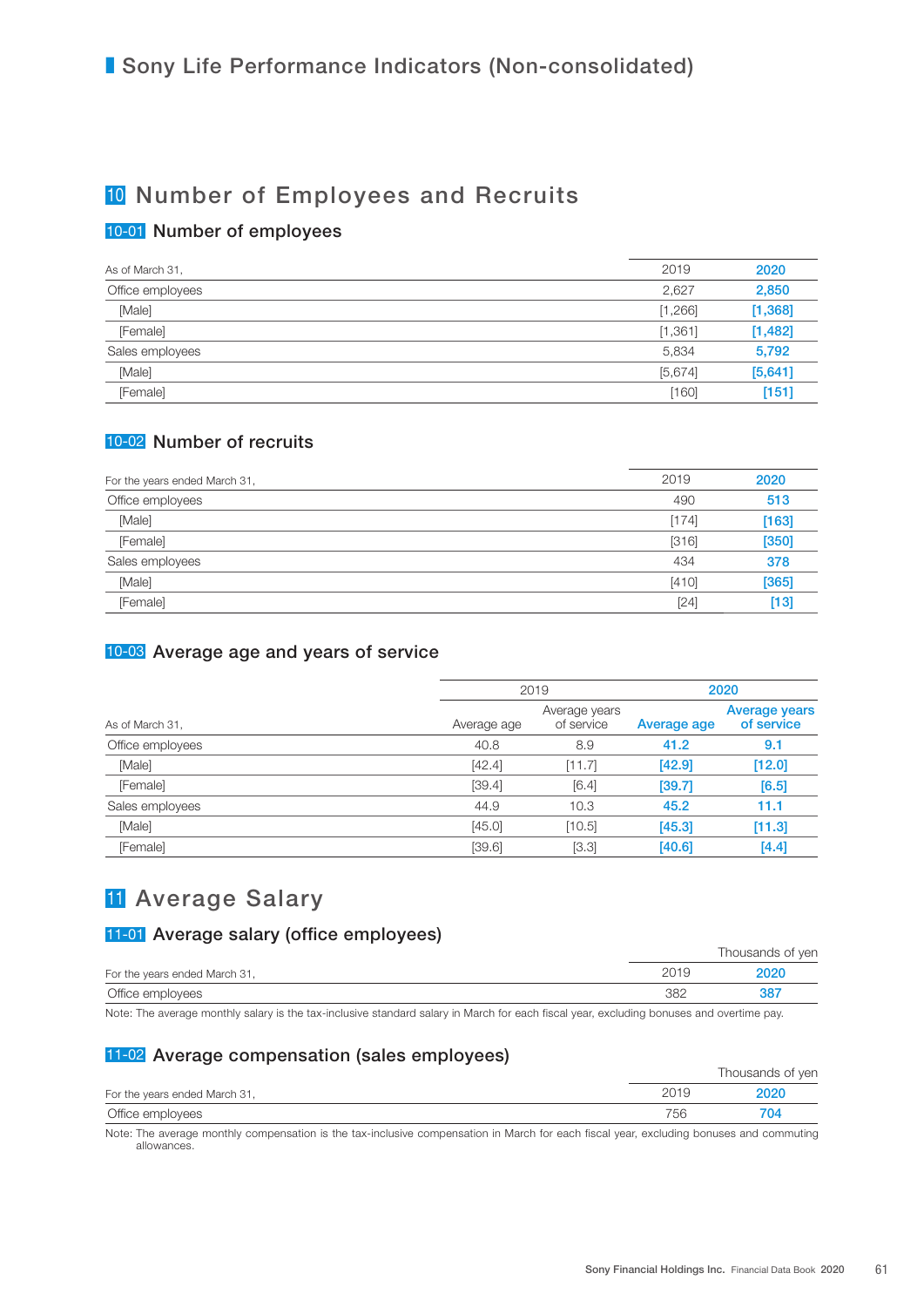# ■ Sony Assurance Financial Data

# Balance Sheets

Sony Assurance Inc.

| As of March 31, 2019 and 2020   |                |             |          |                    | Millions of yen, % |
|---------------------------------|----------------|-------------|----------|--------------------|--------------------|
|                                 |                | 2019        |          | 2020               |                    |
|                                 | Amount         | Composition | Amount   | <b>Composition</b> | Change             |
| <b>Assets</b>                   |                |             |          |                    |                    |
| Cash and deposits               | 20,043         | 9.13%       | 28,671   | 12.21%             | 8,627              |
| Cash                            | $\Omega$       |             | $\Omega$ |                    |                    |
| Deposits                        | 20,043         |             | 28,670   |                    |                    |
| Call loans                      |                |             | 10,000   | 4.26               | 10,000             |
| <b>Securities</b>               | 157,959        | 71.92       | 147,813  | 62.93              | (10, 145)          |
| Japanese government bonds       | 76,390         |             | 72,078   |                    |                    |
| Japanese local government bonds | 50,504         |             | 42,610   |                    |                    |
| Japanese corporate bonds        | 29,268         |             | 30,377   |                    |                    |
| Japanese stocks                 | 1,599          |             | 1,194    |                    |                    |
| Foreign securities              | 198            |             | 1,553    |                    |                    |
| Tangible fixed assets           | 1,689          | 0.77        | 1,266    | 0.54               | (423)              |
| <b>Buildings</b>                | 169            |             | 152      |                    |                    |
| Construction in progress        | 63             |             | 57       |                    |                    |
| Other tangible fixed assets     | 1,456          |             | 1,056    |                    |                    |
| Intangible fixed assets         | 10,012         | 4.56        | 14,845   | 6.32               | 4,832              |
| Software                        | 6,646          |             | 7,624    |                    |                    |
| Software in progress            | 3,356          |             | 7,210    |                    |                    |
| Other intangible fixed assets   | $\overline{9}$ |             | 11       |                    |                    |
| Other assets                    | 18,609         | 8.47        | 19,884   | 8.47               | 1,275              |
| Accrued premiums                | 1,234          |             | 1,241    |                    |                    |
| Due from reinsurers             | 290            |             | 67       |                    |                    |
| Due from foreign reinsurers     | 15             |             | 31       |                    |                    |
| Accounts receivable             | 11,115         |             | 12,307   |                    |                    |
| Accrued income                  | 161            |             | 146      |                    |                    |
| Money on deposits               | 530            |             | 543      |                    |                    |
| Suspense payments               | 5,260          |             | 5,547    |                    |                    |
| Deferred tax assets             | 11,328         | 5.16        | 12,388   | 5.27               | 1,060              |
| <b>Total Assets</b>             | 219,643        | 100.00      | 234,870  | 100.00             | 15,227             |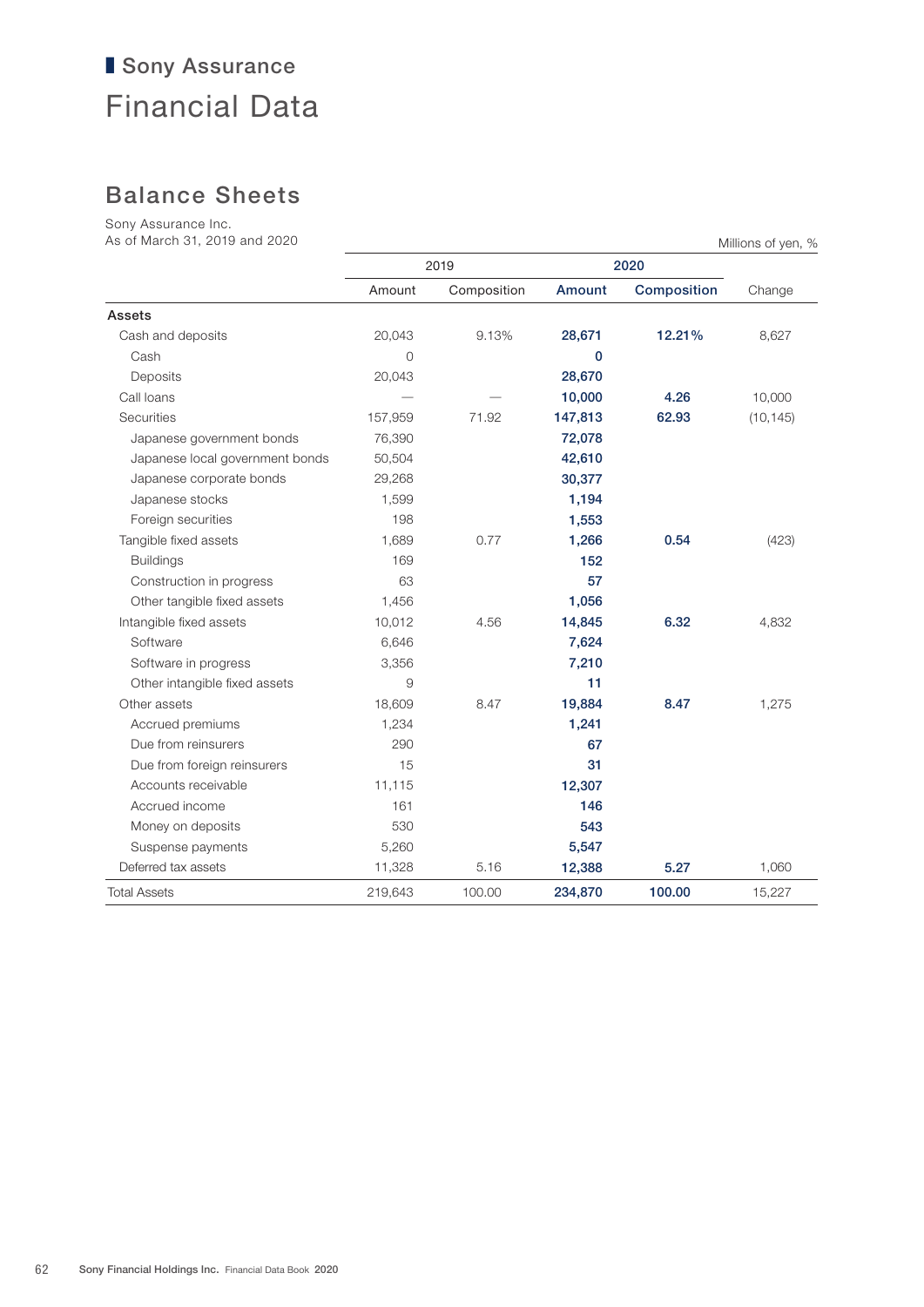|                                             |         |             |         | Millions of yen, % |        |
|---------------------------------------------|---------|-------------|---------|--------------------|--------|
|                                             |         | 2019        |         | 2020               |        |
|                                             | Amount  | Composition | Amount  | Composition        | Change |
| Liabilities                                 |         |             |         |                    |        |
| Underwriting reserves                       | 168,494 | 76.71%      | 179,511 | 76.43%             | 11,017 |
| Reserve for outstanding losses              |         |             |         |                    |        |
| and claims                                  | 40,674  |             | 40,354  |                    |        |
| Underwriting reserves                       | 127,819 |             | 139,157 |                    |        |
| Other liabilities                           | 13,018  | 5.93        | 14,101  | 6.00               | 1,083  |
| Due to reinsurers                           | 235     |             | 380     |                    |        |
| Due to foreign reinsurers                   | 5       |             | 9       |                    |        |
| Income taxes payable                        | 1,938   |             | 1,808   |                    |        |
| Deposits received                           | 73      |             | 74      |                    |        |
| Accounts payable                            | 5,099   |             | 5,179   |                    |        |
| Suspense receipt                            | 5,666   |             | 6,649   |                    |        |
| Reserve for employees' retirement benefits  | 1,857   | 0.85        | 1,972   | 0.84               | 114    |
| Reserve for employees' bonuses              | 1,236   | 0.56        | 1,231   | 0.52               | (4)    |
| Reserve under the special laws              | 238     | 0.11        | 268     | 0.11               | 29     |
| Reserve for price fluctuations              | 238     |             | 268     |                    |        |
| <b>Total Liabilities</b>                    | 184,844 | 84.16       | 197,085 | 83.91              | 12,241 |
| <b>Net Assets</b>                           |         |             |         |                    |        |
| Common stock                                | 20,000  | 9.11        | 20,000  | 8.52               |        |
| Capital surplus                             | 3,389   | 1.54        | 3,389   | 1.44               |        |
| Capital reserve                             | 3,389   |             | 3,389   |                    |        |
| Retained earnings                           | 10,460  | 4.76        | 13,768  | 5.86               | 3,308  |
| Legal retained earnings                     | 1,092   |             | 1,592   |                    |        |
| Other retained earnings                     | 9,367   |             | 12,176  |                    |        |
| Unappropriated retained earnings            | 9,367   |             | 12,176  |                    |        |
| Total shareholders' equity                  | 33,849  | 15.41       | 37,158  | 15.82              | 3,308  |
| Net unrealized gains (losses) on            |         |             |         |                    |        |
| available-for-sale securities, net of taxes | 949     | 0.43        | 626     | 0.27               | (322)  |
| Total valuation and translation adjustments | 949     | 0.43        | 626     | 0.27               | (322)  |
| <b>Total Net Assets</b>                     | 34,798  | 15.84       | 37,785  | 16.09              | 2,986  |
| <b>Total Liabilities and Net Assets</b>     | 219,643 | 100.00      | 234,870 | 100.00             | 15,227 |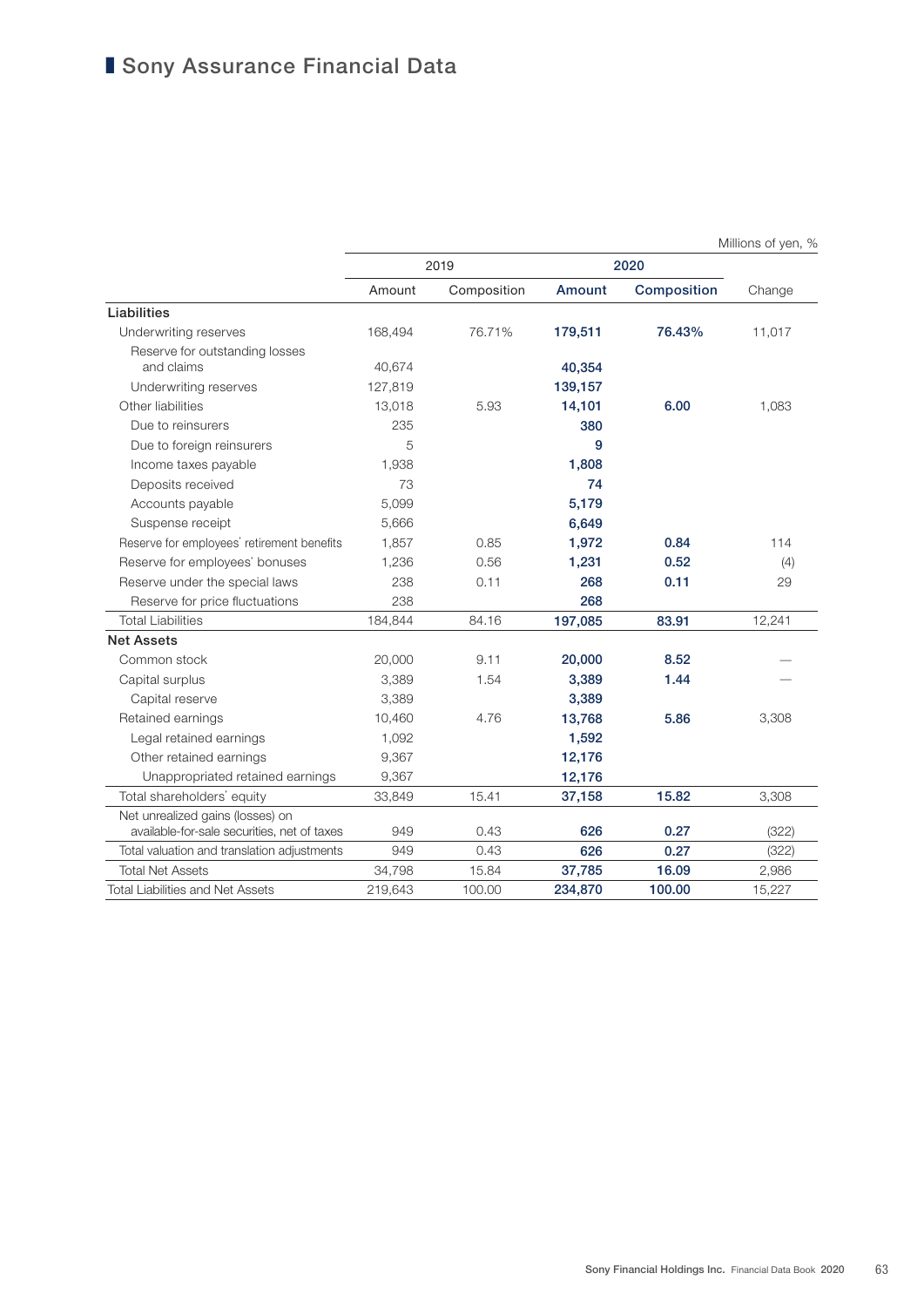# ■ Sony Assurance Financial Data

# Statements of Income

Sony Assurance Inc.

For the years ended March 31, 2019 and 2020 Millions of yen

|                                                            | 2019           | 2020    | Change  |
|------------------------------------------------------------|----------------|---------|---------|
| <b>Ordinary Revenues</b>                                   | 115,102        | 121,728 | 6,626   |
| <b>Underwriting income</b>                                 | 113,174        | 119,747 | 6,573   |
| Net premiums written                                       | 113,101        | 119,352 |         |
| Interest and dividends on deposits of premiums             | 72             | 74      |         |
| Reversal of reserve for outstanding losses and claims      |                | 320     |         |
| Investment income                                          | 1,857          | 1,935   | 78      |
| Interest income and dividends                              | 1,372          | 1,337   |         |
| Gains on sale of securities                                | 557            | 672     |         |
| Transfer to interest and dividends on deposits of premiums | (72)           | (74)    |         |
| Other ordinary income                                      | 70             | 44      | (25)    |
| <b>Ordinary Expenses</b>                                   | 108,204        | 113,655 | 5,450   |
| <b>Underwriting expenses</b>                               | 78,435         | 82,368  | 3,933   |
| Net losses paid                                            | 56,608         | 60,315  |         |
| Loss adjustment expenses                                   | 8,220          | 9,001   |         |
| Net commissions and brokerage fees                         | 1,724          | 1,713   |         |
| Provision for reserve for outstanding losses and claims    | 1,139          |         |         |
| Provision for underwriting reserves                        | 10,741         | 11,338  |         |
| Investment expenses                                        | 0              |         | (0)     |
| Losses on sale of securities                               | 0              |         |         |
| Operating, general and administrative expenses             | 29,766         | 31,283  | 1,517   |
| Other ordinary expenses                                    | $\overline{2}$ | 3       | $\circ$ |
| Other ordinary expenses                                    | $\overline{2}$ | 3       |         |
| <b>Ordinary Profit</b>                                     | 6,897          | 8,072   | 1,175   |
| <b>Extraordinary Gains</b>                                 |                |         |         |
| <b>Extraordinary Losses</b>                                | 39             | 49      | 10      |
| Losses on disposal of fixed assets                         | 7              | 20      |         |
| Provision for reserve under the special laws               | 31             | 29      |         |
| Provision for reserve for price fluctuations               | 31             | 29      |         |
| Income Before Income Taxes                                 | 6,858          | 8,022   | 1,164   |
| Income Taxes - Current                                     | 3,325          | 3,148   | (176)   |
| Income Taxes - Deferred                                    | (1,466)        | (934)   | 531     |
| <b>Total Income Taxes</b>                                  | 1,858          | 2,214   | 355     |
| Net Income                                                 | 4,999          | 5,808   | 808     |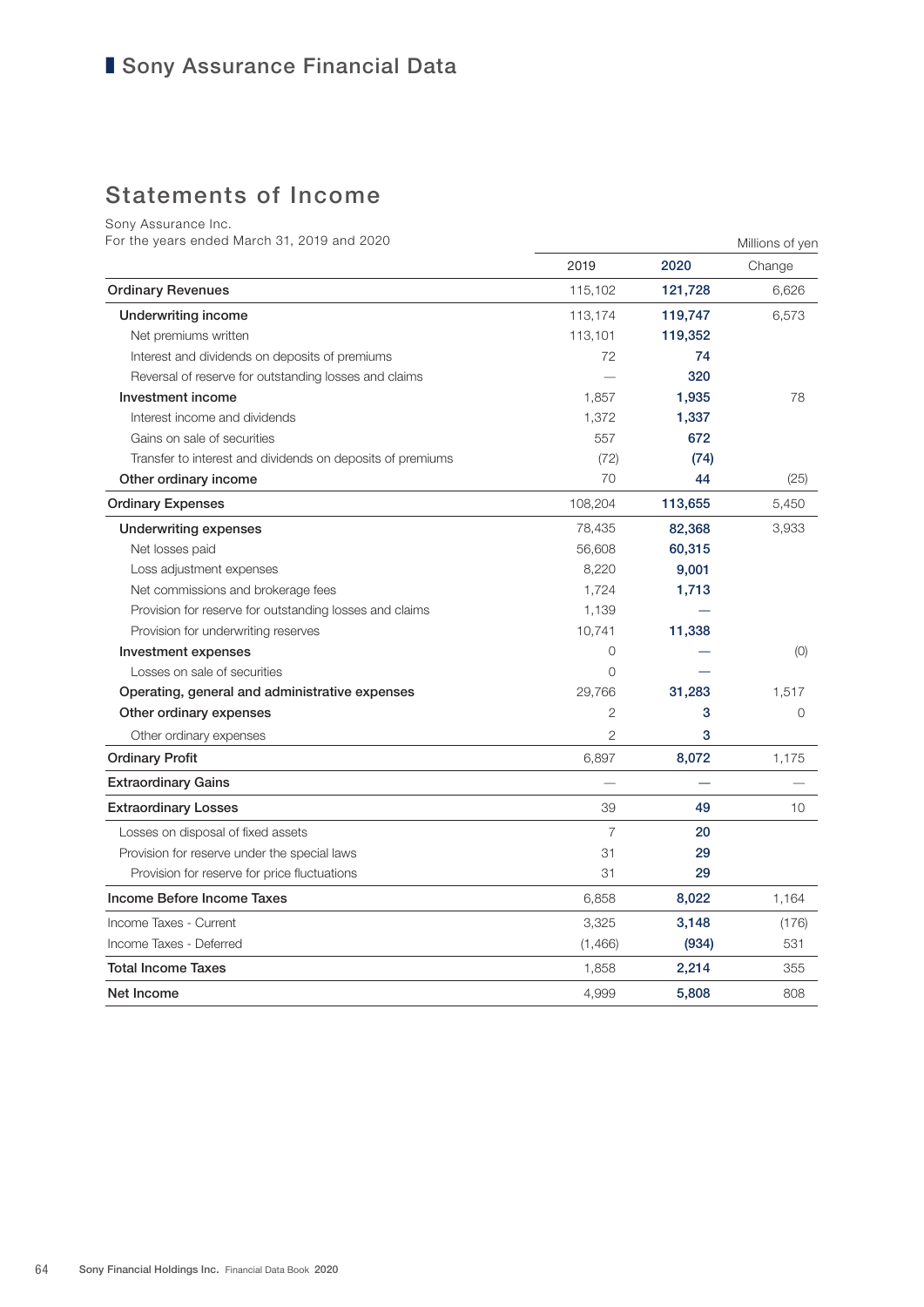# Statements of Changes in Net Assets

Sony Assurance Inc.

For the years ended March 31, 2019 and 2020

|                                                         | 2019            |                    |                             |                               |                                                      |                                             |                                  |  |
|---------------------------------------------------------|-----------------|--------------------|-----------------------------|-------------------------------|------------------------------------------------------|---------------------------------------------|----------------------------------|--|
|                                                         |                 |                    |                             |                               |                                                      |                                             |                                  |  |
|                                                         |                 |                    | Capital surplus             |                               | Retained earnings (deficits)                         |                                             |                                  |  |
|                                                         |                 |                    |                             |                               | Other<br>retained<br>earnings<br>(deficits)          |                                             |                                  |  |
|                                                         | Common<br>stock | Capital<br>reserve | Total<br>capital<br>surplus | Legal<br>retained<br>earnings | Unappropriated<br>retained<br>earnings<br>(deficits) | Total<br>retained<br>earnings<br>(deficits) | Total<br>shareholders'<br>equity |  |
| Balance at the beginning of the period                  | 20,000          | 3,389              | 3,389                       | 610                           | 7,261                                                | 7,872                                       | 31,261                           |  |
| Changes during the period                               |                 |                    |                             |                               |                                                      |                                             |                                  |  |
| Dividends from surplus                                  |                 |                    |                             | 482                           | (2,894)                                              | (2, 412)                                    | (2, 412)                         |  |
| Net income                                              |                 |                    |                             |                               | 4,999                                                | 4,999                                       | 4,999                            |  |
| Net changes of items other than<br>shareholders' equity |                 |                    |                             |                               |                                                      |                                             |                                  |  |
| Total changes during the period                         |                 |                    |                             | 482                           | 2,105                                                | 2,587                                       | 2,587                            |  |
| Balance at the end of the period                        | 20,000          | 3,389              | 3,389                       | 1,092                         | 9,367                                                | 10,460                                      | 33,849                           |  |

Millions of yen

Millions of yen

|                                                      | Valuation and<br>translation adjustments                                                     |                                                         |                     |
|------------------------------------------------------|----------------------------------------------------------------------------------------------|---------------------------------------------------------|---------------------|
|                                                      | Net unrealized<br>gains (losses)<br>on available-<br>for-sale<br>securities.<br>net of taxes | Total<br>valuation<br>and<br>translation<br>adjustments | Total net<br>assets |
| Balance at the beginning of the period               | 1,927                                                                                        | 1,927                                                   | 33,189              |
| Changes during the period                            |                                                                                              |                                                         |                     |
| Dividends from surplus                               |                                                                                              |                                                         | (2, 412)            |
| Net income                                           |                                                                                              |                                                         | 4,999               |
| Net changes of items other than shareholders' equity | (978)                                                                                        | (978)                                                   | (978)               |
| Total changes during the period                      | (978)                                                                                        | (978)                                                   | 1,609               |
| Balance at the end of the period                     | 949                                                                                          | 949                                                     | 34.798              |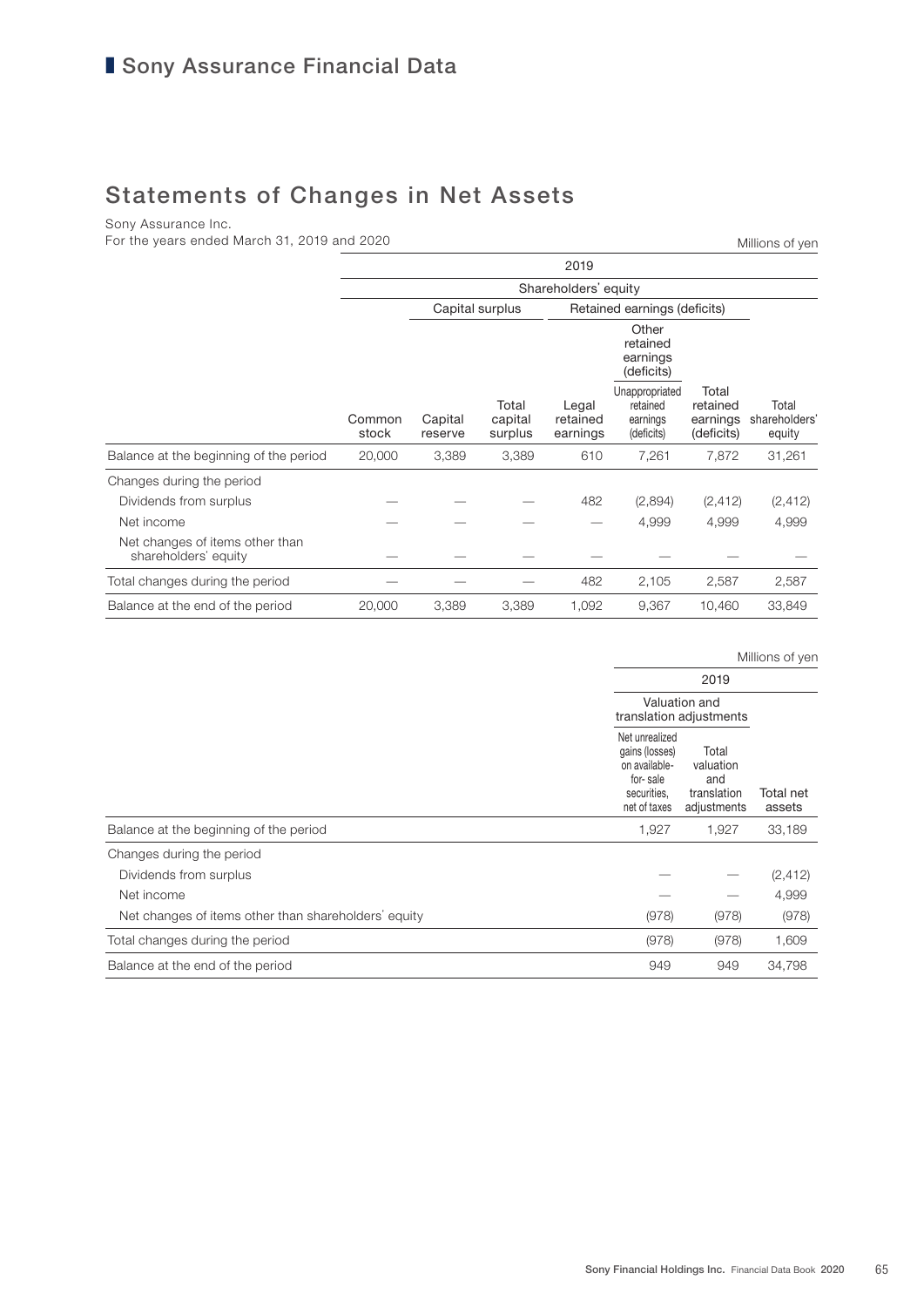## Statements of Changes in Net Assets (Continued)

Millions of yen

|                                                         | 2020                 |                    |                             |                               |                                                      |                                 |                                           |
|---------------------------------------------------------|----------------------|--------------------|-----------------------------|-------------------------------|------------------------------------------------------|---------------------------------|-------------------------------------------|
|                                                         | Shareholders' equity |                    |                             |                               |                                                      |                                 |                                           |
|                                                         |                      |                    | <b>Capital surplus</b>      |                               | Retained earnings (deficits)                         |                                 |                                           |
|                                                         |                      |                    |                             |                               | Other<br>retained<br>earnings<br>(deficits)          |                                 |                                           |
|                                                         | Common<br>stock      | Capital<br>reserve | Total<br>capital<br>surplus | Legal<br>retained<br>earnings | Unappropriated<br>retained<br>earnings<br>(deficits) | Total<br>retained<br>(deficits) | Total<br>earnings shareholders'<br>equity |
| Balance at the beginning of the period                  | 20,000               | 3,389              | 3,389                       | 1,092                         | 9,367                                                | 10,460                          | 33,849                                    |
| Changes during the period                               |                      |                    |                             |                               |                                                      |                                 |                                           |
| Dividends from surplus                                  |                      |                    |                             | 500                           | (3,000)                                              | (2,500)                         | (2,500)                                   |
| Net income                                              |                      |                    |                             |                               | 5,808                                                | 5,808                           | 5,808                                     |
| Net changes of items other than<br>shareholders' equity |                      |                    |                             |                               |                                                      |                                 |                                           |
| Total changes during the period                         |                      |                    |                             | 500                           | 2,808                                                | 3,308                           | 3,308                                     |
| Balance at the end of the period                        | 20,000               | 3,389              | 3,389                       | 1,592                         | 12,176                                               | 13,768                          | 37,158                                    |

Millions of yen

|                                                      |                                                                                              | <b>Valuation and</b><br>translation adjustments |                                 |
|------------------------------------------------------|----------------------------------------------------------------------------------------------|-------------------------------------------------|---------------------------------|
|                                                      | Net unrealized<br>gains (losses)<br>on available-<br>for-sale<br>securities,<br>net of taxes | Total<br>valuation<br>and<br>translation        | Total<br>adjustments net assets |
| Balance at the beginning of the period               | 949                                                                                          | 949                                             | 34,798                          |
| Changes during the period                            |                                                                                              |                                                 |                                 |
| Dividends from surplus                               |                                                                                              |                                                 | (2,500)                         |
| Net income                                           |                                                                                              |                                                 | 5,808                           |
| Net changes of items other than shareholders' equity | (322)                                                                                        | (322)                                           | (322)                           |
| Total changes during the period                      | (322)                                                                                        | (322)                                           | 2,986                           |
| Balance at the end of the period                     | 626                                                                                          | 626                                             | 37,785                          |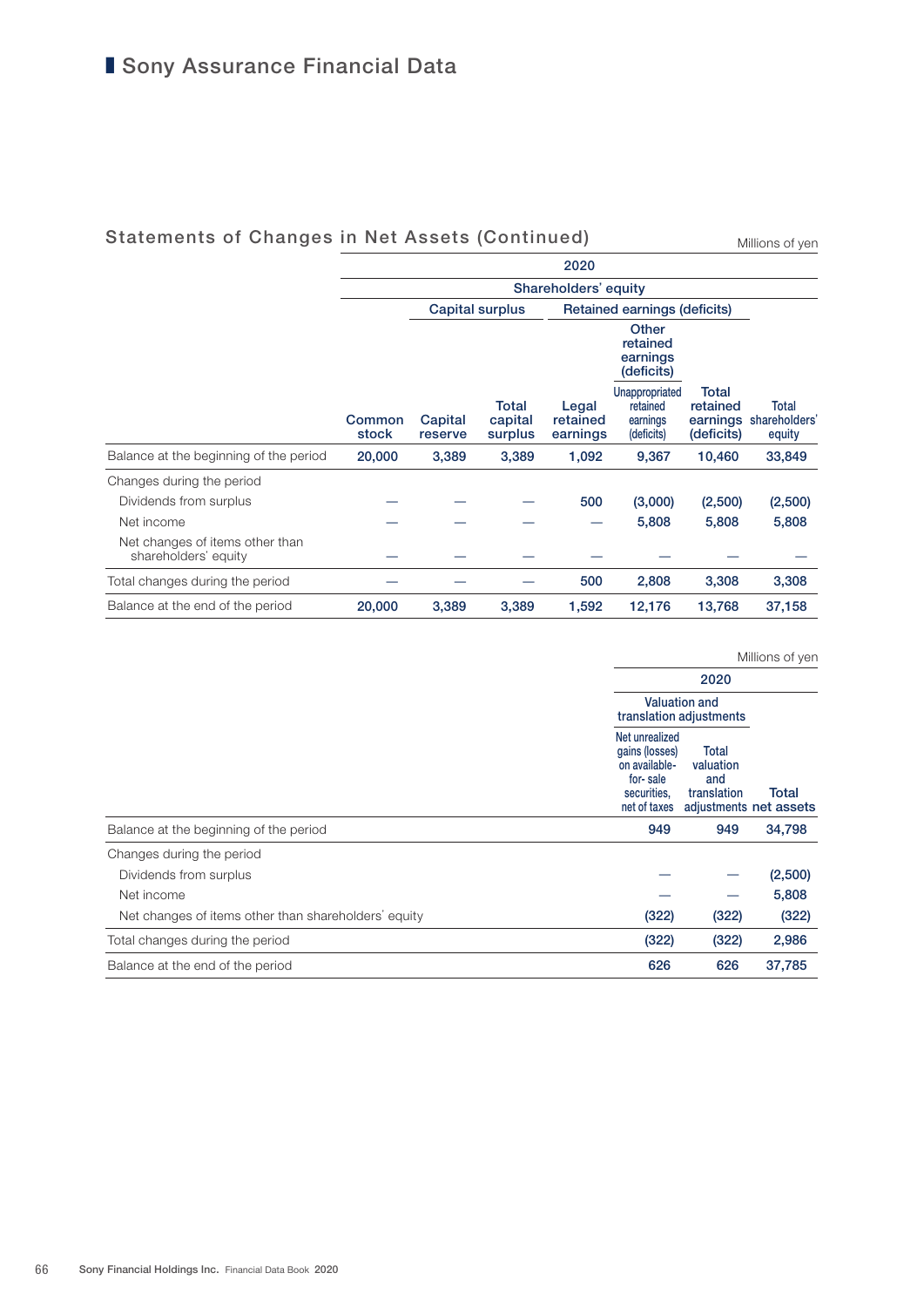# Statements of Cash Flows

Sony Assurance Inc.

For the years ended March 31, 2019 and 2020 Millions of yen

|                                                                                                             | 2019      | 2020      | Change   |
|-------------------------------------------------------------------------------------------------------------|-----------|-----------|----------|
| Cash flows from operating activities                                                                        |           |           |          |
| Income before income taxes                                                                                  | 6,858     | 8,022     | 1,164    |
| Depreciation and amortization                                                                               | 2,457     | 2,476     | 18       |
| Increase (decrease) in reserve for outstanding losses and claims                                            | 1,139     | (320)     | (1, 459) |
| Increase (decrease) in underwriting reserves                                                                | 10,741    | 11,338    | 596      |
| Increase (decrease) in reserve for employees' retirement benefits                                           | 189       | 114       | (74)     |
| Increase (decrease) in reserve for employees' bonuses                                                       | 103       | (4)       | (108)    |
| Increase (decrease) in reserve for price fluctuations                                                       | 31        | 29        | (2)      |
| Interest income and dividends                                                                               | (1, 372)  | (1, 337)  | 35       |
| (Gains) losses on securities                                                                                | (557)     | (672)     | (115)    |
| (Gains) losses on tangible fixed assets                                                                     | 4         | 20        | 15       |
| (Gains) losses on intangible fixed assets                                                                   | 2         |           | (2)      |
| (Increase) decrease in other assets<br>(excluding those related to investing and financing activities)      | (1,468)   | (1, 291)  | 177      |
| Increase (decrease) in other liabilities<br>(excluding those related to investing and financing activities) | 1,550     | 920       | (629)    |
| Subtotal                                                                                                    | 19,681    | 19,296    | (385)    |
| Interest and dividends received                                                                             | 1,750     | 1,733     | (17)     |
| Income taxes (paid) refund                                                                                  | (3,757)   | (3,297)   | 459      |
| Net cash provided by (used in) operating activities                                                         | 17,674    | 17,731    | 56       |
| Cash flows from investing activities                                                                        |           |           |          |
| Net (increase) decrease in call loans                                                                       |           | (10,000)  | (10,000) |
| Purchases of securities                                                                                     | (43, 286) | (14, 644) | 28,641   |
| Proceeds from sale and redemption of securities                                                             | 29,505    | 24,634    | (4,870)  |
| Total of net cash provided by (used in) investment transactions                                             | (13,780)  | (9)       | 13,770   |
| [Total of net cash provided by (used in) operating activities and investment transactions]                  | [3,894]   | [17,721]  | [13,827] |
| Purchases of tangible fixed assets                                                                          | (326)     | (307)     | 19       |
| Others, net                                                                                                 | (4,890)   | (6, 287)  | (1,396)  |
| Net cash provided by (used in) investing activities                                                         | (18,998)  | (6,604)   | 12,393   |
| Cash flows from financing activities                                                                        |           |           |          |
| Cash dividends paid                                                                                         | (2, 412)  | (2,500)   | (88)     |
| Net cash provided by (used in) financing activities                                                         | (2, 412)  | (2,500)   | (88)     |
| Effect of exchange rate changes on cash and cash equivalents                                                |           |           |          |
| Net increase (decrease) in cash and cash equivalents                                                        | (3,735)   | 8,627     | 12,362   |
| Cash and cash equivalents at the beginning of the period                                                    | 23,778    | 20,043    | (3,735)  |
| Cash and cash equivalents at the end of the period                                                          | 20,043    | 28,671    | 8,627    |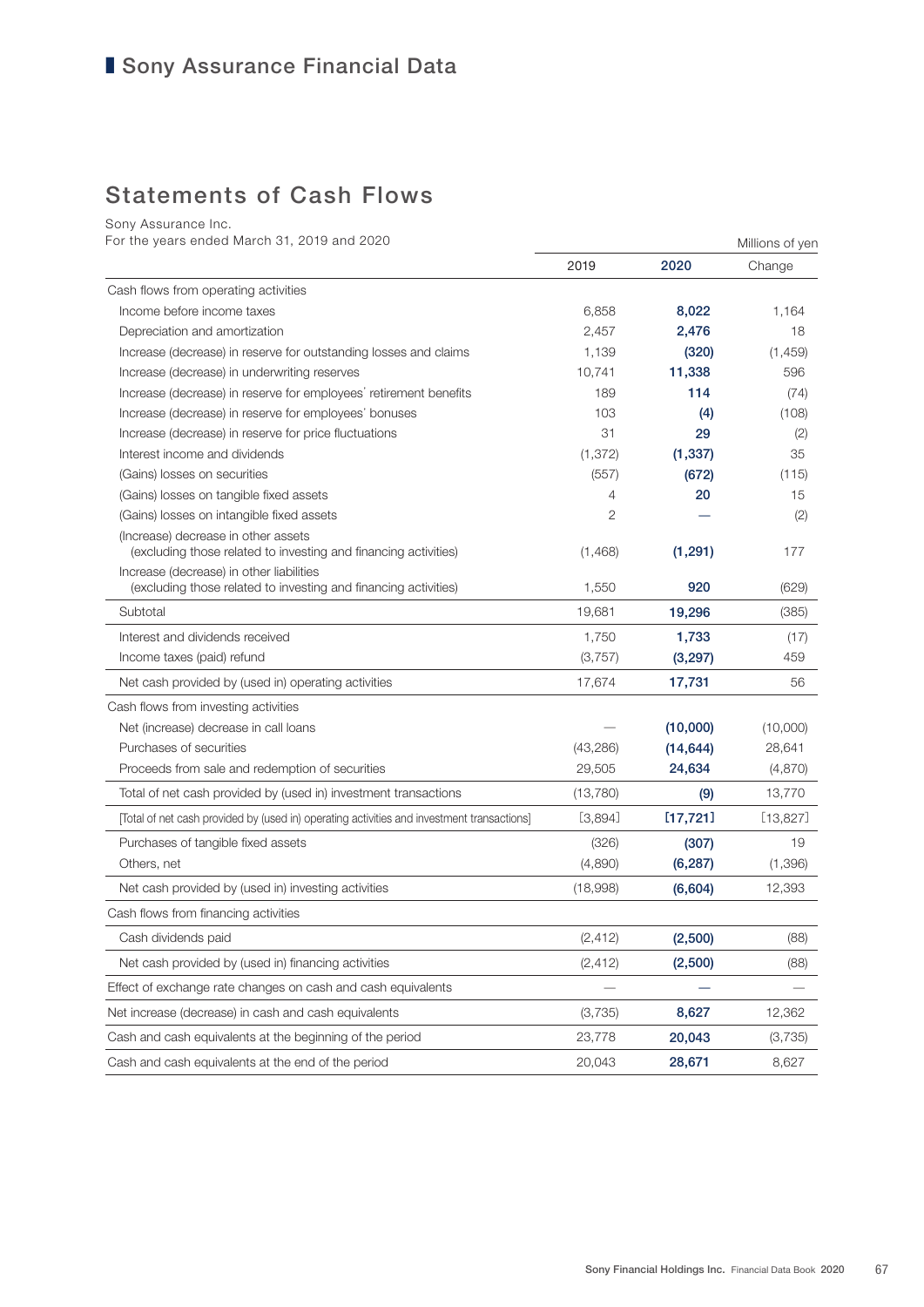## ■ Sony Assurance Financial Data

## **Notes**

Sony Assurance Inc. As of March 31, for the year ended March 31,

1. The total amount of deferred tax assets was ¥11,697 million, while the total amount of deferred tax liabilities was ¥369 million for fiscal 2019. The breakdown of major factors giving rise to the deferred tax assets is underwriting reserves of ¥7,045 million and reserve for outstanding losses and claims of ¥1,764 million.

 The total amount of deferred tax assets was ¥12,632 million, while the total amount of deferred tax liabilities was ¥243 million for fiscal 2020. The breakdown of major factors giving rise to deferred tax assets is underwriting reserves of ¥7,908 million and reserve for outstanding losses and claims of ¥1,732 million.

- 2. Information regarding retirement benefits is as follows:
	- (1) Retirement benefit obligations and their breakdown

|                                            |         | Millions of yen |
|--------------------------------------------|---------|-----------------|
|                                            | 2019    | 2020            |
| Retirement benefit obligations             | (1,960) | (2,023)         |
| Unrecognized net actuarial gains (losses)  | 102     | 51              |
| Reserve for employees' retirement benefits | (1.857) | (1.972)         |

(2) The main basis for calculating retirement benefit obligations, etc.

Method for attributing projected retirement benefits: Benefit formula basis

|                                                             | 2019     | 2020     |
|-------------------------------------------------------------|----------|----------|
| Discount rate                                               | 0.3%     | $0.5\%$  |
| Number of years for amortizing net actuarial gains (losses) | 10 years | 10 years |

3. The breakdown of retirement benefit expenses recorded as loss adjustment expenses and operating, general and administrative expenses is as follows:

|                                                   |      | Millions of yen |
|---------------------------------------------------|------|-----------------|
|                                                   | 2019 | 2020            |
| Service cost                                      | 232  | 241             |
| Interest cost                                     | 5    | 5               |
| Recognized actual gains (losses)                  | 17   | 17              |
| Retirement benefit expenses                       | 255  | 264             |
| Contribution to defined contribution pension plan | 193  | 199             |
| Total                                             | 449  | 464             |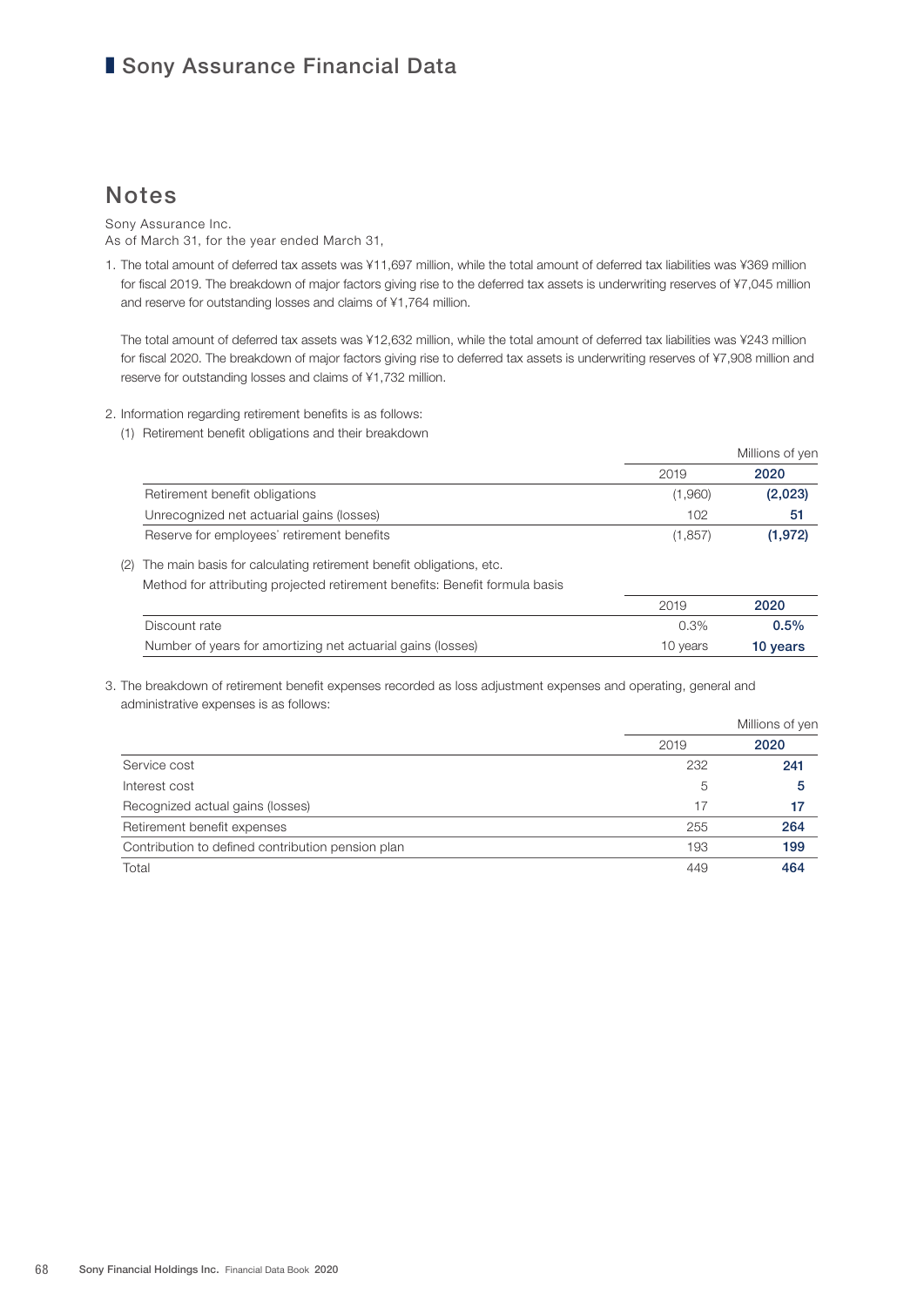# 1 Loans by Borrower Category

Millions of yen

| As of March 31,                   | 2019                     | 2020 |
|-----------------------------------|--------------------------|------|
| Bankrupt and quasi-bankrupt loans |                          |      |
| Doubtful loans                    | $\overline{\phantom{a}}$ |      |
| Sub-standard loans                |                          |      |
| Normal loans                      |                          |      |
| Total                             |                          |      |

Notes: 1. Bankrupt and quasi-bankrupt loans Bankrupt and quasi-bankrupt loans are loans to borrowers who are subject to bankruptcy, corporate reorganization or rehabilitation or other similar proceedings and other borrowers in serious financial difficulties.

2. Doubtful loans Doubtful loans are loans to borrowers (other than bankrupt and quasi-bankrupt borrowers) with deteriorated financial condition and results of operations from which it is unlikely that the principal and interest on the loans will be recovered.

 3. Sub-standard loans Sub-standard loans are loans on which principal and/or interest are past due for three months or more and restructured loans, excluding loans described in notes 1. and 2. above. Restructured loans are loans on which terms and conditions have been amended in favor of the borrowers (e.g., reduction of the original interest rate, deferral of interest payments, extension of principal repayments or debt waiver) in order to support the borrowers' recovery from financial difficulties.

 4. Normal loans Normal loans are loans that do not fall under the classifications for 1. to 3. above and where the borrowers have no financial or business performance problems.

# 2 Risk-monitored Loans

|                                   |      | Millions of yen |
|-----------------------------------|------|-----------------|
| As of March 31,                   | 2019 | 2020            |
| <b>Bankrupt loans</b>             |      |                 |
| Non-accrual delinquent loans      |      |                 |
| Past-due loans (3 months or more) | --   |                 |
| Restructured loans                |      |                 |
| Total                             |      |                 |

Notes: 1. Bankrupt loans Bankrupt loans are non-accrual loans which meet the event defined under Article 96, Paragraph 1, Item 3 i through v (allowed limits for uncollectible accounts) or Article 96, Paragraph 1, Item 4 of the Order for Enforcement of the Corporation Tax Act (Enforcement Order 97 (1965)). Non-accrual loans are loans (excluding the portion of the loans that were written off), on which accrued interest receivable is not recognized because payments of principal or interest are overdue for considerable periods and therefore are regarded as improbable.

2. Non-accrual delinquent loans Non-accrual delinquent loans are non-accrual loans other than bankrupt loans and loans on which interest payments are deferred in order to support the borrowers' recovery from financial difficulties.

3. Past-due loans (3 months or more) Past due loans are loans on which the payments of principals or interests are past the due date for three months or more, and which are not classified to bankrupt loans or non-accrual delinquent loans.

4. Restructured loans Restructured loans are loans on which terms and conditions have been amended in favor of the borrowers (e.g., reduction of the original interest rate, deferral of interest payments, extension of principal repayments or debt waiver) in order to support the borrowers' recovery from financial difficulties, excluding loans described in notes 1. to 3. above.

# 3 Assets and Liabilities

## 3-01 Securities

|                                 |         |             |         | Millions of yen, % |
|---------------------------------|---------|-------------|---------|--------------------|
|                                 |         | 2019        | 2020    |                    |
| As of March 31,                 | Amount  | Composition | Amount  | Composition        |
| Japanese government bonds       | 76.390  | 48.4%       | 72.078  | 48.8%              |
| Japanese local government bonds | 50.504  | 32.0        | 42,610  | 28.8               |
| Japanese corporate bonds        | 29,268  | 18.5        | 30,377  | 20.6               |
| Japanese stocks                 | 1.599   | 1.0         | 1.194   | 0.8                |
| Foreign securities              | 198     | 0.1         | 1,553   | 1.1                |
| Total                           | 157.959 | 100.0       | 147.813 | 100.0              |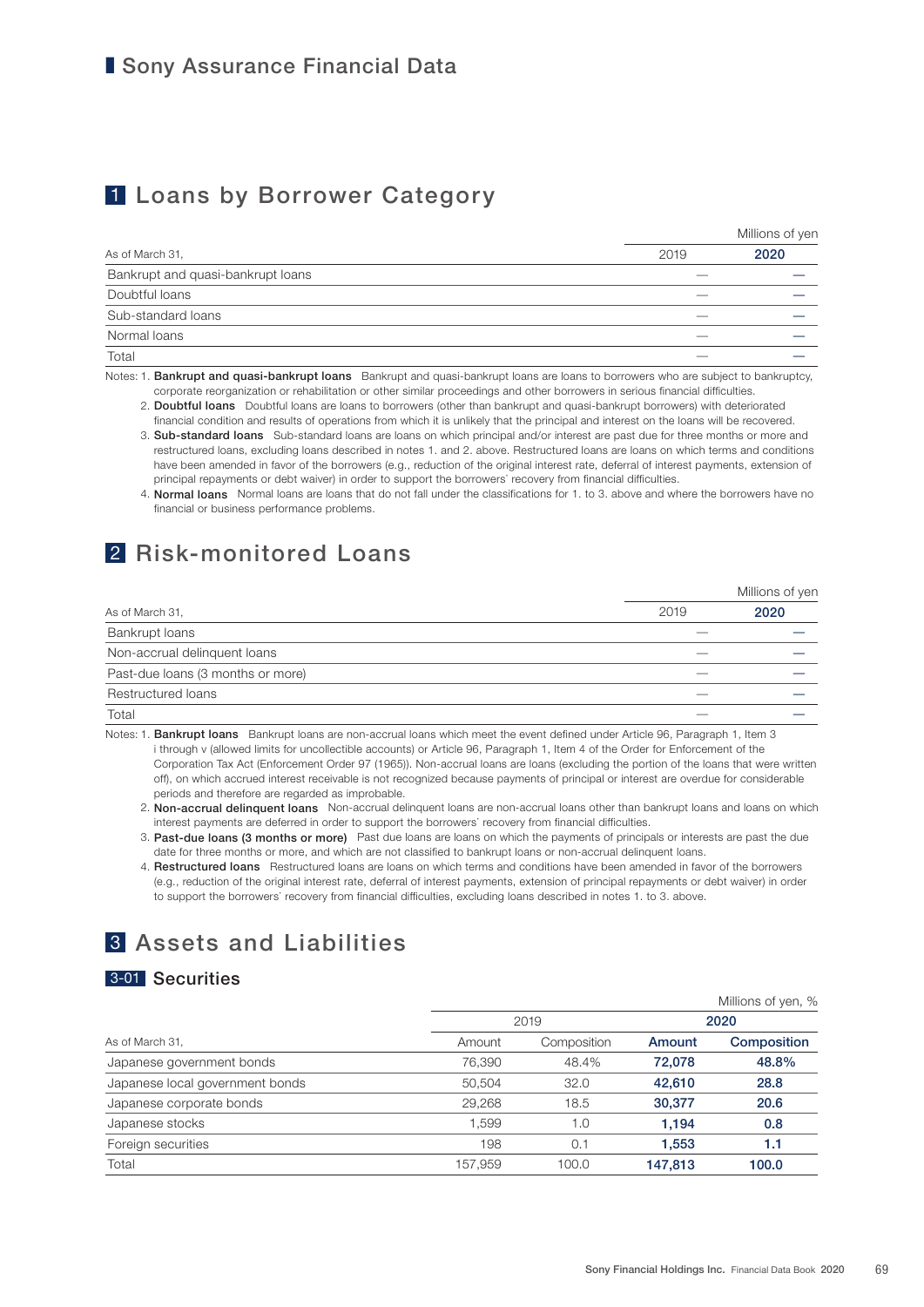# ■ Sony Assurance Financial Data

# 3-02 Yield on securities (yield on investments)

|                                                    |      | $\%$ |
|----------------------------------------------------|------|------|
| For the years ended March 31,                      | 2019 | 2020 |
| Japanese bonds                                     | 0.89 | 0.88 |
| Japanese stocks                                    | 1.00 | 1.16 |
| Foreign securities                                 | 2.82 | 0.65 |
| Other securities                                   |      |      |
| Total                                              | 0.89 | 0.88 |
| Yield on investments                               | 1.25 | 1.32 |
| Reference: Yield on investments (fair value basis) | 0.36 | 1.02 |
|                                                    |      |      |

## 3-03 Balance of securities by remaining period

|                                 |                  |                                   |                                    |                                    |                        |                                                             | Millions of yen |
|---------------------------------|------------------|-----------------------------------|------------------------------------|------------------------------------|------------------------|-------------------------------------------------------------|-----------------|
|                                 |                  |                                   |                                    | 2019                               |                        |                                                             |                 |
| As of March 31,                 | Within<br>1 year | More than<br>1 year to<br>3 years | More than<br>3 years to<br>5 years | More than<br>5 years to<br>7 years | 7 vears to<br>10 years | More than Over 10 years<br>(including no<br>fixed maturity) | Total           |
| Japanese government bonds       | 7,999            | 4,509                             | 98                                 |                                    | 1.490                  | 62,292                                                      | 76,390          |
| Japanese local government bonds | 8,278            | 26,881                            | 13.726                             | 410                                | 700                    | 507                                                         | 50,504          |
| Japanese corporate bonds        | 5,775            | 17.319                            | 4,567                              |                                    | 300                    | 1.304                                                       | 29,268          |
| Japanese stocks                 |                  |                                   |                                    |                                    |                        | 1,599                                                       | 1,599           |
| Foreign securities              | 100              |                                   | 97                                 |                                    |                        |                                                             | 198             |
| Other securities                |                  |                                   |                                    |                                    |                        |                                                             |                 |
| Total                           | 22.153           | 48.710                            | 18.490                             | 410                                | 2.491                  | 65,703                                                      | 157.959         |

Millions of yen

|                                 | 2020                    |                      |         |         |       |                                                                                                                                     |         |
|---------------------------------|-------------------------|----------------------|---------|---------|-------|-------------------------------------------------------------------------------------------------------------------------------------|---------|
| As of March 31.                 | <b>Within</b><br>1 year | 1 vear to<br>3 years | 5 years | 7 years |       | More than More than More than More than Over 10 years<br>3 years to 5 years to 7 years to (including no<br>10 years fixed maturity) | Total   |
| Japanese government bonds       | 4,503                   | 99                   |         |         | 1.491 | 65,984                                                                                                                              | 72,078  |
| Japanese local government bonds | 9,301                   | 30,308               | 1,582   | 410     | 500   | 507                                                                                                                                 | 42,610  |
| Japanese corporate bonds        | 6,150                   | 14.029               | 7.795   | 100     | 200   | 2,100                                                                                                                               | 30,377  |
| Japanese stocks                 |                         |                      |         |         |       | 1.194                                                                                                                               | 1,194   |
| Foreign securities              | 199                     | 861                  | 492     |         |       |                                                                                                                                     | 1,553   |
| Other securities                |                         |                      |         |         |       |                                                                                                                                     |         |
| Total                           | 20.156                  | 45.298               | 9.870   | 510     | 2.191 | 69.786                                                                                                                              | 147,813 |

## 3-04 Policy reserves and others

| Reserve for outstanding losses and claims | Millions of yen |        |  |
|-------------------------------------------|-----------------|--------|--|
| As of March 31,                           | 2019            | 2020   |  |
| Fire                                      | 5               | 37     |  |
| Marine                                    | (4)             | 0      |  |
| Personal accident                         | 670             | 807    |  |
| Voluntary automobile                      | 39,540          | 39,036 |  |
| Compulsory automobile liability           | 462             | 473    |  |
| <b>Others</b>                             |                 |        |  |
| Total                                     | 40,674          | 40.354 |  |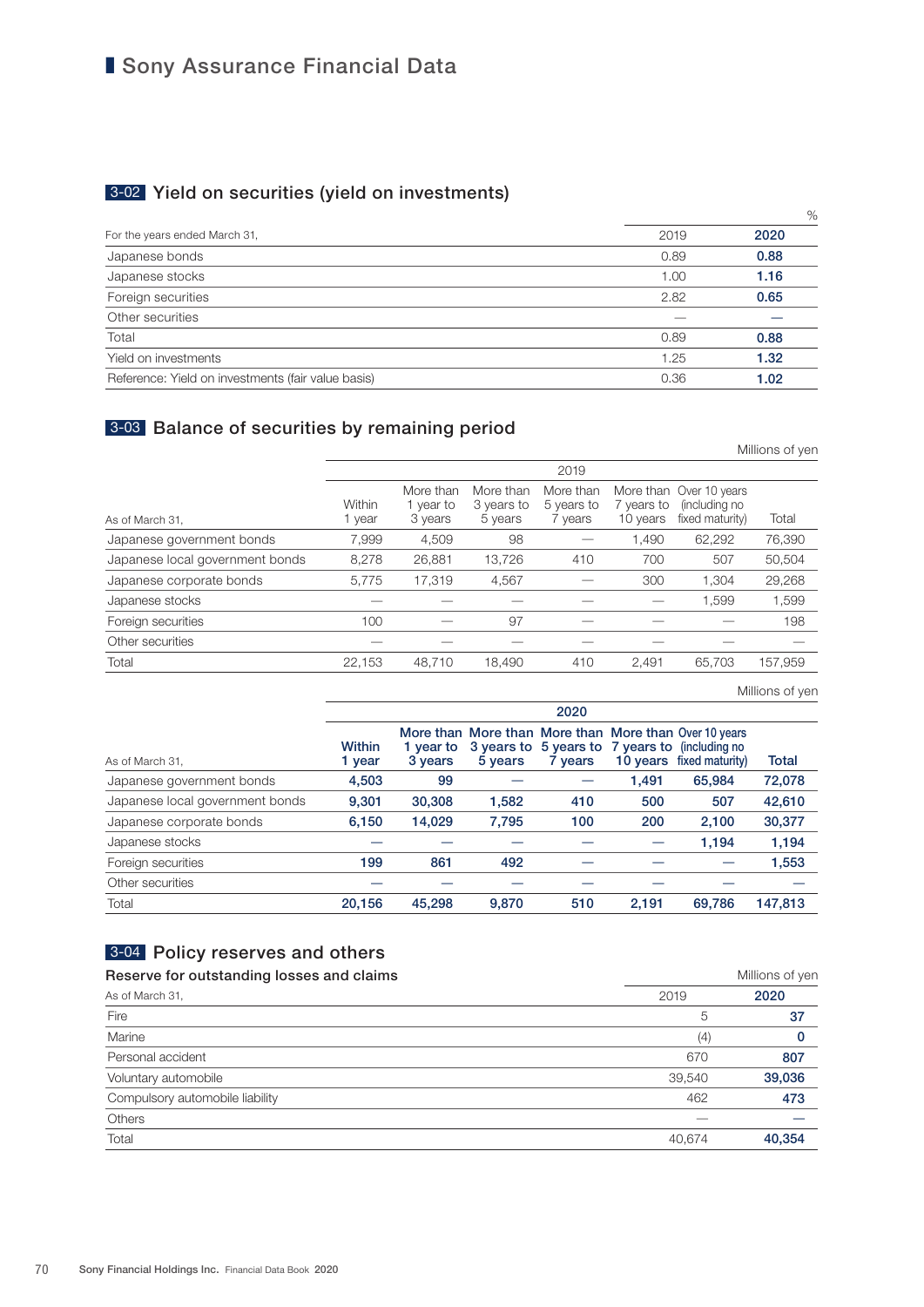### ■ Sony Assurance Financial Data

| <b>Underwriting reserves</b>    |         | Millions of yen |  |
|---------------------------------|---------|-----------------|--|
| As of March 31,                 | 2019    | 2020            |  |
| Fire                            | 802     | 2,042           |  |
| Marine                          | 0       | 0               |  |
| Personal accident               | 57,519  | 61,854          |  |
| Voluntary automobile            | 67,023  | 72,358          |  |
| Compulsory automobile liability | 2,473   | 2,901           |  |
| <b>Others</b>                   |         |                 |  |
| Total                           | 127,819 | 139,157         |  |

#### Breakdown of the balance of underwriting reserves **Millions** of yen

Millions of yen

|                                 |                                | $-0.0$                 |                        |                   |                                            |         |  |  |
|---------------------------------|--------------------------------|------------------------|------------------------|-------------------|--------------------------------------------|---------|--|--|
| As of March 31,                 | Unearned<br>premium<br>reserve | Catastrophe<br>reserve | Contingency<br>reserve | Refund<br>reserve | Reserve for<br>policyholders'<br>dividends | Total   |  |  |
| Fire                            | 657                            | 143                    |                        |                   |                                            | 802     |  |  |
| Marine                          |                                | 0                      |                        |                   |                                            | 0       |  |  |
| Personal accident               | 53,783                         | 3,614                  | 121                    |                   |                                            | 57,519  |  |  |
| Voluntary automobile            | 46,139                         | 20,878                 |                        | 6                 |                                            | 67,023  |  |  |
| Compulsory automobile liability | 2,473                          |                        |                        |                   |                                            | 2,473   |  |  |
| Others                          |                                |                        |                        |                   |                                            |         |  |  |
| Total                           | 103,054                        | 24,636                 | 122                    | 6                 |                                            | 127,819 |  |  |
|                                 |                                |                        |                        |                   |                                            |         |  |  |

 $2010$ 

|                                 |                                | 2020                                                 |     |                   |                                                   |          |  |  |
|---------------------------------|--------------------------------|------------------------------------------------------|-----|-------------------|---------------------------------------------------|----------|--|--|
| As of March 31,                 | Unearned<br>premium<br>reserve | <b>Catastrophe Contingency</b><br>reserve<br>reserve |     | Refund<br>reserve | <b>Reserve for</b><br>policyholders'<br>dividends | Total    |  |  |
| Fire                            | 1,783                          | 257                                                  |     |                   |                                                   | 2,042    |  |  |
| Marine                          |                                | 0                                                    |     |                   |                                                   | $\Omega$ |  |  |
| Personal accident               | 57,820                         | 3.903                                                | 129 |                   |                                                   | 61,854   |  |  |
| Voluntary automobile            | 48,655                         | 23,699                                               |     | 3                 |                                                   | 72,358   |  |  |
| Compulsory automobile liability | 2,901                          |                                                      |     |                   |                                                   | 2,901    |  |  |
| <b>Others</b>                   |                                |                                                      |     |                   |                                                   |          |  |  |
| Total                           | 111,161                        | 27,860                                               | 131 | 3                 |                                                   | 139,157  |  |  |
|                                 |                                |                                                      |     |                   |                                                   |          |  |  |

Note: The underwriting reserves for earthquake insurance and compulsory automobile liability insurance are included in the unearned premium reserve.

### 3-05 Calculation method for underwriting reserves

| For the years ended March 31,                              | 2019                           | 2020                           |
|------------------------------------------------------------|--------------------------------|--------------------------------|
| Calculation method                                         |                                |                                |
| Policies subject to the standard underwriting reserves     | Standard underwriting reserves | Standard underwriting reserves |
| Policies not subject to the standard underwriting reserves |                                |                                |
| Rate of reserve funding                                    | 100.0%                         | $100.0\%$                      |

Notes: 1. The calculation method and the rate of reserve funding are not applied for policies as pertaining to the classes of insurance listed in Article 3<br>Paragraph 5 Item 1 of the Insurance Business Act of Japan and whos

2. The calculation method is described for insurance due reserves and refund reserve for deposits of premiums because the concept of a<br>calculation method does not exist for other items.<br>3. Rate of reserve funding = (Unearn

(1) Insurance due reserves and refund reserves calculated by the method stipulated in the Ministry of Finance Public Notice No. 48 of 1996<br>for policies subject to the standard underwriting reserves (limited to policies as

(2) Insurance due reserves for policies of which terms started after July 1, 2001, which are calculated by the net level premium reserve<br>1, method for policies not subject to the standard underwriting reserves, refund rese of Japan, and unearned premium reserves and refund reserves for policies of which terms started before July 1, 2001. (3) Unearned premiums for policies of which terms started after July 1, 2001.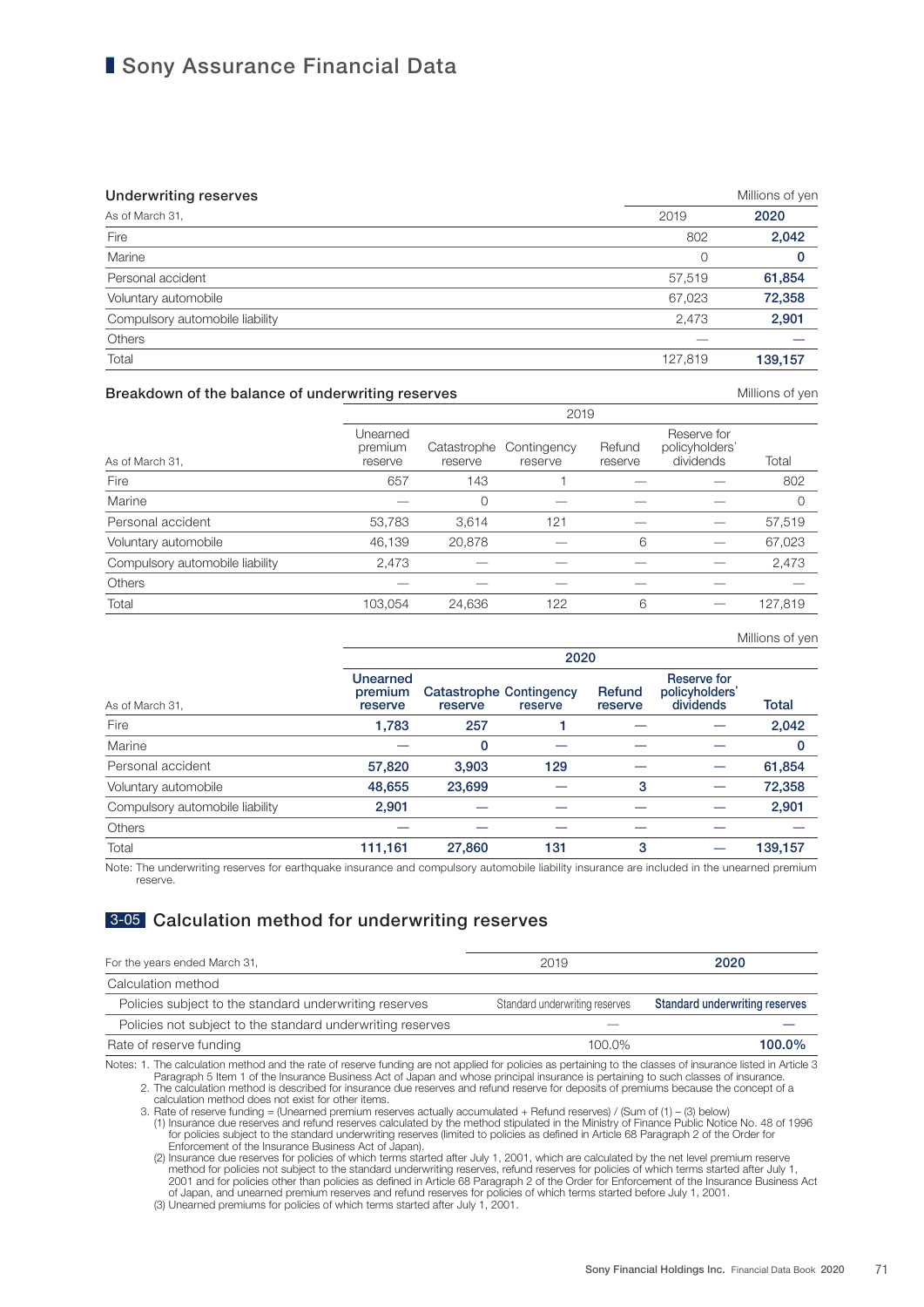### ■ Sony Assurance Financial Data

#### 3-06 Other reserves

|                                                                 |                    |                              |          |       | Millions of yen |
|-----------------------------------------------------------------|--------------------|------------------------------|----------|-------|-----------------|
|                                                                 | 2018               |                              | 2019     |       |                 |
|                                                                 |                    | For the year ended March 31, |          |       |                 |
|                                                                 |                    |                              | Decrease |       | As of           |
|                                                                 | As of<br>March 31, | Increase                     | Specific | Other | March 31,       |
| Reserve for possible loan losses                                |                    |                              |          |       |                 |
| General reserve for possible loan losses                        |                    |                              |          |       |                 |
| Specific reserve for possible loan losses                       |                    |                              |          |       |                 |
| Reserve for possible loan losses for specific foreign countries |                    |                              |          |       |                 |
| Total                                                           |                    |                              |          |       |                 |
| Reserve for employees' bonuses                                  | 1,132              | 1,236                        | 1,132    |       | 1,236           |
| Reserve for price fluctuations                                  | 206                | 31                           |          |       | 238             |

|                                                                 |           |          |                              |       | Millions of yen |
|-----------------------------------------------------------------|-----------|----------|------------------------------|-------|-----------------|
|                                                                 | 2019      |          | 2020                         |       |                 |
|                                                                 |           |          | For the year ended March 31, |       |                 |
|                                                                 | As of     |          | <b>Decrease</b>              |       | As of           |
|                                                                 | March 31. | Increase | <b>Specific</b>              | Other | March 31,       |
| Reserve for possible loan losses                                |           |          |                              |       |                 |
| General reserve for possible loan losses                        |           |          |                              |       |                 |
| Specific reserve for possible loan losses                       |           |          |                              |       |                 |
| Reserve for possible loan losses for specific foreign countries |           |          |                              |       |                 |
| Total                                                           |           |          |                              |       |                 |
| Reserve for employees' bonuses                                  | 1,236     | 1,231    | 1,236                        |       | 1,231           |
| Reserve for price fluctuations                                  | 238       | 29       |                              |       | 268             |

### 4 Profit and Loss

### 4-01 Gains (losses) on sale of securities and losses on valuation of securities

|                                 |                   |                    |                       |                   |       | Millions of yen                               |  |
|---------------------------------|-------------------|--------------------|-----------------------|-------------------|-------|-----------------------------------------------|--|
|                                 |                   | 2019               |                       |                   | 2020  |                                               |  |
| For the years ended March 31,   | Gains on<br>sales | LOSSES ON<br>sales | Devaluation<br>losses | Gains on<br>sales | sales | <b>Losses on Devaluation</b><br><b>losses</b> |  |
| Japanese government bonds, etc. | 9                 |                    |                       |                   |       |                                               |  |
| Japanese stocks                 | 547               |                    |                       | 671               |       |                                               |  |
| Foreign securities              |                   |                    |                       |                   |       |                                               |  |
| Total                           | 557               |                    |                       | 672               |       |                                               |  |

### 4-02 Gains (losses) on trading securities

Not applicable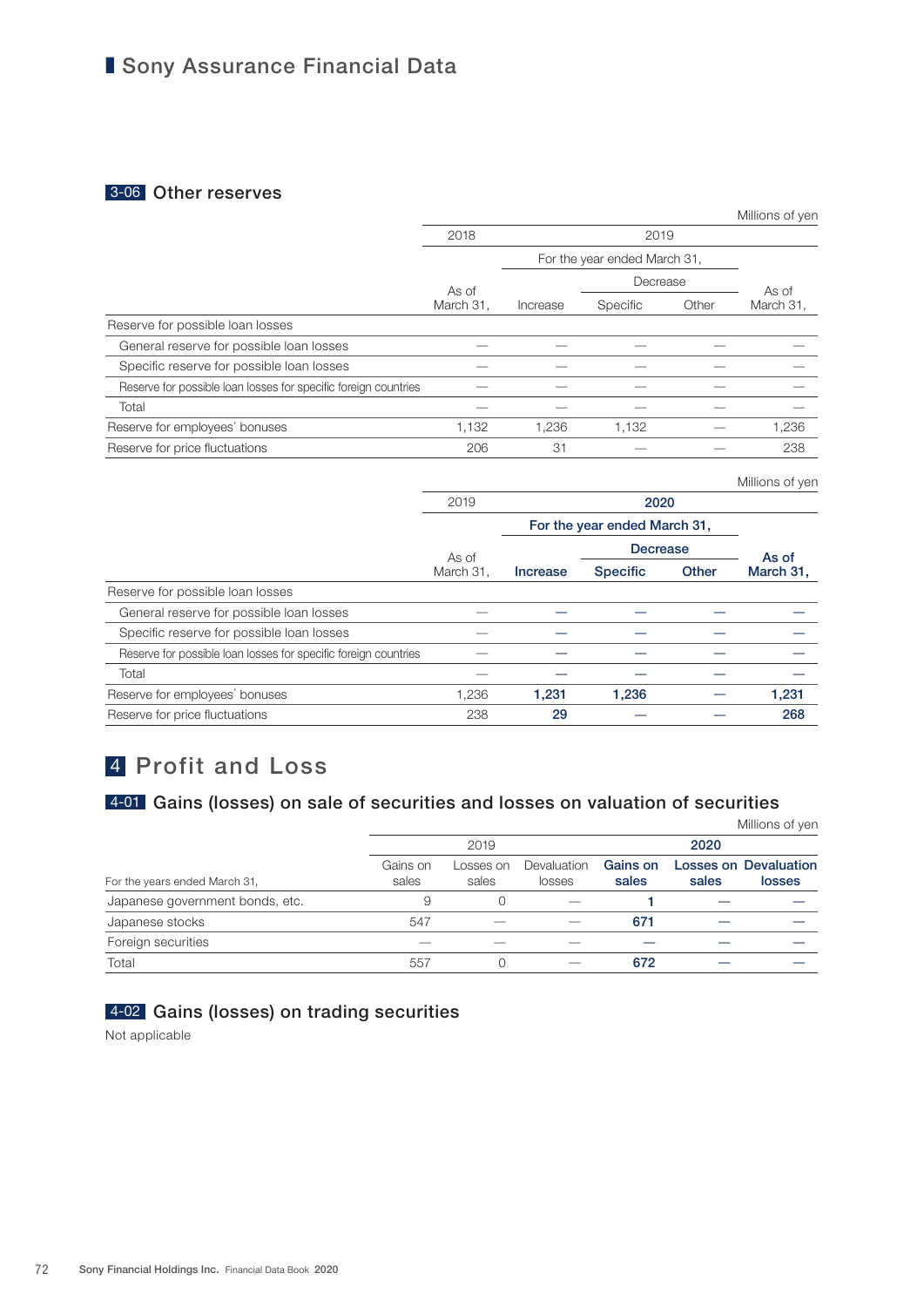### ■ Sony Assurance Financial Data

### 4-03 Gains (losses) on sale or disposal of fixed assets

|                               |       |        |       | Millions of yen |  |
|-------------------------------|-------|--------|-------|-----------------|--|
|                               | 2019  |        | 2020  |                 |  |
| For the years ended March 31, | Gains | Losses | Gains | Losses          |  |
| Land and buildings            |       | 4      |       |                 |  |
| Other tangible fixed assets   |       |        |       | 15              |  |
| Intangible fixed assets       |       |        |       |                 |  |
| Total                         |       |        |       | 20              |  |

### 4-04 Operating expenses (including loss adjustment expenses)

|                                                                                  |          | Millions of yen |  |
|----------------------------------------------------------------------------------|----------|-----------------|--|
| For the years ended March 31,                                                    | 2019     | 2020            |  |
| Personnel expenses                                                               | 10.801   | 11,287          |  |
| Non-personnel expenses                                                           | 26.259   | 28,012          |  |
| Taxes                                                                            | 925      | 985             |  |
| Contribution to fire prevention and traffic accident prevention                  | $\Omega$ |                 |  |
| Contribution to Non-life Insurance Policyholders Protection Corporation of Japan |          |                 |  |
| Net commissions and brokerage fees                                               | 1.724    | 1,713           |  |
| Total                                                                            | 39,711   | 41.997          |  |

Note: The total of operating expenses above is the total amount of "loss adjustment expenses," "operating, general and administrative expenses" and "net commissions and brokerage fees" in the statements of income.

### 4-05 Depreciation and amortization

|                               | Millions of yen  |                          |                             |                                     |  |  |  |  |
|-------------------------------|------------------|--------------------------|-----------------------------|-------------------------------------|--|--|--|--|
|                               | 2019             |                          |                             |                                     |  |  |  |  |
| For the year ended March 31,  | Acquisition cost | Depreciation<br>expenses | Accumulated<br>depreciation | Balance at the<br>end of the period |  |  |  |  |
| <b>Buildings</b>              | 620              | 31                       | 450                         | 169                                 |  |  |  |  |
| For corporate use             | 620              | 31                       | 450                         | 169                                 |  |  |  |  |
| For rent                      |                  |                          |                             |                                     |  |  |  |  |
| Other tangible fixed assets   | 6,172            | 1,013                    | 4,716                       | 1,456                               |  |  |  |  |
| Software                      | 23,988           | 1,412                    | 17,342                      | 6,646                               |  |  |  |  |
| Other intangible fixed assets | 1.879            | 0                        | 1.870                       | 9                                   |  |  |  |  |
| Total                         | 32,660           | 2,457                    | 24,378                      | 8,282                               |  |  |  |  |

Millions of yen

|                               | 2020                    |                                 |             |                                                  |  |  |  |  |
|-------------------------------|-------------------------|---------------------------------|-------------|--------------------------------------------------|--|--|--|--|
| For the year ended March 31,  | <b>Acquisition cost</b> | <b>Depreciation</b><br>expenses | Accumulated | Balance at the<br>depreciation end of the period |  |  |  |  |
| <b>Buildings</b>              | 600                     | 29                              | 447         | 152                                              |  |  |  |  |
| For corporate use             | 600                     | 29                              | 447         | 152                                              |  |  |  |  |
| For rent                      |                         |                                 |             |                                                  |  |  |  |  |
| Other tangible fixed assets   | 6,461                   | 784                             | 5,405       | 1,056                                            |  |  |  |  |
| Software                      | 26,628                  | 1,662                           | 19.004      | 7,624                                            |  |  |  |  |
| Other intangible fixed assets | 1,881                   | 0                               | 1.870       | 11                                               |  |  |  |  |
| Total                         | 35,572                  | 2,476                           | 26.727      | 8.844                                            |  |  |  |  |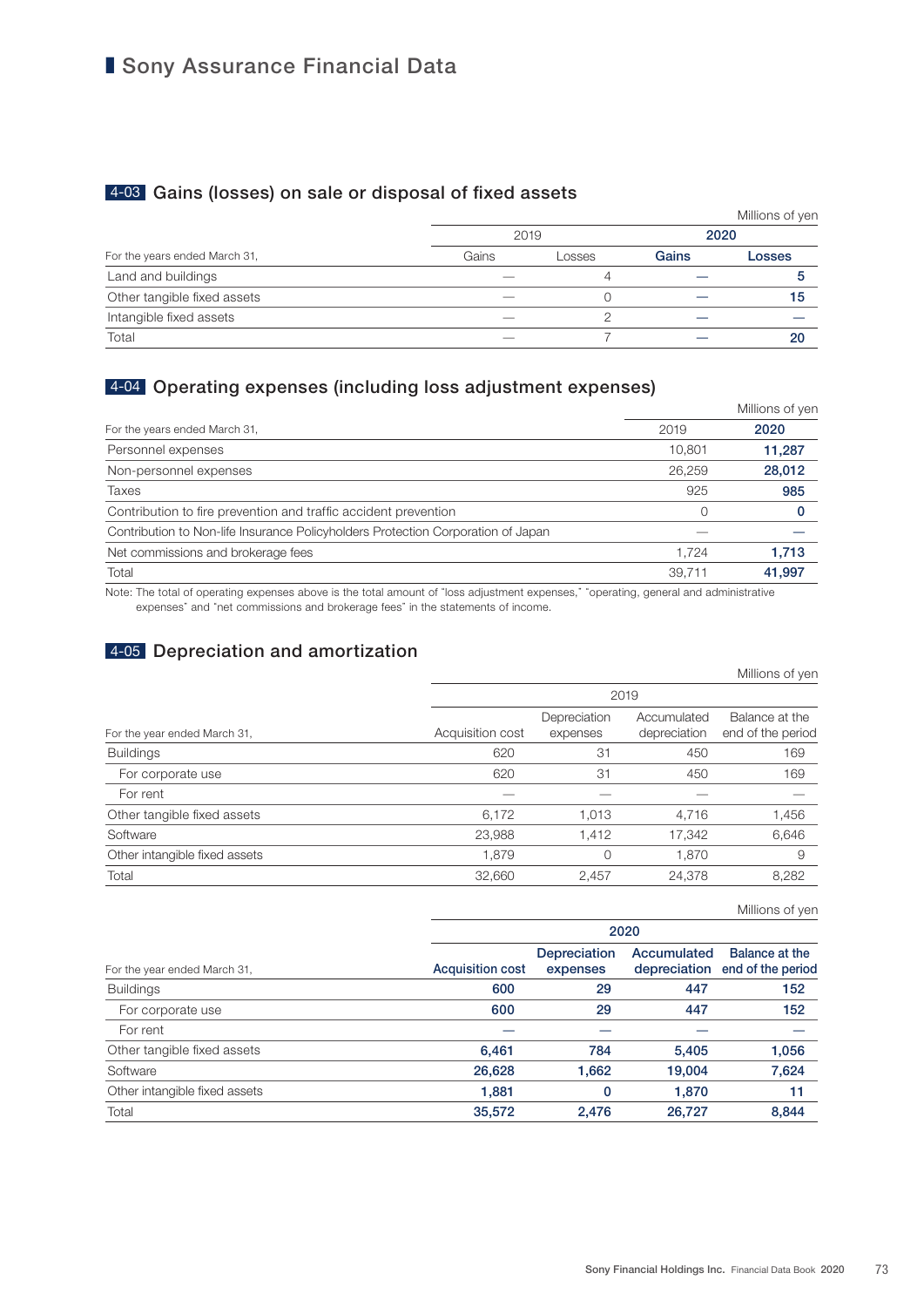## 5 Fair Value Information, etc.

### 5-01 Securities

#### Trading securities

Not applicable

#### Held-to-maturity securities **Millions** of yen

|                                               |                         | 2019       |                   | 2020                           |                   |                   |
|-----------------------------------------------|-------------------------|------------|-------------------|--------------------------------|-------------------|-------------------|
| As of March 31,                               | Balance sheet<br>amount | Fair value | <b>Difference</b> | <b>Balance sheet</b><br>amount | <b>Fair value</b> | <b>Difference</b> |
| Fair value exceeding balance sheet amount     |                         |            |                   |                                |                   |                   |
| Japanese bonds                                | 79.921                  | 101.571    | 21.650            | 74,587                         | 97.506            | 22,918            |
| Foreign securities                            | 198                     | 208        | 10                | 98                             | 104               | 6                 |
| Subtotal                                      | 80.119                  | 101.779    | 21.660            | 74,685                         | 97,611            | 22,925            |
| Fair value not exceeding balance sheet amount |                         |            |                   |                                |                   |                   |
| Japanese bonds                                |                         |            |                   | 3,628                          | 3,555             | (72)              |
| Foreign securities                            |                         |            |                   |                                |                   |                   |
| Subtotal                                      |                         |            |                   | 3.628                          | 3.555             | (72)              |
| Total                                         | 80.119                  | 101.779    | 21.660            | 78.314                         | 101,167           | 22,852            |

#### Stock of subsidiaries and affiliated companies

Not applicable

| Available-for-sale securities                       |                         |                     |                   |                                            |        | Millions of yen   |  |
|-----------------------------------------------------|-------------------------|---------------------|-------------------|--------------------------------------------|--------|-------------------|--|
|                                                     |                         | 2019                |                   |                                            | 2020   |                   |  |
| As of March 31,                                     | Balance sheet<br>amount | Acquisition<br>cost | <b>Difference</b> | <b>Balance sheet Acquisition</b><br>amount | cost   | <b>Difference</b> |  |
| Balance sheet amount exceeding acquisition cost     |                         |                     |                   |                                            |        |                   |  |
| Japanese bonds                                      | 49,970                  | 49.899              | 70                | 21,819                                     | 21,796 | 23                |  |
| Japanese stocks                                     | 1,599                   | 324                 | 1,274             | 1,194                                      | 202    | 991               |  |
| Subtotal                                            | 51,569                  | 50,223              | 1,345             | 23,014                                     | 21,998 | 1,015             |  |
| Balance sheet amount not exceeding acquisition cost |                         |                     |                   |                                            |        |                   |  |
| Japanese bonds                                      | 26,271                  | 26.298              | (27)              | 45,029                                     | 45,124 | (95)              |  |
| Japanese stocks                                     |                         |                     |                   |                                            |        |                   |  |
| Foreign securities                                  |                         |                     |                   | 1,455                                      | 1,505  | (49)              |  |
| Subtotal                                            | 26,271                  | 26,298              | (27)              | 46,485                                     | 46,630 | (144)             |  |
| Total                                               | 77,840                  | 76.521              | 1.318             | 69,499                                     | 68.628 | 870               |  |

#### Available-for-sale securities sold during the year

| <b>Available for said scourities sold during the year</b> |                    |                         |          |       |          | Millions of yen                                             |  |
|-----------------------------------------------------------|--------------------|-------------------------|----------|-------|----------|-------------------------------------------------------------|--|
| For the years ended March 31,                             |                    | 2019                    |          |       | 2020     |                                                             |  |
|                                                           | Amount of<br>sales | Total gains<br>on sales | on sales | sales | on sales | Total losses Amount of Total gains Total losses<br>on sales |  |
| Japanese bonds                                            | 3.108              |                         |          | 1.701 |          |                                                             |  |
| Japanese stocks                                           | 637                | 547                     |          | 794   | 671      |                                                             |  |
| Total                                                     | 3.746              | 557                     |          | 2.496 | 672      |                                                             |  |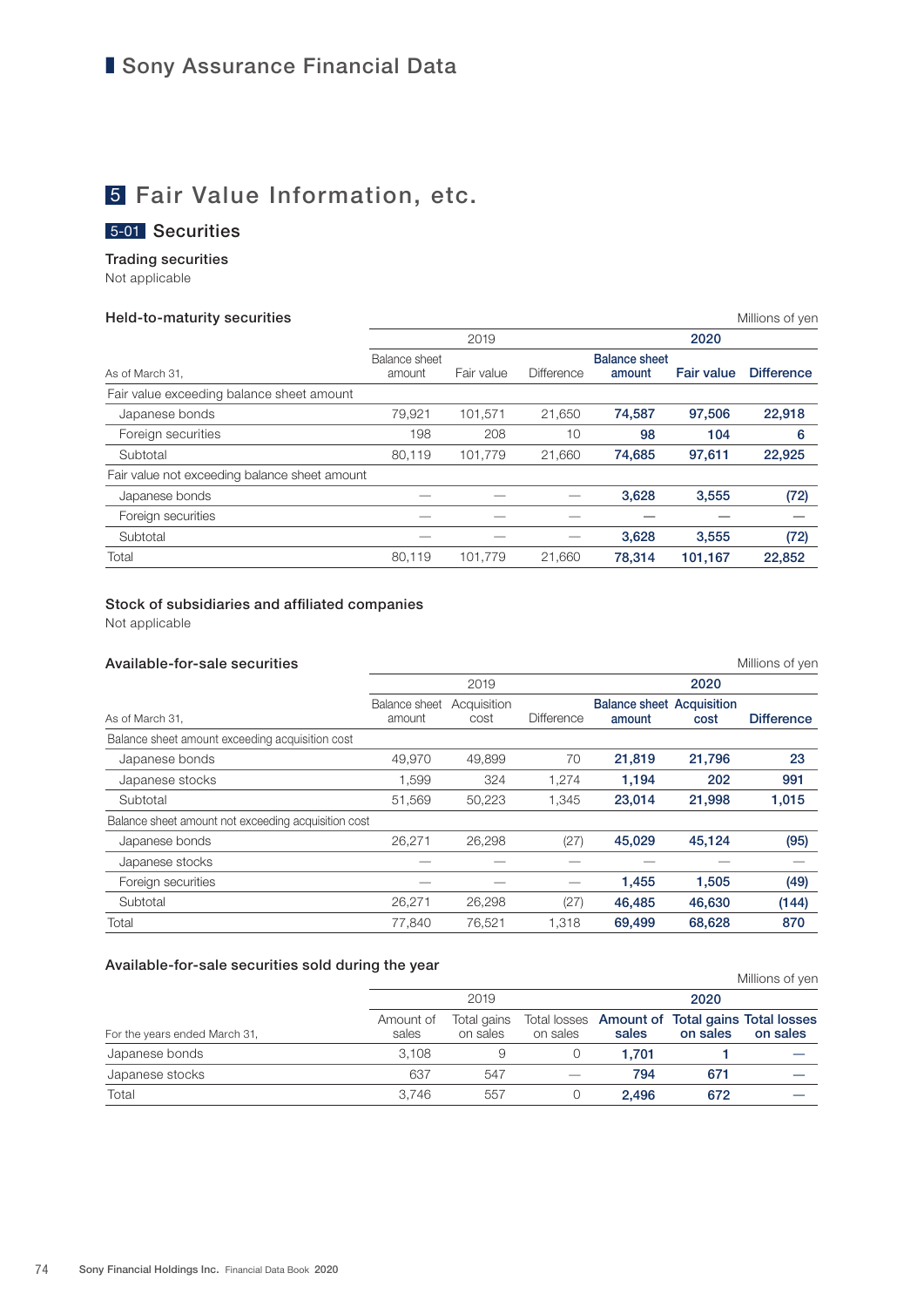# ■ Sony Assurance Performance Indicators

# **1 Principal Indicators of Operating Performance**

|                                                  |         |         |           |         | Millions of yen |
|--------------------------------------------------|---------|---------|-----------|---------|-----------------|
| For the years ended March 31,                    | 2016    | 2017    | 2018      | 2019    | 2020            |
| Net premiums written                             | 95,549  | 100,274 | 108,254   | 113,101 | 119,352         |
| Year-on-year change                              | 4.2%    | 4.9%    | 8.0%      | 4.5%    | 5.5%            |
| Underwriting profit                              | 3,470   | 3,070   | 4,863     | 5,050   | 6,165           |
| Year-on-year change                              | 14.0%   | (11.5%) | 58.4%     | 3.8%    | 22.1%           |
| Ordinary revenues                                | 96,905  | 102,333 | 110,092   | 115,102 | 121,728         |
| Year-on-year change                              | 4.2%    | 5.6%    | 7.6%      | 4.6%    | 5.8%            |
| Ordinary profit                                  | 4,680   | 4,996   | 6,574     | 6,897   | 8,072           |
| Year-on-year change                              | 11.2%   | 6.8%    | 31.6%     | 4.9%    | 17.0%           |
| Net income                                       | 2,586   | 3,515   | 4,821     | 4,999   | 5,808           |
| Year-on-year change                              | 15.8%   | 35.9%   | 37.2%     | 3.7%    | 16.2%           |
| Net loss ratio                                   | 57.8%   | 57.5%   | 55.9%     | 57.3%   | 58.1%           |
| Net expense ratio                                | 27.1%   | 28.3%   | 28.5%     | 27.8%   | 27.6%           |
| Interest income and dividends                    | 1,313   | 1,327   | 1,324     | 1,372   | 1,337           |
| Year-on-year change                              | 3.6%    | 1.0%    | $(0.2\%)$ | 3.7%    | $(2.6\%)$       |
| Yield on investments (income basis)              | 1.03%   | 0.95%   | 0.85%     | 0.80%   | 0.74%           |
| Yield on investments (realized basis)            | 1.03%   | 1.44%   | 1.15%     | 1.12%   | 1.11%           |
| Securities                                       | 127,256 | 137,553 | 145,349   | 157,959 | 147,813         |
| Loans                                            |         |         |           |         |                 |
| Underwriting reserves                            | 95,704  | 106,173 | 117,077   | 127,819 | 139,157         |
| Common stock                                     | 20,000  | 20,000  | 20,000    | 20,000  | 20,000          |
| Number of shares issued and outstanding (shares) | 400,000 | 400,000 | 400,000   | 400,000 | 400,000         |
| Total net assets                                 | 28,305  | 29,409  | 33,189    | 34,798  | 37,785          |
| <b>Total assets</b>                              | 172,323 | 186,537 | 204,362   | 219,643 | 234,870         |
| Assets accounted for as deposit premium accounts |         |         |           |         |                 |
| Capital adequacy ratio                           | 16.4%   | 15.8%   | 16.2%     | 15.8%   | 16.1%           |
| Dividend payout ratio                            | 50.0%   | 50.0%   | 50.0%     | 50.0%   | 50.0%           |
| Non-consolidated solvency margin ratio           | 693.5%  | 730.8%  | 782.1%    | 813.0%  | 872.3%          |
| Number of employees                              | 1,178   | 1,203   | 1,235     | 1,303   | 1,351           |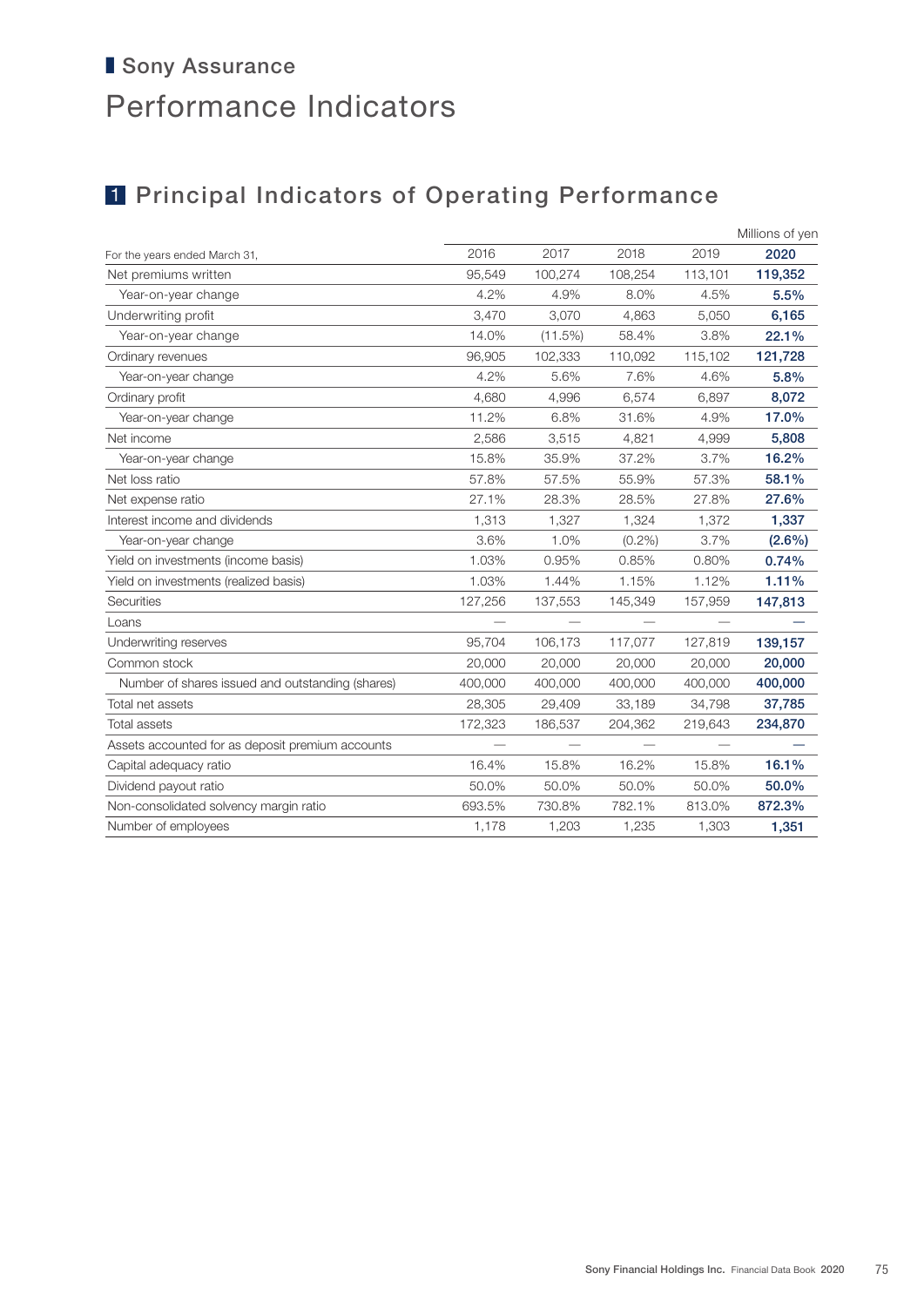### 2 Underwriting Performance

### 2-01 Direct premiums written

|                                      |         |                        |        |         |                               | Millions of yen, % |
|--------------------------------------|---------|------------------------|--------|---------|-------------------------------|--------------------|
|                                      |         | 2019                   |        |         | 2020                          |                    |
| For the years ended March 31,        | Amount  | Composition YoY change |        | Amount  | <b>Composition YoY change</b> |                    |
| Fire                                 | 616     | 0.5%                   | 198.8% | 2,275   | 1.9%                          | 269.2%             |
| Marine                               |         |                        |        |         |                               |                    |
| Personal accident                    | 8,823   | 7.9                    | 1.7    | 9.253   | 7.8                           | 4.9                |
| Voluntary automobile                 | 102,758 | 91.6                   | 4.7    | 107,606 | 90.3                          | 4.7                |
| Compulsory automobile liability      |         |                        |        |         |                               |                    |
| Others                               |         |                        |        |         |                               |                    |
| Total                                | 112.198 | 100.0                  | 4.8    | 119.135 | 100.0                         | 6.2                |
| Direct premiums written per employee | 86      |                        | (0.6)  | 88      |                               | 2.4                |

Notes: 1. Direct premiums written = Gross premiums written – (Surrender benefits of direct policies + Other returned direct premiums)

2. Direct premiums written per employee = Direct premiums written / Number of employees

3. Sony Assurance has no deposits of premiums.

### 2-02 Net premiums written

|                                          |                                                                                                                                                                                                                                |       |                        |         |                        | Millions of yen, % |
|------------------------------------------|--------------------------------------------------------------------------------------------------------------------------------------------------------------------------------------------------------------------------------|-------|------------------------|---------|------------------------|--------------------|
|                                          |                                                                                                                                                                                                                                | 2019  |                        |         | 2020                   |                    |
| For the years ended March 31,            | Amount                                                                                                                                                                                                                         |       | Composition YoY change | Amount  | Composition YoY change |                    |
| Fire                                     | 265                                                                                                                                                                                                                            | 0.2%  | 1,533.0%               | 1.284   | 1.1%                   | 384.6%             |
| Marine                                   | (0)                                                                                                                                                                                                                            | (0.0) | (100.0)                | 0       | 0.0                    |                    |
| Personal accident                        | 8,872                                                                                                                                                                                                                          | 7.8   | (0.2)                  | 9.044   | 7.6                    | 1.9                |
| Voluntary automobile                     | 102,458                                                                                                                                                                                                                        | 90.6  | 4.7                    | 107,311 | 89.9                   | 4.7                |
| Compulsory automobile liability          | 1.505                                                                                                                                                                                                                          | 1.3   | 2.4                    | 1.712   | 1.4                    | 13.8               |
| <b>Others</b>                            |                                                                                                                                                                                                                                |       |                        |         |                        |                    |
| Total                                    | 113,101                                                                                                                                                                                                                        | 100.0 | 4.5                    | 119,352 | 100.0                  | 5.5                |
| Kitchen Kitchen and Catholical Contracts | The contract of the contract of the contract of the contract of the contract of the contract of the contract of the contract of the contract of the contract of the contract of the contract of the contract of the contract o |       |                        |         |                        |                    |

Note: Net premiums written = Direct premiums written + Assumed net premiums written – Ceded net premiums written

### 2-03 Net losses paid, net loss ratio

|                                 |        |         |                            |        |       | Millions of yen, %                |
|---------------------------------|--------|---------|----------------------------|--------|-------|-----------------------------------|
|                                 |        | 2019    |                            |        | 2020  |                                   |
| For the years ended March 31,   | Amount |         | Composition Net loss ratio | Amount |       | <b>Composition Net loss ratio</b> |
| Fire                            | 15     | $0.0\%$ | 21.0%                      | 205    | 0.3%  | 20.0%                             |
| Marine                          | 10     | 0.0     |                            | (3)    | (0.0) |                                   |
| Personal accident               | 3.009  | 5.3     | 37.6                       | 3,249  | 5.4   | 39.2                              |
| Voluntary automobile            | 52,223 | 92.3    | 58.6                       | 55,518 | 92.0  | 59.8                              |
| Compulsory automobile liability | 1,350  | 2.4     | 89.7                       | 1,346  | 2.2   | 78.6                              |
| Others                          |        |         |                            |        |       |                                   |
| Total                           | 56,608 | 100.0   | 57.3                       | 60,315 | 100.0 | 58.1                              |
|                                 |        |         |                            |        |       |                                   |

Notes: 1. Net losses paid = Direct net losses paid + Assumed net losses paid – Reinsurance losses recovered

2. Net loss ratio = (Net losses paid + Loss adjustment expenses) / Net premiums written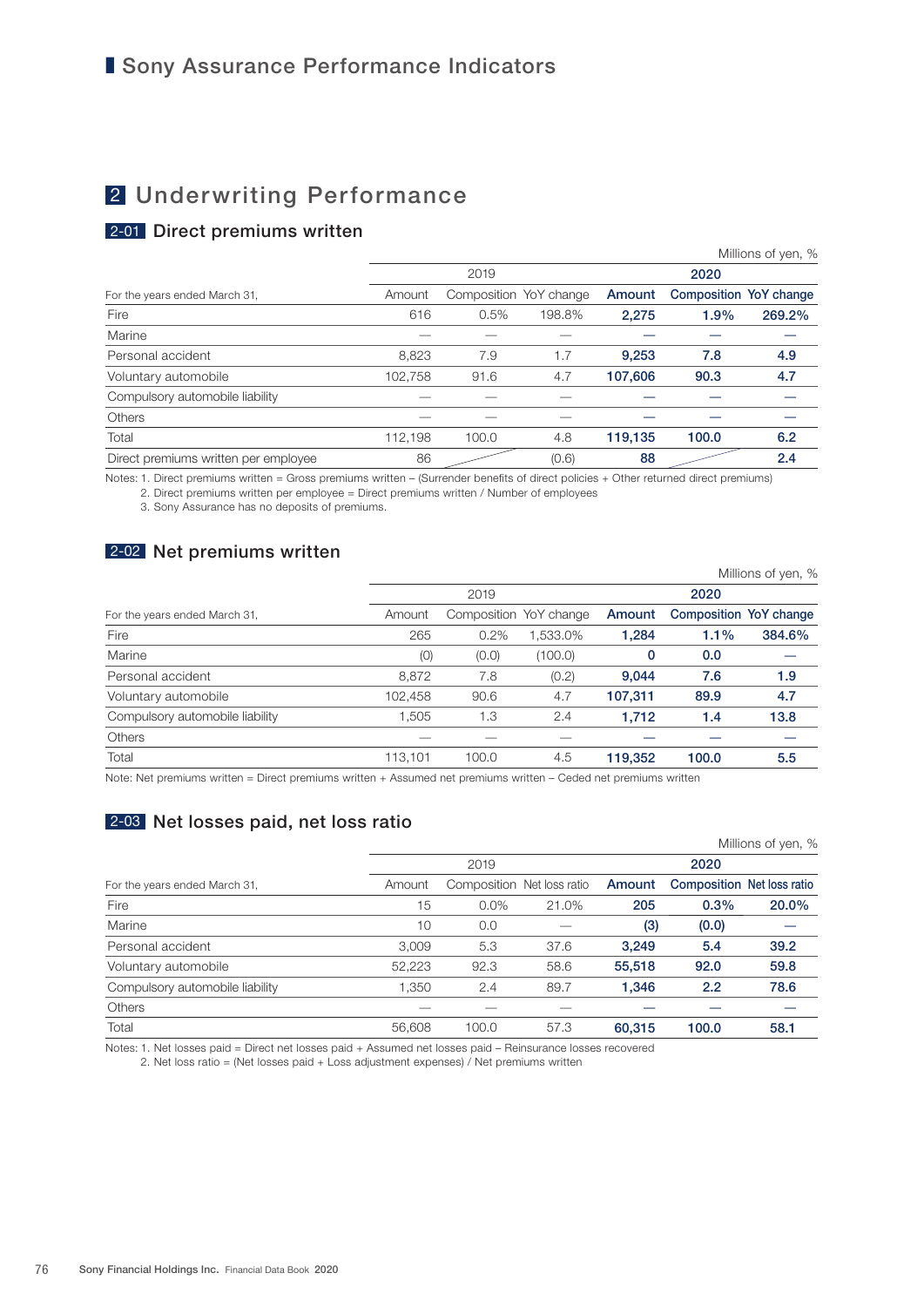### ■ Sony Assurance Performance Indicators

### 2-04 Expenses and net expense ratio related to underwriting

|                                                                        | Millions of yen |        |  |  |
|------------------------------------------------------------------------|-----------------|--------|--|--|
| For the years ended March 31,                                          | 2019            | 2020   |  |  |
| Expenses related to underwriting                                       | 31.411          | 32.925 |  |  |
| Operating, general and administrative expenses related to underwriting | 29.687          | 31.212 |  |  |
| Net commissions and brokerage fees                                     | 1.724           | 1,713  |  |  |
| Net expense ratio*                                                     | 27.8%           | 27.6%  |  |  |

\*Net expense ratio = Expenses related to underwriting / Net premiums written

### 2-05 Underwriting profit

|                                                |         | Millions of yen |
|------------------------------------------------|---------|-----------------|
| For the years ended March 31,                  | 2019    | 2020            |
| Underwriting income                            | 113.174 | 119,747         |
| Underwriting expenses                          | 78.435  | 82,368          |
| Operating, general and administrative expenses | 29.687  | 31,212          |
| Other income (expenses)                        | (1)     |                 |
| Underwriting profit                            | 5,050   | 6,165           |

Notes: 1. Operating, general and administrative expenses is the amount related to underwriting in "Operating, general and administrative expenses" in the statements of income.

2. Other income (expenses) is the amount equivalent to the corporate income taxes for compulsory automobile liability insurance, etc.

| Underwriting profit by type of policy |         | Millions of yen |  |
|---------------------------------------|---------|-----------------|--|
| For the years ended March 31,         | 2019    | 2020            |  |
| Fire                                  | (1,075) | (1,788)         |  |
| Marine                                | (7)     | (0)             |  |
| Personal accident                     | (2,717) | (1,773)         |  |
| Voluntary automobile                  | 8,852   | 9,728           |  |
| Compulsory automobile liability       |         |                 |  |
| <b>Others</b>                         |         |                 |  |
| Total                                 | 5,050   | 6,165           |  |

### 2-06 Net loss ratio, net expense ratio and combined ratio

|                                 |                   |                      |                    |                          |       | $\%$                           |  |
|---------------------------------|-------------------|----------------------|--------------------|--------------------------|-------|--------------------------------|--|
|                                 |                   | 2019                 |                    |                          | 2020  |                                |  |
| For the years ended March 31,   | Net loss<br>ratio | Net expense<br>ratio | Combined*<br>ratio | <b>Net loss</b><br>ratio | ratio | Net expense Combined*<br>ratio |  |
| Fire                            | 21.0              | 346.7                | 367.7              | 20.0                     | 120.1 | 140.2                          |  |
| Marine                          |                   |                      |                    |                          |       |                                |  |
| Personal accident               | 37.6              | 34.8                 | 72.4               | 39.2                     | 31.0  | 70.2                           |  |
| Voluntary automobile            | 58.6              | 26.7                 | 85.4               | 59.8                     | 26.6  | 86.4                           |  |
| Compulsory automobile liability | 89.7              |                      | 89.7               | 78.6                     |       | 78.6                           |  |
| Others                          |                   |                      |                    |                          |       |                                |  |
| Total                           | 57.3              | 27.8                 | 85.1               | 58.1                     | 27.6  | 85.7                           |  |

\*Combined ratio = Net loss ratio + Net expense ratio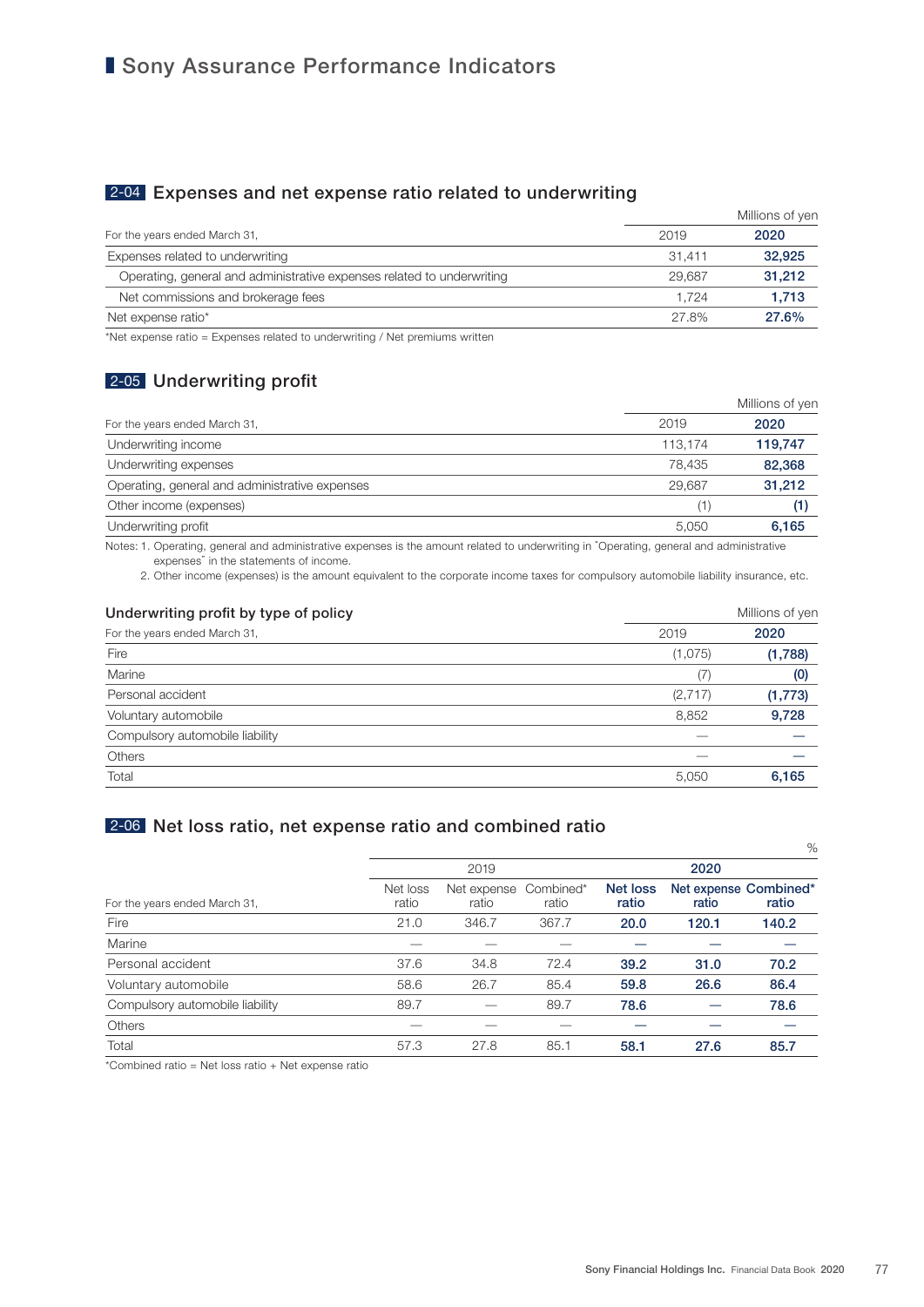### 3 Asset Management

#### 3-01 Asset management policy

The goal is to assure stable medium- to long-term returns taking into consideration the market environment and asset management risk, as well as current level and future fluctuations of interest rates.

Investments are primarily made with Japanese yen-denominated bonds. Investments are also made based upon the consideration of diversification of timing of investments as well as the timing of re-investments. Thus, the investment portfolio is built in such a way that stable returns are assured.

### 3-02 Overview of asset management

|                                                  |         |             |         | Millions of yen, % |  |
|--------------------------------------------------|---------|-------------|---------|--------------------|--|
|                                                  |         | 2019        |         | 2020               |  |
| As of March 31,                                  | Amount  | Composition | Amount  | Composition        |  |
| Cash and deposits                                | 20,043  | 9.1%        | 28,670  | 12.2%              |  |
| Call loans                                       |         |             | 10,000  | 4.3                |  |
| Bond trading with repurchase agreement           |         |             |         |                    |  |
| Bonds paid for securities borrowing transactions |         |             |         |                    |  |
| Monetary claims purchased                        |         |             |         |                    |  |
| Securities under proprietary accounts            |         |             |         |                    |  |
| Money held in trust                              |         |             |         |                    |  |
| Securities                                       | 157,959 | 71.9        | 147,813 | 62.9               |  |
| Loans                                            |         |             |         |                    |  |
| Land and buildings                               | 169     | 0.1         | 152     | 0.1                |  |
| Total                                            | 178,172 | 81.1        | 186,637 | 79.5               |  |
| Total assets                                     | 219.643 | 100.0       | 234,870 | 100.0              |  |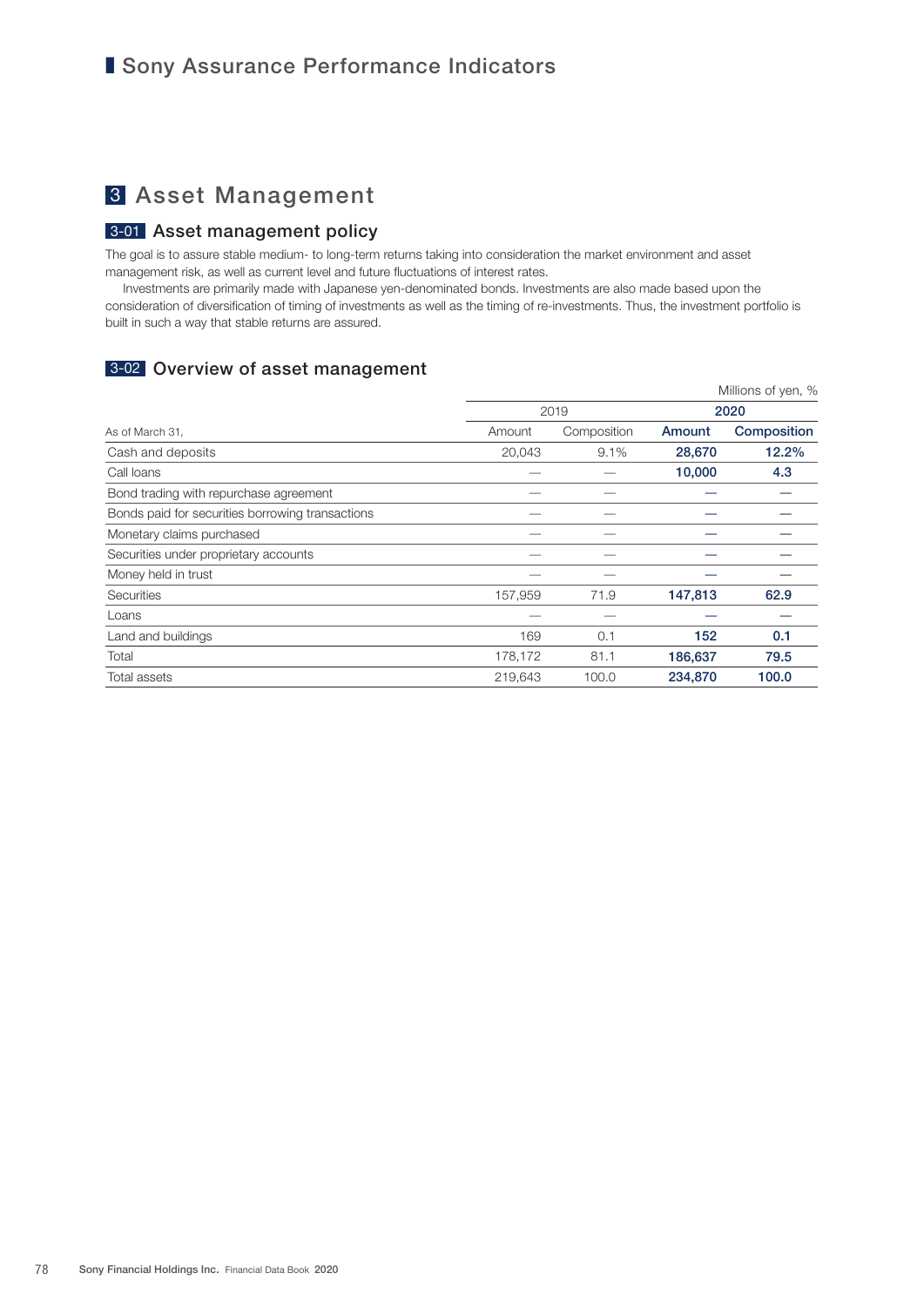#### 3-03 Interest income and dividends, yield on investments (income basis)

|                                                     |          |          |             | Millions of yen, % |  |
|-----------------------------------------------------|----------|----------|-------------|--------------------|--|
|                                                     | 2019     |          | 2020        |                    |  |
| For the years ended March 31,                       | Amount   | Yield    | Amount      | Yield              |  |
| Cash and deposits                                   | 0        | $0.00\%$ | 0           | $0.00\%$           |  |
| Call loans                                          |          |          | $\mathbf 0$ | 0.01               |  |
| Bond trading with repurchase agreement              |          |          |             |                    |  |
| Bonds paid for securities borrowing transactions    |          |          |             |                    |  |
| Monetary claims purchased                           |          |          |             |                    |  |
| Securities under proprietary accounts               |          |          |             |                    |  |
| Money held in trust                                 |          |          |             |                    |  |
| <b>Securities</b>                                   | 1,372    | 0.89     | 1,336       | 0.88               |  |
| Loans                                               |          |          |             |                    |  |
| Land and buildings                                  |          |          |             |                    |  |
| Subtotal                                            | 1,372    | 0.80     | 1,337       | 0.74               |  |
| <b>Others</b>                                       | $\Omega$ |          | $\Omega$    |                    |  |
| Total                                               | 1,372    |          | 1,337       |                    |  |
| Yield on investments (realized basis)               |          | 1.12     |             | 1.11               |  |
| (Reference) Yield on investments (fair value basis) |          | 0.33     |             | 0.85               |  |

Notes: 1. Total revenues are equal to "interest income and dividends" in the statements of income of Sony Assurance.<br>2. Calculation methods for yield on investments income basis)<br>(1) Yield on investments (income basis)<br>The dividends on investment assets is the numerator, and acquisition cost is the denominator. • Numerator: Interest income and dividends

• Denominator: Average balance of either acquisition cost or amortized cost (2) Yield on investments (realized basis)

The results of investment in assets are indicated as the contribution to net income (loss) for the period (statements of income).<br>
Realized profit and loss is the numerator, and acquisition cost is the denominator.<br>
• Nume

numerator, and fair value of investment assets is the denominator.<br>
• Numerator = (Investment income + Interest and dividends on deposits of premiums – Investment expenses) + (Net unrealized gains (losses) at end of previo

### 3-04 Overseas investment

|                                                     |        |             |        | Millions of yen, % |
|-----------------------------------------------------|--------|-------------|--------|--------------------|
|                                                     |        | 2019        | 2020   |                    |
| As of March 31,                                     | Amount | Composition | Amount | Composition        |
| Foreign currency denominated                        |        |             |        |                    |
| Foreign bonds                                       |        | $-$ %       |        | $-$ %              |
| Foreign stocks                                      |        |             |        |                    |
| <b>Others</b>                                       |        |             |        |                    |
| Subtotal                                            |        |             |        |                    |
| Yen denominated                                     |        |             |        |                    |
| Loans to borrowers outside Japan                    |        |             |        |                    |
| Foreign bonds                                       | 198    | 100.0       | 1,553  | 100.0              |
| <b>Others</b>                                       |        |             |        |                    |
| Subtotal                                            | 198    | 100.0       | 1,553  | 100.0              |
| Total                                               | 198    | 100.0       | 1,553  | 100.0              |
| Yield on overseas investments                       |        |             |        |                    |
| Yield on investments (income basis)                 | 2.82%  |             | 0.65%  |                    |
| Yield on investments (realized basis)               |        | 2.82        |        | 0.65               |
| (Reference) Yield on investments (fair value basis) |        | 2.82        |        | (3.67)             |

Note: "Yield on overseas investments" is calculated with respect to assets relating to overseas investments, using the formula equivalent to the<br>"Calculation methods for yield on investments" in Note 2 of "3-03 Interest in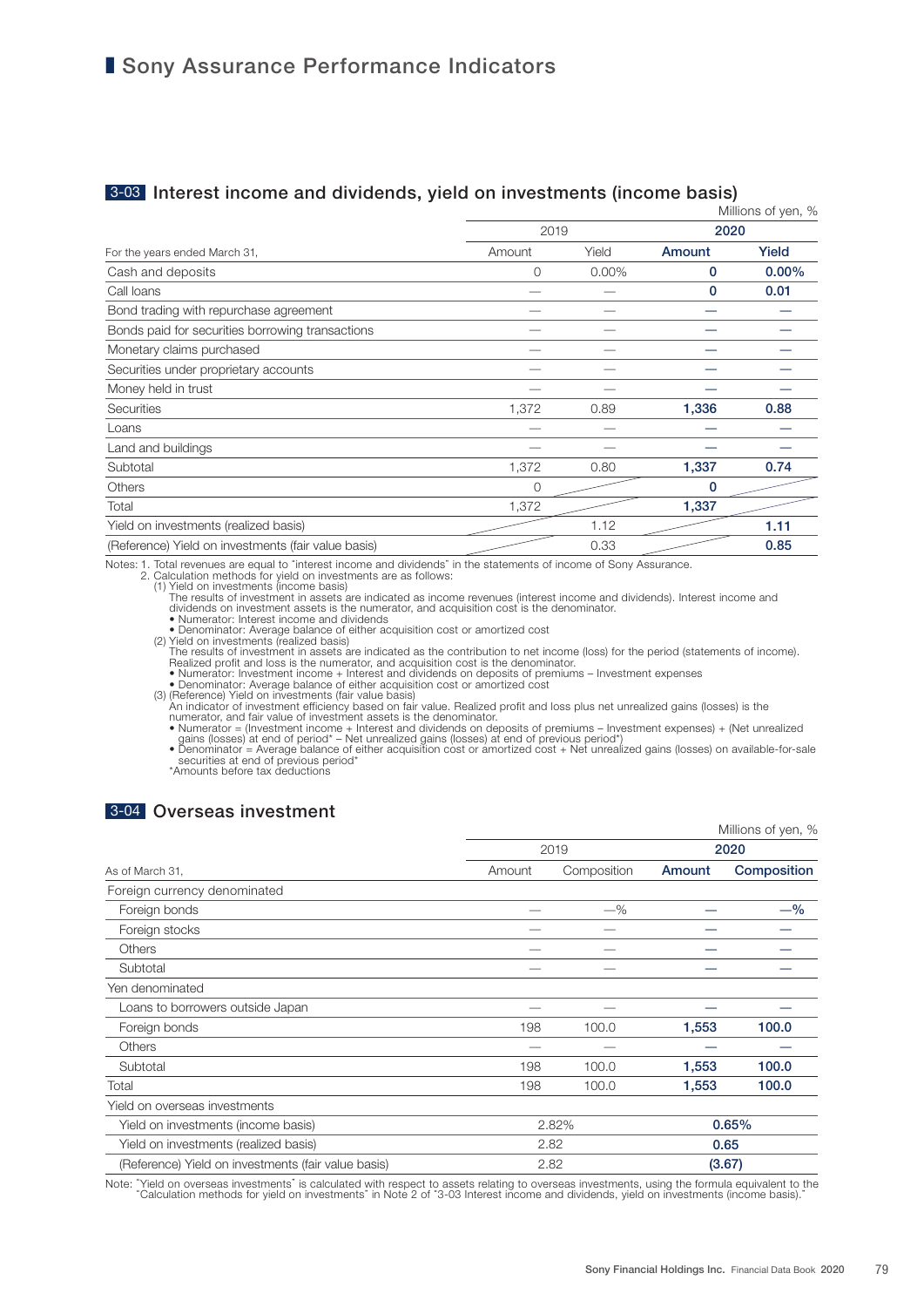### 4 Non-consolidated Solvency Margin Ratio

|                                                    |                                                                                                   |          | Millions of yen |
|----------------------------------------------------|---------------------------------------------------------------------------------------------------|----------|-----------------|
| As of March 31,                                    |                                                                                                   | 2019     | 2020            |
| (A) Total non-consolidated solvency margin         |                                                                                                   | 60,010   | 66,674          |
| Capital or treasury, etc.                          |                                                                                                   | 31.349   | 34,252          |
| Reserve for price fluctuations                     |                                                                                                   | 238      | 268             |
| Contingency reserve                                |                                                                                                   | 122      | 131             |
| Catastrophe reserve                                |                                                                                                   | 24,636   | 27,860          |
| General reserve for possible loan losses           |                                                                                                   |          |                 |
|                                                    | Net unrealized gains (losses) on available-for-sale securities and net deferred gains (losses) on |          |                 |
| hedging instruments (before tax deductions)        |                                                                                                   | 1,186    | 783             |
| Net unrealized gains (losses) on real estate       |                                                                                                   |          |                 |
| Excess refund reserve                              |                                                                                                   |          |                 |
| Subordinated debt                                  |                                                                                                   |          |                 |
|                                                    | The portion of the excess refund reserve and subordinated debt that is not included in the margin |          |                 |
| Deductible items                                   |                                                                                                   |          |                 |
| Others                                             |                                                                                                   | 2,476    | 3,379           |
| (B) Total non-consolidated risk                    |                                                                                                   |          |                 |
| $\sqrt{(R_1 + R_2)^2 + (R_3 + R_4)^2 + R_5 + R_6}$ |                                                                                                   | 14,760   | 15,286          |
| Ordinary insurance risk                            | $R_{1}$                                                                                           | 13,181   | 13,711          |
| Third-sector insurance risk                        | $R_{2}$                                                                                           | $\Omega$ | 0               |
| Assumed interest rate risk                         | $R_{3}$                                                                                           | 123      | 132             |
| Asset management risk                              | $R_4$                                                                                             | 1.861    | 1,829           |
| Business management risk                           | R <sub>5</sub>                                                                                    | 325      | 335             |
| Major catastrophe risk                             | $R_{\rm R}$                                                                                       | 1,105    | 1,100           |
| (C) Non-consolidated solvency margin ratio         |                                                                                                   |          |                 |
| $[(A)/{(B)} \times (1/2)] \times 100$              |                                                                                                   | 813.0%   | 872.3%          |

Note: The above figures are calculated based on the provisions in Articles 86 and 87 of the Ordinance for Enforcement of the Insurance Business Act of Japan and the Ministry of Finance Public Notice No. 50 (1996) applicable as of the end of the respective fiscal years. Therefore, simple comparisons cannot be made between the figures for each year.

• Breakdown of non-consolidated solvency margin:

1. Capital or treasury, etc.

Net assets of the balance sheets, excluding the amount of expected outflow from the company as disposal of surplus, such as dividends to shareholders, deferred assets and the amount of valuation and translation adjustments.

2. Reserve for price fluctuations The reserve for price fluctuations shown on the balance sheets.

3. Contingency reserve

The contingency reserve included in underwriting reserves shown on the balance sheets.

4. Catastrophe reserve

The total amount of both the catastrophe reserve and the contingency reserve concerning residential earthquake insurance that are included in underwriting reserves shown on the balance sheets.

5. General reserve for possible loan losses

The general reserve for possible loan losses included in the reserve for possible loan losses shown on the balance sheets. This does not apply to Sony Assurance.

6. Net unrealized gains (losses) on available-for-sale securities and net deferred gains (losses) on hedging instruments (before tax deductions)

Net unrealized gains (losses) on available-for-sale securities (securities other than trading securities, held-to-maturity securities, stock of subsidiaries and affiliated companies) and associated net deferred gains (losses) on hedging instruments.

7. Net unrealized gains (losses) on real estate

Net unrealized gains (losses) on real estate, representing the difference between the fair value of land, leaseholds and other properties and their respective balance sheet amount (amounts shown on the balance sheets). This does not apply to Sony Assurance.

8. Excess refund reserve Excess refund reserve refers to the surplus refund reserve included in underwriting reserves shown on the balance sheets. This does not apply to Sony Assurance.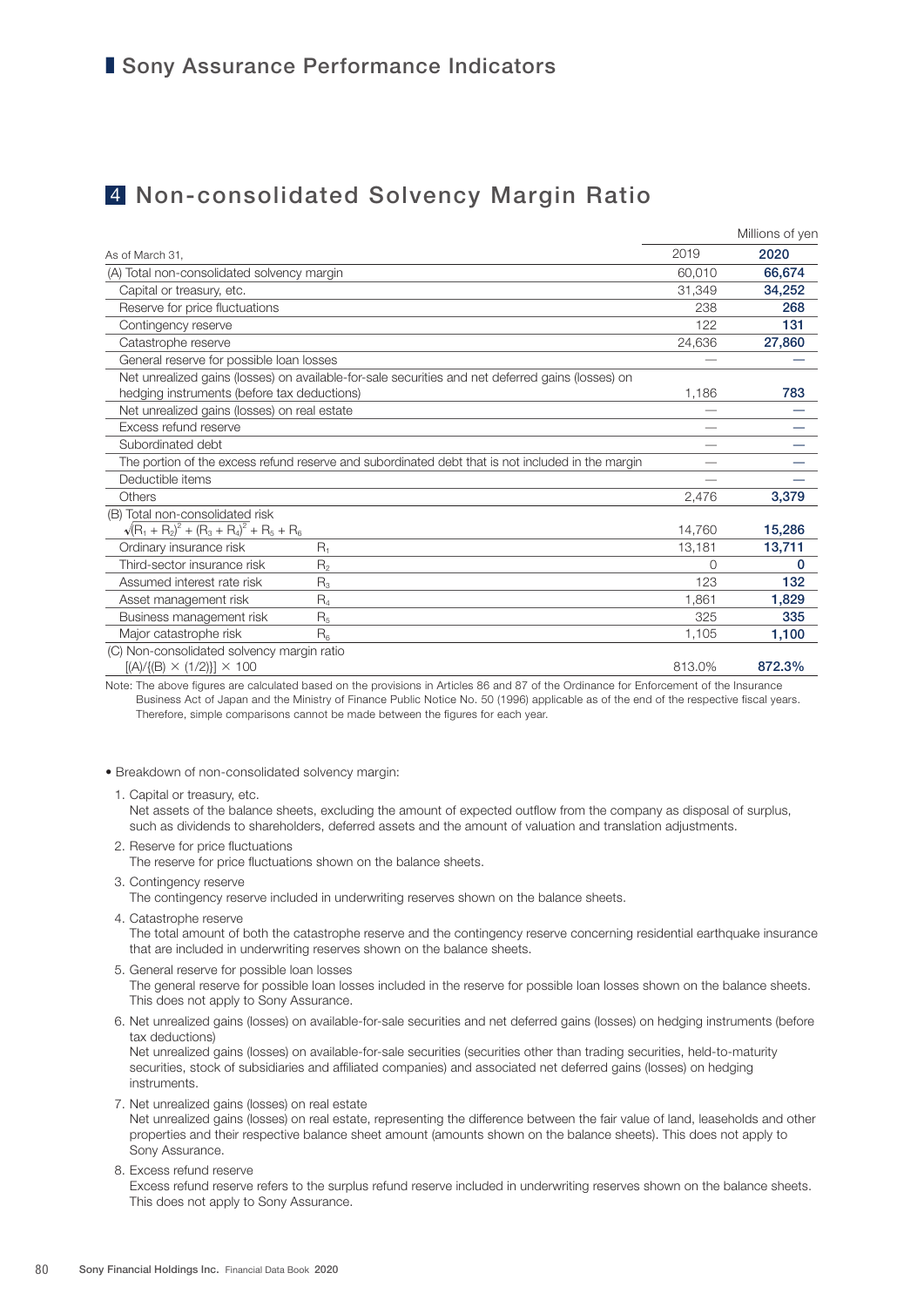### ■ Sony Assurance Performance Indicators

- 9. Subordinated debt Subordinated debt refers to those funds raised by taking out subordinated loans, issuing subordinated bonds or through other means that meet a certain set of conditions. This does not apply to Sony Assurance.
- 10. The portion of the excess refund reserve and subordinated debt that is not included in the margin If the total amount of 8. and 9. above exceeds the base amount calculated according to the method prescribed by laws and regulations, such excess amount shall be deducted from the non-consolidated solvency margin. This does not apply to Sony Assurance.
- 11. Deductible items

If an insurance company owns the stock of other insurance companies or financial institutions, or possesses other such means of raising funds, and that ownership qualifies as "intentional possession" as governed by the overall supervisory guidelines for insurance companies, then those funds must be deducted from the non-consolidated solvency margin. This does not apply to Sony Assurance.

12. Others

Others refers to deferred tax assets related to other retained earnings (deficits) included in the net assets section of the balance sheets.

#### Non-consolidated Solvency Margin Ratio

Non-life insurance companies maintain reserves to ensure their ability to pay claims when accidents occur and return contracted amounts at maturity on savings-type insurance. Non-life insurance companies must also maintain sufficient ability to cover against risk events which exceed its normal estimates, i.e., occurrence of a major catastrophe or a dramatic drop in the value of the assets they hold.

Total risk (item (B) in the table) indicates risk events which exceed the normal estimates. The non-consolidated solvency margin ratio (item (C) in the table) is an indicator of an insurer's ability to pay, calculated as prescribed by the Insurance Business Act of Japan, based on its percentage holdings of capital and other reserves (in other words, the total nonconsolidated solvency margin, as indicated by (A)).

| Non-consolidated Solvency Margin Ratio $% = -$ | Ability to pay, indicated by such factors as capital and reserves |              |  |  |
|------------------------------------------------|-------------------------------------------------------------------|--------------|--|--|
|                                                | Risk events which exceed the normal estimates $\times$ 1/2        | $\times$ 100 |  |  |

- "Risk events which exceed the normal estimates" refers to the total of the amounts represented by the following risks: ① Insurance underwriting risk (ordinary insurance risk, third-sector insurance risk)
	- Risk which exceeds the normal estimates for the rate of accident occurrence (excluding major catastrophe risk) ② Assumed interest rate risk

 Risk that actual investment yields will fall below the investment yield assumed when calculating premiums ③ Asset management risk

- Risk arising from such factors as unexpectedly large fluctuations in prices on held securities and other assets ④ Business management risk
	- Unexpected risk to business management other than ① through ③ above and ⑤
- ⑤ Major catastrophe risk
	- Risk arising from major catastrophes (such as the Great Kanto Earthquake and the Ise Bay Typhoon)
- A non-life insurer's ability to pay (total non-consolidated solvency margin), as indicated by such factors as its capital and reserves, is the total of the insurer's net assets (excluding the amount of expected outflow from the company), reserves (such as the reserve for price fluctuations and catastrophe reserve) and a portion of its net unrealized gains on real estate.
- The non-consolidated solvency margin ratio is one of the objective indicators used by the insurance regulatory authorities to supervise insurers. When this ratio is 200% or higher, an insurer is judged to have sufficient ability to satisfy claims and other payments.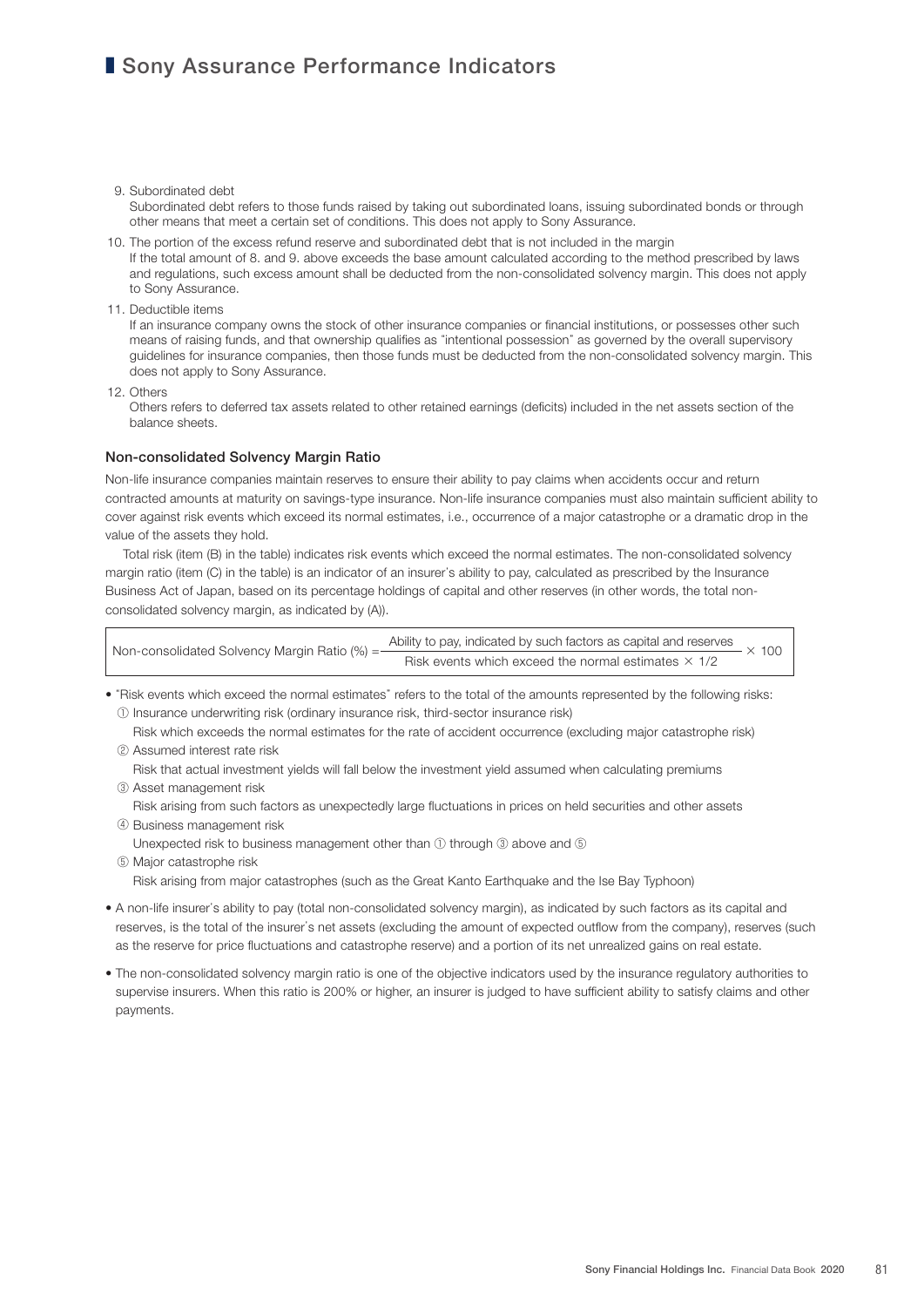### Consolidated Balance Sheets

Sony Bank Inc. and consolidated subsidiaries As of March 31, 2019 and 2020 Millions of yen

|                                                                              | 2019      | 2020      |
|------------------------------------------------------------------------------|-----------|-----------|
| Assets                                                                       |           |           |
| Cash and due from banks                                                      | 344,377   | 317,619   |
| Monetary claims purchased                                                    | 4,916     | 6,006     |
| Money held in trust                                                          | 21,937    | 23,107    |
| Securities                                                                   | 694,447   | 701,332   |
| Loans                                                                        | 1,744,103 | 1,979,126 |
| Foreign exchanges                                                            | 8,471     | 3,019     |
| Other assets                                                                 | 51,685    | 51,733    |
| Tangible fixed assets                                                        | 1,633     | 1,493     |
| <b>Buildings</b>                                                             | 628       | 584       |
| Other tangible fixed assets                                                  | 1,004     | 909       |
| Intangible fixed assets                                                      | 6,903     | 6,930     |
| Software                                                                     | 6,888     | 6,914     |
| Other intangible fixed assets                                                | 14        | 15        |
| Deferred tax assets                                                          | 1,305     | 7,052     |
| Reserve for possible loan losses                                             | (903)     | (846)     |
| <b>Total Assets</b>                                                          | 2,878,879 | 3,096,574 |
| Liabilities                                                                  |           |           |
| Deposits                                                                     | 2,358,182 | 2,476,986 |
| Call money and bills sold                                                    | 130,611   | 176,256   |
| Payables under repurchase agreements                                         | 20,290    | 41,093    |
| Borrowed money                                                               | 210,000   | 247,923   |
| Foreign exchanges                                                            | 244       | 684       |
| Other liabilities                                                            | 67,752    | 71,283    |
| Reserve for employees' bonuses                                               | 777       | 467       |
| Net defined benefit liability                                                | 1,323     | 1,290     |
| Provision for reimbursement of deposits                                      | 125       | 111       |
| <b>Total Liabilities</b>                                                     | 2,789,308 | 3,016,096 |
| <b>Net Assets</b>                                                            |           |           |
| Common stock                                                                 | 31,000    | 31,000    |
| Capital surplus                                                              | 21,000    | 21,000    |
| Retained earnings                                                            | 33,067    | 37,136    |
| Total shareholders' equity                                                   | 85,067    | 89,136    |
| Net unrealized gains (losses) on available-for-sale securities, net of taxes | 3,974     | (10, 299) |
| Net deferred gains (losses) on hedging instruments, net of taxes             | (1,260)   | (556)     |
| Remeasurements of defined benefit plans, net of taxes                        | (106)     | (53)      |
| Total accumulated other comprehensive income                                 | 2,606     | (10,909)  |
| Non-controlling interests                                                    | 1,896     | 2,250     |
| <b>Total Net Assets</b>                                                      | 89,570    | 80,477    |
| Total Liabilities and Net Assets                                             | 2,878,879 | 3,096,574 |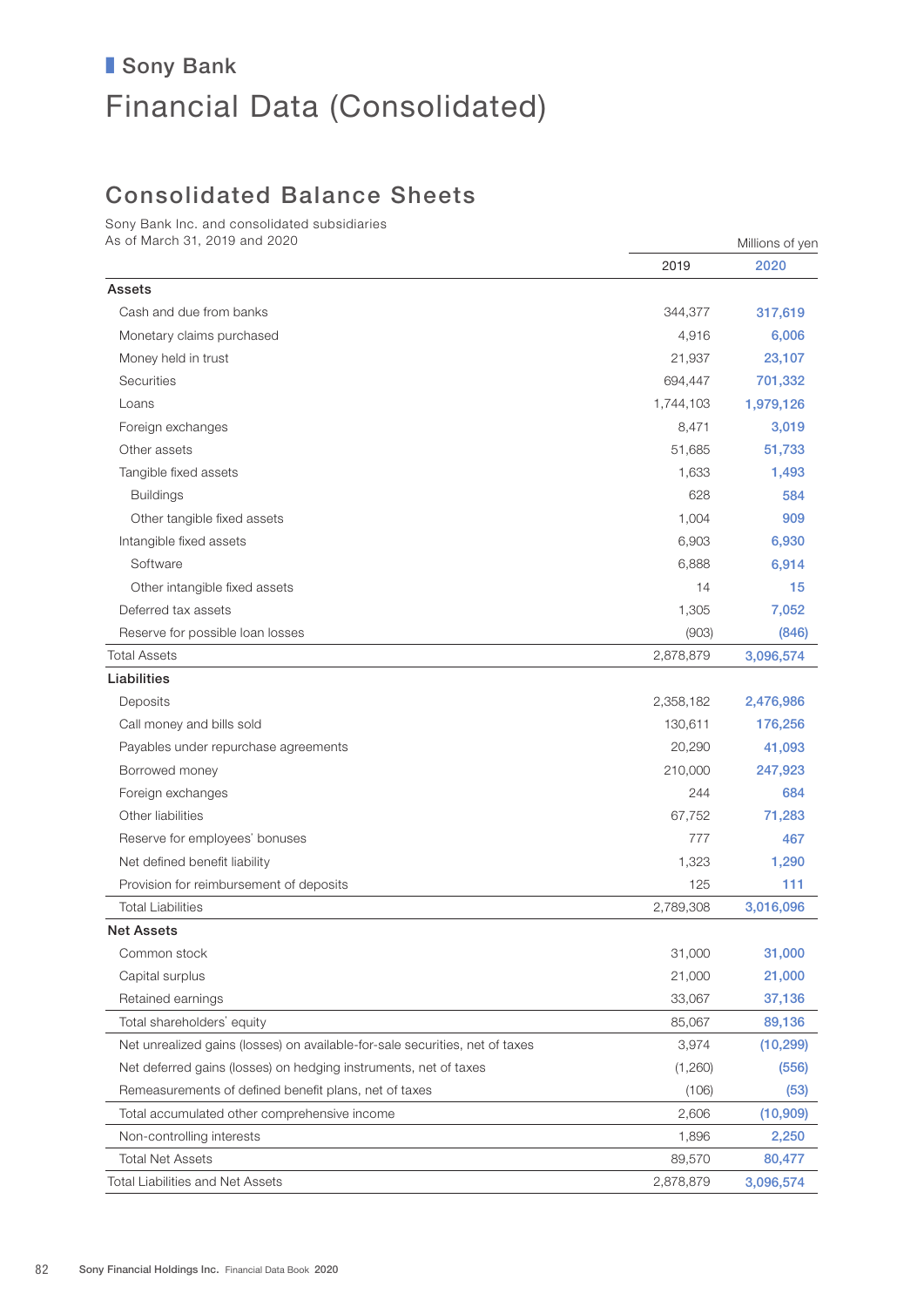### Consolidated Statements of Income

Sony Bank Inc. and consolidated subsidiaries For the years ended March 31, 2019 and 2020

| For the years ended March 31, 2019 and 2020      |              | Millions of yen |  |  |
|--------------------------------------------------|--------------|-----------------|--|--|
|                                                  | 2019         | 2020            |  |  |
| <b>Ordinary Revenues</b>                         | 46,018       | 50,272          |  |  |
| Interest income                                  | 31,926       | 33,950          |  |  |
| Interest income on loans                         | 17,473       | 18,729          |  |  |
| Interest income and dividends on securities      | 14,382       | 15,148          |  |  |
| Interest income on call loans and bills bought   | $\mathbf{1}$ | $\Omega$        |  |  |
| Interest income on deposits with banks           | 62           | 61              |  |  |
| Other interest income                            | 7            | 10              |  |  |
| Fees and commissions                             | 9,650        | 12,376          |  |  |
| Other operating income                           | 3,926        | 3,515           |  |  |
| Other ordinary income                            | 515          | 429             |  |  |
| Others                                           | 515          | 429             |  |  |
| <b>Ordinary Expenses</b>                         | 36,423       | 39,582          |  |  |
| Interest expenses                                | 8,643        | 9,270           |  |  |
| Interest expenses on deposits                    | 6,747        | 7,276           |  |  |
| Interest expenses on call money and bills sold   | 88           | 269             |  |  |
| Interest on payables under repurchase agreements | 312          | 348             |  |  |
| Interest expenses on borrowed money              | 88           | 88              |  |  |
| Other interest expenses                          | 1,407        | 1,287           |  |  |
| Fees and commissions                             | 8,083        | 9,089           |  |  |
| Other operating expenses                         | 485          | 126             |  |  |
| General and administrative expenses              | 18,801       | 20,914          |  |  |
| Other ordinary expenses                          | 409          | 181             |  |  |
| Provision for reserve for possible loan losses   | 167          | 38              |  |  |
| Other ordinary expenses                          | 242          | 142             |  |  |
| <b>Ordinary Profit</b>                           | 9,595        | 10,690          |  |  |
| <b>Extraordinary Gains</b>                       |              | 16              |  |  |
| Other extraordinary gains                        |              | 16              |  |  |
| <b>Extraordinary Losses</b>                      | 47           | 57              |  |  |
| Losses on disposal of fixed assets               | 20           | 5               |  |  |
| Impairment losses                                | 27           |                 |  |  |
| Other extraordinary losses                       |              | 52              |  |  |
| Income Before Income Taxes                       | 9,547        | 10,648          |  |  |
| Income Taxes - Current                           | 3,116        | 3,159           |  |  |
| Income Taxes - Deferred                          | (177)        | 75              |  |  |
| <b>Total Income Taxes</b>                        | 2,939        | 3,235           |  |  |
| Profit                                           | 6,608        | 7,413           |  |  |
| Profit Attributable to Non-controlling Interests | 250          | 331             |  |  |
| Profit Attributable to Owners of the Parent      | 6,357        | 7,082           |  |  |

# Consolidated Statements of Comprehensive Income

Sony Bank Inc. and consolidated subsidiaries

| For the years ended March 31, 2019 and 2020                                  | Millions of yen |           |  |
|------------------------------------------------------------------------------|-----------------|-----------|--|
|                                                                              | 2019            | 2020      |  |
| Profit                                                                       | 6.608           | 7.413     |  |
| Other Comprehensive Income                                                   | (2,243)         | (13, 494) |  |
| Net unrealized gains (losses) on available-for-sale securities, net of taxes | (2,063)         | (14, 274) |  |
| Net deferred gains (losses) on hedging instruments, net of taxes             | (174)           | 703       |  |
| Remeasurements of defined benefit plans, net of taxes                        | (6)             | 76        |  |
| <b>Comprehensive Income</b>                                                  | 4.364           | (6,080)   |  |
| Comprehensive income attributable to owners of the parent                    | 4.116           | (6, 434)  |  |
| Comprehensive income attributable to non-controlling interests               | 248             | 353       |  |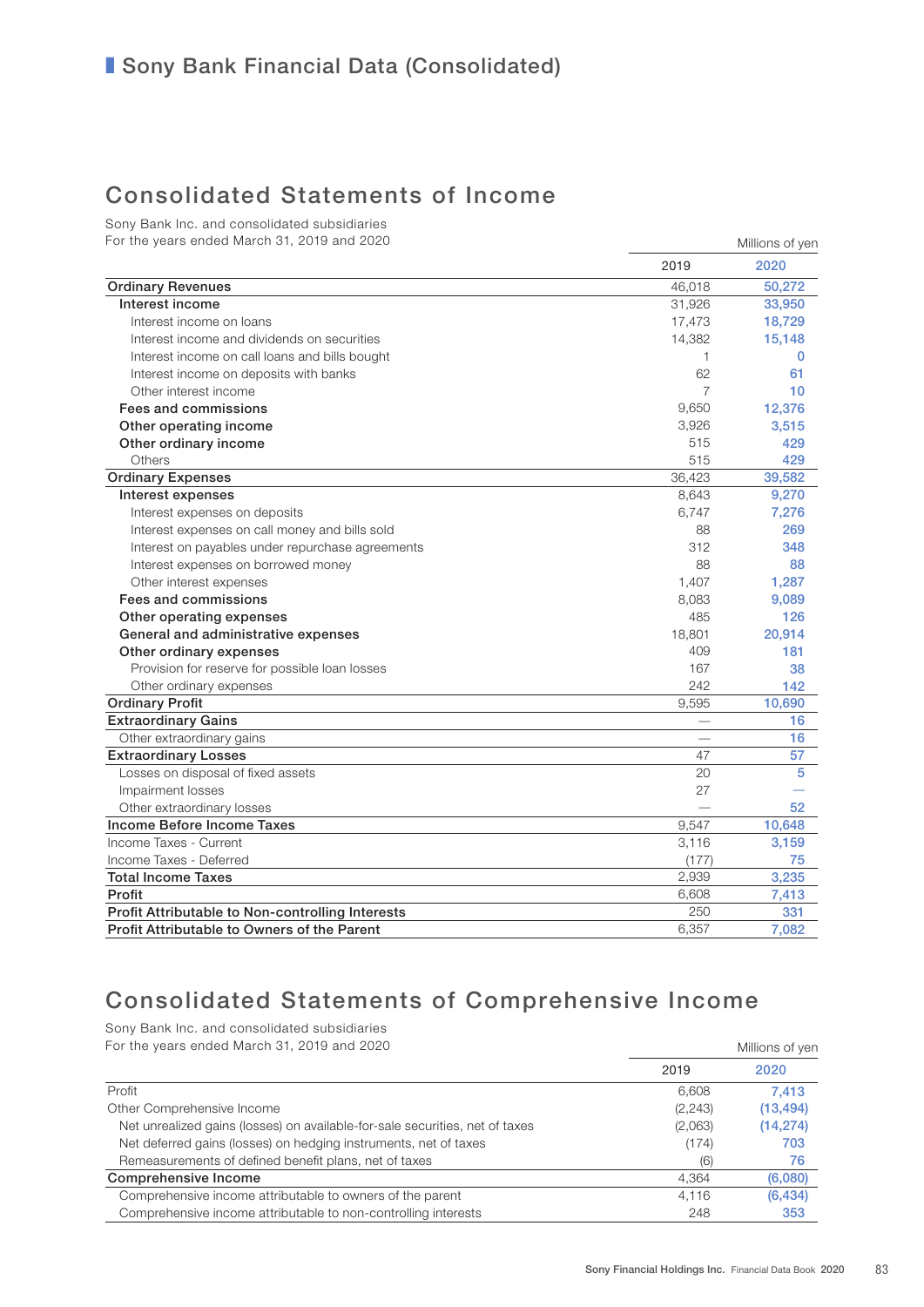### Consolidated Statements of Changes in Net Assets

Sony Bank Inc. and consolidated subsidiaries For the years ended March 31, 2019 and 2020

| For the years ended March 31, 2019 and 2020          |                 | Millions of yen      |                      |                                  |  |  |
|------------------------------------------------------|-----------------|----------------------|----------------------|----------------------------------|--|--|
|                                                      | 2019            |                      |                      |                                  |  |  |
|                                                      |                 | Shareholders' equity |                      |                                  |  |  |
|                                                      | Common<br>stock | Capital<br>surplus   | Retained<br>earnings | Total<br>shareholders'<br>equity |  |  |
| Balance at the beginning of the period               | 31,000          | 21,000               | 28.948               | 80,948                           |  |  |
| Changes during the period                            |                 |                      |                      |                                  |  |  |
| Dividends from surplus                               |                 |                      | (2,238)              | (2,238)                          |  |  |
| Profit attributable to owners of the parent          |                 |                      | 6,357                | 6,357                            |  |  |
| Net changes of items other than shareholders' equity |                 |                      |                      |                                  |  |  |
| Total changes during the period                      |                 |                      | 4.119                | 4,119                            |  |  |
| Balance at the end of the period                     | 31,000          | 21,000               | 33.067               | 85,067                           |  |  |
|                                                      |                 |                      |                      |                                  |  |  |

Millions of yen

|                                                      | 2019                                                                                         |                                                                              |                                                   |                                                                         |                                  |                     |
|------------------------------------------------------|----------------------------------------------------------------------------------------------|------------------------------------------------------------------------------|---------------------------------------------------|-------------------------------------------------------------------------|----------------------------------|---------------------|
|                                                      | Accumulated other comprehensive income                                                       |                                                                              |                                                   |                                                                         |                                  |                     |
|                                                      | Net unrealized<br>gains (losses)<br>on available-<br>for-sale<br>securities.<br>net of taxes | Net deferred<br>gains (losses)<br>on hedging<br>instruments,<br>net of taxes | Remeasure-<br>ments of<br>defined<br>net of taxes | Total<br>accumulated<br>other<br>benefit plans, comprehensive<br>income | Non-<br>controlling<br>interests | Total net<br>assets |
| Balance at the beginning of the period               | 6,037                                                                                        | (1,086)                                                                      | (103)                                             | 4,847                                                                   | 1,648                            | 87,444              |
| Changes during the period                            |                                                                                              |                                                                              |                                                   |                                                                         |                                  |                     |
| Dividends from surplus                               |                                                                                              |                                                                              |                                                   |                                                                         |                                  | (2,238)             |
| Profit attributable to owners of the parent          |                                                                                              |                                                                              |                                                   |                                                                         |                                  | 6,357               |
| Net changes of items other than shareholders' equity | (2,063)                                                                                      | (174)                                                                        | (3)                                               | (2,241)                                                                 | 248                              | (1,992)             |
| Total changes during the period                      | (2,063)                                                                                      | (174)                                                                        | (3)                                               | (2, 241)                                                                | 248                              | 2,126               |
| Balance at the end of the period                     | 3,974                                                                                        | (1,260)                                                                      | (106)                                             | 2,606                                                                   | 1.896                            | 89,570              |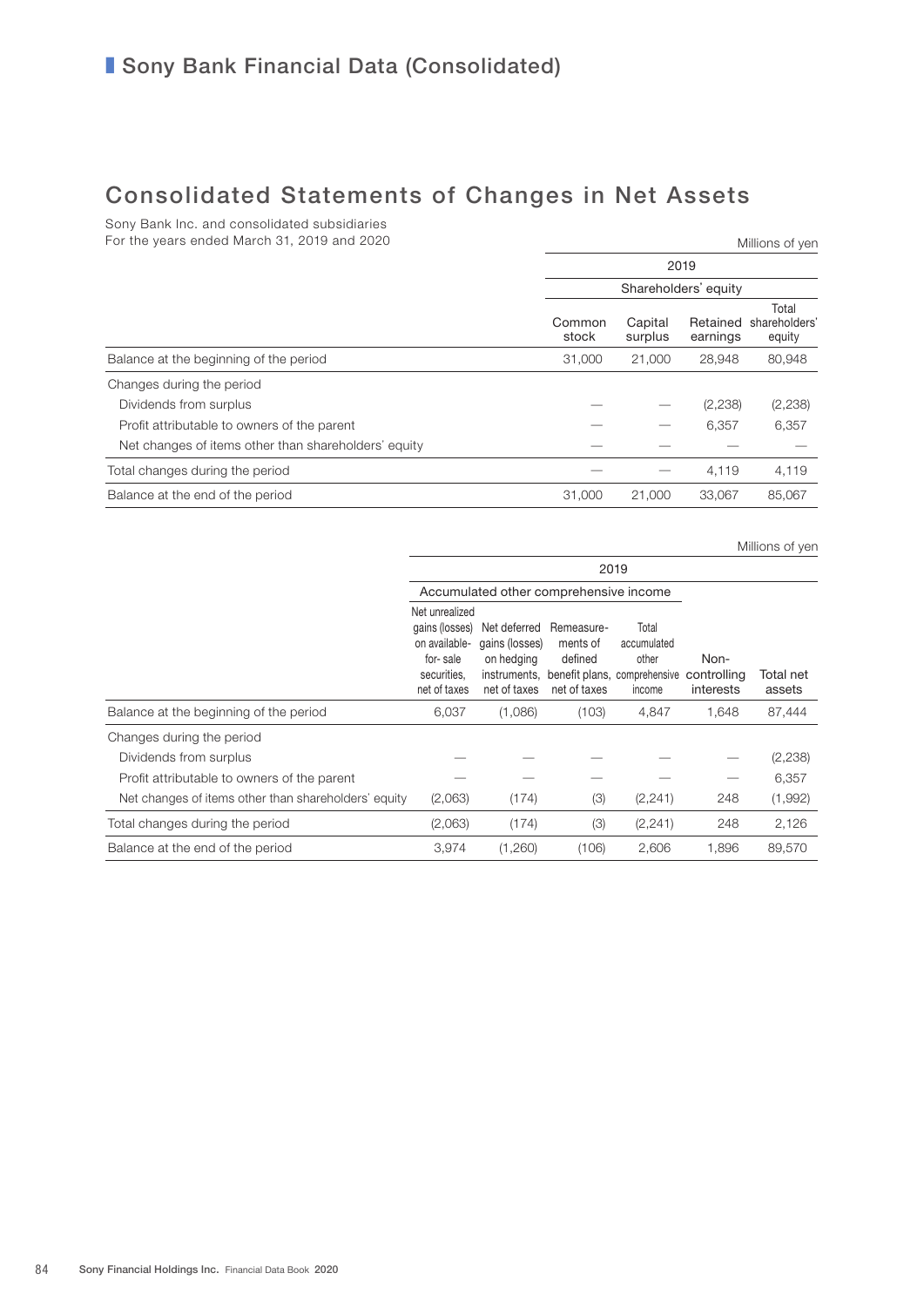|                                                      |                             |                    |          | Millions of yen                           |
|------------------------------------------------------|-----------------------------|--------------------|----------|-------------------------------------------|
|                                                      | 2020                        |                    |          |                                           |
|                                                      | <b>Shareholders' equity</b> |                    |          |                                           |
|                                                      | <b>Common</b><br>stock      | Capital<br>surplus | earnings | Total<br>Retained shareholders'<br>equity |
| Balance at the beginning of the period               | 31,000                      | 21,000             | 33,067   | 85,067                                    |
| Changes during the period                            |                             |                    |          |                                           |
| Dividends from surplus                               |                             |                    | (3,013)  | (3,013)                                   |
| Profit attributable to owners of the parent          |                             |                    | 7,082    | 7,082                                     |
| Net changes of items other than shareholders' equity |                             |                    |          |                                           |
| Total changes during the period                      |                             |                    | 4,068    | 4,068                                     |
| Balance at the end of the period                     | 31,000                      | 21,000             | 37.136   | 89,136                                    |

Millions of yen

|                                                      | 2020                                                                                         |                                                              |                                                   |                                                                                      |                                         |                     |
|------------------------------------------------------|----------------------------------------------------------------------------------------------|--------------------------------------------------------------|---------------------------------------------------|--------------------------------------------------------------------------------------|-----------------------------------------|---------------------|
|                                                      |                                                                                              |                                                              |                                                   | Accumulated other comprehensive income                                               |                                         |                     |
|                                                      | Net unrealized<br>gains (losses)<br>on available-<br>for-sale<br>securities.<br>net of taxes | Net deferred<br>gains (losses)<br>on hedging<br>net of taxes | Remeasure-<br>ments of<br>defined<br>net of taxes | Total<br>accumulated<br>other<br>instruments, benefit plans, comprehensive<br>income | Non-<br>controlling<br><b>interests</b> | Total net<br>assets |
| Balance at the beginning of the period               | 3,974                                                                                        | (1,260)                                                      | (106)                                             | 2,606                                                                                | 1.896                                   | 89,570              |
| Changes during the period                            |                                                                                              |                                                              |                                                   |                                                                                      |                                         |                     |
| Dividends from surplus                               |                                                                                              |                                                              |                                                   |                                                                                      |                                         | (3,013)             |
| Profit attributable to owners of the parent          |                                                                                              |                                                              |                                                   |                                                                                      |                                         | 7,082               |
| Net changes of items other than shareholders' equity | (14, 274)                                                                                    | 703                                                          | 53                                                | (13, 516)                                                                            | 353                                     | (13, 162)           |
| Total changes during the period                      | (14, 274)                                                                                    | 703                                                          | 53                                                | (13, 516)                                                                            | 353                                     | (9,093)             |
| Balance at the end of the period                     | (10, 299)                                                                                    | (556)                                                        | (53)                                              | (10,909)                                                                             | 2,250                                   | 80,477              |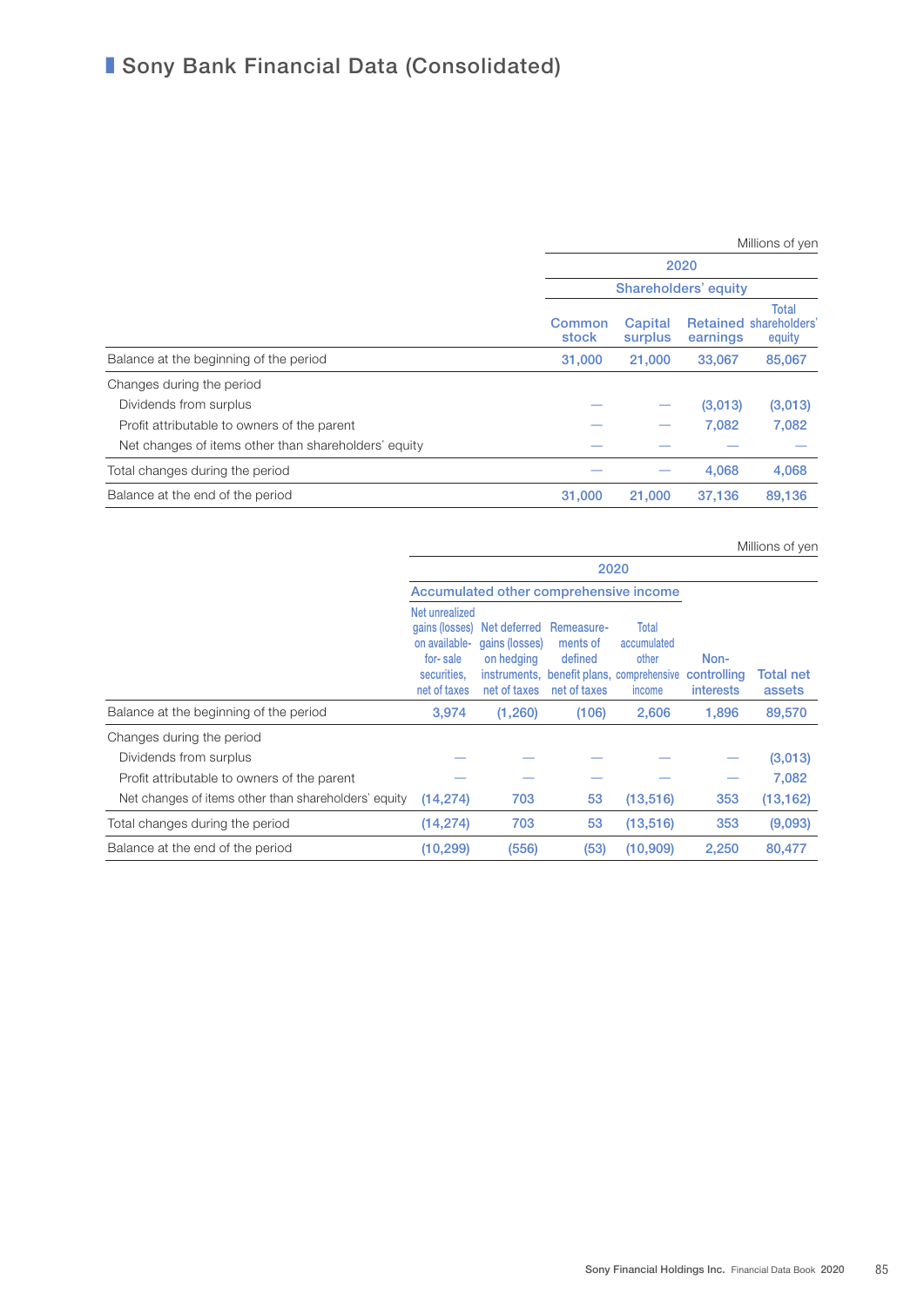### **Bank Financial Data (Consolidated)**

### Consolidated Statements of Cash Flows

Sony Bank Inc. and consolidated subsidiaries For the years ended March 31, 2019 and 2020 Millions of yen

|                                                                               | 2019       | 2020       |
|-------------------------------------------------------------------------------|------------|------------|
| Cash flows from operating activities                                          |            |            |
| Income before income taxes                                                    | 9,547      | 10,648     |
| Depreciation and amortization                                                 | 1,952      | 2,261      |
| Impairment losses                                                             | 27         |            |
| Increase (decrease) in reserve for possible loan losses                       | 96         | (57)       |
| Increase (decrease) in reserve for employees' bonuses                         | 8          | (310)      |
| Increase (decrease) in net defined benefit liability                          | 70         | 76         |
| Increase (decrease) in provision for reimbursement of deposits                | 43         | (13)       |
| Interest income - accrual basis                                               | (31, 926)  | (33,950)   |
| Interest expenses - accrual basis                                             | 8,643      | 9,270      |
| (Gains) losses on securities                                                  | (2, 418)   | (6,017)    |
| (Gains) losses on money held in trust                                         | (0)        | (49)       |
| Exchange (gains) losses                                                       | (3,803)    | 21,284     |
| (Gains) losses on disposal of fixed assets                                    | 53         | 8          |
| Net (increase) decrease in loans                                              | (147, 727) | (235, 023) |
| Net increase (decrease) in deposits                                           | 138,822    | 120,925    |
| Net increase (decrease) in borrowed money (excluding subordinated borrowings) | 30,000     | 37,923     |
| Net (increase) decrease in call loans and bills sold                          | 461        | (1,090)    |
| Net increase (decrease) in call money and bills bought                        | 54,902     | 66,448     |
| Net (increase) decrease in foreign exchange (assets)                          | 874        | 5,452      |
| Net increase (decrease) in foreign exchange (liabilities)                     | 16         | 440        |
| Interest income-cash basis                                                    | 32,683     | 35,316     |
| Interest expenses-cash basis                                                  | (8, 183)   | (10, 020)  |
| Others, net                                                                   | 2,241      | 9,402      |
| Subtotal                                                                      | 86,387     | 32,926     |
| Income taxes paid                                                             | (2,636)    | (3, 582)   |
| Net cash provided by (used in) operating activities                           | 83,751     | 29,344     |
| Cash flows from investing activities                                          |            |            |
| Purchases of securities                                                       | (214, 140) | (219, 537) |
| Proceeds from sale of securities                                              | 66,935     | 33,780     |
| Proceeds from redemption of securities                                        | 126,539    | 136,198    |
| Investments in money held in trust                                            | (943)      | (1, 169)   |
| Purchases of tangible fixed assets                                            | (244)      | (126)      |
| Purchases of intangible fixed assets                                          | (3,033)    | (2, 239)   |
| Others, net                                                                   | (0)        | 3          |
| Net cash provided by (used in) investing activities                           | (24, 887)  | (53,090)   |
| Cash flows from financing activities                                          |            |            |
| Cash dividends paid                                                           | (2, 238)   | (3,013)    |
| Payments for leased obligations                                               | (0)        |            |
| Net cash provided by (used in) financing activities                           | (2, 238)   | (3,013)    |
| Effect of exchange rate changes on cash and cash equivalents                  |            |            |
| Net increase (decrease) in cash and cash equivalents                          | 56,625     | (26, 758)  |
| Cash and cash equivalents at the beginning of the period                      | 287,752    | 344,377    |
| Cash and cash equivalents at the end of the period                            | 344,377    | 317,619    |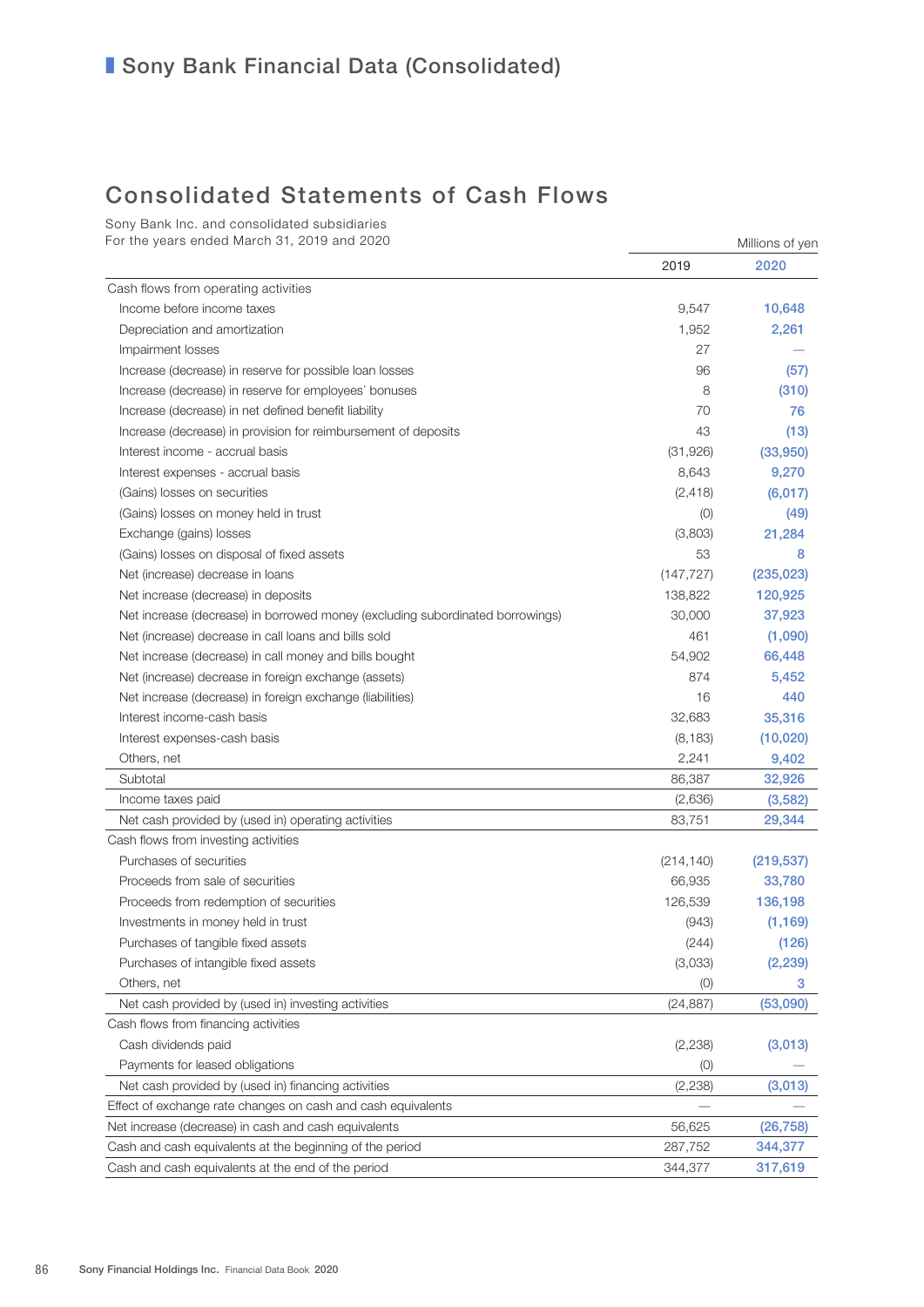## Balance Sheets

Sony Bank Inc. As of March 31, 2019 and 2020 Millions of yen

|                                                | 2019      | 2020      |
|------------------------------------------------|-----------|-----------|
| Assets                                         |           |           |
| Cash and due from banks                        | 343,063   | 310,724   |
| Cash                                           |           | 0         |
| Due from banks                                 | 343,063   | 310,724   |
| Monetary claims purchased                      | 4,916     | 6,006     |
| Money held in trust                            | 21,937    | 23,107    |
| Securities                                     | 696,468   | 703,352   |
| Japanese government bonds                      | 64,126    | 61,008    |
| Japanese local government bonds                | 20,040    | 28,603    |
| Japanese corporate bonds                       | 49,994    | 46,850    |
| Japanese stocks                                | 2,050     | 2,050     |
| Other securities                               | 560,256   | 564,838   |
| Loans                                          | 1,744,103 | 1,979,126 |
| Loans on deeds                                 | 1,725,791 | 1,961,731 |
| Overdrafts                                     | 18,312    | 17,394    |
| Foreign exchanges                              | 8,471     | 3,019     |
| Due from foreign banks                         | 8,471     | 3,019     |
| Other assets                                   | 35,443    | 41,823    |
| Domestic exchange settlement account, debit    | 1,349     | 1,032     |
| Prepaid expenses                               | 200       | 310       |
| Accrued income                                 | 4,189     | 3,791     |
| Derivatives                                    | 4,084     | 6,376     |
| Cash collateral paid for financial instruments | 18,148    | 23,684    |
| Accounts receivable                            | 5,005     | 4,053     |
| <b>Others</b>                                  | 2,464     | 2,573     |
| Tangible fixed assets                          | 1,092     | 1,024     |
| <b>Buildings</b>                               | 575       | 533       |
| Other tangible fixed assets                    | 516       | 491       |
| Intangible fixed assets                        | 5,200     | 5,225     |
| Software                                       | 5,195     | 5,221     |
| Other intangible fixed assets                  | 4         | 3         |
| Deferred tax assets                            | 1,133     | 6,909     |
| Reserve for possible loan losses               | (903)     | (846)     |
| <b>Total Assets</b>                            | 2,860,925 | 3,079,472 |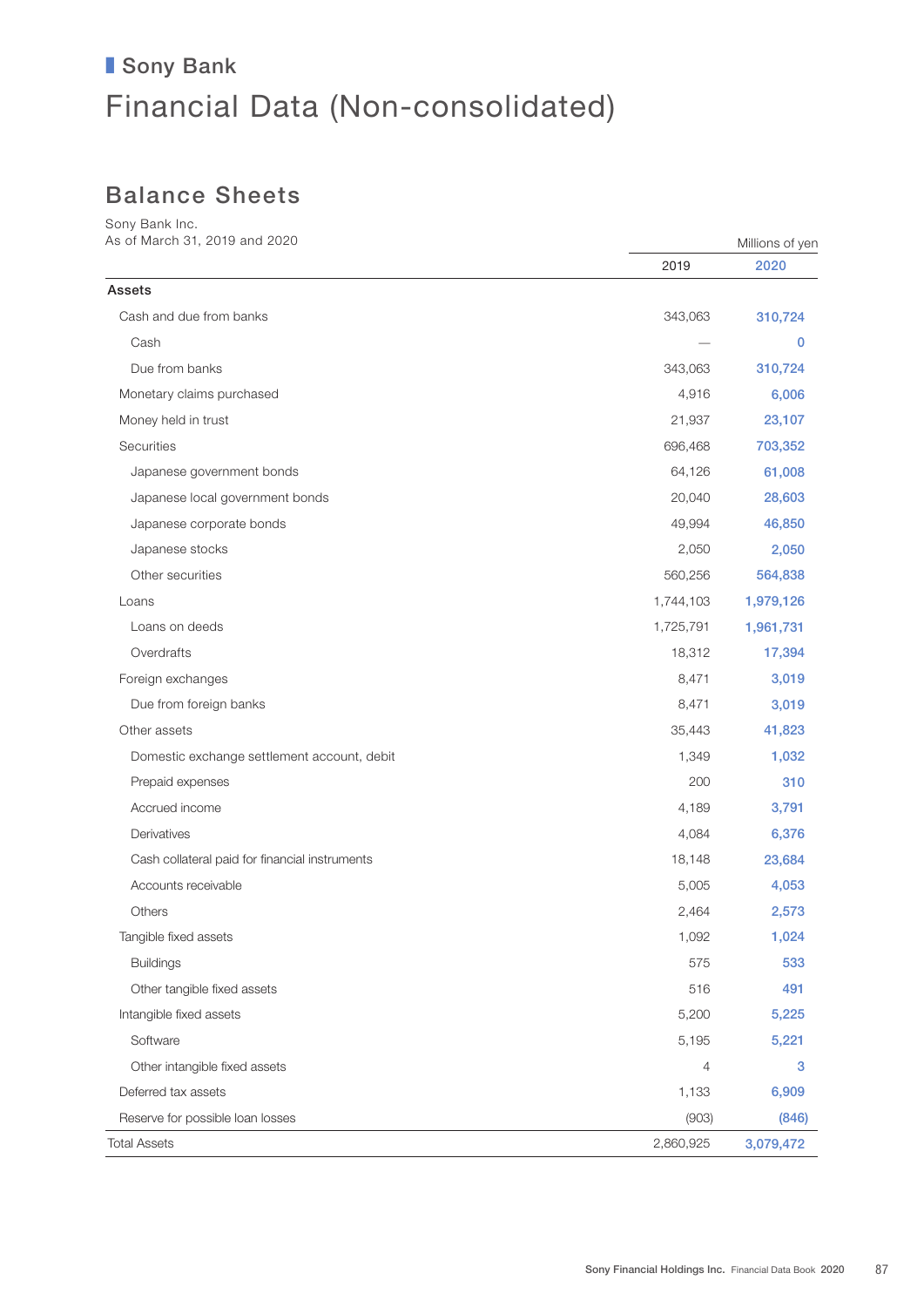### Balance Sheets (Continued)

|                                                                              |           | Millions of yen |
|------------------------------------------------------------------------------|-----------|-----------------|
|                                                                              | 2019      | 2020            |
| Liabilities                                                                  |           |                 |
| Deposits                                                                     | 2,358,985 | 2,481,890       |
| Ordinary deposits                                                            | 782,242   | 868,926         |
| Time deposits                                                                | 1,147,048 | 1,147,175       |
| Other deposits                                                               | 429,694   | 465,788         |
| Call money                                                                   | 130,611   | 176,256         |
| Payables under repurchase agreements                                         | 20,290    | 41,093          |
| Borrowed money                                                               | 210,000   | 247,923         |
| Borrowed money                                                               | 210,000   | 247,923         |
| Foreign exchanges                                                            | 244       | 684             |
| Foreign bills sold                                                           | 73        | 45              |
| Foreign bills payable                                                        | 170       | 639             |
| Other liabilities                                                            | 51,717    | 52,743          |
| Domestic exchange settlement account, credit                                 | 959       | 525             |
| Income taxes payable                                                         | 2,041     | 1,608           |
| Accrued expenses                                                             | 6,410     | 6,142           |
| Initial margins of futures markets                                           | 18,989    | 18,707          |
| Derivatives                                                                  | 15,379    | 22,985          |
| Cash collateral received for financial instruments                           | 180       | 1,040           |
| Asset retirement obligations                                                 | 227       | 228             |
| Others                                                                       | 7,529     | 1,504           |
| Reserve for employees' bonuses                                               | 677       | 361             |
| Reserve for employees' retirement benefits                                   | 994       | 1,068           |
| Provision for reimbursement of deposits                                      | 125       | 111             |
| <b>Total Liabilities</b>                                                     | 2,773,646 | 3,002,133       |
| <b>Net Assets</b>                                                            |           |                 |
| Common stock                                                                 | 31,000    | 31,000          |
| Capital surplus                                                              | 21,000    | 21,000          |
| Capital reserves                                                             | 21,000    | 21,000          |
| Retained earnings                                                            | 32,565    | 36,195          |
| Legal retained earnings                                                      | 1,157     | 1,760           |
| Other retained earnings                                                      | 31,407    | 34,434          |
| Unappropriated retained earnings                                             | 31,407    | 34,434          |
| Total shareholders' equity                                                   | 84,565    | 88,195          |
| Net unrealized gains (losses) on available-for-sale securities, net of taxes | 3,974     | (10, 299)       |
| Net deferred gains (losses) on hedging instruments, net of taxes             | (1,260)   | (556)           |
| Total valuation and translation adjustments                                  | 2,713     | (10, 856)       |
| <b>Total Net Assets</b>                                                      | 87,279    | 77,338          |
| <b>Total Liabilities and Net Assets</b>                                      | 2,860,925 | 3,079,472       |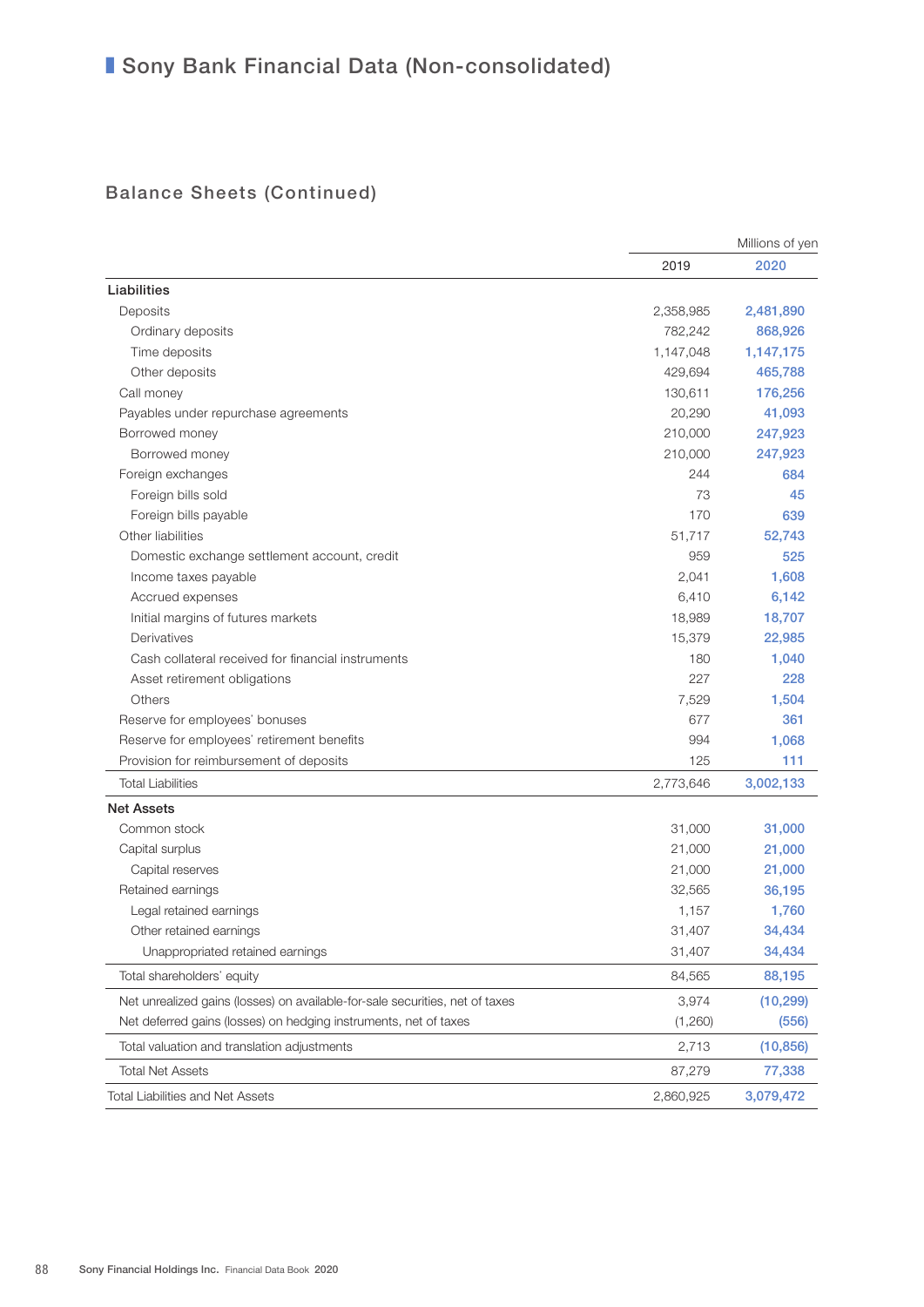### Statements of Income

Sony Bank Inc.

For the years ended March 31, 2019 and 2020 Millions of yen

|                                                        | 2019           | 2020        |
|--------------------------------------------------------|----------------|-------------|
| <b>Ordinary Revenues</b>                               | 41,707         | 45,383      |
| Interest income                                        | 31,926         | 33,950      |
| Interest income on loans                               | 17,473         | 18,729      |
| Interest income and dividends on securities            | 14,382         | 15,148      |
| Interest income on call loans                          | $\mathbf{1}$   | $\mathbf 0$ |
| Interest income on deposits with banks                 | 62             | 61          |
| Other interest income                                  | $\overline{7}$ | 10          |
| Fees and commissions                                   | 5,338          | 7,487       |
| Fees and commissions on domestic and foreign exchanges | 338            | 391         |
| Other fees and commissions                             | 5,000          | 7,095       |
| Other operating income                                 | 3,926          | 3,515       |
| Gains on foreign exchange transactions                 | 3,599          | 3,258       |
| Gains on sale of bonds                                 | 274            | 208         |
| Gains on derivatives                                   | 51             | 48          |
| Other ordinary income                                  | 515            | 429         |
| Income from money held in trust, net                   | $\circ$        | 49          |
| Others                                                 | 515            | 380         |
| <b>Ordinary Expenses</b>                               | 33,009         | 35,793      |
| Interest expenses                                      | 8,643          | 9,269       |
| Interest expenses on deposits                          | 6,747          | 7,276       |
| Interest expenses on call money                        | 88             | 269         |
| Interest on payables under repurchase agreements       | 312            | 348         |
| Interest expenses on borrowed money                    | 88             | 88          |
| Interest expenses on interest rate swaps               | 1,400          | 1,280       |
| Other interest expenses                                | 7              | 6           |
| Fees and commissions                                   | 7,573          | 8,476       |
| Fees and commissions on domestic and foreign exchanges | 338            | 423         |
| Other fees and commissions                             | 7,234          | 8,052       |
| Other operating expenses                               | 485            | 126         |
| Losses on sale of bonds                                | 485            | 126         |
| General and administrative expenses                    | 15,901         | 17,782      |
| Other ordinary expenses                                | 405            | 138         |
| Provision for reserve for possible loan losses         | 167            | 38          |
| Write-off of loans                                     | $\mathbf{0}$   |             |
| <b>Others</b>                                          | 238            | 100         |
| <b>Ordinary Profit</b>                                 | 8,698          | 9,589       |
| <b>Extraordinary Losses</b>                            |                | 49          |
| Other extraordinary losses                             |                | 49          |
| Income Before Income Taxes                             | 8,698          | 9,540       |
| Income Taxes - Current                                 | 2,828          | 2,817       |
| Income Taxes - Deferred                                | (155)          | 79          |
| <b>Total Income Taxes</b>                              | 2,673          | 2,897       |
| Net Income                                             | 6,025          | 6,642       |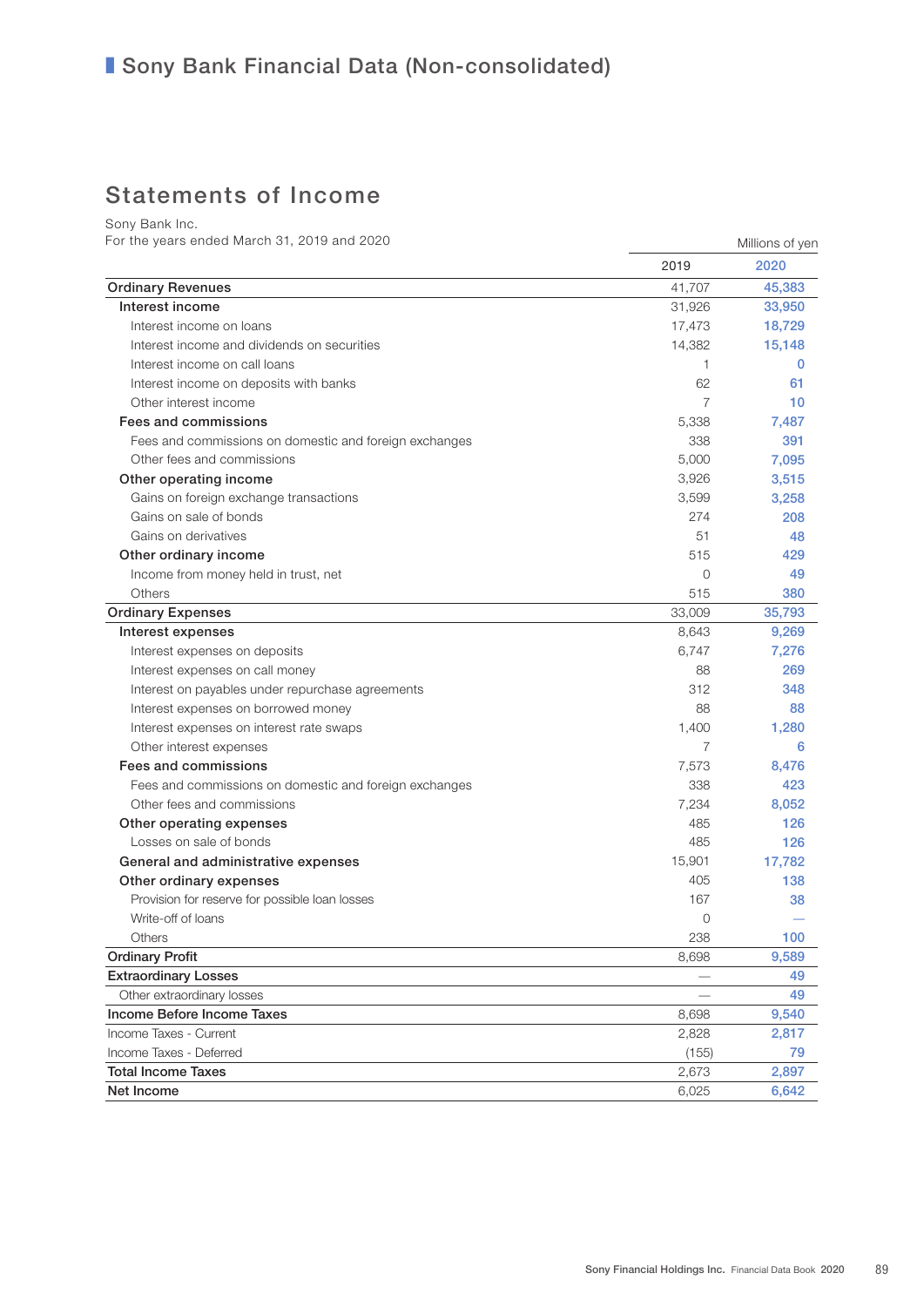# Statements of Changes in Net Assets

Sony Bank Inc.

For the years ended March 31, 2019 and 2020

| 2019                                                    |                 |                     |                             |                               |                                        |                               |                                  |  |
|---------------------------------------------------------|-----------------|---------------------|-----------------------------|-------------------------------|----------------------------------------|-------------------------------|----------------------------------|--|
|                                                         |                 |                     |                             | Shareholders' equity          |                                        |                               |                                  |  |
|                                                         |                 | Capital surplus     |                             |                               | Retained earnings                      |                               |                                  |  |
|                                                         |                 |                     |                             |                               | Other<br>retained<br>earnings          |                               |                                  |  |
|                                                         | Common<br>stock | Capital<br>reserves | Total<br>capital<br>surplus | Legal<br>retained<br>earnings | Unappropriated<br>retained<br>earnings | Total<br>retained<br>earnings | Total<br>shareholders'<br>equity |  |
| Balance at the beginning of the period                  | 31,000          | 21,000              | 21,000                      | 709                           | 28,068                                 | 28,778                        | 80,778                           |  |
| Changes during the period                               |                 |                     |                             |                               |                                        |                               |                                  |  |
| Dividends from surplus                                  |                 |                     |                             | 447                           | (2,685)                                | (2,238)                       | (2,238)                          |  |
| Net income                                              |                 |                     |                             |                               | 6,025                                  | 6,025                         | 6,025                            |  |
| Net changes of items other than<br>shareholders' equity |                 |                     |                             |                               |                                        |                               |                                  |  |
| Total changes during the period                         |                 |                     |                             | 447                           | 3,339                                  | 3,787                         | 3,787                            |  |
| Balance at the end of the period                        | 31,000          | 21,000              | 21,000                      | 1,157                         | 31,407                                 | 32,565                        | 84,565                           |  |

|                                                      |                                                                                              | Millions of yen                                                              |                                                      |                     |  |  |
|------------------------------------------------------|----------------------------------------------------------------------------------------------|------------------------------------------------------------------------------|------------------------------------------------------|---------------------|--|--|
|                                                      |                                                                                              | 2019<br>Valuation and translation<br>adjustments                             |                                                      |                     |  |  |
|                                                      |                                                                                              |                                                                              |                                                      |                     |  |  |
|                                                      | Net unrealized<br>gains (losses)<br>on available-<br>for-sale<br>securities.<br>net of taxes | Net deferred<br>gains (losses)<br>on hedging<br>instruments,<br>net of taxes | Total valuation<br>and<br>translation<br>adjustments | Total net<br>assets |  |  |
| Balance at the beginning of the period               | 6,037                                                                                        | (1,086)                                                                      | 4,950                                                | 85,729              |  |  |
| Changes during the period                            |                                                                                              |                                                                              |                                                      |                     |  |  |
| Dividends from surplus                               |                                                                                              |                                                                              |                                                      | (2, 238)            |  |  |
| Net income                                           |                                                                                              |                                                                              |                                                      | 6,025               |  |  |
| Net changes of items other than shareholders' equity | (2,063)                                                                                      | (174)                                                                        | (2,237)                                              | (2, 237)            |  |  |
| Total changes during the period                      | (2,063)                                                                                      | (174)                                                                        | (2,237)                                              | 1,549               |  |  |
| Balance at the end of the period                     | 3,974                                                                                        | (1,260)                                                                      | 2,713                                                | 87,279              |  |  |

 $M:U: \mathbb{R}^n \times \mathbb{R}^n$ 

Millions of yen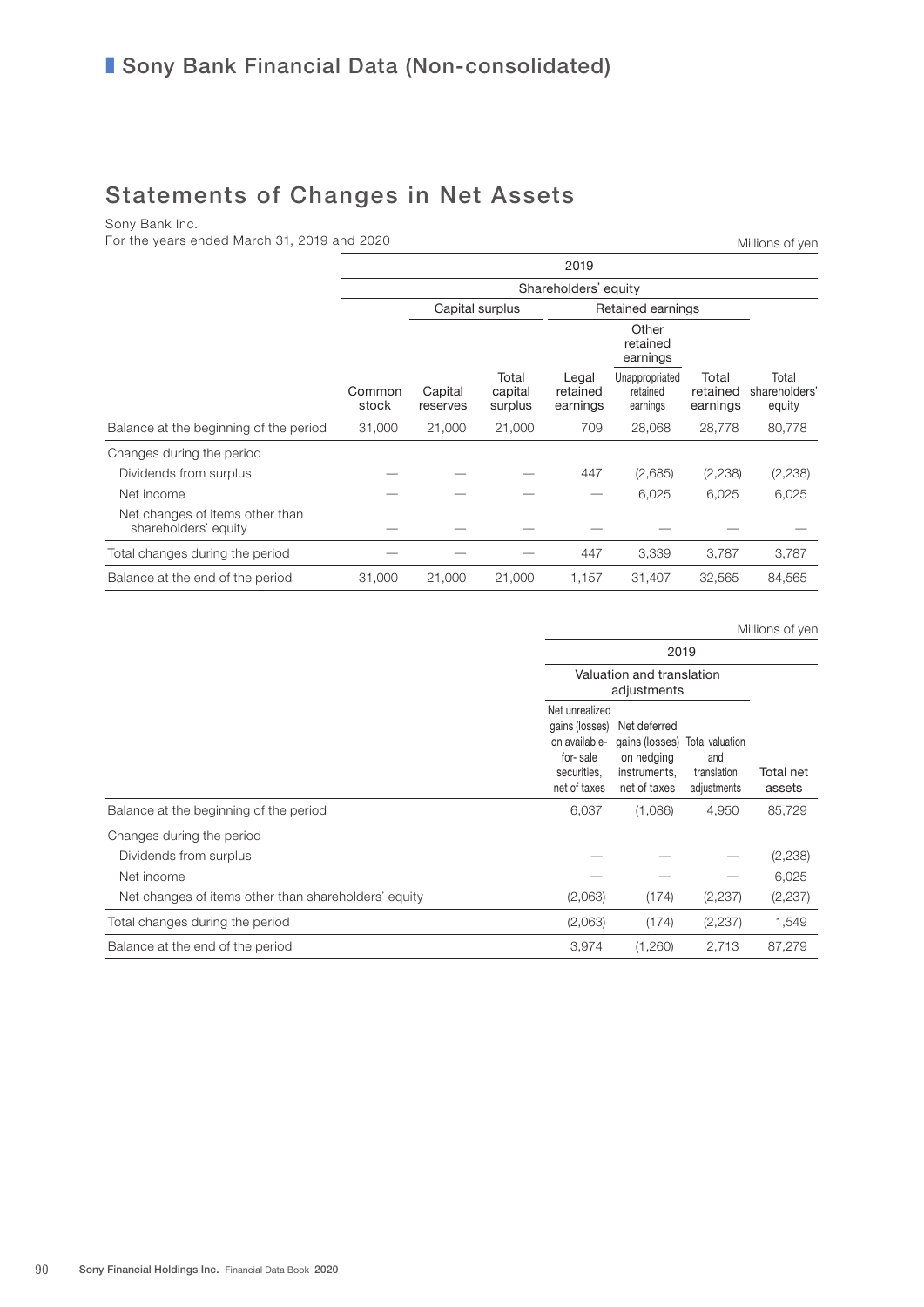#### Millions of yen

|                                                         | 2020            |                      |                             |                               |                                        |                               |                                  |  |  |
|---------------------------------------------------------|-----------------|----------------------|-----------------------------|-------------------------------|----------------------------------------|-------------------------------|----------------------------------|--|--|
|                                                         |                 | Shareholders' equity |                             |                               |                                        |                               |                                  |  |  |
|                                                         |                 |                      | <b>Capital surplus</b>      |                               | <b>Retained earnings</b>               |                               |                                  |  |  |
|                                                         |                 |                      |                             |                               | Other<br>retained<br>earnings          |                               |                                  |  |  |
|                                                         | Common<br>stock | Capital<br>reserves  | Total<br>capital<br>surplus | Legal<br>retained<br>earnings | Unappropriated<br>retained<br>earnings | Total<br>retained<br>earnings | Total<br>shareholders'<br>equity |  |  |
| Balance at the beginning of the period                  | 31,000          | 21,000               | 21,000                      | 1,157                         | 31,407                                 | 32,565                        | 84,565                           |  |  |
| Changes during the period                               |                 |                      |                             |                               |                                        |                               |                                  |  |  |
| Dividends from surplus                                  |                 |                      |                             | 602                           | (3,615)                                | (3,013)                       | (3,013)                          |  |  |
| Net income                                              |                 |                      |                             |                               | 6,642                                  | 6,642                         | 6,642                            |  |  |
| Net changes of items other than<br>shareholders' equity |                 |                      |                             |                               |                                        |                               |                                  |  |  |
| Total changes during the period                         |                 |                      |                             | 602                           | 3,026                                  | 3,629                         | 3,629                            |  |  |
| Balance at the end of the period                        | 31,000          | 21,000               | 21,000                      | 1,760                         | 34,434                                 | 36,195                        | 88,195                           |  |  |

#### Millions of yen

|                                                      | 2020                                                                       |                                                                                                             |                                   |                            |  |
|------------------------------------------------------|----------------------------------------------------------------------------|-------------------------------------------------------------------------------------------------------------|-----------------------------------|----------------------------|--|
|                                                      |                                                                            | <b>Valuation and translation</b><br>adjustments                                                             |                                   |                            |  |
|                                                      | Net unrealized<br>on available-<br>for-sale<br>securities.<br>net of taxes | gains (losses) Net deferred<br>gains (losses) Total valuation<br>on hedging<br>instruments.<br>net of taxes | and<br>translation<br>adjustments | <b>Total net</b><br>assets |  |
| Balance at the beginning of the period               | 3,974                                                                      | (1,260)                                                                                                     | 2,713                             | 87,279                     |  |
| Changes during the period                            |                                                                            |                                                                                                             |                                   |                            |  |
| Dividends from surplus                               |                                                                            |                                                                                                             |                                   | (3,013)                    |  |
| Net income                                           |                                                                            |                                                                                                             |                                   | 6,642                      |  |
| Net changes of items other than shareholders' equity | (14, 274)                                                                  | 703                                                                                                         | (13, 570)                         | (13, 570)                  |  |
| Total changes during the period                      | (14, 274)                                                                  | 703                                                                                                         | (13, 570)                         | (9,940)                    |  |
| Balance at the end of the period                     | (10, 299)                                                                  | (556)                                                                                                       | (10, 856)                         | 77,338                     |  |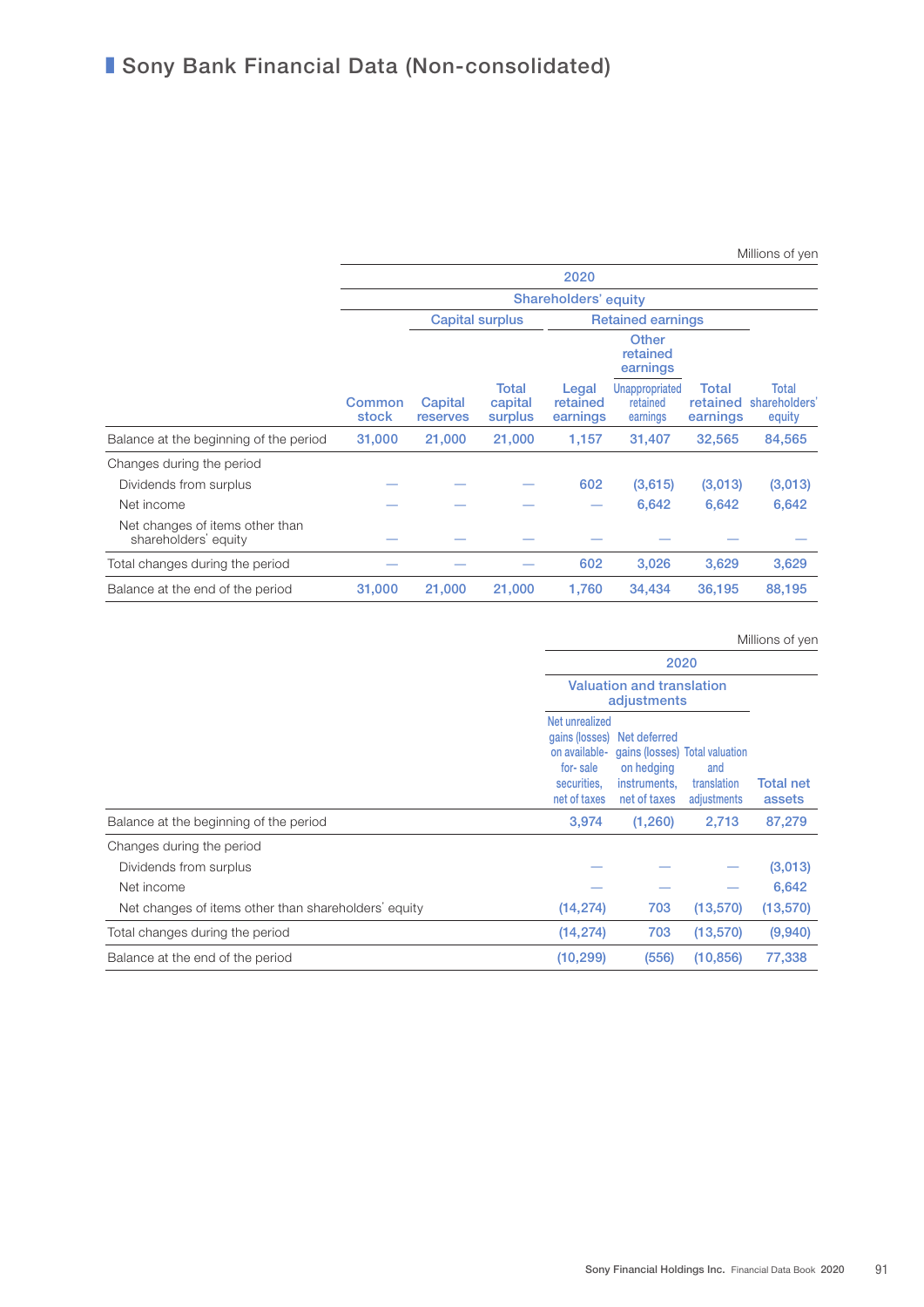### Notes

Sony Bank Inc.

As of March 31, for the year ended March 31,

The breakdown of major factors giving rise to deferred tax assets and deferred tax liabilities is as follows:

|                                                               | Millions of yen |       |
|---------------------------------------------------------------|-----------------|-------|
|                                                               | 2019            | 2020  |
| Deferred tax assets                                           |                 |       |
| Net unrealized losses on available-for-sale securities        |                 | 5,369 |
| Losses on valuation of securities                             | 664             | 664   |
| Reserve for possible loan losses                              | 223             | 198   |
| Provision for retirement benefits                             | 304             | 327   |
| Provision for bonuses                                         | 207             | 110   |
| Net deferred losses on hedging instruments                    | 556             | 245   |
| <b>Others</b>                                                 | 701             | 715   |
| Subtotal of deferred tax assets                               | 2,656           | 7,631 |
| Valuation allowance on total deductible temporary differences | (664)           | (664) |
| Subtotal of valuation allowance                               | (664)           | (664) |
| Total deferred tax assets                                     | 1,992           | 6,967 |
| Deferred tax liabilities                                      |                 |       |
| Net unrealized gains on available-for-sale securities         | 796             |       |
| <b>Others</b>                                                 | 62              | 58    |
| Total deferred tax liabilities                                | 859             | 58    |
| Net deferred tax assets                                       | 1,133           | 6,909 |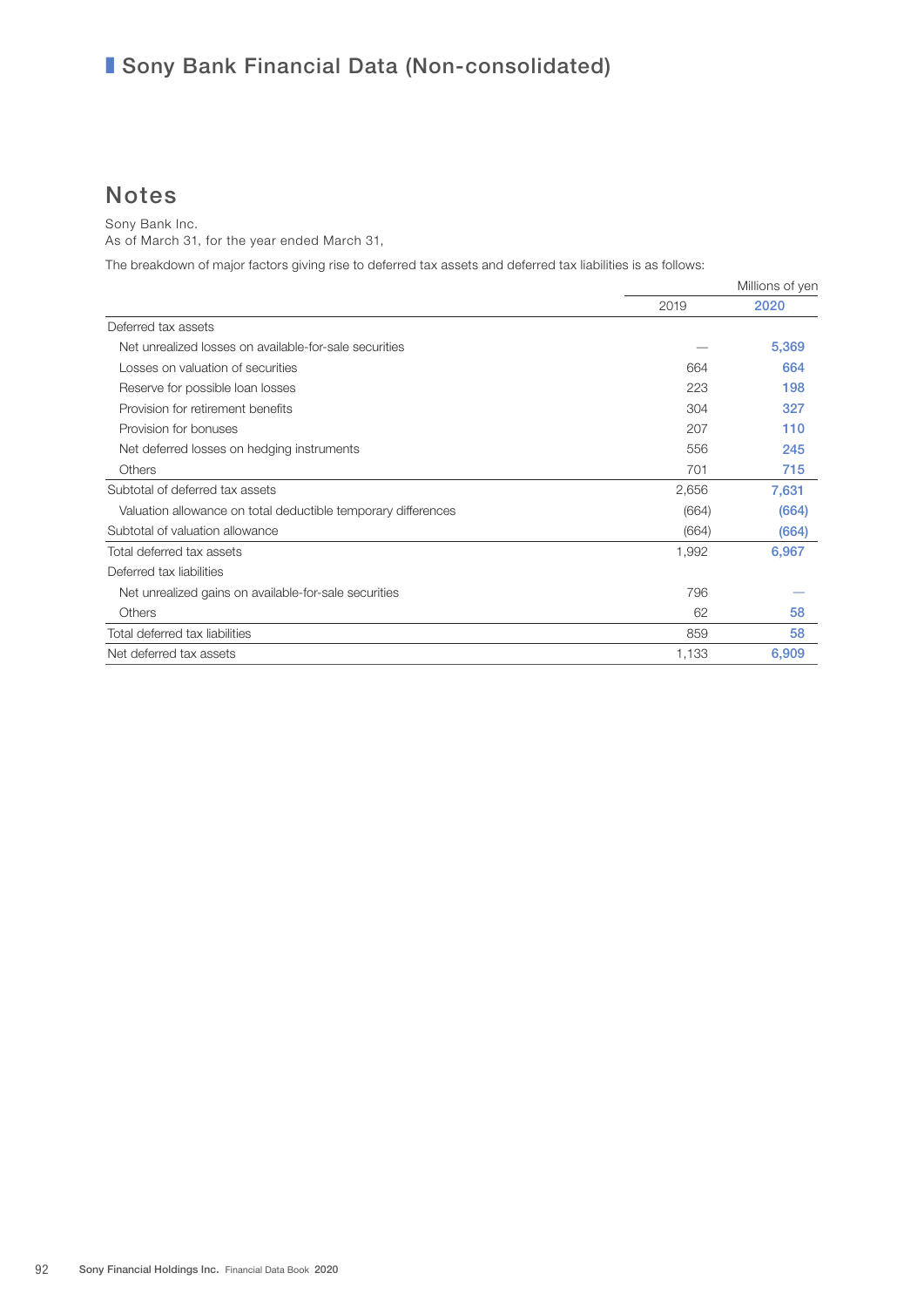### 1 Loans by Borrower Category

|                                   |           | Millions of yen |
|-----------------------------------|-----------|-----------------|
| As of March 31,                   | 2019      | 2020            |
| Category                          |           |                 |
| Bankrupt and quasi-bankrupt loans | 596       | 483             |
| Doubtful loans                    | 807       | 822             |
| Sub-standard loans                | 800       | 814             |
| Normal loans                      | 1,751,032 | 1,980,703       |
| Total                             | 1,753,237 | 1,982,824       |

Note: The above table is based on "Act on Emergency Measures for the Revitalization of the Financial Functions."

### 2 Risk-monitored Loans

|                                   | Millions of yen |       |  |  |
|-----------------------------------|-----------------|-------|--|--|
| As of March 31,                   | 2019            | 2020  |  |  |
| Bankrupt loans                    | 180             | 186   |  |  |
| Non-accrual delinquent loans      | 1,220           | 1,114 |  |  |
| Past-due loans (3 months or more) |                 |       |  |  |
| Restructured loans                | 800             | 814   |  |  |
| Total                             | 2.201           | 2,115 |  |  |

### 3 Profit and Loss

### 3-01 Gross operating profit

|                               |                      |                           |          |                             |                           | Millions of yen |       |
|-------------------------------|----------------------|---------------------------|----------|-----------------------------|---------------------------|-----------------|-------|
|                               |                      | 2019                      |          |                             | 2020                      |                 |       |
| For the years ended March 31, | Domestic<br>division | International<br>division | Total    | <b>Domestic</b><br>division | International<br>division | <b>Total</b>    |       |
| Net interest income           | 16,415               | 6,891                     | 23,307   | 17,440                      | 7,266                     | 24,707          |       |
|                               |                      |                           | [33]     |                             |                           | [388]           |       |
| Interest income               | 18,932               | 13,027                    | 31,926   | 20,159                      | 14,180                    | 33,950          |       |
|                               |                      |                           | $[33]$   | 2,718                       |                           | [388]           |       |
| Interest expenses             | 2,516                | 6,136<br>8,619            |          |                             |                           | 6,914           | 9,243 |
| Net fees and commissions      | (2,367)              | 132                       | (2, 234) | (1, 102)                    | 113                       | (988)           |       |
| Fees and commissions received | 5,063                | 275                       | 5,338    | 7,201                       | 285                       | 7,487           |       |
| Fees and commissions paid     | 7,430                | 142                       | 7,573    | 8,303                       | 172                       | 8,476           |       |
| Net trading income            |                      |                           |          |                             |                           |                 |       |
| Trading income                |                      |                           |          |                             |                           |                 |       |
| Trading expenses              |                      |                           |          |                             |                           |                 |       |
| Net other operating income    | (220)                | 3,661                     | 3,441    | 183                         | 3,204                     | 3,388           |       |
| Other operating income        | 257                  | 3,669                     | 3,926    | 186                         | 3,329                     | 3,515           |       |
| Other operating expenses      | 477                  | 7                         | 485      | $\overline{2}$              | 124                       | 126             |       |
| Gross operating profit        | 13,828               | 10,685                    | 24,514   | 16,522                      | 10,584                    | 27,106          |       |
| Gross operating profit ratio  | 0.62%                | 1.91%                     | 0.89%    | 0.69%                       | 1.77%                     | 0.91%           |       |

Notes: 1. The Domestic division deals with transactions denominated in Japanese yen, whereas the International division deals with transactions denominated in foreign currencies (foreign currency deposits, foreign securities, etc.). Non-resident transactions denominated in Japanese yen are included in the International division.

2. Interest expenses exclude estimated interest expenses on money held in trust (¥24 million in fiscal 2018, ¥25 million in fiscal 2019).

3. [ ] indicates interest on borrowed funds between the Domestic division and the International division.

4. Gross operating profit ratio =  $\frac{\text{Gross operating profit for the period}}{\text{Average balance of investment accounts}} \times 100$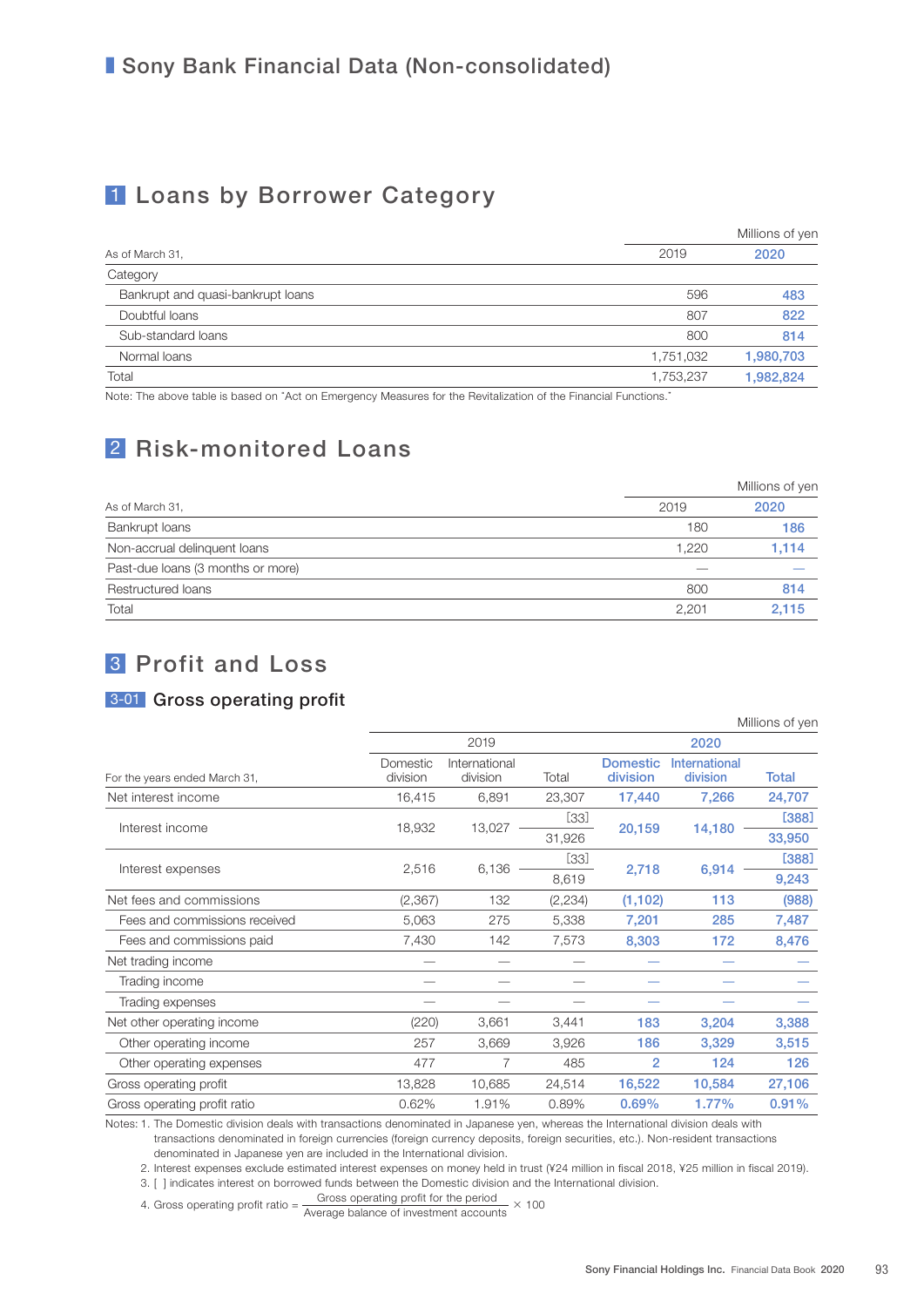### **3-02 Average balances, interests, yields and interest spreads of major investment** and financing accounts

| Domestic division                    |                    |          |        |                    |                 | Millions of yen, % |  |
|--------------------------------------|--------------------|----------|--------|--------------------|-----------------|--------------------|--|
|                                      |                    | 2019     |        | 2020               |                 |                    |  |
| For the years ended March 31,        | Average<br>balance | Interest | Yield  | Average<br>balance | <b>Interest</b> | Yield              |  |
|                                      | [38, 331]          | $[33]$   | 0.85%  | [30, 904]          | [388]           | 0.84%              |  |
| Investment accounts                  | 2,220,115          | 18,932   |        | 2,388,493          | 20,159          |                    |  |
| Loans                                | 1,636,579          | 17.398   | 1.06   | 1,821,573          | 18,660          | 1.02               |  |
| <b>Securities</b>                    | 175,156            | 1,429    | 0.81   | 132,281            | 1,037           | 0.78               |  |
| Call loans                           |                    |          |        |                    |                 |                    |  |
| Due from banks                       | 348,222            | 62       | 0.01   | 379.541            | 61              | 0.01               |  |
| Monetary claims purchased            | 4,269              | 6        | 0.16   | 4,822              | 10              | 0.22               |  |
|                                      | $\overline{}$      | $[-]$    |        | ſН                 | н               |                    |  |
| Financing accounts                   | 2,202,407          | 2,516    | 0.11   | 2,360,254          | 2,718           | 0.11               |  |
| Deposits                             | 1,887,444          | 1,856    | 0.09   | 1,984,420          | 1,880           | 0.09               |  |
| Call money                           | 149,189            | (63)     | (0.04) | 186,998            | (60)            | (0.04)             |  |
| Payables under repurchase agreements |                    |          |        |                    |                 |                    |  |
| Borrowed money                       | 186,219            | 88       | 0.04   | 210,000            | 85              | 0.04               |  |
|                                      |                    |          |        |                    |                 |                    |  |

Notes: 1. [ ] indicates the average balance and interest of borrowed funds between the Domestic division and the International division, and the total is presented in net.

 2. In the investment accounts, the average balance of non-interest-bearing "due from banks" (¥1,488 million in fiscal 2018, ¥1,548 million in fiscal 2019) is excluded. In the financing accounts, the average balance of funds for investing money held in trust (¥21,087 million in fiscal 2018, ¥22,126 million in fiscal 2019) and the interest expenses on money held in trust (¥24 million in fiscal 2018, ¥25 million in fiscal 2019) are excluded, respectively.

| International division               |                    |          |       |                    |                 | Millions of yen, % |
|--------------------------------------|--------------------|----------|-------|--------------------|-----------------|--------------------|
|                                      |                    | 2019     |       | 2020               |                 |                    |
| For the years ended March 31,        | Average<br>balance | Interest | Yield | Average<br>balance | <b>Interest</b> | Yield              |
|                                      | Г—1                | $[-]$    |       | н                  | $\Box$          |                    |
| Investment accounts                  | 558,833            | 13,027   | 2.33% | 597,588            | 14,180          | 2.37%              |
| Loans                                | 8,446              | 74       | 0.88  | 8.331              | 69              | 0.83               |
| <b>Securities</b>                    | 540,064            | 12,952   | 2.39  | 579.158            | 14,110          | 2.43               |
| Call loans                           | 58                 |          | 2.27  | 56                 | 0               | 1.45               |
| Due from banks                       |                    |          |       |                    |                 |                    |
| Monetary claims purchased            |                    |          |       |                    |                 |                    |
|                                      | [38, 331]          | [33]     |       | [30, 904]          | [388]           | 1.34               |
| Financing accounts                   | 469.589            | 6,136    | 1.30  | 514.161            | 6,914           |                    |
| Deposits                             | 411,987            | 4,891    | 1.18  | 436,413            | 5,395           | 1.23               |
| Call money                           | 6,683              | 151      | 2.26  | 17,399             | 329             | 1.89               |
| Payables under repurchase agreements | 12,353             | 312      | 2.52  | 28,908             | 348             | 1.20               |
| Borrowed money                       |                    |          |       | 680                | 2               | 0.31               |
|                                      |                    |          |       |                    |                 |                    |

Note: [ ] indicates the average balance and interest of borrowed funds between the Domestic division and the International division, and the total is presented in net.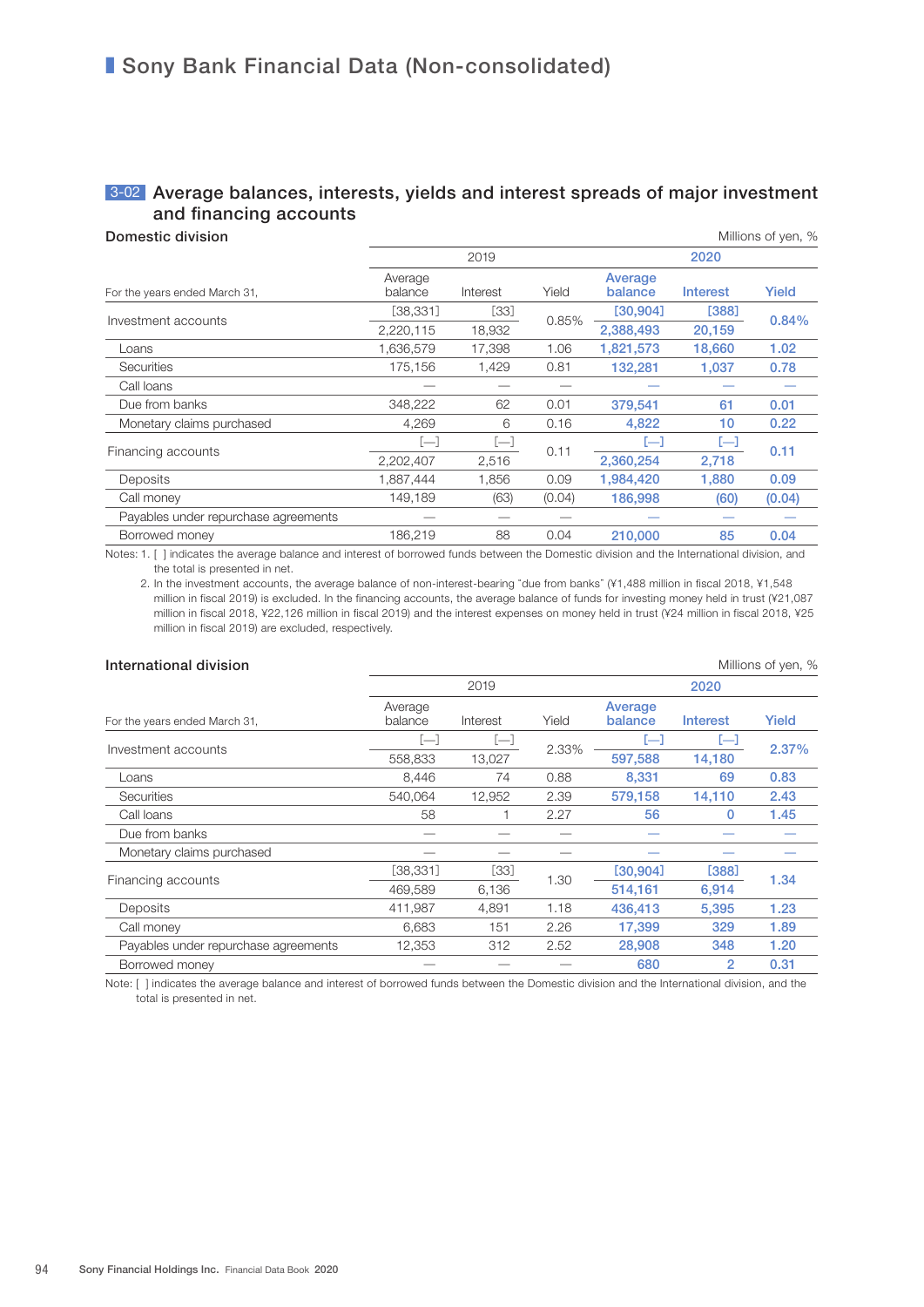| Total                                |                    |          |       |                    |             | Millions of yen, % |
|--------------------------------------|--------------------|----------|-------|--------------------|-------------|--------------------|
|                                      |                    | 2019     |       |                    | 2020        |                    |
| For the years ended March 31,        | Average<br>balance | Interest | Yield | Average<br>balance | Interest    | <b>Yield</b>       |
| Investment accounts                  | 2,740,616          | 31,926   | 1.16% | 2,955,177          | 33,950      | 1.14%              |
| Loans                                | 1,645,025          | 17,473   | 1.06  | 1,829,904          | 18,729      | 1.02               |
| <b>Securities</b>                    | 715,220            | 14,382   | 2.01  | 711.440            | 15.148      | 2.12               |
| Call loans                           | 58                 |          | 2.27  | 56                 | $\mathbf 0$ | 1.45               |
| Due from banks                       | 348,222            | 62       | 0.01  | 379.541            | 61          | 0.01               |
| Monetary claims purchased            | 4.269              | 6        | 0.16  | 4,822              | 10          | 0.22               |
| Financing accounts                   | 2,633,665          | 8,619    | 0.32  | 2,843,512          | 9,243       | 0.32               |
| Deposits                             | 2,299,441          | 6.747    | 0.29  | 2.420.833          | 7.276       | 0.30               |
| Call money                           | 155,872            | 88       | 0.05  | 204.397            | 269         | 0.13               |
| Payables under repurchase agreements | 12,353             | 312      | 2.52  | 28,908             | 348         | 1.20               |
| Borrowed money                       | 186.219            | 88       | 0.04  | 210,680            | 88          | 0.04               |

Note: In the investment accounts, the average balance of non-interest-bearing "due from banks" (¥1,488 million in fiscal 2018, ¥1,548 million in fiscal 2019) is excluded. In the financing accounts, the average balance of funds for investing money held in trust (¥21,087 million in fiscal 2018, ¥22,126 million in fiscal 2019) and the interest expenses on money held in trust (¥24 million in fiscal 2018, ¥25 million in fiscal 2019) are excluded, respectively.

| Interest spread               |                      |                           |       |                             |                           | $\%$  |  |
|-------------------------------|----------------------|---------------------------|-------|-----------------------------|---------------------------|-------|--|
|                               |                      | 2019                      |       |                             | 2020                      |       |  |
| For the years ended March 31, | Domestic<br>division | International<br>division | Total | <b>Domestic</b><br>division | International<br>division | Total |  |
| Yield on investment           | 0.85                 | 2.33                      | 1.16  | 0.84                        | 2.37                      | 1.14  |  |
| Yield on financing            | 0.11                 | 1.30                      | 0.32  | 0.11                        | 1.34                      | 0.32  |  |
| Interest spread               | 0.73                 | 1.02                      | 0.83  | 0.72                        | 1.02                      | 0.82  |  |

### 3-03 Interest income and interest expenses

#### **Domestic division** Millions of yen

|                                      |                                             | 2019                                   |                            |                                             | 2020                                   |                            |  |
|--------------------------------------|---------------------------------------------|----------------------------------------|----------------------------|---------------------------------------------|----------------------------------------|----------------------------|--|
| For the years ended March 31,        | Increase<br>(decrease)<br>due to<br>balance | Increase<br>(decrease)<br>due to yield | Net increase<br>(decrease) | Increase<br>(decrease)<br>due to<br>balance | Increase<br>(decrease)<br>due to yield | Net increase<br>(decrease) |  |
| Interest income                      | 1,242                                       | (1, 141)                               | 101                        | 1,435                                       | (208)                                  | 1,227                      |  |
| Loans                                | 913                                         | (502)                                  | 411                        | 1.966                                       | (705)                                  | 1,261                      |  |
| <b>Securities</b>                    | (207)                                       | (105)                                  | (312)                      | (350)                                       | (42)                                   | (392)                      |  |
| Call loans                           |                                             |                                        |                            |                                             |                                        |                            |  |
| Due from banks                       | 17                                          | (18)                                   | (0)                        | 5                                           | (6)                                    | (0)                        |  |
| Monetary claims purchased            | (9)                                         | 6                                      | (2)                        | 70                                          | (66)                                   | 4                          |  |
| Interest expenses                    | 226                                         | (1,034)                                | (807)                      | 180                                         | 22                                     | 202                        |  |
| Deposits                             | 101                                         | (234)                                  | (133)                      | 95                                          | (70)                                   | 24                         |  |
| Call money                           | (5)                                         | 16                                     | 11                         | (15)                                        | 18                                     | 2                          |  |
| Payables under repurchase agreements |                                             |                                        |                            |                                             |                                        |                            |  |
| Borrowed money                       | 29                                          | (54)                                   | (24)                       | 11                                          | (13)                                   | (2)                        |  |
|                                      |                                             |                                        |                            |                                             |                                        |                            |  |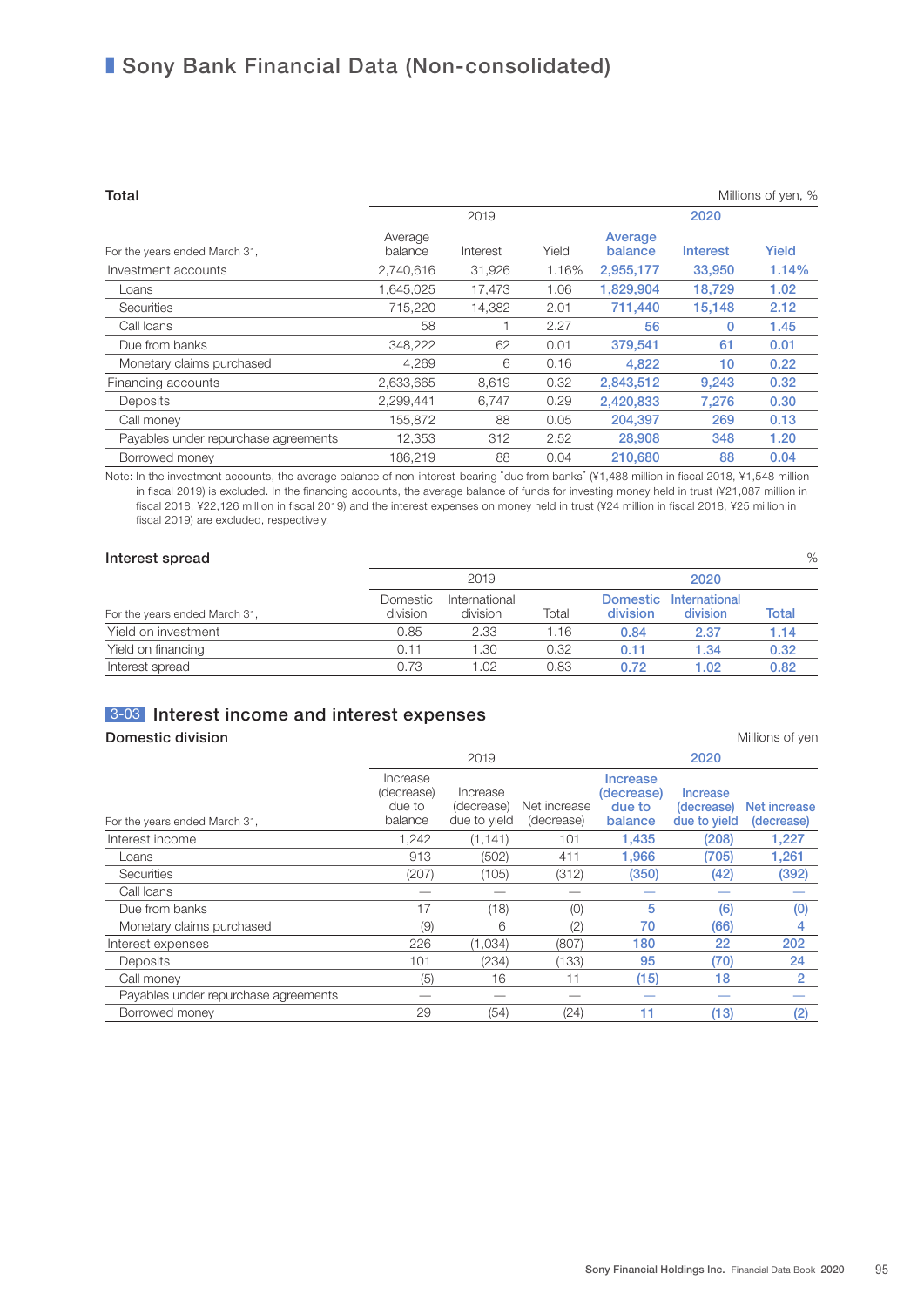#### **International division Millions** of yen

|                                             | 2019                                   |                            | 2020                                               |                                        |                            |
|---------------------------------------------|----------------------------------------|----------------------------|----------------------------------------------------|----------------------------------------|----------------------------|
| Increase<br>(decrease)<br>due to<br>balance | Increase<br>(decrease)<br>due to yield | Net increase<br>(decrease) | <b>Increase</b><br>(decrease)<br>due to<br>balance | Increase<br>(decrease)<br>due to yield | Net increase<br>(decrease) |
| 1,502                                       | 1,984                                  | 3,487                      | 903                                                | 248                                    | 1,152                      |
| 4                                           | (7)                                    | (2)                        | (1)                                                | (4)                                    | (5)                        |
| 1,523                                       | 1,966                                  | 3,490                      | 937                                                | 220                                    | 1,158                      |
| (1)                                         | $\Omega$                               | (1)                        | (0)                                                | (0)                                    | (0)                        |
|                                             |                                        |                            |                                                    |                                        |                            |
|                                             |                                        |                            |                                                    |                                        |                            |
| 785                                         | 951                                    | 1,737                      | 582                                                | 194                                    | 777                        |
| 372                                         | 1,185                                  | 1,558                      | 289                                                | 214                                    | 504                        |
| 105                                         | 45                                     | 150                        | 242                                                | (64)                                   | 178                        |
|                                             | 312                                    | 312                        | 418                                                | (381)                                  | 36                         |
|                                             |                                        |                            |                                                    | 2                                      | 2                          |
|                                             |                                        |                            |                                                    |                                        |                            |

| Total                                |                                             |                                        |                            |                                             |                                        | Millions of yen            |
|--------------------------------------|---------------------------------------------|----------------------------------------|----------------------------|---------------------------------------------|----------------------------------------|----------------------------|
|                                      |                                             | 2019                                   |                            |                                             | 2020                                   |                            |
| For the years ended March 31,        | Increase<br>(decrease)<br>due to<br>balance | Increase<br>(decrease)<br>due to yield | Net increase<br>(decrease) | Increase<br>(decrease)<br>due to<br>balance | Increase<br>(decrease)<br>due to yield | Net increase<br>(decrease) |
| Interest income                      | 2,264                                       | 1,317                                  | 3,582                      | 2,499                                       | (475)                                  | 2,024                      |
| Loans                                | 918                                         | (509)                                  | 408                        | 1.963                                       | (707)                                  | 1,255                      |
| <b>Securities</b>                    | 864                                         | 2,312                                  | 3,177                      | (76)                                        | 842                                    | 766                        |
| Call loans                           |                                             | 0                                      | (1)                        | (0)                                         | (0)                                    | (0)                        |
| Due from banks                       | 17                                          | (18)                                   | (0)                        | 5                                           | (6)                                    | (0)                        |
| Monetary claims purchased            | (4)                                         |                                        | (2)                        | 0                                           | 3                                      | 4                          |
| Interest expenses                    | 636                                         | 286                                    | 923                        | 686                                         | (62)                                   | 624                        |
| Deposits                             | 325                                         | 1,098                                  | 1,424                      | 356                                         | 173                                    | 529                        |
| Call money                           | (9)                                         | 170                                    | 161                        | 27                                          | 153                                    | 180                        |
| Payables under repurchase agreements |                                             | 312                                    | 312                        | 418                                         | (381)                                  | 36                         |
| Borrowed money                       | 29                                          | (54)                                   | (24)                       | 11                                          | (11)                                   | (0)                        |

Note: Where the reason for an increase or decrease is overlapping between "due to balance" and "due to yield," the amount of the increase or decrease is included in "due to yield."

### **3-04** General and administrative expenses

|                                                |        | Millions of yen |
|------------------------------------------------|--------|-----------------|
| For the years ended March 31,                  | 2019   | 2020            |
| <b>Salaries</b>                                | 3,902  | 4,062           |
| Employee retirement benefits                   | 147    | 161             |
| Fringe benefit expenses                        | 543    | 561             |
| Depreciation and amortization                  | 1,299  | 1,600           |
| Leases on land, buildings and machinery        | 1,438  | 1,782           |
| Maintenance fees                               | 1,661  | 1,609           |
| Repairs and utilities                          | 2      | 2               |
| Supplies expenses                              | 235    | 189             |
| Heat, light and water                          | 25     | 25              |
| Travel expenses                                | 12     | 14              |
| Communication expenses                         | 773    | 790             |
| Advertising expenses                           | 1,188  | 1,942           |
| Membership fees, donations and social expenses | 24     | 18              |
| Outsourcing                                    | 1,624  | 1,879           |
| Taxes and public dues                          | 1,123  | 1,183           |
| Deposit insurance                              | 588    | 600             |
| Others                                         | 1,309  | 1,357           |
| Total                                          | 15,901 | 17,782          |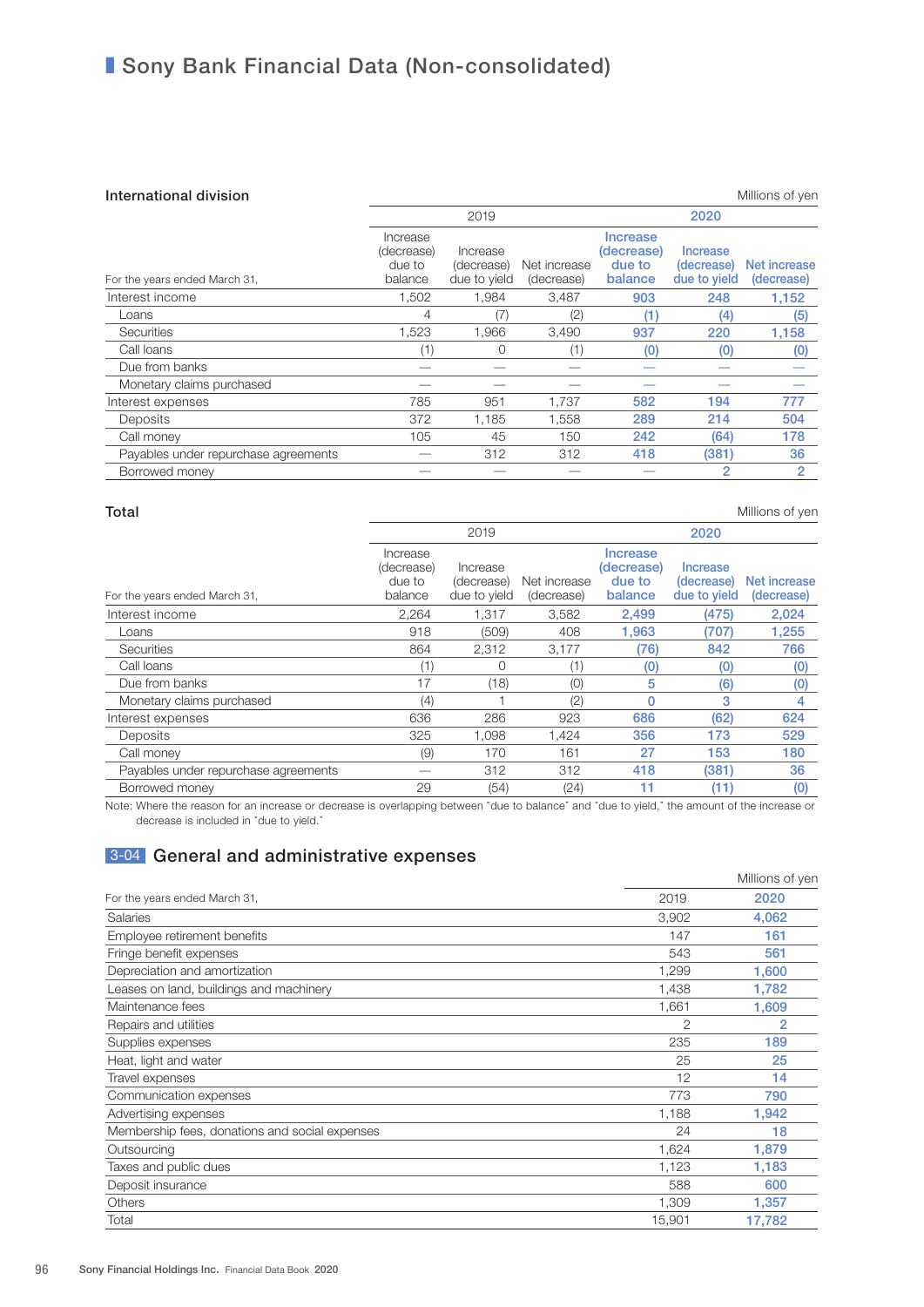### 4 Fair Value Information

#### 4-01 Fair value information on securities

In addition to "Securities" on the non-consolidated balance sheets, the figures in the following tables include beneficiary certificates of investment trust in "Monetary claims purchased."

#### Trading securities

Not applicable

#### Held-to-maturity securities

2019 Not applicable

|                                               |                             |                   | Millions of yen   |  |  |  |  |
|-----------------------------------------------|-----------------------------|-------------------|-------------------|--|--|--|--|
|                                               | 2020                        |                   |                   |  |  |  |  |
| As of March 31,                               | <b>Balance sheet amount</b> | <b>Fair value</b> | <b>Difference</b> |  |  |  |  |
| Fair value not exceeding balance sheet amount |                             |                   |                   |  |  |  |  |
| Foreign bonds                                 | 5.417                       | 4.996             | (420)             |  |  |  |  |
| Total                                         | 5.417                       | 4.996             | (420)             |  |  |  |  |

Notes: 1. Fair value is based upon the value measured at the fiscal year end.

2. There were no fair values that exceed their non-consolidated balance sheet amount.

#### Available-for-sale securities and the securities of yen all the securities of yen all the securities of yen all the securities of yen all the securities of yen all the securities of yen all the securities of yen all the se

|                                                        |                                | 2019                |                              |                                                       | 2020    |                |
|--------------------------------------------------------|--------------------------------|---------------------|------------------------------|-------------------------------------------------------|---------|----------------|
| As of March 31.                                        | <b>Balance</b> sheet<br>amount | Acquisition<br>cost | Unrealized<br>gains (losses) | <b>Balance sheet Acquisition Unrealized</b><br>amount | cost    | gains (losses) |
| Balance sheet amount exceeding acquisition<br>cost     |                                |                     |                              |                                                       |         |                |
| <b>Bonds</b>                                           | 128,667                        | 122,510             | 6,156                        | 93,272                                                | 88,712  | 4,559          |
| Japanese government bonds                              | 62,126                         | 56,922              | 5,203                        | 37,949                                                | 33,895  | 4,053          |
| Japanese local government bonds                        | 20,040                         | 19,689              | 351                          | 19,330                                                | 19,149  | 180            |
| Japanese corporate bonds                               | 46,500                         | 45,899              | 601                          | 35,992                                                | 35,667  | 325            |
| Others                                                 | 233,113                        | 228,207             | 4,905                        | 177,243                                               | 171,392 | 5,851          |
| Foreign bonds                                          | 226,698                        | 224,196             | 2,502                        | 172,332                                               | 168,348 | 3,984          |
| Others                                                 | 6,414                          | 4,011               | 2,403                        | 4,910                                                 | 3,044   | 1,866          |
| Subtotal                                               | 361,780                        | 350,718             | 11,061                       | 270,515                                               | 260,104 | 10,410         |
| Balance sheet amount not exceeding<br>acquisition cost |                                |                     |                              |                                                       |         |                |
| <b>Bonds</b>                                           | 5,494                          | 5,496               | (2)                          | 43,190                                                | 43,263  | (73)           |
| Japanese government bonds                              | 2,000                          | 2,001               | (0)                          | 23,059                                                | 23,074  | (15)           |
| Japanese local government bonds                        |                                |                     |                              | 9,273                                                 | 9,292   | (19)           |
| Japanese corporate bonds                               | 3,493                          | 3,495               | (1)                          | 10,858                                                | 10,896  | (37)           |
| <b>Others</b>                                          | 332,059                        | 333,742             | (1,682)                      | 388,184                                               | 404,331 | (16, 147)      |
| Foreign bonds                                          | 328,870                        | 330,552             | (1,682)                      | 372,942                                               | 389,083 | (16, 140)      |
| Others                                                 | 3,189                          | 3,189               |                              | 15,242                                                | 15,248  | (6)            |
| Subtotal                                               | 337,553                        | 339,238             | (1,684)                      | 431,375                                               | 447,595 | (16, 147)      |
| Total                                                  | 699,334                        | 689,957             | 9,376                        | 701,890                                               | 707,700 | (5,809)        |
|                                                        |                                |                     |                              |                                                       |         |                |

Note: Fair value is based upon the value measured at the fiscal year end.

#### Securities without fair value Millions of yen and the Millions of yen and the Millions of yen

|                                                 | 2019                    | 2020                           |
|-------------------------------------------------|-------------------------|--------------------------------|
| As of March 31,                                 | Balance sheet<br>amount | <b>Balance sheet</b><br>amount |
| Stocks of subsidiaries and affiliated companies |                         |                                |
| Stocks of subsidiaries                          | 2.050                   | 2.050                          |
|                                                 |                         |                                |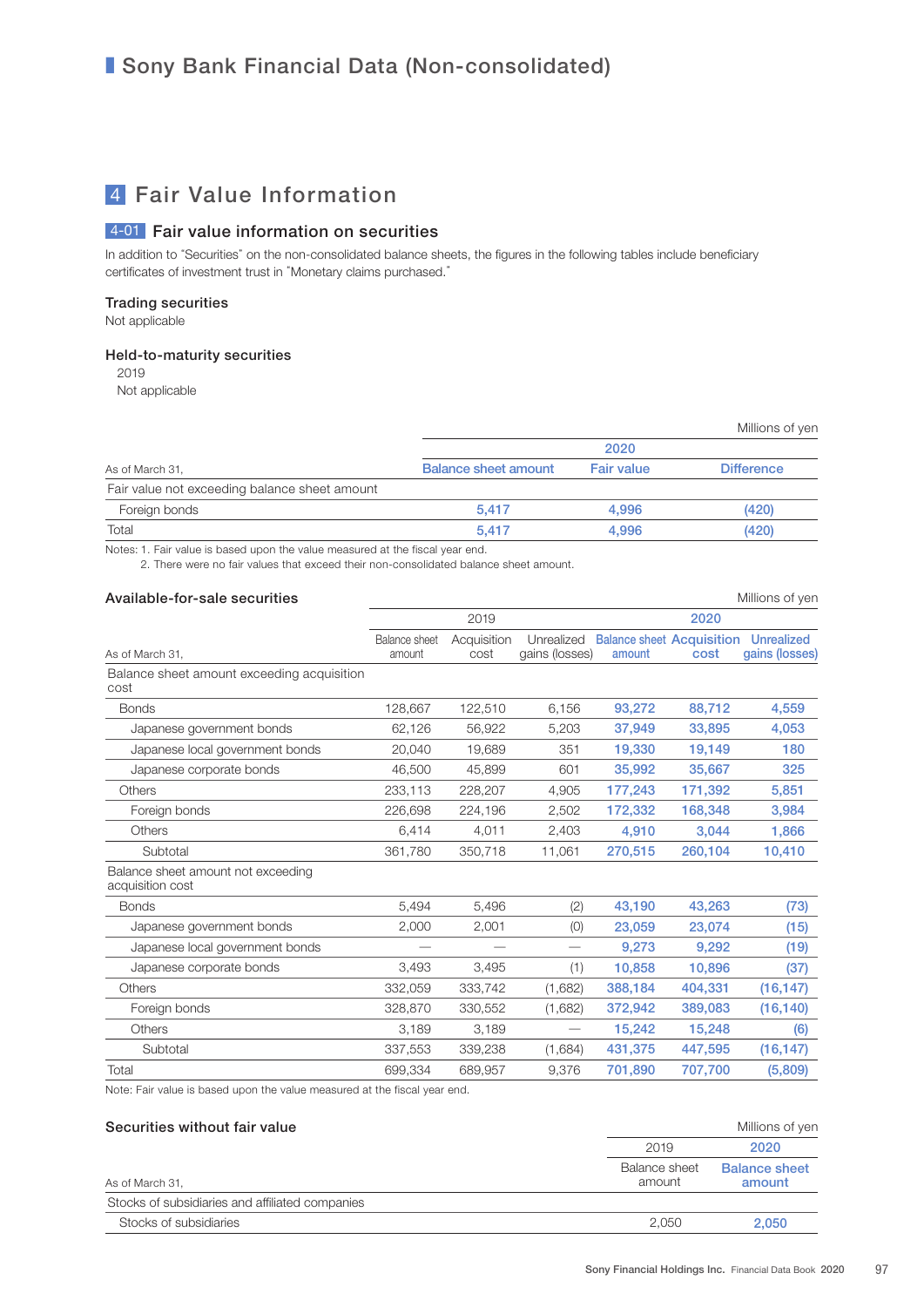#### 4-02 Fair value information on money held in trust

Money held in trust for investment Not applicable

Money held in trust for held-to-maturity

Not applicable

#### Other money held in trust and the state of the state of the Millions of yen

|                           |                                | 2019                    |                   |                                                                            |                                   |  |  |  |
|---------------------------|--------------------------------|-------------------------|-------------------|----------------------------------------------------------------------------|-----------------------------------|--|--|--|
| As of March 31,           | Balance sheet<br>amount        | Acquisition cost        | <b>Difference</b> | Balance sheet amount Balance sheet amount<br>exceeding acquisition<br>cost | not exceeding<br>acquisition cost |  |  |  |
| Other money held in trust | 21,937                         | 21,943                  | (6)               |                                                                            | (6)                               |  |  |  |
|                           |                                |                         |                   |                                                                            | Millions of yen                   |  |  |  |
|                           |                                |                         | 2020              |                                                                            |                                   |  |  |  |
| As of March 31,           | <b>Balance sheet</b><br>amount | <b>Acquisition cost</b> | <b>Difference</b> | Balance sheet amount Balance sheet amount<br>exceeding acquisition<br>cost | not exceeding<br>acquisition cost |  |  |  |
| Other money held in trust | 23.107                         | 23.112                  | (5)               |                                                                            | (5)                               |  |  |  |

Note: "Balance sheet amount exceeding acquisition cost" and "Balance sheet amount not exceeding acquisition cost" are the breakdown of the difference.

#### 4-03 Fair value information on derivatives

#### Interest rate derivatives

| Derivatives for which hedge accounting is not applied |                                                                      |                    |                                | Millions of yen |                             |  |
|-------------------------------------------------------|----------------------------------------------------------------------|--------------------|--------------------------------|-----------------|-----------------------------|--|
| As of March 31,                                       |                                                                      | 2019               |                                |                 |                             |  |
| Category                                              | Type                                                                 | Notional<br>amount | Notional amount<br>over 1 year | Fair value      | Valuation gains<br>(losses) |  |
| Over-the-counter<br>transactions                      | Interest rate swaps<br>Fixed-rate receivable / Floating-rate payable | 21,053             | 20,967                         | 8               | 8                           |  |
|                                                       | Floating-rate receivable / Fixed-rate payable                        | 23,064             | 22,978                         | 4               | 4                           |  |
|                                                       | Interest swaption<br>Sold<br>Bought                                  | 5.300              | 5.300                          | (18)            | 12                          |  |
| Total                                                 |                                                                      |                    |                                | (4)             | 25                          |  |

Notes: 1. The above transactions are valued at market, and the valuation gains (losses) are recorded in the statements of income. 2. Fair value is calculated using the discounted cash flow and option pricing models.

|                                | Derivatives for which hedge accounting is applied                       |                                          |                    | Millions of yen                |            |
|--------------------------------|-------------------------------------------------------------------------|------------------------------------------|--------------------|--------------------------------|------------|
| As of March 31.                |                                                                         |                                          |                    | 2019                           |            |
| Method                         | Type                                                                    | Hedged item                              | Notional<br>amount | Notional amount<br>over 1 year | Fair value |
| Deferred hedge<br>accounting   | Interest rate swaps<br>Floating-rate receivable /<br>Fixed-rate payable | Deposits                                 | 73,000             | 73,000                         | (686)      |
| Fair value hedge<br>accounting | Interest rate swaps<br>Floating-rate receivable /<br>Fixed-rate payable | Available-for-sale securities<br>(bonds) | 222.816            | 192,342                        | (10,672)   |
| Total                          |                                                                         |                                          |                    |                                | (11, 358)  |

Notes: 1. The above table includes derivatives for which deferred hedge accounting is applied in accordance with "Accounting and Auditing Treatments on Application of Accounting Standard for Financial Instruments in the Banking Industry" (Industry Audit Committee of Japanese Institute of Certified Public Accountants No. 24, February 13, 2002) and derivatives for which fair value hedge accounting is applied.

2. Fair value is calculated using the discounted cash flow and other methods.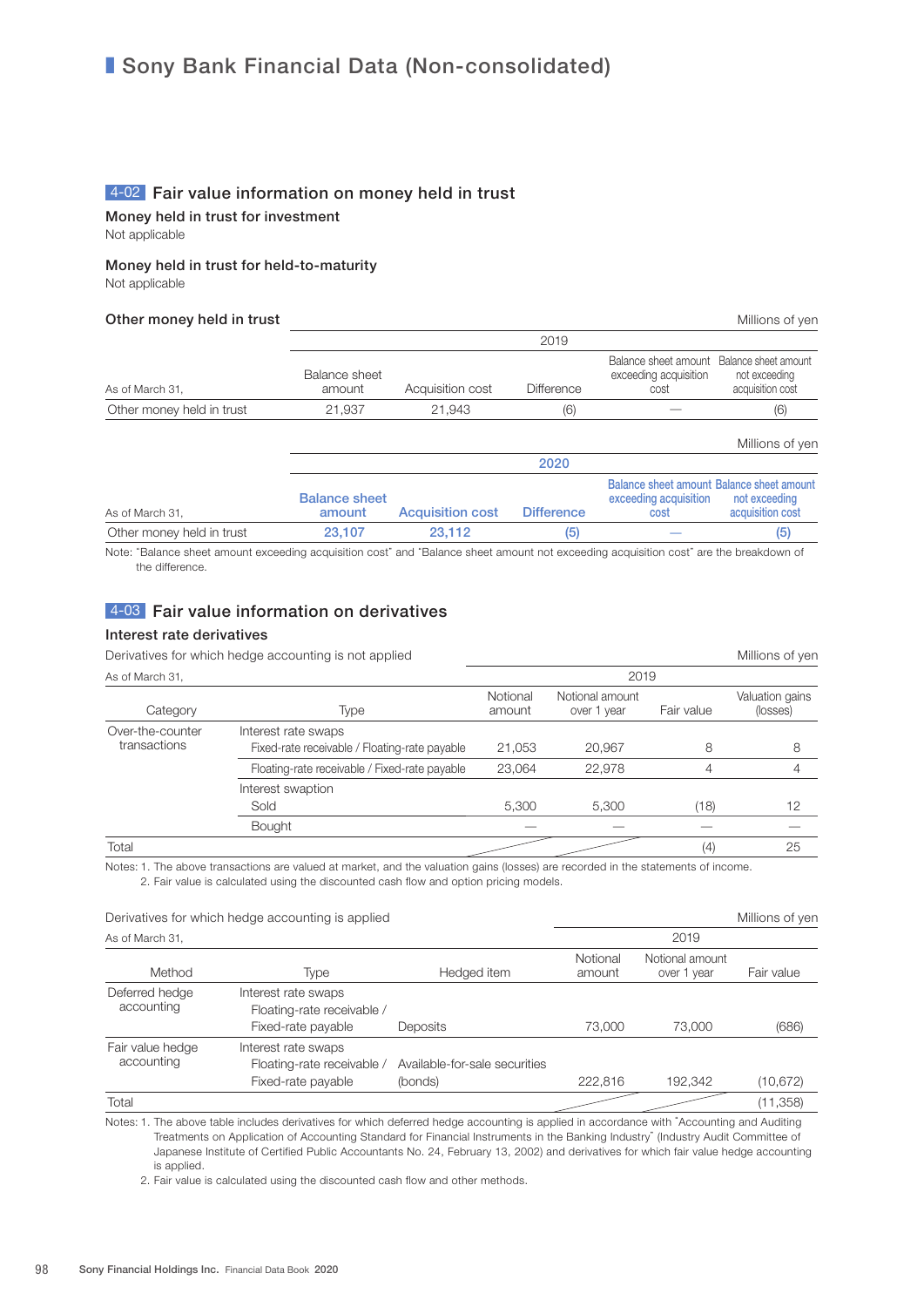|                                  | Derivatives for which hedge accounting is not applied                |                           |                                |                   | Millions of yen                    |  |  |  |
|----------------------------------|----------------------------------------------------------------------|---------------------------|--------------------------------|-------------------|------------------------------------|--|--|--|
| As of March 31,                  |                                                                      | 2020                      |                                |                   |                                    |  |  |  |
| Category                         | Type                                                                 | <b>Notional</b><br>amount | Notional amount<br>over 1 year | <b>Fair value</b> | <b>Valuation gains</b><br>(losses) |  |  |  |
| Over-the-counter<br>transactions | Interest rate swaps<br>Fixed-rate receivable / Floating-rate payable | 15,735                    | 11,235                         | 23                | 23                                 |  |  |  |
|                                  | Floating-rate receivable / Fixed-rate payable                        | 16.944                    | 16,944                         | 20                | 20                                 |  |  |  |
|                                  | Interest swaption<br>Sold                                            | 18.700                    | 18,700                         | (56)              | 25                                 |  |  |  |
|                                  | <b>Bought</b>                                                        |                           |                                |                   |                                    |  |  |  |
| Total                            |                                                                      |                           |                                | (12)              | 68                                 |  |  |  |

Notes: 1. The above transactions are valued at market, and the valuation gains (losses) are recorded in the statements of income. 2. Fair value is calculated using the discounted cash flow and option pricing models.

 $Derivative of a which belong a coordinate is applied$ 

|                                | DUTRAINGS TOF WITHOLF HOUGH ACCOUNTING TO APPITCH                       |                                          |                           |                                | <b>TVITHIOTIO UT YULL</b> |
|--------------------------------|-------------------------------------------------------------------------|------------------------------------------|---------------------------|--------------------------------|---------------------------|
| As of March 31,                |                                                                         |                                          |                           | 2020                           |                           |
| Method                         | Type                                                                    | Hedged item                              | <b>Notional</b><br>amount | Notional amount<br>over 1 year | <b>Fair value</b>         |
| Deferred hedge<br>accounting   | Interest rate swaps<br>Floating-rate receivable /<br>Fixed-rate payable | Deposits and loans                       | 260.075                   | 201,539                        | (50)                      |
| Fair value hedge<br>accounting | Interest rate swaps<br>Floating-rate receivable /<br>Fixed-rate payable | Available-for-sale securities<br>(bonds) | 223.013                   | 184.346                        | (14, 849)                 |
| Total                          |                                                                         |                                          |                           |                                | (14,900)                  |
|                                |                                                                         |                                          |                           |                                |                           |

Notes: 1. The above table includes derivatives for which deferred hedge accounting is applied in accordance with "Accounting and Auditing Treatments on Application of Accounting Standard for Financial Instruments in the Banking Industry" (Industry Audit Committee of Japanese Institute of Certified Public Accountants No. 24, February 13, 2002) and derivatives for which fair value hedge accounting is applied.

2. Fair value is calculated using the discounted cash flow and other methods.

#### Currency derivatives

|                         | Derivatives for which hedge accounting is not applied | Millions of yen    |                                |            |                             |
|-------------------------|-------------------------------------------------------|--------------------|--------------------------------|------------|-----------------------------|
| As of March 31,         |                                                       |                    | 2019                           |            |                             |
| Category                | Type                                                  | Notional<br>amount | Notional amount<br>over 1 year | Fair value | Valuation gains<br>(losses) |
| Over-the-               | Forward foreign exchanges                             |                    |                                |            |                             |
| counter<br>transactions | Sold                                                  | 51,109             |                                | (28)       | (28)                        |
|                         | <b>Bought</b>                                         | 98,562             |                                | 8          | 8                           |
|                         | Foreign exchange margin transactions                  |                    |                                |            |                             |
|                         | Sold                                                  | 46,283             |                                | 954        | 954                         |
|                         | <b>Bought</b>                                         | 22,230             |                                | 1,130      | 1,130                       |
|                         | Currency options                                      |                    |                                |            |                             |
|                         | Sold                                                  | 60                 |                                | (0)        | (0)                         |
|                         | <b>Bought</b>                                         | 190                |                                |            | $\Omega$                    |
|                         | Currency forward contracts                            |                    |                                |            |                             |
|                         | Sold                                                  | 15                 |                                | (0)        | (0)                         |
|                         | <b>Bought</b>                                         | 12,786             |                                | (270)      | (270)                       |
| Total                   |                                                       |                    |                                | 1,795      | 1,795                       |

Notes: 1. The above transactions are valued at market, and the valuation gains (losses) are recorded in the statements of income.

2. Fair value is calculated using the discounted cash flow and option pricing models.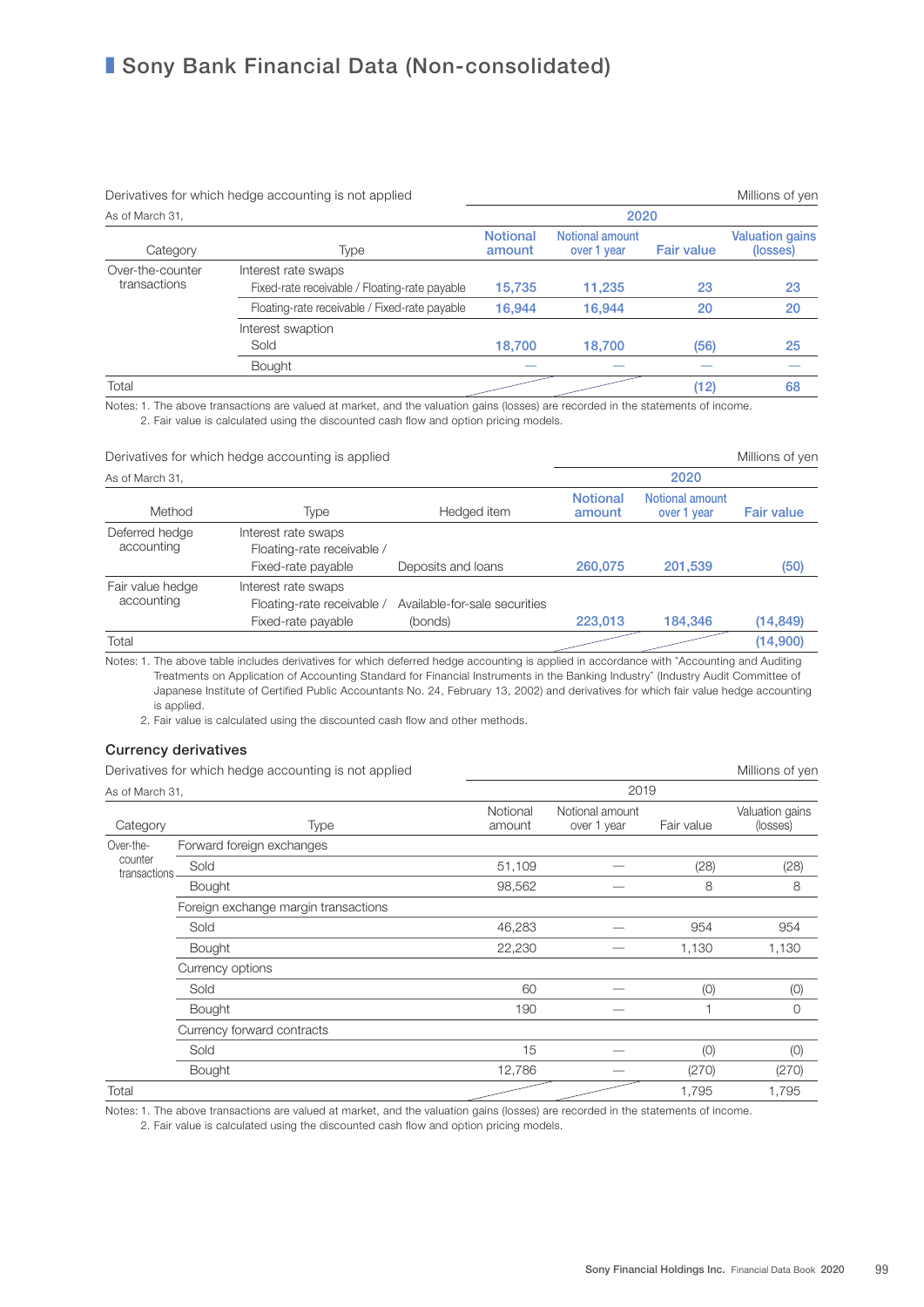| Derivatives for which hedge accounting is applied |                | Millions of yen               |                    |                                |            |  |
|---------------------------------------------------|----------------|-------------------------------|--------------------|--------------------------------|------------|--|
| As of March 31.                                   |                |                               |                    | 2019                           |            |  |
| Method                                            | Type           | Hedged item                   | Notional<br>amount | Notional amount<br>over 1 year | Fair value |  |
| Deferred hedge                                    |                | Available-for-sale securities |                    |                                |            |  |
| accounting                                        | Currency swaps | (bonds)                       | 23.255             | 23.255                         | (931)      |  |
| Fair value hedge                                  |                | Available-for-sale securities |                    |                                |            |  |
| accounting                                        | Currency swaps | (bonds)                       | 24.000             | 10,000                         | (795)      |  |
| Total                                             |                |                               |                    |                                | (1,726)    |  |

Notes: 1. The above table includes derivatives for which deferred hedge accounting is applied in accordance with "Accounting and Auditing Treatments on Application of Accounting Standard for Financial Instruments in the Banking Industry" (Industry Audit Committee of Japanese Institute of Certified Public Accountants No. 24, February 13, 2002) and derivatives for which fair value hedge accounting is applied.

2. Fair value is calculated using the discounted cash flow and other methods.

|                         | Derivatives for which hedge accounting is not applied |                           | Millions of yen                |                   |                                    |  |  |  |  |
|-------------------------|-------------------------------------------------------|---------------------------|--------------------------------|-------------------|------------------------------------|--|--|--|--|
| As of March 31,         |                                                       |                           | 2020                           |                   |                                    |  |  |  |  |
| Category                | Type                                                  | <b>Notional</b><br>amount | Notional amount<br>over 1 year | <b>Fair value</b> | <b>Valuation gains</b><br>(losses) |  |  |  |  |
| Over-the-               | Forward foreign exchanges                             |                           |                                |                   |                                    |  |  |  |  |
| counter<br>transactions | Sold                                                  | 70,091                    |                                | (123)             | (123)                              |  |  |  |  |
|                         | <b>Bought</b>                                         | 168,750                   |                                | 497               | 497                                |  |  |  |  |
|                         | Foreign exchange margin transactions                  |                           |                                |                   |                                    |  |  |  |  |
|                         | Sold                                                  | 43,373                    |                                | 2,215             | 2,215                              |  |  |  |  |
|                         | <b>Bought</b>                                         | 18,706                    |                                | 755               | 755                                |  |  |  |  |
|                         | Currency options                                      |                           |                                |                   |                                    |  |  |  |  |
|                         | Sold                                                  | 459                       |                                | (4)               | (0)                                |  |  |  |  |
|                         | Bought                                                | 473                       |                                | 6                 | 4                                  |  |  |  |  |
|                         | Currency forward contracts                            |                           |                                |                   |                                    |  |  |  |  |
|                         | Sold                                                  |                           |                                |                   |                                    |  |  |  |  |
|                         | <b>Bought</b>                                         | 10,652                    |                                | (1,534)           | (1,534)                            |  |  |  |  |
| Total                   |                                                       |                           |                                | 1,812             | 1,815                              |  |  |  |  |

Notes: 1. The above transactions are valued at market, and the valuation gains (losses) are recorded in the statements of income. 2. Fair value is calculated using the discounted cash flow and option pricing models.

| Derivatives for which hedge accounting is applied |                |                               | Millions of yen           |                                |                   |
|---------------------------------------------------|----------------|-------------------------------|---------------------------|--------------------------------|-------------------|
| As of March 31,                                   |                |                               |                           | 2020                           |                   |
| Method                                            | Type           | Hedged item                   | <b>Notional</b><br>amount | Notional amount<br>over 1 year | <b>Fair value</b> |
| Deferred hedge                                    |                | Available-for-sale securities |                           |                                |                   |
| accounting                                        | Currency swaps | (bonds)                       | 22.753                    |                                | (352)             |
| Fair value hedge                                  |                | Available-for-sale securities |                           |                                |                   |
| accounting                                        | Currency swaps | (bonds)                       | 31,000                    | 21,000                         | (3, 154)          |
| Total                                             |                |                               |                           |                                | (3,506)           |

Notes: 1. The above table includes derivatives for which deferred hedge accounting is applied in accordance with "Accounting and Auditing Treatments on Application of Accounting Standard for Financial Instruments in the Banking Industry" (Industry Audit Committee of Japanese Institute of Certified Public Accountants No. 24, February 13, 2002) and derivatives for which fair value hedge accounting is applied.

2. Fair value is calculated using the discounted cash flow and other methods.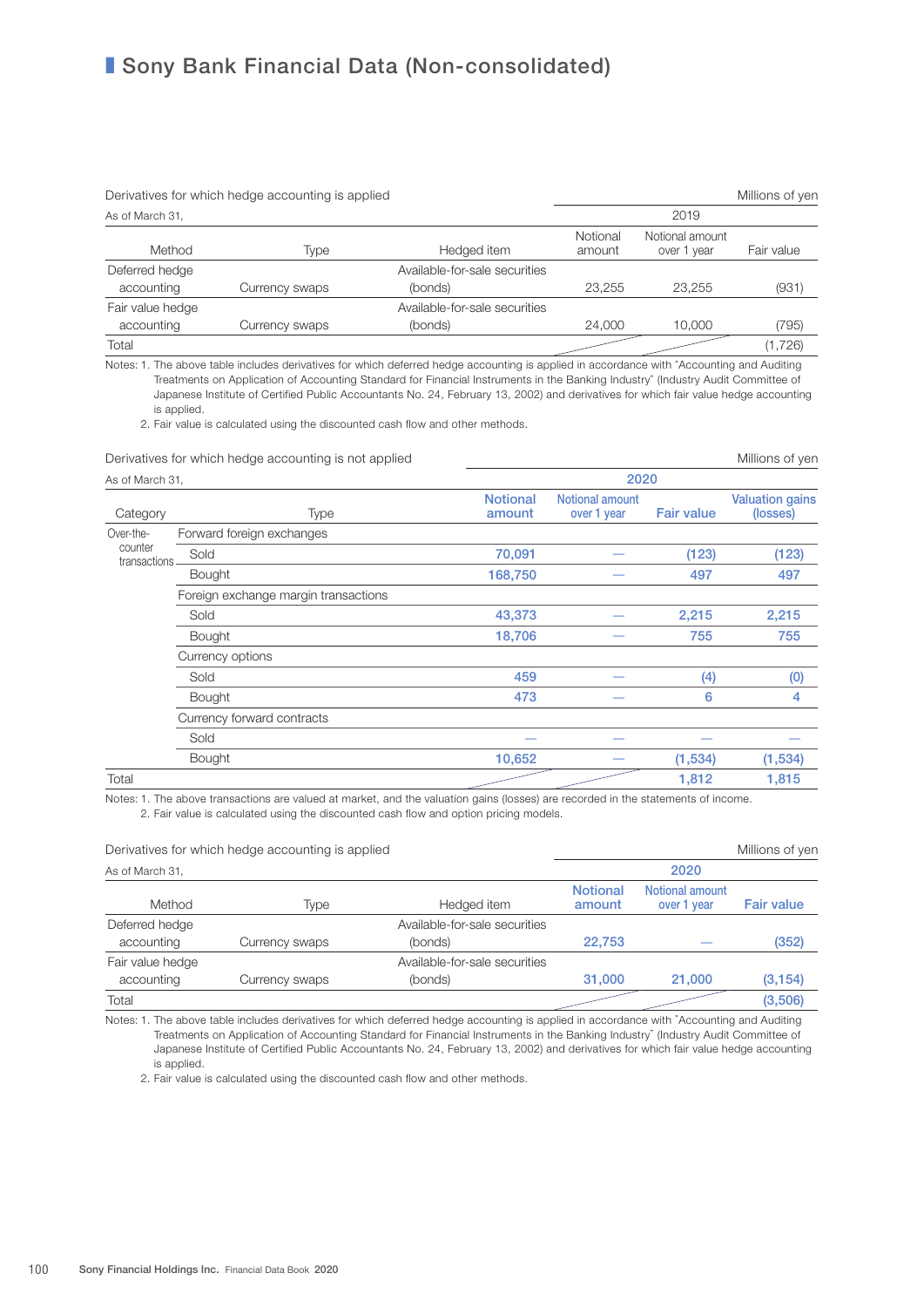# ■ Sony Bank Performance Indicators (Non-consolidated)

### 1 Key Performance Indicators

|           |           |           |           | Millions of yen |
|-----------|-----------|-----------|-----------|-----------------|
| 2016      | 2017      | 2018      | 2019      | 2020            |
| 34,892    | 35,105    | 36,270    | 41,707    | 45,383          |
| 5,857     | 4,634     | 6,557     | 8,698     | 9,589           |
| 3,912     | 3,176     | 4,474     | 6,025     | 6,642           |
| 21,684    | 21,121    | 21,421    | 24,514    | 27,106          |
| 5,797     | 4,612     | 5,920     | 8,562     | 9,332           |
| 5,714     | 4,612     | 5,920     | 8,626     | 9,358           |
| 5,096     | 4,214     | 5,654     | 8,837     | 9,276           |
| 5,096     | 4,214     | 5,654     | 8,837     | 9,276           |
| 31,000    | 31,000    | 31,000    | 31,000    | 31,000          |
| 620,000   | 620,000   | 620,000   | 620,000   | 620,000         |
| 77,428    | 81,332    | 85,729    | 87,279    | 77,338          |
| 2,126,564 | 2,424,236 | 2,635,028 | 2,860,925 | 3,079,472       |
| 1,923,506 | 2,112,985 | 2,219,325 | 2,358,985 | 2,481,890       |
| 1,344,184 | 1,539,630 | 1,596,376 | 1,744,103 | 1,979,126       |
| 620,993   | 631,296   | 674,285   | 696,468   | 703,352         |
| 9.89%     | 9.75%     | 10.45%    | 9.58%     | 8.85%           |
| 50.07%    | 50.06%    | 50.01%    | 50.00%    | 50.02%          |
| 456       | 480       | 487       | 498       | 520             |
|           |           |           |           |                 |

Notes: 1. Number of employees refers to full-time employees.

 2. The method for measuring credit risk in the calculation of the non-consolidated capital adequacy ratio was changed from the previous "standard approach" to the "foundation internal ratings-based approach" in fiscal 2017.

### 2 Status of Operations (Deposits)

#### 2-01 Average and year-end balance of deposits by category

**Average balance** Millions of yen

| ້                             |                      |                           |           |                             |                           |           |
|-------------------------------|----------------------|---------------------------|-----------|-----------------------------|---------------------------|-----------|
|                               |                      | 2019                      |           |                             | 2020                      |           |
| For the years ended March 31, | Domestic<br>division | International<br>division | Total     | <b>Domestic</b><br>division | International<br>division | Total     |
| Floating deposits             | 744.333              | 175.610                   | 919.944   | 824.053                     | 176.460                   | 1,000,513 |
| Time and saving deposits      | 1,141,975            | 236.312                   | 1.378.287 | 1.158.734                   | 259.856                   | 1,418,590 |
| Other deposits                | 1.134                | 75                        | 1.209     | 1.632                       | 96                        | 1.729     |
| Total                         | 887.444              | 411.997                   | 2.299.441 | 1.984.420                   | 436,413                   | 2,420,833 |

#### **Year-end balance** Millions of yen

|                          |                      | 2019                      |           |                             | 2020                      |              |
|--------------------------|----------------------|---------------------------|-----------|-----------------------------|---------------------------|--------------|
| As of March 31,          | Domestic<br>division | International<br>division | Total     | <b>Domestic</b><br>division | International<br>division | <b>Total</b> |
| Floating deposits        | 782.242              | 173.129                   | 955.371   | 868,926                     | 188,963                   | 1.057.890    |
| Time and saving deposits | 1,147,048            | 255.304                   | 1,402,352 | 1.147.175                   | 275,041                   | 1,422,216    |
| Other deposits           | 1.178                | 82                        | .260      | 1.738                       | 44                        | 1.783        |
| Total                    | 1.930.468            | 428.516                   | 2,358,985 | 2.017.840                   | 464.049                   | 2,481,890    |

Note: Deposits (floating deposits and time and saving deposits) of the Domestic division include deposits from the parent company and its subsidiaries in the amount of ¥56,671 million and ¥66,106 million as of March 31, 2019 and 2020, respectively.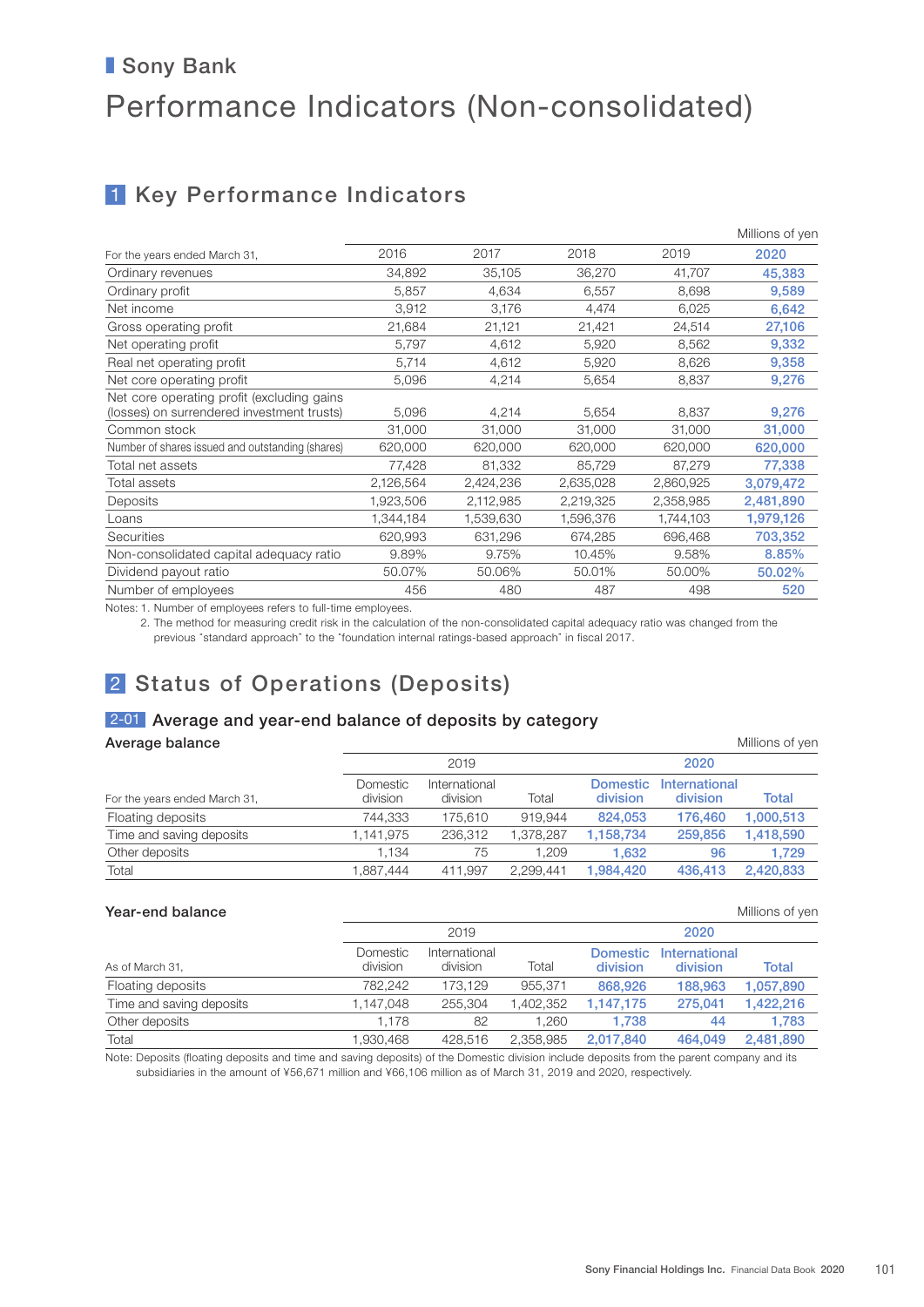#### 2-02 Balance of time deposits by remaining period

|                                      |            |                                              |           |                   |                                                     | Millions of yen |
|--------------------------------------|------------|----------------------------------------------|-----------|-------------------|-----------------------------------------------------|-----------------|
|                                      |            | 2019                                         |           |                   | 2020                                                |                 |
| As of March 31,                      | Fixed rate | Floating rate<br>time deposits time deposits | Total     | <b>Fixed rate</b> | <b>Floating rate</b><br>time deposits time deposits | <b>Total</b>    |
| Less than 3 months                   | 344,458    |                                              | 344,458   | 354.527           |                                                     | 354,527         |
| 3 months or more, less than 6 months | 429,750    |                                              | 429,750   | 460,475           |                                                     | 460,475         |
| 6 months or more, less than 1 year   | 409,216    |                                              | 409.216   | 432,734           |                                                     | 432,734         |
| 1 year or more, less than 2 years    | 67,375     |                                              | 67,375    | 39.161            |                                                     | 39,161          |
| 2 years or more, less than 3 years   | 15,561     |                                              | 15,561    | 16.101            |                                                     | 16,101          |
| 3 years or more                      | 49,530     |                                              | 49.530    | 28.765            |                                                     | 28,765          |
| Total                                | 1.315.893  |                                              | 1.315.893 | 1.331.765         |                                                     | 1.331.765       |

Note: The above table does not include thrift saving deposits.

### 3 Status of Operations (Loans)

#### **3-01** Average and year-end balance of loans by category

| Average balance               |                      |                           |           |                             |                           | Millions of yen |
|-------------------------------|----------------------|---------------------------|-----------|-----------------------------|---------------------------|-----------------|
|                               |                      | 2019                      |           |                             | 2020                      |                 |
| For the years ended March 31, | Domestic<br>division | International<br>division | Total     | <b>Domestic</b><br>division | International<br>division | Total           |
| Loans on bills                |                      |                           |           |                             |                           |                 |
| Loans on deeds                | 1,618,016            | 8.441                     | 1.626.458 | 1.803.837                   | 8.327                     | 1,812,165       |
| Overdrafts                    | 18.562               | 4                         | 18.567    | 17.735                      | 4                         | 17,739          |
| <b>Bills discounted</b>       |                      |                           |           |                             |                           |                 |
| Total                         | 1,636,579            | 8.446                     | 1.645.025 | 1.821.573                   | 8.331                     | 1.829.904       |

#### **Year-end balance** Millions of yen

|                         |                      | 2019                      |           |                             | 2020                      |           |
|-------------------------|----------------------|---------------------------|-----------|-----------------------------|---------------------------|-----------|
| As of March 31,         | Domestic<br>division | International<br>division | Total     | <b>Domestic</b><br>division | International<br>division | Total     |
| Loans on bills          |                      |                           |           |                             |                           |           |
| Loans on deeds          | 1,717,517            | 8.273                     | 1.725.791 | 1.953.514                   | 8.216                     | .961.731  |
| Overdrafts              | 18,308               |                           | 18.312    | 17.391                      |                           | 17.394    |
| <b>Bills discounted</b> |                      |                           |           |                             |                           |           |
| Total                   | 1,735,826            | 8.276                     | 1.744.103 | 1.970.906                   | 8.219                     | 1.979.126 |

#### 3-02 Balance of loans by remaining period

|                                      |                         |                            |           |                                        |                 | Millions of yen |
|--------------------------------------|-------------------------|----------------------------|-----------|----------------------------------------|-----------------|-----------------|
|                                      |                         | 2019                       |           |                                        | 2020            |                 |
| As of March 31.                      | Fixed<br>interest rates | Floating<br>interest rates | Total     | Fixed<br>interest rates interest rates | <b>Floating</b> | <b>Total</b>    |
| Less than 1 year                     | 126                     | 7.045                      | 7.171     | 193                                    | 6,475           | 6,669           |
| Over 1 year, not exceeding 3 years   | 2,098                   | 17,464                     | 19,563    | 2,108                                  | 18,419          | 20,527          |
| Over 3 years, not exceeding 5 years  | 6,010                   | 13.136                     | 19,146    | 6.212                                  | 6,141           | 12,354          |
| Over 5 years, not exceeding 7 years  | 10,736                  | 9.139                      | 19.875    | 11,851                                 | 8,172           | 20,024          |
| Over 7 years, not exceeding 10 years | 27,883                  | 16.102                     | 43.985    | 26,778                                 | 19,484          | 46,262          |
| Over 10 years                        | 654.128                 | 961,920                    | 1,616,048 | 679,104                                | 1,176,788       | 1,855,892       |
| No fixed redemption                  |                         | 18,312                     | 18,312    |                                        | 17.394          | 17,394          |
| Total                                | 700.983                 | .043.120                   | 1.744.103 | 726.249                                | 1.252.876       | 1,979,126       |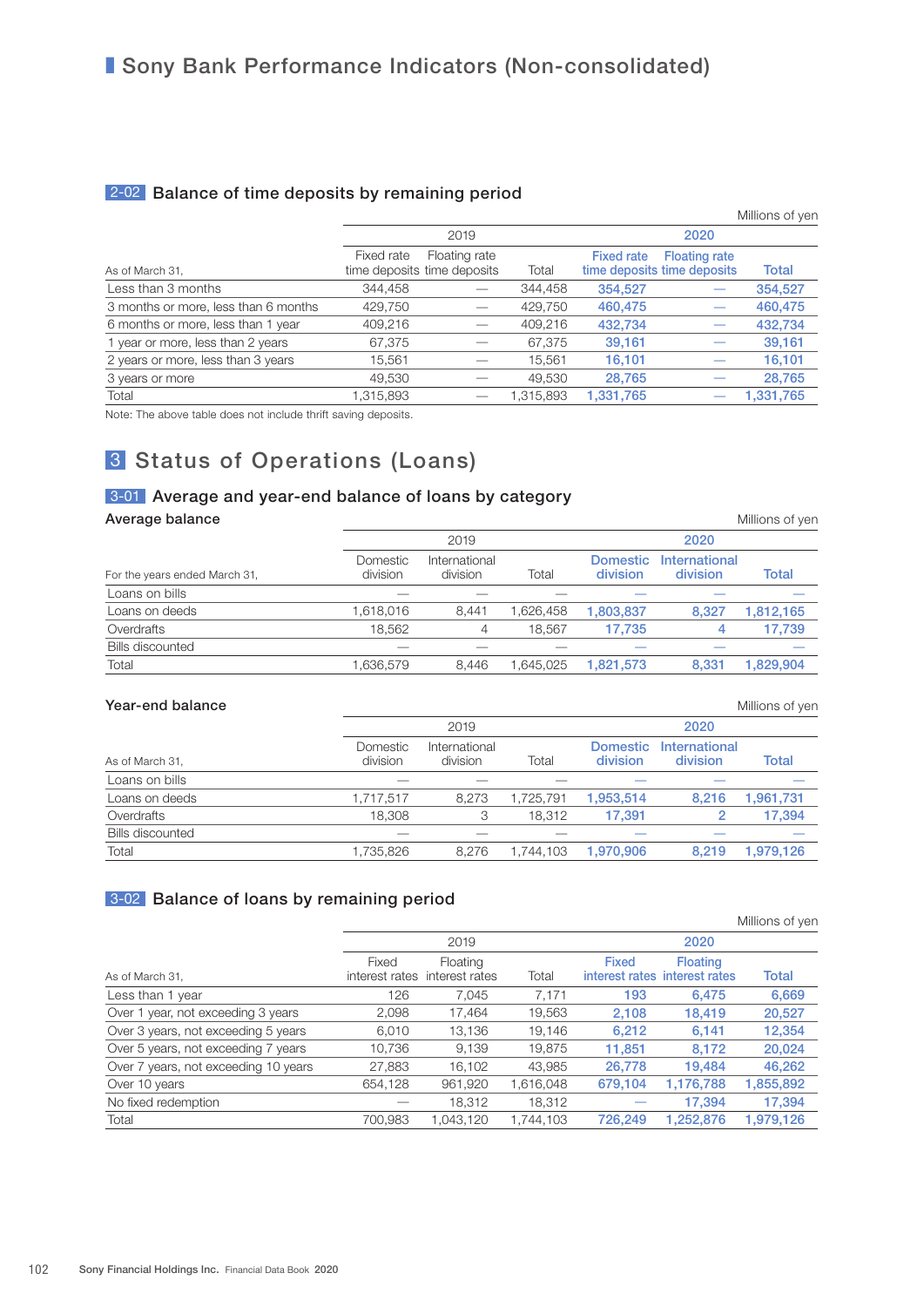### ■ Sony Bank Performance Indicators (Non-consolidated)

### 3-03 Balance of loans by collateral

|                     |           | Millions of yen |  |
|---------------------|-----------|-----------------|--|
| As of March 31,     | 2019      | 2020            |  |
| Pledged securities  |           |                 |  |
| Pledged receivables |           |                 |  |
| Pledged merchandise |           |                 |  |
| Pledged real estate | 1,167,547 | 1,291,532       |  |
| Others              |           |                 |  |
| Subtotal            | 1,167,547 | 1,291,532       |  |
| Guaranteed          | 307,220   | 394,734         |  |
| Credit              | 269,335   | 292,858         |  |
| Total               | 1,744,103 | 1,979,126       |  |

#### Balance of acceptances and guarantees at the end of the period Not applicable

#### Customers' liabilities for acceptances and guarantees classified by type of collateral Not applicable

#### 3-04 Balance of loans by industry

|                                      |           |             |                | Millions of yen, % |
|--------------------------------------|-----------|-------------|----------------|--------------------|
|                                      |           | 2019        | 2020           |                    |
| As of March 31,                      | Balance   | Composition | <b>Balance</b> | <b>Composition</b> |
| Individual                           | 1,708,696 | 97.97%      | 1,952,271      | 98.64%             |
| Corporation                          | 35,406    | 2.03        | 26,854         | 1.36               |
| Manufacturing industries             | 14,912    | 0.85        | 11.489         | 0.58               |
| Construction                         |           |             |                |                    |
| Information and telecommunications   | 441       | 0.02        | 315            | 0.02               |
| Transportation / Mail services       | 3,057     | 0.17        | 2,051          | 0.10               |
| Wholesalers / Retailers              | 1,653     | 0.09        | 1,019          | 0.05               |
| Financial services / Insurance       | 1.131     | 0.06        |                |                    |
| Real estate / Goods leasing services | 12.608    | 0.72        | 10.470         | 0.53               |
| Various service                      | 87        | 0.00        |                |                    |
| Local government                     | 1,513     | 0.08        | 1,508          | 0.08               |
| Total                                | 1,744,103 | 100.00%     | 1,979,126      | 100.00%            |

### 3-05 Loan-deposit ratio: year end and annual average

|                                               |                      | 2019                      |       |                             | 2020                      |       |
|-----------------------------------------------|----------------------|---------------------------|-------|-----------------------------|---------------------------|-------|
| As of March 31, for the years ended March 31, | Domestic<br>division | International<br>division | Total | <b>Domestic</b><br>division | International<br>division | Total |
| At the year end                               | 89.91                | l .93                     | 73.93 | 97.67                       | 1.77                      | 79.74 |
| Annual average                                | 86.70                | 2.05                      | 71.54 | 91.79                       | 1.90                      | 75.58 |

Note: Loan-deposit ratio =  $\frac{\text{Loan balance at year end (annual average)}}{\text{Deposit balance at year end (annual average)}} \times 100$ 

 $O/2$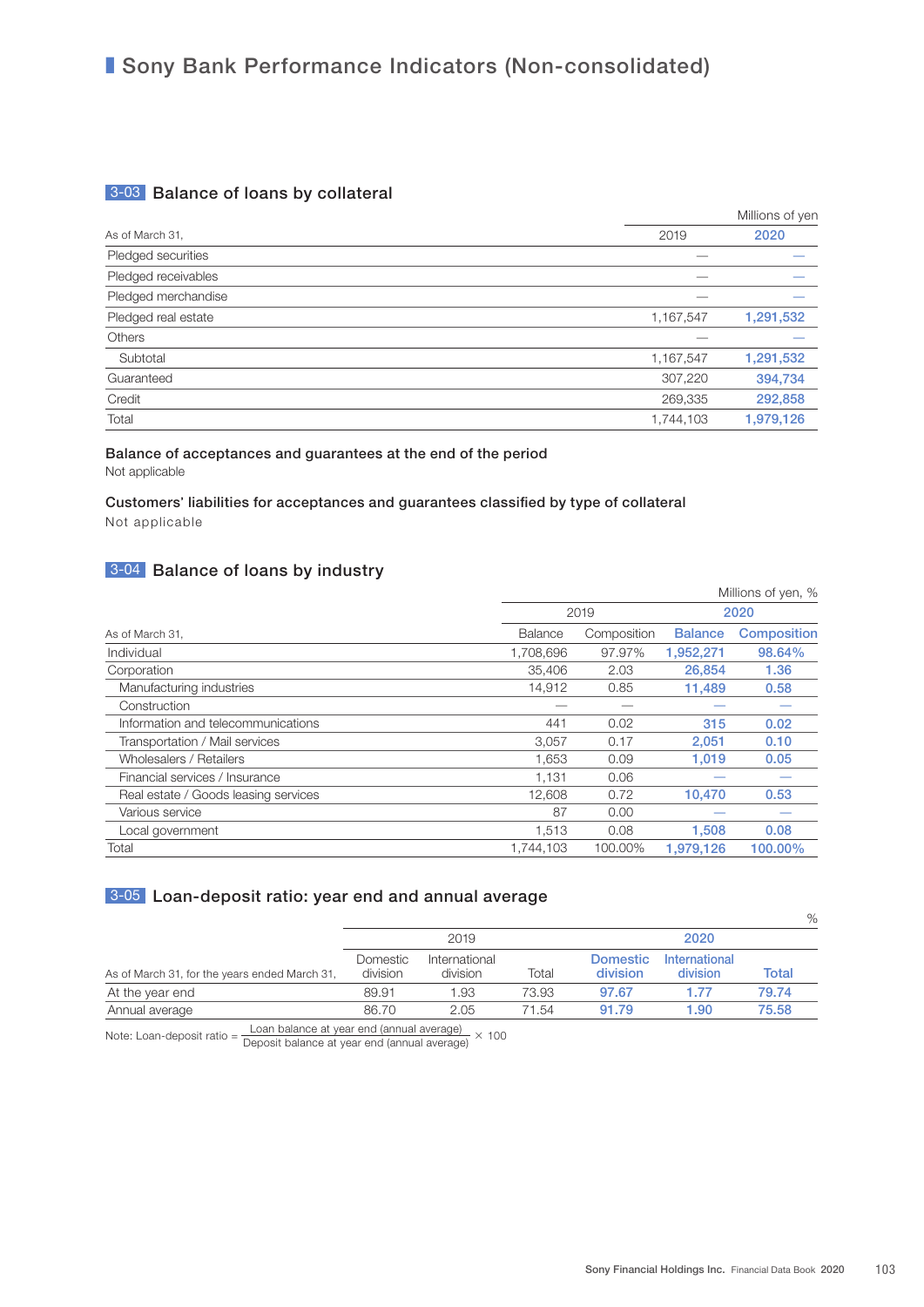#### 3-06 Reserve for possible loan losses: balance at year end and increase (decrease) during the year

|                                                                 |                                        |                        |                                               | Millions of yen        |  |
|-----------------------------------------------------------------|----------------------------------------|------------------------|-----------------------------------------------|------------------------|--|
|                                                                 |                                        | 2019                   | 2020                                          |                        |  |
| As of March 31, for the years ended March 31,                   | Balance at<br>the end of<br>the period | Increase<br>(Decrease) | <b>Balance at</b><br>the end of<br>the period | Increase<br>(Decrease) |  |
| General reserve for possible loan losses                        | 480                                    | 64                     | 506                                           | 26                     |  |
| Specific reserve for possible loan losses                       | 422                                    | 31                     | 339                                           | (83)                   |  |
| Reserve for possible loan losses for specific foreign countries |                                        |                        |                                               |                        |  |
| Total                                                           | 903                                    | 96                     | 846                                           | (57                    |  |

#### 3-07 Write-off loans

|                               |      | Millions of yen          |
|-------------------------------|------|--------------------------|
| For the years ended March 31, | 2019 | 2020                     |
| Total                         |      | $\overline{\phantom{a}}$ |

### 4 Status of Operations (Securities)

4-01 Average balance of securities under proprietary accounts by category Not applicable

#### 4-02 Balance of securities by category and remaining period

|                                    |                  |                                   |                                    |                                    |                                     |                  |                     | Millions of yen |  |  |
|------------------------------------|------------------|-----------------------------------|------------------------------------|------------------------------------|-------------------------------------|------------------|---------------------|-----------------|--|--|
|                                    | 2019             |                                   |                                    |                                    |                                     |                  |                     |                 |  |  |
| As of March 31,                    | Within<br>1 year | More than<br>1 year to<br>3 years | More than<br>3 years to<br>5 years | More than<br>5 years to<br>7 years | More than<br>7 years to<br>10 years | Over<br>10 years | Unspecified<br>term | Total           |  |  |
| Japanese government<br>bonds       | 15,032           | 12,102                            |                                    |                                    | 17,941                              | 19,050           |                     | 64,126          |  |  |
| Japanese local<br>government bonds | 503              | 19,227                            | 309                                |                                    |                                     |                  |                     | 20,040          |  |  |
| Japanese corporate bonds           | 6,556            | 28,725                            | 14,713                             |                                    |                                     |                  |                     | 49,994          |  |  |
| Japanese stocks                    |                  |                                   |                                    |                                    |                                     |                  | 2,050               | 2,050           |  |  |
| Other securities                   | 94,785           | 145,596                           | 99,351                             | 18,107                             | 17,899                              | 179,827          | 4,687               | 560,256         |  |  |
| Foreign bonds                      | 94,785           | 145,596                           | 99,351                             | 18,107                             | 17.899                              | 179,827          |                     | 555,568         |  |  |
| <b>Others</b>                      |                  |                                   |                                    |                                    |                                     |                  | 4,687               | 4,687           |  |  |
| Total                              | 116.877          | 205.651                           | 114.373                            | 18.107                             | 35,840                              | 198.878          | 6.738               | 696.468         |  |  |

Millions of yen

|                                    | 2020                    |                      |                                                                  |                                  |          |                  |                            |         |  |  |
|------------------------------------|-------------------------|----------------------|------------------------------------------------------------------|----------------------------------|----------|------------------|----------------------------|---------|--|--|
| As of March 31,                    | <b>Within</b><br>1 year | 1 year to<br>3 years | More than More than More than More than<br>3 years to<br>5 years | 5 years to 7 years to<br>7 years | 10 years | Over<br>10 years | <b>Unspecified</b><br>term | Total   |  |  |
| Japanese government<br>bonds       | 10.011                  | 21,095               |                                                                  |                                  | 11,121   | 18,780           |                            | 61,008  |  |  |
| Japanese local<br>government bonds | 6.821                   | 14.550               |                                                                  | 7.231                            |          |                  |                            | 28,603  |  |  |
| Japanese corporate bonds           | 9,405                   | 32,216               | 4,732                                                            | 496                              |          |                  |                            | 46,850  |  |  |
| Japanese stocks                    |                         |                      |                                                                  |                                  |          |                  | 2.050                      | 2.050   |  |  |
| Other securities                   | 96.645                  | 144.677              | 80,878                                                           | 17.416                           | 35.784   | 175.289          | 14.146                     | 564,838 |  |  |
| Foreign bonds                      | 96.645                  | 144,677              | 80,878                                                           | 17,416                           | 35.784   | 175.289          | 9,993                      | 560,686 |  |  |
| <b>Others</b>                      |                         |                      |                                                                  |                                  |          |                  | 4.152                      | 4,152   |  |  |
| Total                              | 122.884                 | 212.540              | 85.611                                                           | 25.143                           | 46,906   | 194.069          | 16.196                     | 703.352 |  |  |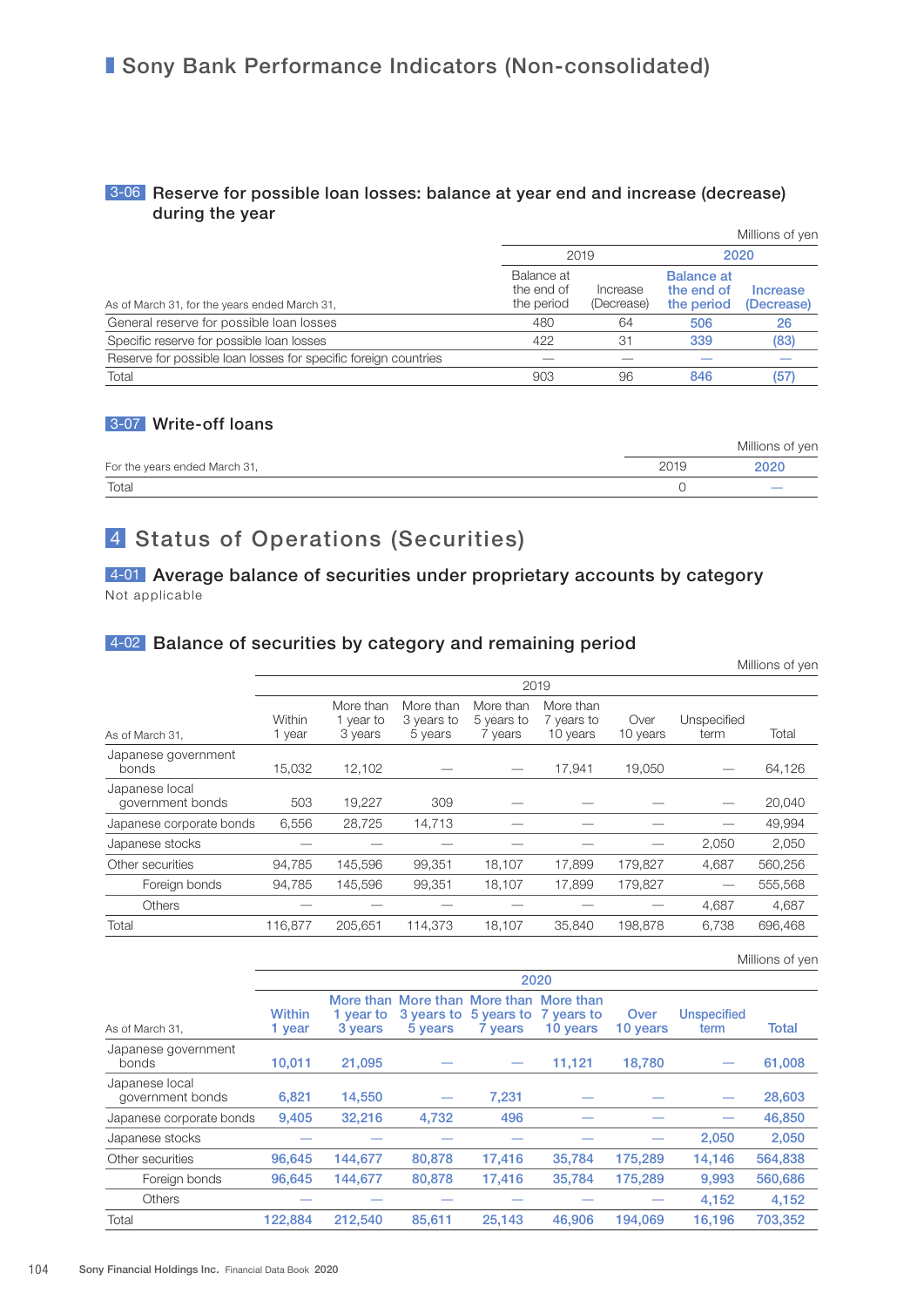### ■ Sony Bank Performance Indicators (Non-consolidated)

### 4-03 Average and year-end balance of securities by category

| Average balance                 |                      |                           |         |                             |                           | Millions of yen |
|---------------------------------|----------------------|---------------------------|---------|-----------------------------|---------------------------|-----------------|
|                                 |                      | 2019                      |         |                             | 2020                      |                 |
| For the years ended March 31,   | Domestic<br>division | International<br>division | Total   | <b>Domestic</b><br>division | International<br>division | <b>Total</b>    |
| Japanese government bonds       | 75,929               |                           | 75,929  | 59,467                      |                           | 59,467          |
| Japanese local government bonds | 32,848               |                           | 32,848  | 20,095                      |                           | 20,095          |
| Japanese corporate bonds        | 61,953               |                           | 61,953  | 48,303                      |                           | 48,303          |
| Japanese stocks                 | 2.050                |                           | 2.050   | 2,050                       |                           | 2,050           |
| Other securities                | 2,373                | 540.064                   | 542.438 | 2,365                       | 579,158                   | 581,523         |
| Foreign bonds                   |                      | 540,064                   | 540,064 |                             | 579,158                   | 579,158         |
| <b>Others</b>                   | 2,373                |                           | 2,373   | 2,365                       |                           | 2,365           |
| Total                           | 175.156              | 540.064                   | 715.220 | 132.281                     | 579.158                   | 711,440         |

#### **Year-end balance** Millions of yen

|                                 |                      | 2019                      |         |                             | 2020                      |              |
|---------------------------------|----------------------|---------------------------|---------|-----------------------------|---------------------------|--------------|
| As of March 31,                 | Domestic<br>division | International<br>division | Total   | <b>Domestic</b><br>division | International<br>division | <b>Total</b> |
| Japanese government bonds       | 64,126               |                           | 64,126  | 61,008                      |                           | 61,008       |
| Japanese local government bonds | 20,040               |                           | 20.040  | 28,603                      |                           | 28,603       |
| Japanese corporate bonds        | 49.994               |                           | 49.994  | 46,850                      |                           | 46,850       |
| Japanese stocks                 | 2,050                |                           | 2.050   | 2,050                       |                           | 2,050        |
| Other securities                | 4,687                | 555,568                   | 560,256 | 4,152                       | 560,686                   | 564,838      |
| Foreign bonds                   |                      | 555,568                   | 555,568 |                             | 560,686                   | 560,686      |
| <b>Others</b>                   | 4.687                |                           | 4,687   | 4,152                       |                           | 4,152        |
| Total                           | 140.899              | 555,568                   | 696,468 | 142,666                     | 560,686                   | 703.352      |
|                                 |                      |                           |         |                             |                           |              |

### **4-04** Securities-deposit ratio: year end and annual average

|                                               |                      |                           |       |          |                                    | $\%$  |
|-----------------------------------------------|----------------------|---------------------------|-------|----------|------------------------------------|-------|
|                                               |                      | 2019                      |       |          | 2020                               |       |
| As of March 31, for the years ended March 31, | Domestic<br>division | International<br>division | Total | division | Domestic International<br>division | Total |
| At the year end                               | 7.29                 | 129.64                    | 29.52 | 7.07     | 120.82                             | 28.33 |
| Annual average                                | 9.28                 | 131.08                    | 31.10 | 6.66     | 132.70                             | 29.38 |

Note: Securities-deposit ratio =  $\frac{\text{Securities balance at year end (annual average)}}{\text{Deposit balance at year end (annual average)}} \times 100$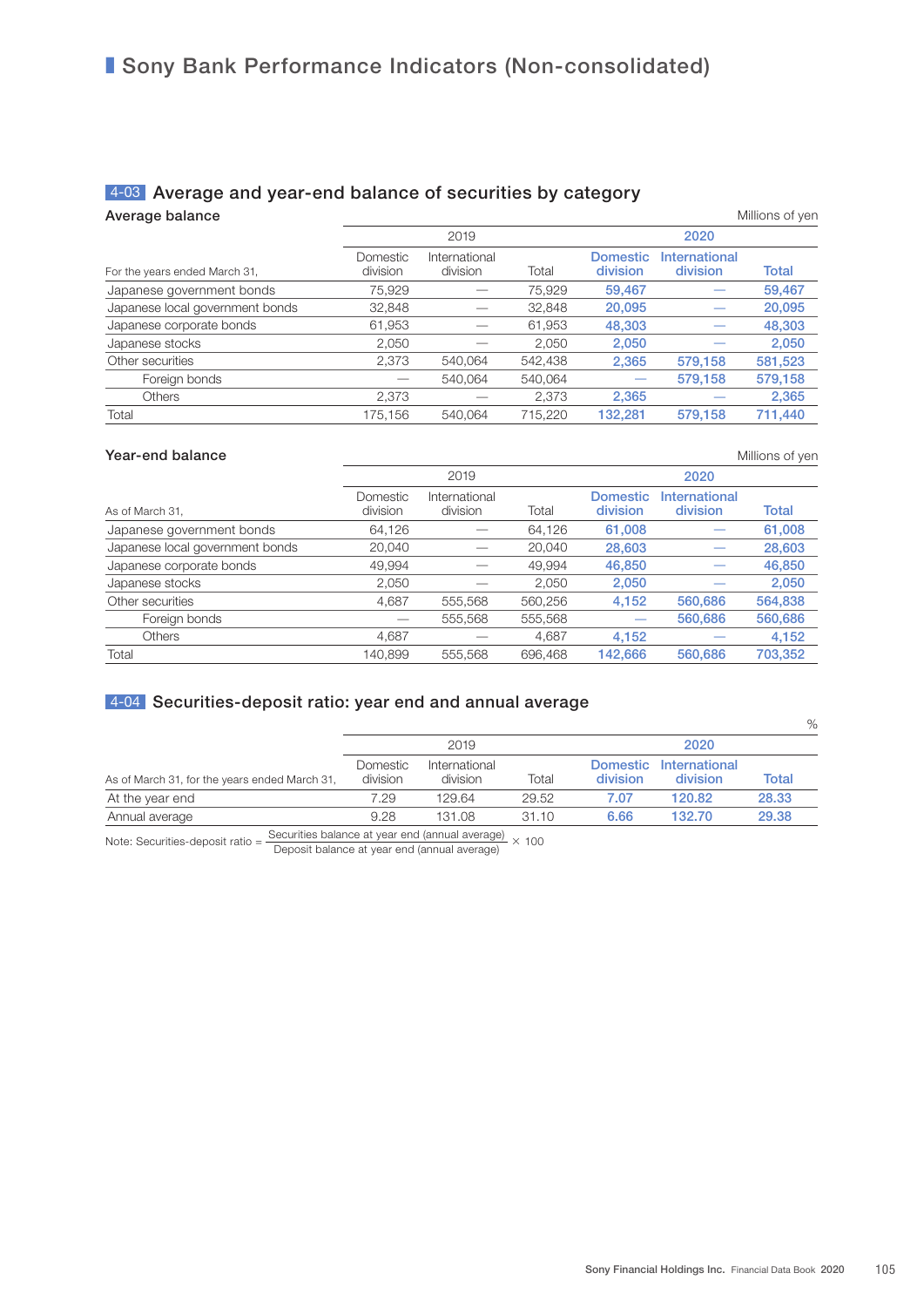# ■ Sony Life MCEV MCEV Results for Sony Life as of March 31, 2020

### 1 MCEV results

Sony Life's MCEV as of March 31, 2020 was virtually unchanged from the previous year. Factors leading to an increase in value such as new business acquired were largely offset by factors such as the decrease in JPY interest rates and dividend payments to shareholders.

|                            |         |         | Billions of yen |
|----------------------------|---------|---------|-----------------|
| As of March 31,            | 2019    | 2020    | Change          |
| <b>MCEV</b>                | 1.720.2 | 1.713.5 | (6.7)           |
| Adjusted net worth         | 2.195.7 | 2.565.8 | 370.0           |
| Value of existing business | (475.5) | (852.3) | (376.8)         |

### 2 Adjusted net worth

The adjusted net worth as of March 31, 2020 increased ¥370.0 billion, primarily because of the increase in unrealized gain on held-to-maturity securities caused by a decrease in interest rates. The breakdown is shown in the table below.

|                                                                 | Billions of yen |         |         |
|-----------------------------------------------------------------|-----------------|---------|---------|
| As of March 31,                                                 | 2019            | 2020    | Change  |
| Adjusted net worth                                              | 2,195.7         | 2,565.8 | 370.0   |
| Total net assets                                                | 513.9           | 539.5   | 25.6    |
| Reserve for price fluctuations                                  | 50.1            | 52.7    | 2.6     |
| Contingency reserve                                             | 98.6            | 107.6   | 9.0     |
| General reserve for possible loan losses                        | 0.0             | 0.0     | (0.0)   |
| Reinsurance debit for coinsurance-type reinsurance              | 2.0             | 2.0     | 0.0     |
| Unrealized gains or losses on held-to-maturity securities       | 2,030.8         | 2.419.3 | 388.4   |
| Unrealized gains or losses on policy-reserve-matching bonds     | 83.5            | 141.9   | 58.4    |
| Unrealized gains or losses on land and buildings                | 100.9           | 119.5   | 18.6    |
| Unfunded pension liabilities                                    | (1.7)           | (1.0)   | 0.7     |
| Intangible fixed assets                                         | (26.3)          | (28.6)  | (2.2)   |
| Tax effect equivalent of above nine items                       | (654.6)         | (787.8) | (133.2) |
| Valuation gain or loss on subsidiaries and affiliated companies | (1.4)           | 0.4     | 1.8     |
|                                                                 |                 |         |         |

| As of March 31,    |         |         |        |  |
|--------------------|---------|---------|--------|--|
|                    | 2019    | 2020    | Change |  |
| Adjusted net worth | 2.195.7 | 2.565.8 | 370.0  |  |
| Free surplus       | 1.001.4 | 938.1   | (63.3) |  |
| Required capital   | 1.194.3 | 1.627.7 | 433.3  |  |

Sony Life sets its required capital as the larger of the amount of Japanese regulatory minimum capital requirement at the solvency margin ratio of 200% or the amount of capital to cover risks based on an internal model based on economic value. The required capital as of March 31, 2020 increased primarily because of an increase in the amount of liabilities on an economic basis caused by a fall in interest rates.

## 3 Value of existing business

The value of existing business as of March 31, 2020 decreased ¥376.8 billion, primarily due to a fall in interest rates. The breakdown of the value of existing business is shown in the table below.

|                                              |         | Billions of yen |         |  |
|----------------------------------------------|---------|-----------------|---------|--|
| As of March 31.                              | 2019    | 2020            | Change  |  |
| Value of existing business                   | (475.5) | (852.3)         | (376.8) |  |
| Present value of certainty-equivalent profit | 34.2    | (317.8)         | (352.1) |  |
| Time value of options and quarantees         | (140.8) | (125.0)         | 15.7    |  |
| Frictional costs                             | (23.4)  | (29.8)          | (6.3)   |  |
| Cost of non-hedgeable risks                  | (345.4) | (379.5)         | (34.0)  |  |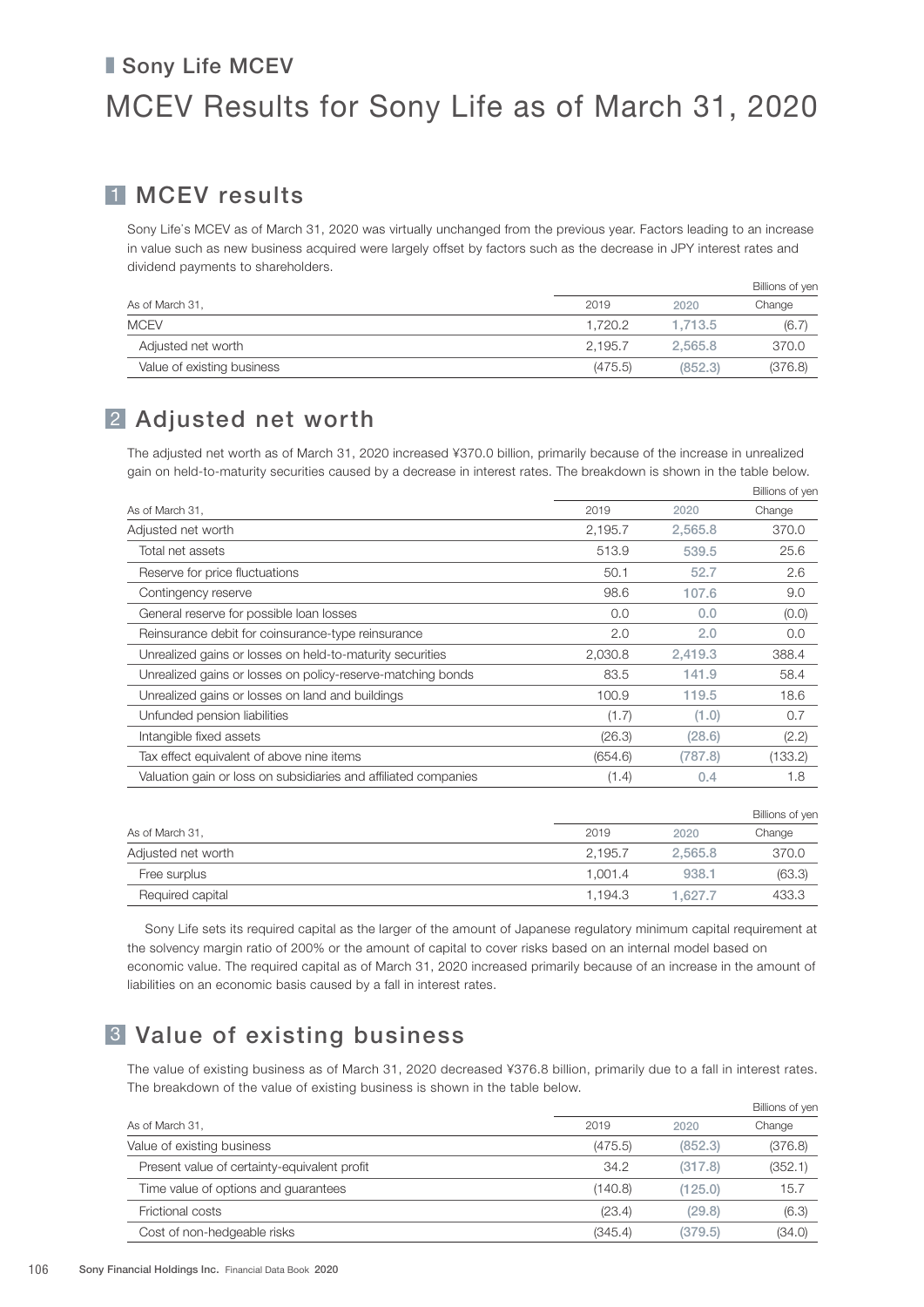### 4 New business value

The new business value for the fiscal year ended March 31, 2020 decreased ¥24.4 billion, primarily because of the decrease in interest rates. The breakdown of new business value is as follows:

|                                              |        |        | Billions of yen |
|----------------------------------------------|--------|--------|-----------------|
| For the years ended March 31,                | 2019   | 2020   | Change          |
| Value of new business                        | 91.3   | 66.9   | (24.4)          |
| Present value of certainty-equivalent profit | 120.2  | 73.2   | (46.9)          |
| Time value of options and guarantees         | (7.7)  | (7.4)  | 0.2             |
| Frictional costs                             | (0.1)  | (0.1)  | 0.0             |
| Cost of non-hedgeable risks                  | (21.6) | (21.3) | 0.3             |
| Other profits or losses                      | 0.6    | 22.6   | 21.9            |
|                                              |        |        |                 |

## 5 New business margin

The new business margin described below is the ratio of the value of new business to the present value of premium income. The present value of premium income is calculated applying the same assumptions as those for the calculation of new business value, and is based on premiums before the deduction of reinsurance premiums. The new business margin for the fiscal year ended March 31, 2020 decreased primarily because of the decrease in interest rates.

|                                 |         |         | Billions of yen |
|---------------------------------|---------|---------|-----------------|
| For the years ended March 31,   | 2019    | 2020    | Change          |
| Value of new business           | 91.3    | 66.9    | (24.4)          |
| Present value of premium income | 1.426.2 | 1.495.2 | 68.9            |
| New business margin             | 6.4%    | $4.5\%$ | $(1.9)$ points  |

### 6 Reconciliation analysis from MCEV at the end of the prior year

The table below shows the reconciliation analysis of MCEV as of March 31, 2020, from MCEV as of March 31, 2019.

|                                                                                | Free surplus | Required capital | Value of existing<br>business | <b>MCEV</b> |
|--------------------------------------------------------------------------------|--------------|------------------|-------------------------------|-------------|
| Opening MCEV (MCEV as of March 31, 2019)                                       | 1,001.4      | 1,194.3          | (475.5)                       | 1,720.2     |
| Opening adjustments                                                            | (32.2)       |                  |                               | (32.2)      |
| Adjusted opening MCEV                                                          | 969.2        | 1,194.3          | (475.5)                       | 1,688.0     |
| New business value                                                             | 21.2         | 1.4              | 44.3                          | 66.9        |
| Expected existing business contribution (risk-free rate)                       | (1.6)        | (2.1)            | 19.5                          | 15.7        |
| Expected existing business contribution (in excess of risk-free rate)          | 2.3          | 3.0              | 13.6                          | 19.0        |
| Transfers from value of existing business and required capital to free surplus | (0.5)        | (43.4)           | 43.9                          |             |
| On new business                                                                | (57.2)       |                  | 57.2                          |             |
| Experience variances                                                           | 8.7          | (15.3)           | (2.3)                         | (8.9)       |
| Assumption changes                                                             | 7.1          | (7.1)            | 8.5                           | 8.5         |
| Other operating variance                                                       | (2.0)        | 2.0              | (0.0)                         | (0.0)       |
| Operating MCEV earnings                                                        | 35.2         | (61.6)           | 127.7                         | 101.3       |
| Economic variances                                                             | (66.3)       | 494.9            | (504.5)                       | (75.8)      |
| Other non-operating variance                                                   |              |                  |                               |             |
| Total MCEV earnings                                                            | (31.1)       | 433.3            | (376.8)                       | 25.4        |
| Closing adjustments                                                            |              |                  |                               |             |
| Closing MCEV (MCEV as of March 31, 2020)                                       | 938.1        | 1,627.7          | (852.3)                       | 1,713.5     |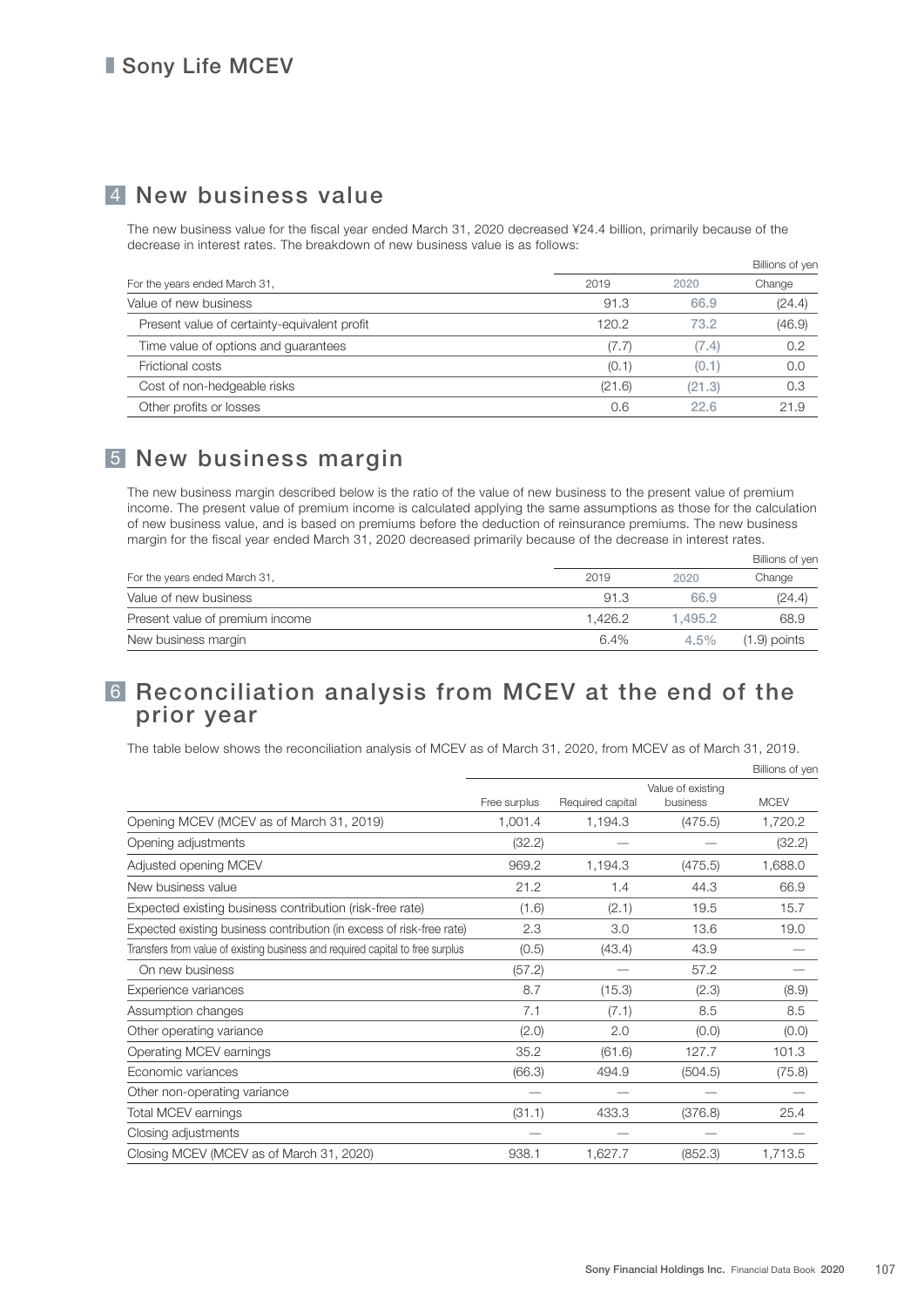# 7 Sensitivity analysis

The impact of changing the underlying assumptions on MCEV is as follows:

|                                        |                                                    |             |         | Billions of yen                 |
|----------------------------------------|----------------------------------------------------|-------------|---------|---------------------------------|
| Assumption                             | Change in assumption                               | <b>MCEV</b> |         | Change in amount Rate of change |
| Base                                   | No change                                          | 1,713.5     |         |                                 |
| Interest rates                         | 50bp decrease                                      | 1,675.3     | (38.1)  | (2%)                            |
|                                        | 50bp increase                                      | 1,723.2     | 9.7     | 1%                              |
|                                        | Swap rates                                         | 1,234.5     | (478.9) | (28%)                           |
| Stock / Real estate market value       | 10% decrease                                       | 1,687.1     | (26.4)  | (2%)                            |
| Stock / Real estate implied volatility | 25% increase                                       | 1,682.1     | (31.3)  | (2%)                            |
| Interest swaption implied volatility   | 25% increase                                       | 1,694.5     | (19.0)  | (1%)                            |
| Maintenance expenses                   | 10% decrease                                       | 1,742.1     | 28.6    | 2%                              |
| Lapse and surrender rates              | $\times 0.9$                                       | 1,661.4     | (52.1)  | (3%)                            |
| Mortality rates                        | Death protection<br>products $\times$ 0.95         | 1,781.8     | 68.3    | 4%                              |
|                                        | Third-sector and annuity<br>products $\times$ 0.95 | 1,697.4     | (16.0)  | (1%)                            |
| Morbidity rates                        | $\times$ 0.95                                      | 1,786.4     | 72.8    | 4%                              |
| Required capital                       | Regulatory minimum                                 | 1,740.8     | 27.2    | 2%                              |
| Foreign exchange rates                 | 10% appreciation of JPY                            | 1,684.2     | (29.3)  | (2%)                            |

The breakdown of the changes in MCEV into the adjusted net worth and the value of existing business are shown in the table below. Of items not specified in this table, only the value of existing business has been changed while adjusted net worth remains the same.

|                                  |                           | Billions of yen |                       |                               |
|----------------------------------|---------------------------|-----------------|-----------------------|-------------------------------|
| Assumption                       | Change in assumption      | <b>MCEV</b>     | Adjusted net<br>worth | Value of existing<br>business |
| Interest rates                   | 50bp decrease             | (38.1)          | 1.054.3               | (1,092.5)                     |
|                                  | 50 <sub>bp</sub> increase | 9.7             | (911.8)               | 921.6                         |
| Stock / Real estate market value | 10% decrease              | (26.4)          | (9.7)                 | (16.6)                        |
| Foreign exchange rates           | 10% appreciation of JPY   | (29.3)          | (17.1)                | (12.1)                        |

### 8 Primary assumptions

Sony Life has used the JGB yields and U.S. Treasury yields as of March 31, 2020 as reference rates for the certaintyequivalent projections.

Sony Life has not added a liquidity premium on the risk-free rate as there are no products which are considered to have reasonably predictable and illiquid cash flows and would therefore be appropriate to apply a liquidity premium.

Regarding the extrapolation for ultra-long term risk-free rates where there is no market data, an ultimate forward rate was applied. More specifically, the ultimate forward rate was set at 3.5% and the last liquid point was set at 40 years (30 years for USD) and, based on Smith-Wilson methodology, forward rates on or after 41 years (31 years for USD) were extrapolated to converge to the ultimate forward rate over 20 years (30 years for USD). These parameters were set primarily in reference to the discussion on ICS. The reasons for setting the last liquid point at 40 years (30 years for USD) are as follows:

- Government bonds with 40-year maturity (30-year maturity for USD) have high liquidity and observable market data.
- Consistency in valuation between assets and liabilities as Sony Life holds a large amount of government bonds with 30- to 40-year maturity (30-year maturity for USD).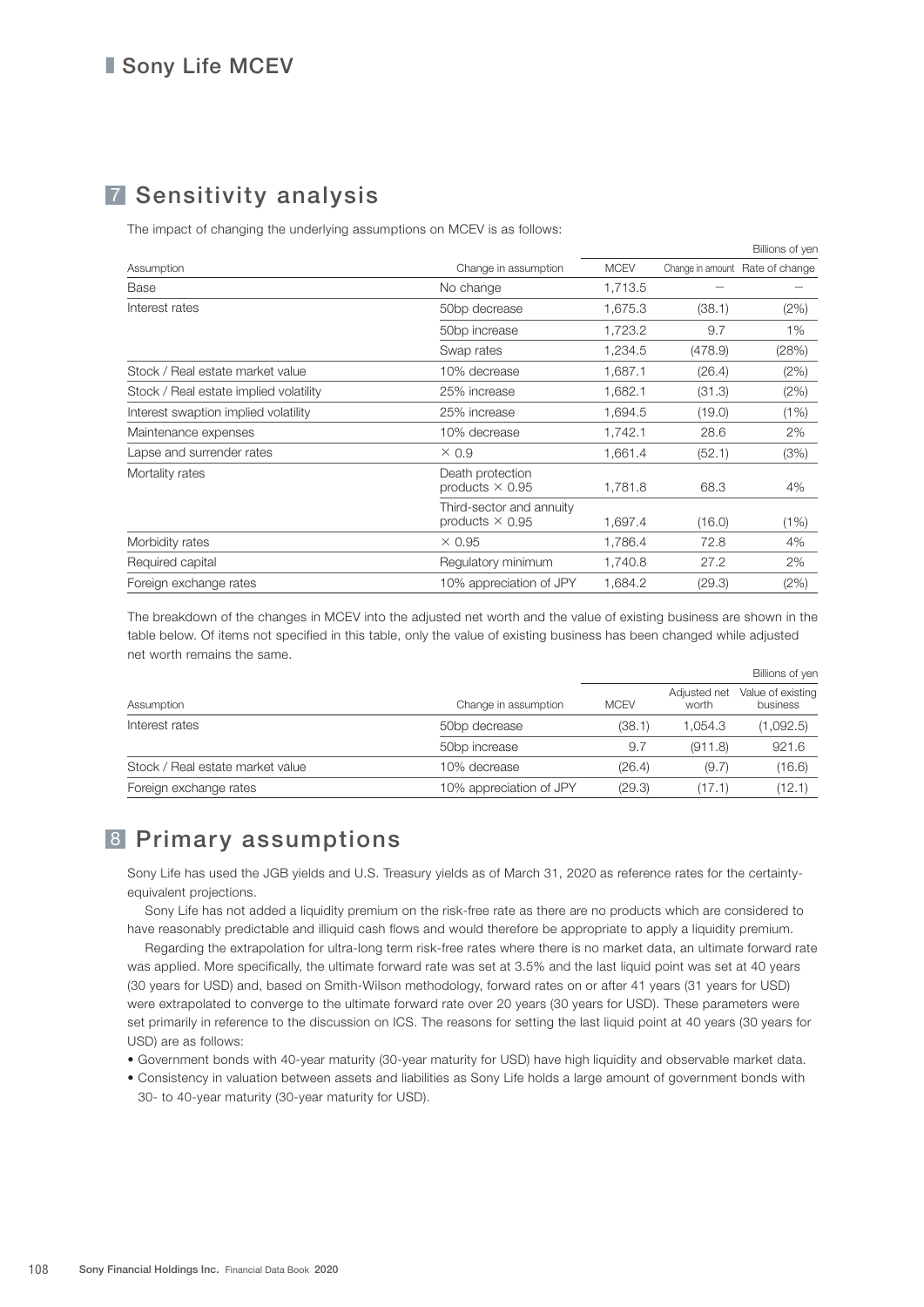### ■ Sony Life MCEV

|                 |              |        |             | $\%$ |
|-----------------|--------------|--------|-------------|------|
|                 | Japanese yen |        | U.S. dollar |      |
| As of March 31, | 2019         | 2020   | 2019        | 2020 |
| Term (in years) |              |        |             |      |
| $\mathbf{1}$    | (0.18)       | (0.15) | 2.39        | 0.16 |
| 5               | (0.20)       | (0.12) | 2.23        | 0.38 |
| 10              | (0.08)       | 0.03   | 2.41        | 0.67 |
| 20              | 0.34         | 0.31   | 2.63        | 1.05 |
| 30              | 0.51         | 0.42   | 2.82        | 1.32 |
| 40              | 0.58         | 0.44   | 2.87        | 1.57 |
| 50              | 0.94         | 0.83   | 2.93        | 1.78 |
| 60              | 1.19         | 1.10   | 2.96        | 1.91 |
| 70              | 1.35         | 1.27   | 2.98        | 1.99 |
| 80              | 1.44         | 1.37   | 3.00        | 2.04 |

The risk-free rates used in calculation for key terms (on a par-rate basis) are as follows:

(Data: Ministry of Finance Japan for JGB [extrapolated] and Bloomberg for U.S. Treasury [extrapolated])

Assumptions including mortality and morbidity rates, lapse and surrender rates, and operating expense rates were developed based on best estimates by product as of March 31, 2020. Best-estimate assumptions are developed to reflect past and current experiences as well as expected experiences in the future. Expected future changes in assumptions should be reflected only when they are supported by sufficient reasons. Except for a deteriorating trend in morbidity rates, no other expected future changes are assumed in the best-estimate assumptions applied.

# 9 Opinion of Outside Specialist

Sony Life requested Milliman, Inc., an external actuarial consulting firm with expert knowledge in the area of MCEV valuations, to review the methodology, assumptions and calculations, and obtained an opinion from this firm. Please refer to Sony Life's press release "Disclosure of Market Consistent Embedded Value as of March 31, 2020" [\(https://](https://www.sonyfh.co.jp/en/news/article/200609_01.pdf) [www.sonyfh.co.jp/en/news/article/200609\\_01.pdf\)](https://www.sonyfh.co.jp/en/news/article/200609_01.pdf) for details.

# <sup>10</sup> Risk Amount Based on Economic Value (After Tax)

Sony Life has been disclosing the risk amount based on economic value since the end of March 2012 in an effort to provide a clearer picture of its financial soundness based on economic value. The risk amount based on economic value refers to the total amount of Sony Life's risks, comprehensively examined by a market consistent approach, including insurance risk, market-related risk and others. Sony Life's risk amount based on economic value as of March 31, 2020 was ¥805.2 billion, an increase of ¥62.8 billion year on year, primarily due to an increase in insurance risk arising from a drop in interest rates. The breakdown of the risk amount is as follows:

|                                     |         |         | Billions of yen |
|-------------------------------------|---------|---------|-----------------|
| As of March 31,                     | 2019    | 2020    | Change          |
| Insurance risk                      | 547.3   | 607.6   | 60.2            |
| Market-related risk                 | 332.5   | 334.9   | 2.3             |
| Interest rate risk                  | 202.1   | 178.5   | (23.5)          |
| Operational risk                    | 33.4    | 40.3    | 6.9             |
| Counterparty risk                   | 3.0     | 3.8     | 0.7             |
| Variance effect                     | (174.0) | (181.5) | (7.5)           |
| Risk amount based on economic value | 742.3   | 805.2   | 62.8            |
|                                     |         |         |                 |

Notes: 1. The risk amount based on economic value is calibrated at VaR [99.5%] over one year and based on the internal model. 2. Interest rate risk excludes the variance effect within market-related risk.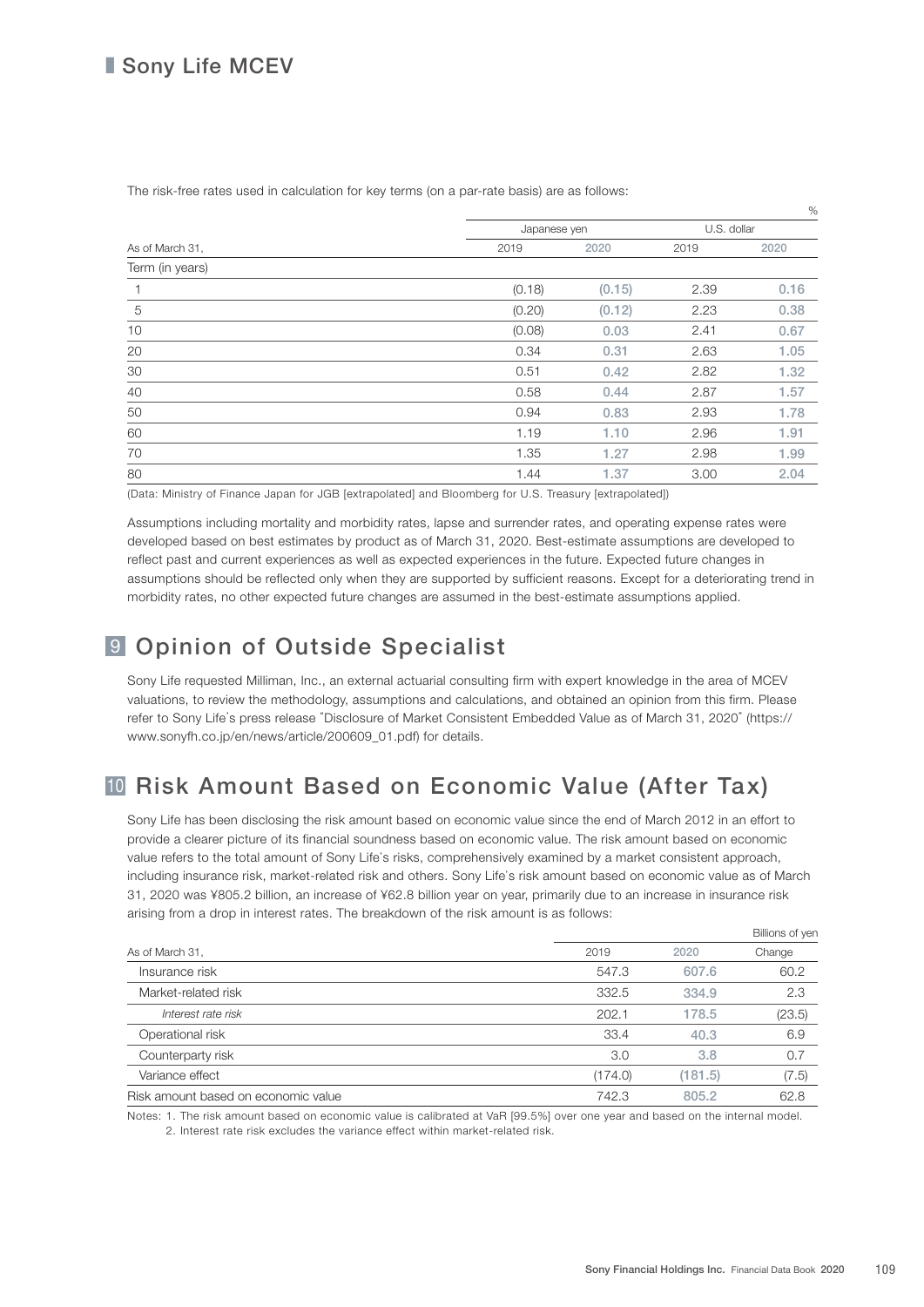# <sup>11</sup> Glossary of MCEV-related Terminology (in Alphabetical Order)

### B

#### Best-estimate assumption

The assumption that is most likely to occur in the future.

# C

#### Cost of non-hedgeable risk

 The present value of the cost to hold required capital to cover future non-hedgeable risks. As risks regarding the asymmetric nature of cash flows not reflected in the present value of certainty-equivalent profit are fully reflected in the time value of options and guarantees, Sony Life has reflected the following in this cost: allowance for uncertainty of non-economic assumptions and the portion of economic assumptions considered non-hedgeable with respect to the cost of nonhedgeable risks.

## F

#### Free surplus

 The portion of adjusted net worth other than the required capital.

#### Frictional costs

 The present value of investment costs and taxes on assets backing the required capital at each point of time in the future.

# I

### ICS (Insurance Capital Standard)

 The capital standard for internationally active insurance groups (IAIGs) being developed by the International Association of Insurance Supervisors (IAIS).

#### Implied volatility

 The expected rate of future variability embedded in current market option prices.

## N

#### Non-hedgeable non-financial risk

 A non-financial risk such that deep and liquid capital markets do not exist to hedge such risk.

#### Non-hedgeable risk

 Non-hedgeable risk is composed of non-hedgeable financial risk and non-hedgeable non-financial risk.

# O

#### Options and guarantees

- The following are some features of options and guarantees: ・ Policy cash flow would be changed by exercising options granted to the policyholder. An example of such features is the exercise of the surrender option.
- ・ It includes guarantee of benefits or policyholder values. An example is guaranteed minimum death benefits for variable life insurance.

### P

### Present value of certainty-equivalent profit

 Present value of certainty-equivalent profit is the present value of profit based on the future cash flows generated from the covered business.

# R

#### Required capital

 The MCEV Principles define required capital as the capital that is needed in excess of statutory policy reserves (excluding contingency reserves). It is determined as the larger of the solvency capital to meet the statutory required minimum level or the capital necessary to meet internal objectives or to achieve the company's targeted credit rating.

The required capital of Sony Life is set as the larger of the amount of capital corresponding to the solvency margin ratio of 200% or the amount of capital to cover risks based on the internal model on an economic value basis.

#### Risk-free rate

 The reference rate defined in the MCEV Principles. The MCEV Principles state that it should be the swap rate of the currency of cash flows.

# U

### Ultimate forward rate

 The level of forward rate to which future forward rates are assumed to ultimately converge. It is generally determined in a macroeconomic approach.